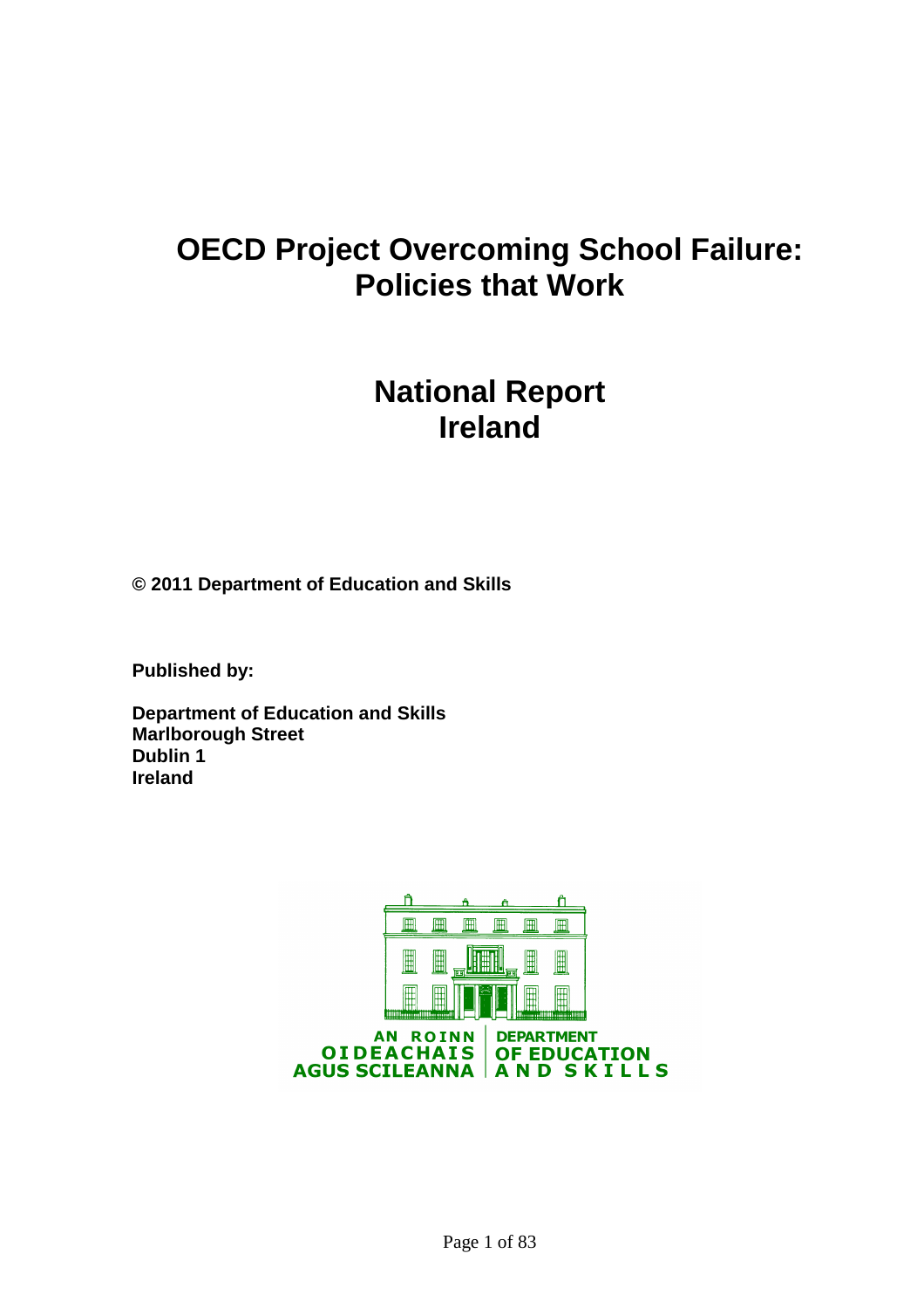## **TABLE OF CONTENTS**

| 1.1 Main structural features of the Irish school system                                     | $\overline{7}$ |
|---------------------------------------------------------------------------------------------|----------------|
| 1.2 Pre School Education                                                                    | $\overline{7}$ |
| <b>1.3 Primary Education</b>                                                                | 7              |
| <b>1.4 Post-primary Education</b>                                                           | 8              |
| 1.5 Governance of and regulatory framework for the Irish school system.                     | 11             |
| <b>1.6 School Choice</b>                                                                    | 12             |
|                                                                                             |                |
| 2.1 Introduction                                                                            | 15             |
| 2.2 Early education intervention & the prevention of school failure                         | 15             |
| 2.2.2 Universal Free Preschool Year in Early Childhood Care and Education (ECCE) Scheme  16 |                |
|                                                                                             |                |
|                                                                                             |                |
|                                                                                             |                |
|                                                                                             |                |
|                                                                                             |                |
|                                                                                             |                |
| <b>2.3 School Interventions</b>                                                             | 18             |
|                                                                                             |                |
|                                                                                             |                |
|                                                                                             |                |
| 2.4 Further Education and Training                                                          | 20             |
|                                                                                             |                |
|                                                                                             |                |
|                                                                                             |                |
|                                                                                             |                |
|                                                                                             |                |
|                                                                                             |                |
|                                                                                             |                |
|                                                                                             |                |
|                                                                                             |                |
|                                                                                             |                |
|                                                                                             |                |
|                                                                                             |                |
|                                                                                             |                |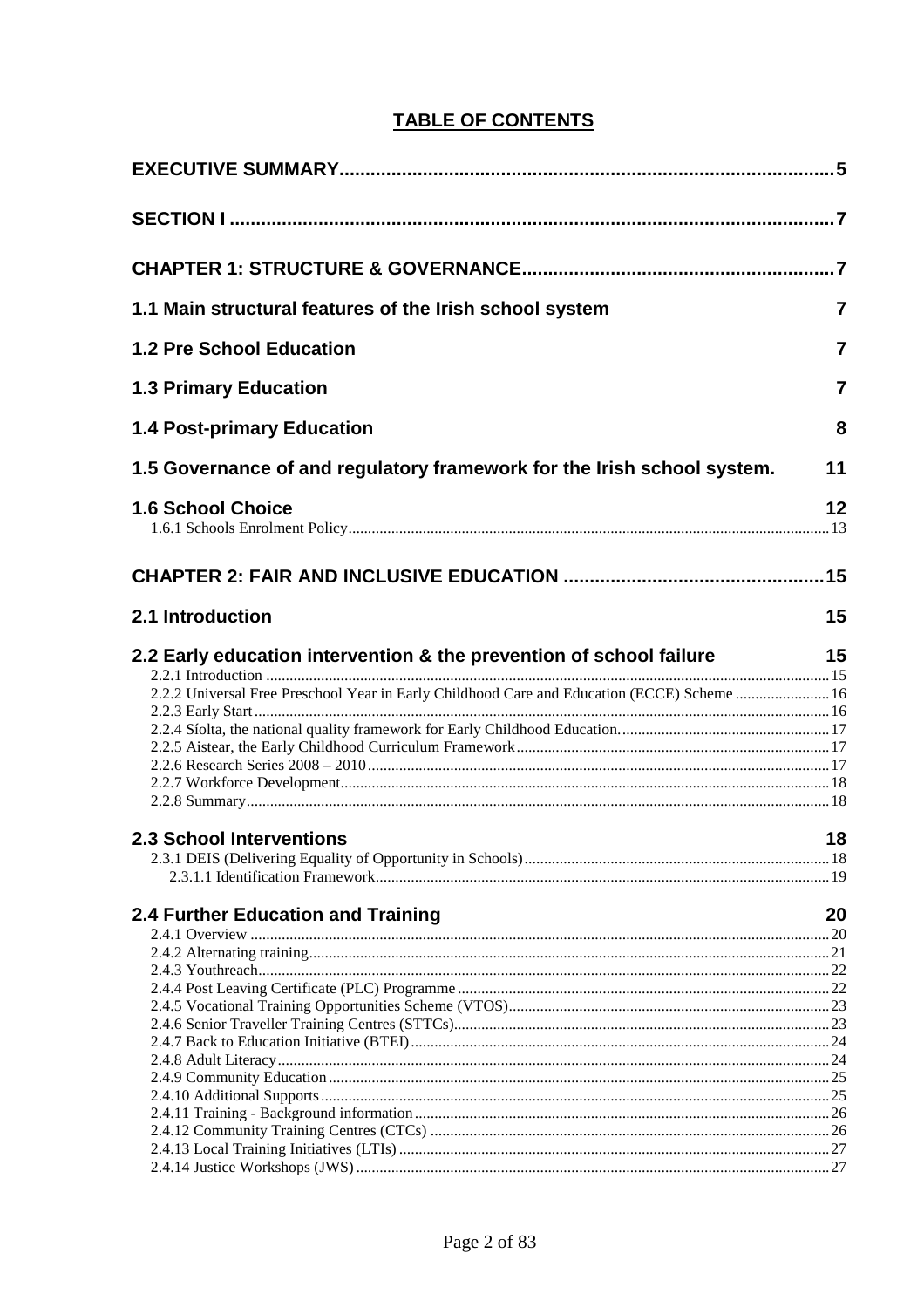|                                                            | 28  |
|------------------------------------------------------------|-----|
| 3.1 The School Support Programme                           | 28  |
| 3.2 The National Educational Welfare Board                 | 29  |
| 3.3 Background on Individual Services                      | 30  |
|                                                            |     |
|                                                            |     |
|                                                            |     |
| <b>3.4 Special Education</b>                               | 33  |
|                                                            |     |
|                                                            |     |
|                                                            |     |
|                                                            |     |
|                                                            |     |
| 3.5 Integration of Migrants                                | 37  |
|                                                            |     |
|                                                            |     |
|                                                            |     |
|                                                            |     |
|                                                            |     |
|                                                            |     |
| 3.6 Literacy and Numeracy                                  | 40  |
|                                                            |     |
|                                                            |     |
|                                                            |     |
| 3.7 Streaming and Year Repetition                          | 44  |
| 3.8 Guidance in Second-level Schools                       | 46  |
|                                                            | 48  |
| <b>4.1 Governance and Financing</b>                        | 48  |
| <b>4.2 GDP Expenditure on Education</b>                    | 48  |
| <b>4.3 Current Expenditure per Student</b>                 | 49  |
| 4.4 Enhanced expenditure on disadvantage                   | 50  |
| 4.5 Monitoring and evaluation of DEIS                      | 51  |
| <b>4.6 Monitoring Early School Leaving</b>                 | 53  |
| <b>4.7 Performance measurement</b>                         | 54  |
| <b>CHAPTER 5: CHALLENGES IN OVERCOMING SCHOOL FAILURE </b> | .56 |
| 5.1 Overview                                               | 56  |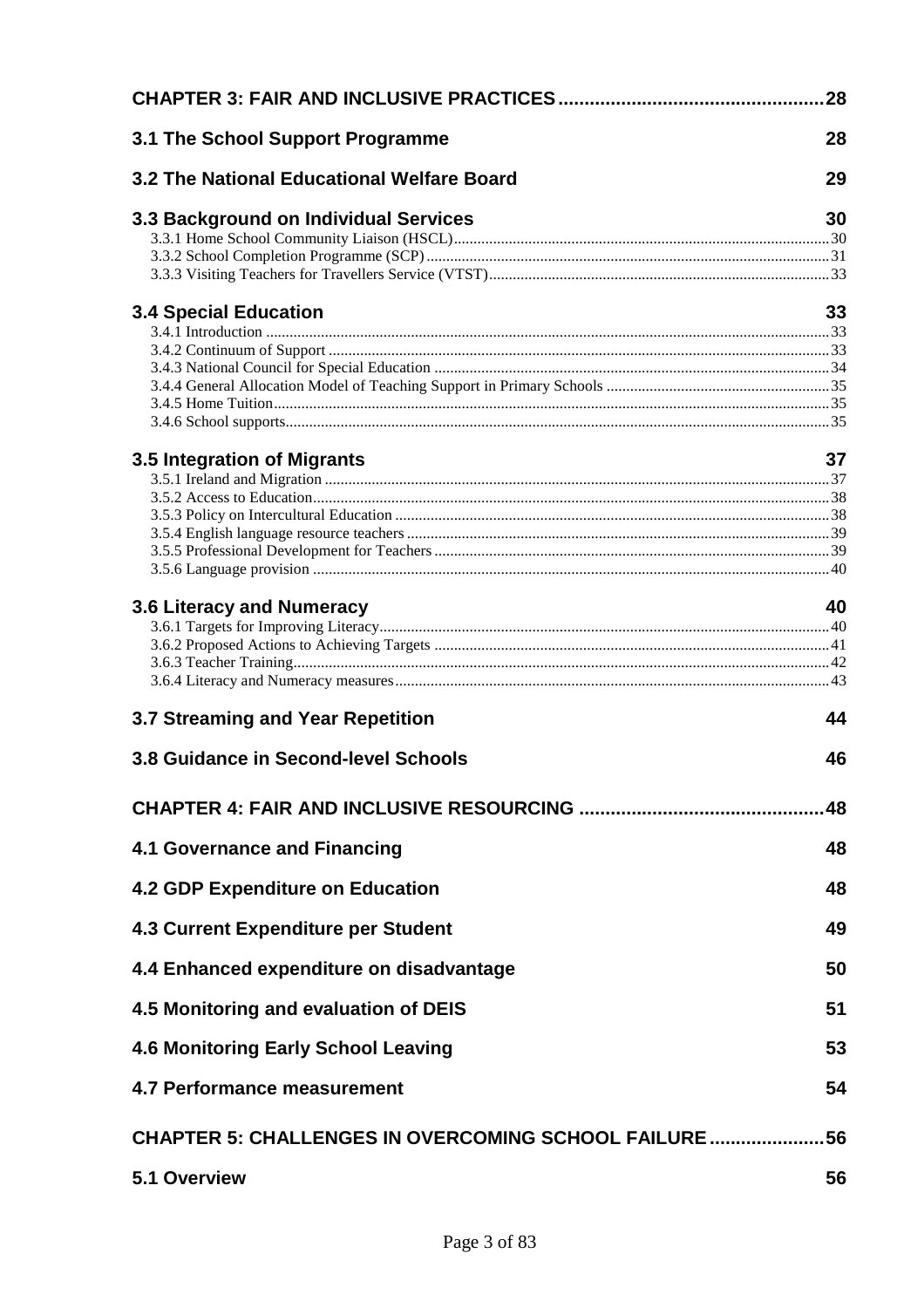| 5.2 Stakeholder input to policy and strategy           | 57  |
|--------------------------------------------------------|-----|
| <b>5.3 Political environment</b>                       | 57  |
| <b>5.4 Strategic Direction</b>                         | 58  |
| 5.5 Customer service and delivery                      | 58  |
| 5.6 Striving for continuous improvement and innovation | 58  |
| 5.7 Performance measurement                            | 58  |
| <b>5.8 Conclusion</b>                                  | 59  |
|                                                        | .60 |
|                                                        | .73 |
|                                                        | 82  |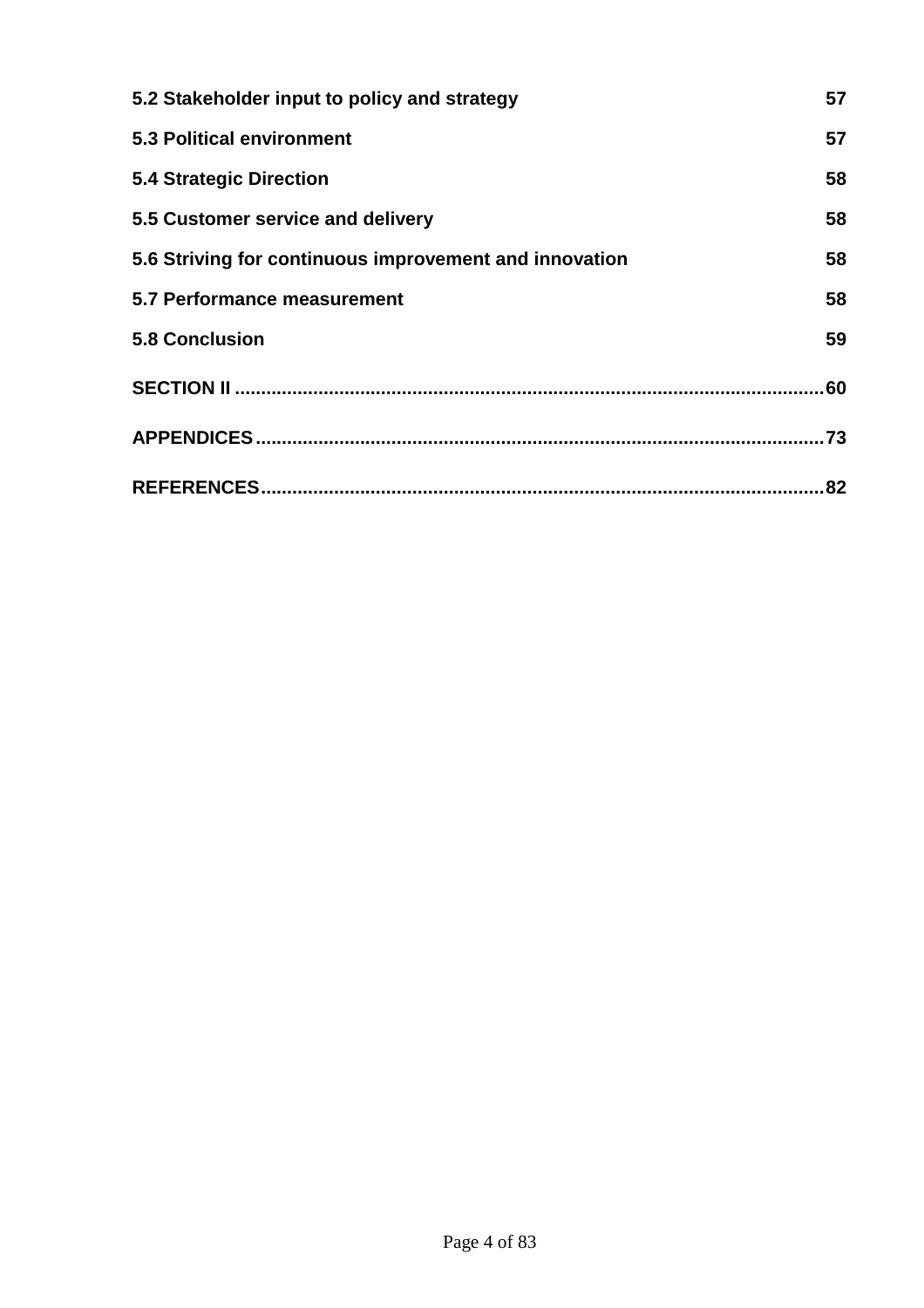## **Executive Summary**

For the individual, educational attainment has a broad-ranging impact on many aspects of life, from personal development to civic engagement and economic well-being. For society, education is an invaluable resource in seeking to address and alleviate the causes of social exclusion, promote good citizenship, enrich culture and underpin economic development. Reducing school failure and improving educational outcomes for disadvantaged pupils is a key priority in Ireland's education policy agenda.

Ireland's frame of reference in addressing educational inequity is based on the definition of "educational disadvantage" as contained in the Education Act 1998:

*"…the impediments to education arising from social or economic disadvantage which prevent students from deriving appropriate benefit from education in schools."* 

Ireland's action plan for educational inclusion is DEIS (Delivering Equality of Opportunity in Schools). The action plan provides for a standardised system for identifying levels of disadvantage and an integrated School Support Programme (SSP).

There is significant evidence from research, both in Ireland and elsewhere, that disadvantage associated with poverty assumes a multiplier effect and are exacerbated when large proportions of pupils in a school are from poor backgrounds (a 'social context' effect).

Under DEIS schools and school clusters or communities are allocated supplementary resources and supports in line with their concentration of disadvantage. The rationale for DEIS is that additional resources are targeted at schools in which disadvantage is most concentrated. DEIS supports are designed to meet the additional needs of schools in recognition of the concentrated nature of their disadvantage.

The DEIS Action Plan is one element of a continuum of interventions to address disadvantage, which include second-chance education and training and access measures for adults to support increased participation by under-represented groups in Society

It is widely recognised that Ireland's Department of Education & Skills is presently operating in a very challenging environment, shaped in particular by profound economic, social, technological, cultural and demographic changes. However, against a backdrop of necessary cost saving measures implemented over the last number of years there have also been a number of positive developments happening in education.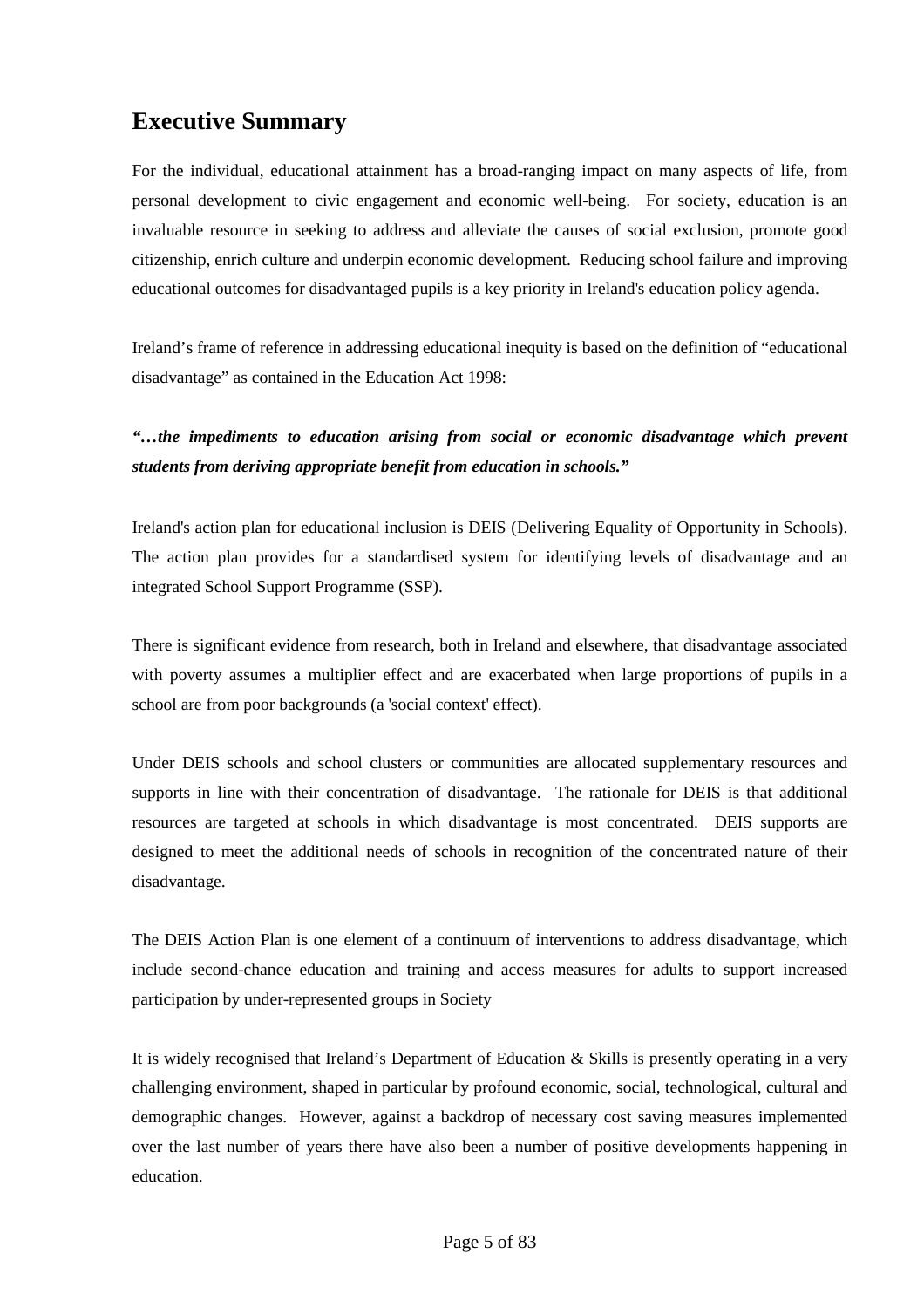In January 2010 a universal free pre-school initiative for children in the year before attending primary school was launched. The latest data concerning the initiative known as the Early Childhood Care & Education Scheme (ECCE) show that 94% of the eligible cohort of children are participating in the scheme.

Advance findings from an evaluation of the DEIS action plan, which is expected to be finalised by the end of 2011, show an overall improvement in average reading and mathematics achievement. The improvements are statistically significant at all grade levels and in both English reading and mathematics. Improvements are greatest at lower grade levels, with the largest gains being noted among pupils in 2nd class and the smallest at 6th class. Progress appears most marked among pupils with lower levels of achievement, and positive change in achievement is most evident in junior grades.

In relation to Early School Leaving the latest available figures for all EU27 member states, which are for 2009, show that the proportion of early school leavers in Ireland in 2009 was 11% which compares to the EU-27 and EU-15 averages of 14% and 16% respectively. This ranks Ireland as joint ninth in the list of EU member states. It is particularly encouraging to see that the average Leaving Certificate retention rate in DEIS schools, i.e. those schools which have been identified as having a concentration of students from disadvantaged backgrounds, increased by 5 percentage points from 68.2% to 73.2% for students, while the retention rate in non-DEIS schools increased from 85.0% to 87.4%, for cohort of students entering second-level over the period 2001 to 2004.

Ireland has been affected severely by the late 2000s financial crisis. Between 2007 and 2010, the volume of goods and services produced in Ireland fell by about 12%. In late 2006, the unemployment rate stood at a little more than 4%; now it's at approximately 14%. Against this backdrop the Government has sought to protect spending on Education. The radically altered economic scene in Ireland and the changing demographic profile of the population will require considerable imagination, agility and speed if the Education Sector is to deal with challenges in an appropriate and timely way.

In light of this, the priorities for primary and post-primary education over the coming years will be to continue to promote quality, relevance and inclusiveness by supporting schools in developing an inclusive environment for all learners, targeting interventions to address educational disadvantage, raising educational attainment, meeting the needs of pupils with special education needs, providing supports for immigrant children, enhancing teacher education and professional development, promoting ongoing curriculum development, school evaluation and quality improvement, and providing highquality school accommodation together with administrative and financial supports.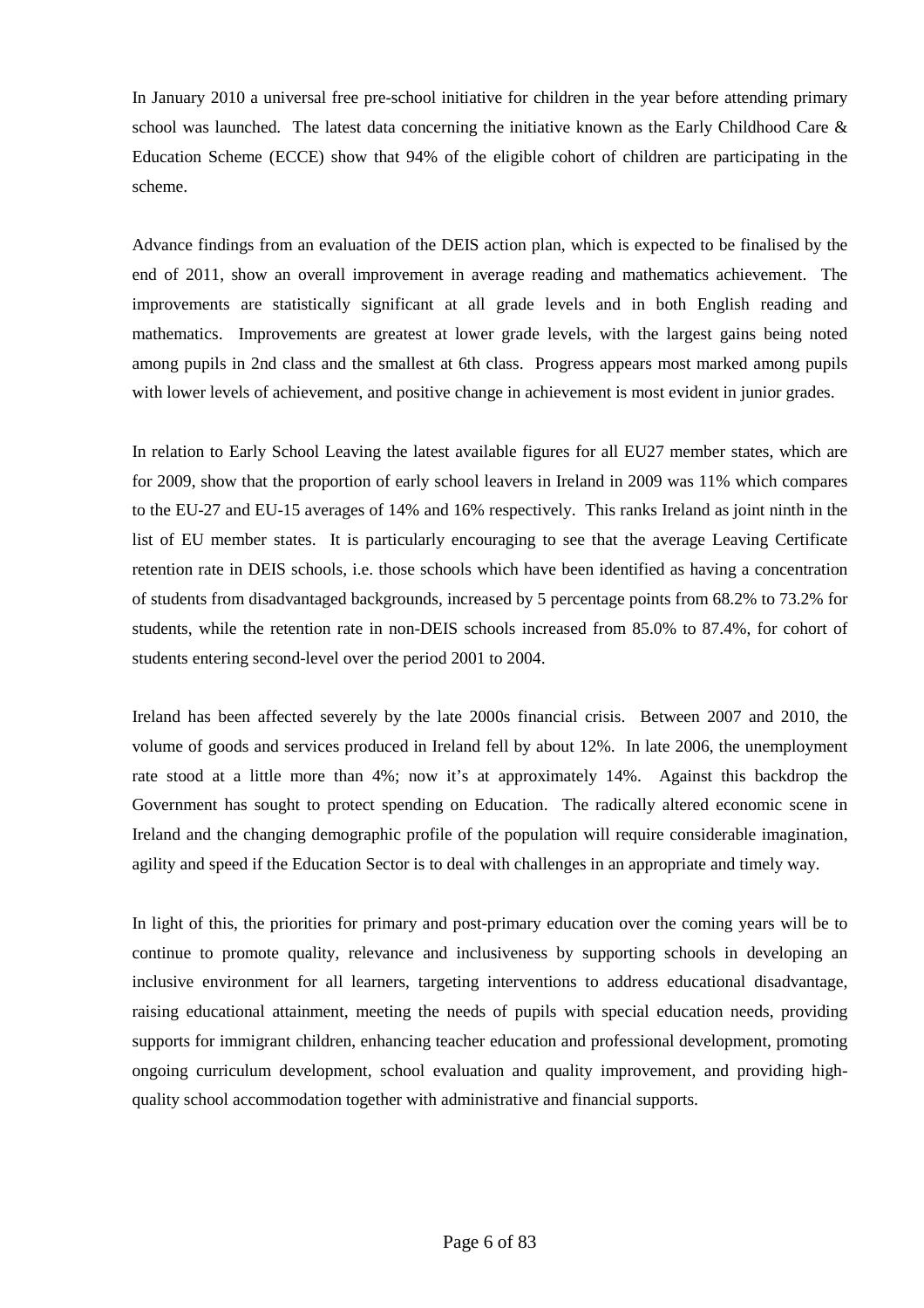## **SECTION I**

## **Chapter 1: Structure & Governance**

#### **1.1 Main structural features of the Irish school system**

Attendance at full-time education in Ireland is compulsory for children between six and sixteen years of age. The upper age limit is dependent on the child having completed three years in post-primary school or whichever occurs later. Essentially, all Irish children (about 99%) attend non fee-paying publicly funded primary schools. This publicly funded school system consists of eight years of primary schooling (including two years infant education between the age of four and six). This is followed by five or six years of second-level or post-primary schooling, comprising three years of junior cycle and either two or three years of senior cycle. Similarly, almost all (99%) of pupils enrolled in post-primary schools attend publicly funded secondary, vocational, comprehensive or community schools. **Appendix 'A'** provides a diagrammatic representation of the education system in Ireland.

#### **1.2 Pre School Education**

In 2010, the Office of the Minister for Children and Youth affairs implemented a universal pre-school provision scheme which provides for a free pre-school year for all children aged between 3 yrs 2 months and less than 4 yrs 7 months in September of the relevant year. 94% of eligible children were enrolled in early childhood care and education (ECCE) services in the 2010/11 school year.

#### **1.3 Primary Education**

There are 509,652 children enrolled in 3,305 primary schools in Ireland taught by 32,489 teachers (statistics relate to 2010-11). Many of the schools are small with over 50% of them having four or fewer teachers. Although children in Ireland are not obliged to attend school until the age of six, the majority of children begin school in the September following their fourth birthday.

Within the Irish primary school system, schools are privately owned and controlled by patron bodies and publicly funded through the Department of Education and Skills (DES). This funding takes the form of direct payment for salaries, grants for running costs and resources based on school enrolments, and grants for school buildings. Teachers and other ancillary staff are therefore employed by each school's Board of Management. So while the salaries of principals and teachers are paid by the State, each school is legally autonomous in terms of managing its human resources and in terms of legal and compliance responsibilities. Many schools also supplement state funding by monies raised through various fund-raising efforts.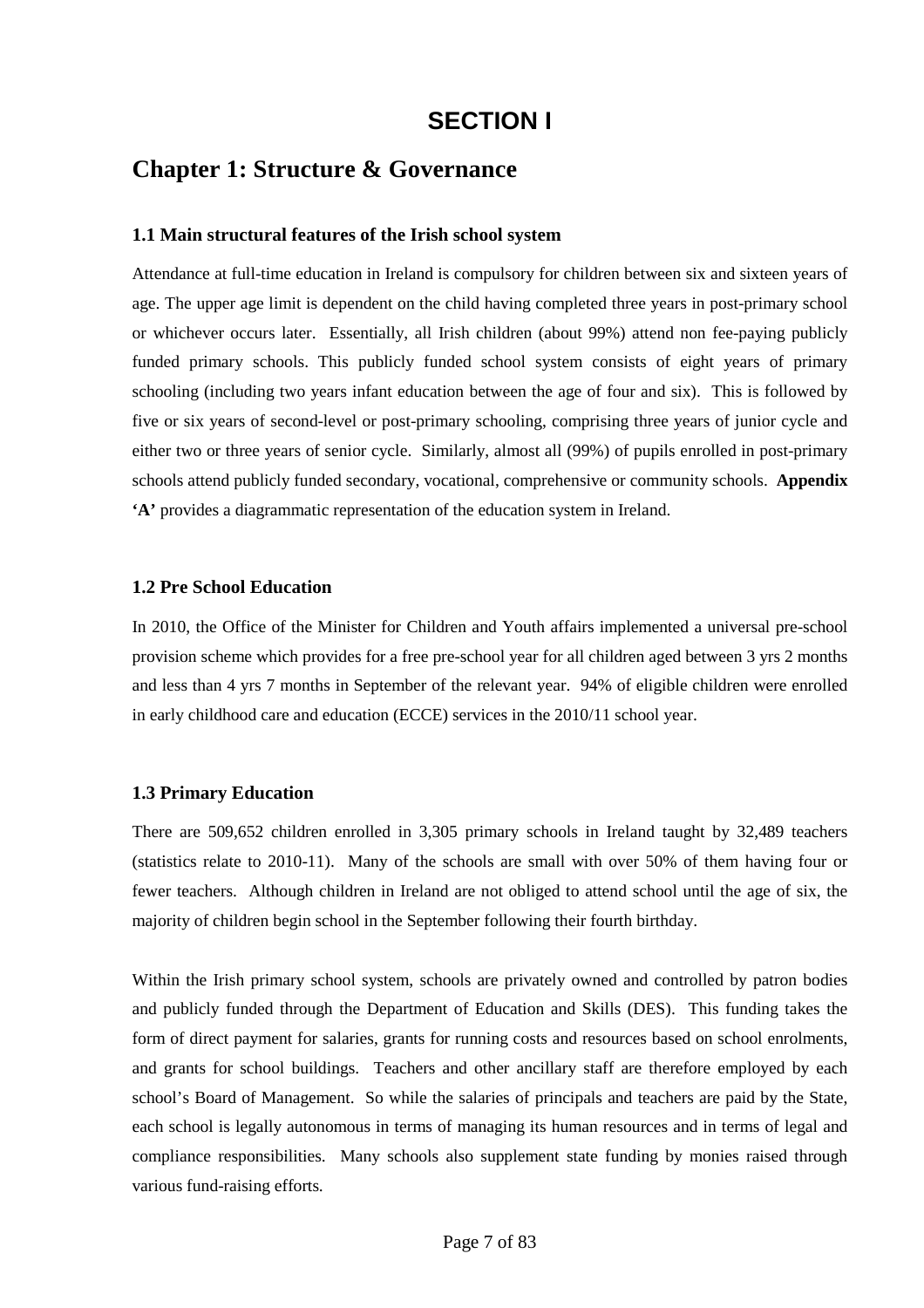89.6% of schools are under the patronage and management of the Roman Catholic Church. The new Irish Education Minister announced in March 2011 the establishment of a Forum on Patronage and Pluralism in the Primary Sector. The terms of reference of the Forum are, *inter alia, "how it can best be ensured that the education system can provide a sufficiently diverse number and range of primary schools catering for all religions and none"*. The Report of the Forum is due by the end of 2011.

While the Irish language is a compulsory subject for pupils in all primary and second-level schools, about 150 primary schools (referred to in the Irish language as *Gaelscoileanna*) teach all subjects through the medium of the Irish language and the normal language of communication is Irish.

#### **1.4 Post-primary Education**

There are 729 post-primary schools in Ireland comprising 383 voluntary secondary schools (52.6% of total), 254 vocational schools and community colleges (34.8% of total), and 92 community and comprehensive schools (12.6% of total). There are 356,107 pupils enrolled in these schools, taught by 26,185 teachers. (Statistics relate to 2010/11.)

Voluntary secondary schools are privately owned and managed, and many of them date back to the 18th and 19th centuries. A small number are fee-paying but the majority are non fee-paying. The trustees of most of these schools are religious communities or boards of governors. State capital funding for voluntary secondary schools has been provided since the early 1960s and current funding from the State is available in the form of teachers' salaries and a capitation grant based on the number of students enrolled. In recent years, there has been a dramatic reduction in the number of members of religious orders and congregations involved in education in Ireland.

Vocational schools and community colleges are administered by Vocational Education Committees (VEC), which were set up following the 1930 Vocational Education Act in every county and county borough. Vocational Education Committees consist largely of democratically elected representatives of the local community. Each VEC appoints a Chief Executive Officer and staff to administer and manage the various educational activities carried out by that VEC, including activities carried out in the vocational schools and community colleges. Financial allocations are made to the VECs on the basis of the financial year, to cover pay and non-pay, and are paid as a block grant. VECs are given a high level of autonomy in the management and appropriation of their budgets in line with its individual priorities. Schools under the auspices of the VEC also have Boards of Management.

Community and comprehensive schools have a more recent history than voluntary secondary and vocational schools, having been set up after the introduction of free second-level education in 1967, to ensure that second-level education was accessible to all students throughout the country. Community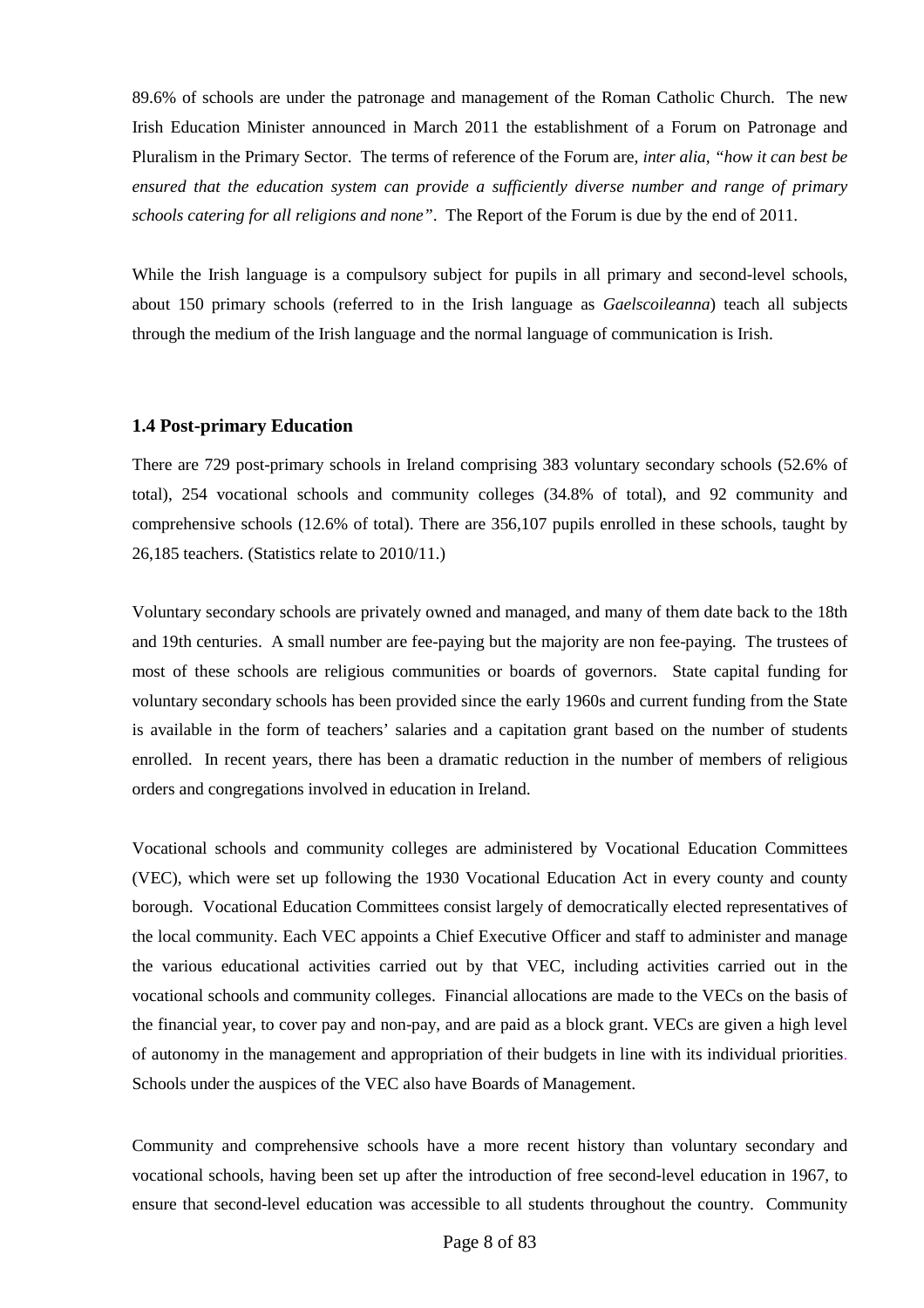and comprehensive schools are fully funded by the State and are managed by Boards of Management of differing compositions. Pupils in all three types of schools follow the same curriculum and sit the same State examinations.

Vocational, community and comprehensive schools are funded on the basis of an annual budgeted figure and have a higher proportion of their costs covered by State grants.

**The Junior Cycle:** The Junior Certificate Examination is taken at the end of junior cycle in postprimary schools. The junior cycle caters for students aged from *twelve to fifteen* years and students normally sit the exam at the age of 14 or 15, after 3 years of post-primary education.

The Minister for Education and Skills recently endorsed the National Council for Curriculum and Assessment (NCCA) proposals for junior cycle reform submitted by the Council in October 2011.

Some key elements of the proposals are:

- •A revised junior certificate programme with a cap on the number of subjects which can be taken for assessment for qualification purposes. The objective is to make time and space for active learning and the development of key skills (which support the development of literacy and numeracy), to place the focus on the process of learning rather than on the qualification/examination, and to address issues of overload
- •All students will be required to cover 24 statements of essential learning which are focused on such areas as communications, language, mathematical concepts, critical thinking, citizenship and sustainable values, environmental, economic and social knowledge, consumer skills, ICT, creating and appreciating art, valuing local and national heritage and recognising the relevance of the past to the current national and international issues, well being, and ethical and responsible decisionmaking
- •Irish, English and Maths are core for all, except for those with an exemption from Irish. The syllabuses for all subjects will be specified at a common level by NCCA, except for Irish, English and Maths which will be specified at Ordinary and Higher Level.
- •Schools will have discretion to provide for bottom up curriculum components as well as essential areas of learning in the form of short courses of 100 hours. NCCA will develop guidelines and a range of exemplars to support this.
- •Subjects will be reduced to 200 hours, except for Maths, Irish and English which will be 240 hours.
- •Students will have a limit on the subjects that can be taken for qualification purposes a max of 8 subjects, or 7 subjects  $+ 2$  short courses, or 6 subjects  $+ 4$  short courses.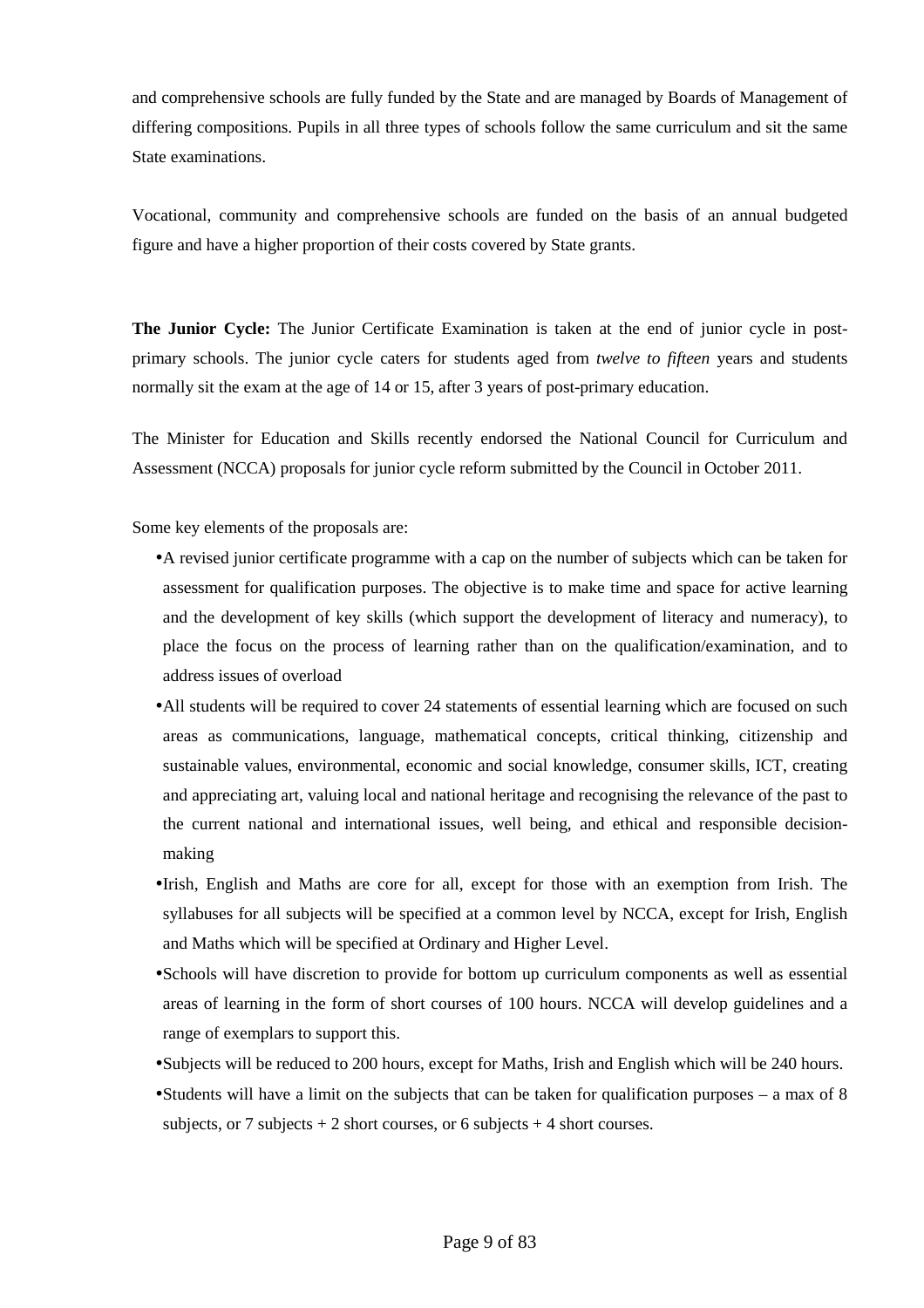- •6 key skills will be embedded in subjects Managing Myself, Staying Well, Communications, Being Creative, Working with Others and Managing Information and Thinking.
- •The Literacy and Numeracy Strategy provides for standardised testing in English and Maths to be introduced in the 2nd year of junior cycle. (2014, for 2012 entrants).
- •There will be an additional award at level 2 of the National Framework of Qualifications for those students with special needs for whom the Level 3 award is unsuitable.

Discussions on implementation are beginning with the partners in education. A revised syllabus in English will be implemented as a first step in the process, for students beginning junior cycle in 2014, for first examination in 2017. Groups of 4-5 subjects will be implemented on a phased basis each year after that.

Currently students sit the examination in a range of subjects, in some cases as many as 15, including Irish, English and Mathematics. 28 subjects are available at junior cycle including History, Geography, Modern Languages, Art, Music, Home Economics and Science as well as English, Irish and Mathematics<sup>1</sup>. All junior cycle students follow a social, personal and health education programme. Guidance and counselling is provided as well as physical education. Some 87% of pupils proceed to upper secondary education while others go to alternative career pathways such as apprenticeships.

**The Senior Cycle:** The senior cycle caters for students in the 15 to 18 year old age group and offers a "Transition Year" an optional one-year programme that typically forms the first year of a three year cycle. The main objective of the Transition Year is to promote the personal, social, educational and vocational development of pupils and to prepare them for their role as autonomous, participative and responsible members of society. At the end of the senior cycle, the Leaving Certificate Examination is taken. The examination is the terminal examination of post-primary education. Students may choose one of three Leaving Certificate Programmes:

The Leaving Certificate Established - This is the most widely taken programme in which students must take at least five subjects, including Irish (with the exception of those entering the system after 11 years of age). Those intending to pursue higher education at a third-level institute normally take this examination and access to third-level courses depends on results obtained.

The Leaving Certificate Vocational Programme (LCVP) first introduced in 1989 is similar to the established programme detailed above; however there is an added vocational content and a concentration on technical subjects. Pupils taking the LCVP take five Leaving Certificate subjects (including two vocational subjects); a modern European Language and three link modules on Enterprise Education, Preparation for Work and Work Experience. The LCVP is fully accepted as a basis for entry to third level.

 $\overline{a}$ 

<sup>&</sup>lt;sup>1</sup> A full list of subjects is available at www.ncca.ie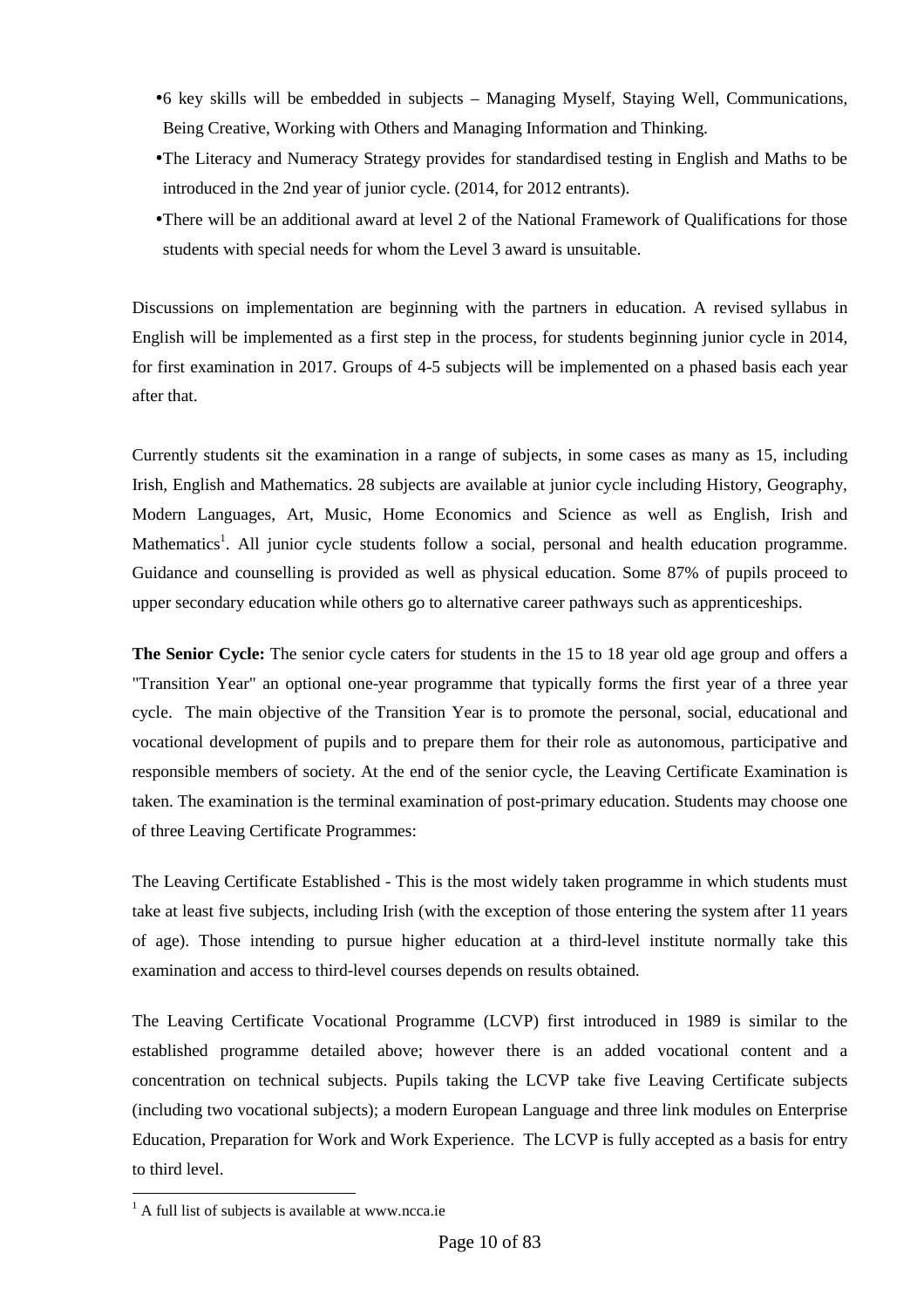The Leaving Certificate Applied - The Leaving Certificate Applied is a two-year Leaving Certificate available to students who wish to follow a practical programme with a strong vocational emphasis. The primary objective of this person-centred programme is to prepare participants for adult and working life. While certification in the LCA does not qualify for direct entry to third-level courses, students who successfully complete the programme are able to proceed to many Post Leaving Certificate courses. The framework of the LCA consists of a number of modules grouped under three general headings: General Education; Vocational Education and Vocational Preparation.

The percentages of pupils studying the three options in 2010/11 are: Leaving Certificate Established (60%) Leaving Certificate Vocational Programme (34%) Leaving Certificate Applied (6%)

### **1.5 Governance of and regulatory framework for the Irish school system.**

The Education Act of 1998 provides the main legislative framework for Irish primary, post-primary, adult and continuing education and for vocational education and training. This Act makes formal provision for the education "of every person in the State, including any person with a disability or who has other special educational needs". It sets out the functions and responsibilities of all key partners in the schooling system and legislates for the establishment of Boards of Management for all schools. It requires schools to engage in the preparation of school plans and to promote parental involvement through the establishment of parent associations. Accountability procedures are laid down under the Act.

Apart from the duties and functions specified in the Education Act, other legislation such as the Education (Welfare) Act 2000, the Education for Persons with Special Educational Needs Act and employment and equality legislation have placed legal obligations on Boards.

The Education Act 1998 places a duty on the patron of a recognised school, for the purposes of ensuring that such a school is managed in a spirit of partnership, to appoint where practicable, a Board of Management. The composition of a Board of Management is based on centrally agreed arrangements between the relevant stakeholders. It specifies the various duties and functions of a Board. The Board must manage the school on behalf of the patron for the benefit of the students and their parents and provide, or cause to be provided, an appropriate education for each student in the school. It must uphold the characteristic spirit of the school and must at all times act in accordance with any Act of the Oireachtas relating to the establishment or operation of the school.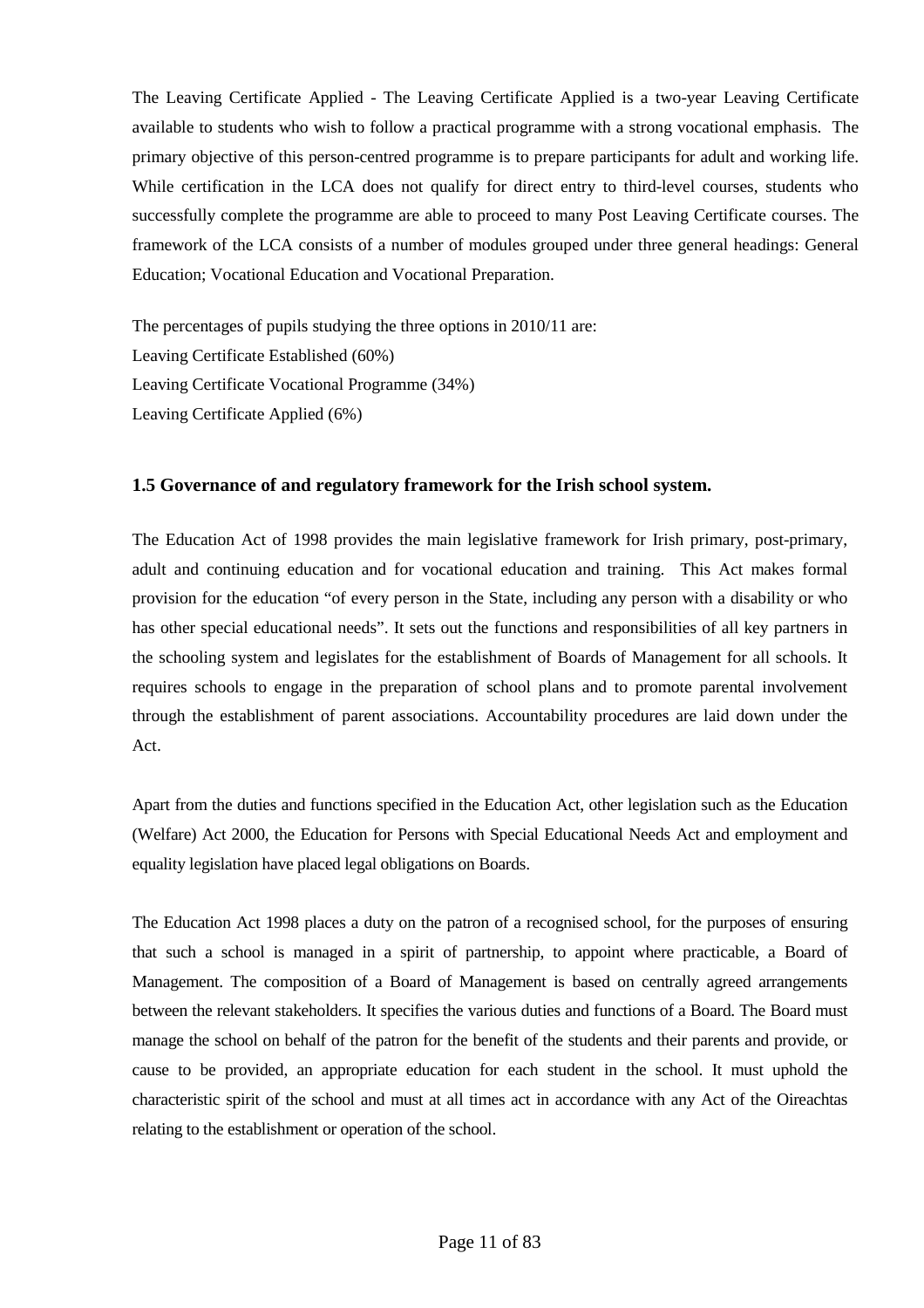The Board is required to prepare policies on admission, suspension or expulsion of students and, in this regard, it is required to respect principles of equality and parents' right to send their children to a school of the parents' choice. It must respect and promote respect for the diversity of values, beliefs, traditions, languages and ways of life in society. It must have regard to the efficient use of resources and accountability to students, their parents, the patron, staff and the community served by the school and must make arrangements for the preparation of the school plan and ensure that it is regularly reviewed and updated.

The composition of Boards of Management at primary level was last changed in 1997 when it was expanded to provide for the inclusion of community nominees along with the patron, teacher and parents' nominees to make an eight member Board (or a four member Board in the case of a one teacher school).

The term of office for Boards of Management in primary schools is a 4 year period. The current Boards of Management of primary schools were formed in December 2007 and are next due to change in December 2011.

Boards of Management at post-primary level are typically for a 3 year term of office. There are some differences in the composition of Boards of Management between the three sectors at post-primary level.

The Education (Welfare) Act 2000 provides a framework within which issues relating to the educational welfare of children, including the causes and effects of non-attendance at school can be addressed effectively. The Act also provides for the identification of children who are being educated outside the recognised school system and for a structure to ensure that the education that is being provided for them meets their constitutional rights.

#### **1.6 School Choice**

The enrolment policy in individual schools is the responsibility of the managerial authority of those schools. Parents have the right to send their children to a school of their choice having regard to the rights of the managerial authorities. The Department's main responsibility is to ensure that schools in an area can, between them, cater for all pupils seeking places. This may result, however, in some pupils not obtaining a place in the school of their first choice.

It is the responsibility of the managerial authorities of schools to implement an enrolment policy in accordance with the Education Act 1998. In this regard a board of management may find it necessary to restrict enrolment to children from a particular area or a particular age group or, occasionally, on the basis of some other criterion. This selection process and the enrolment policy on which it is based must be non-discriminatory and must be applied fairly in respect of all applicants.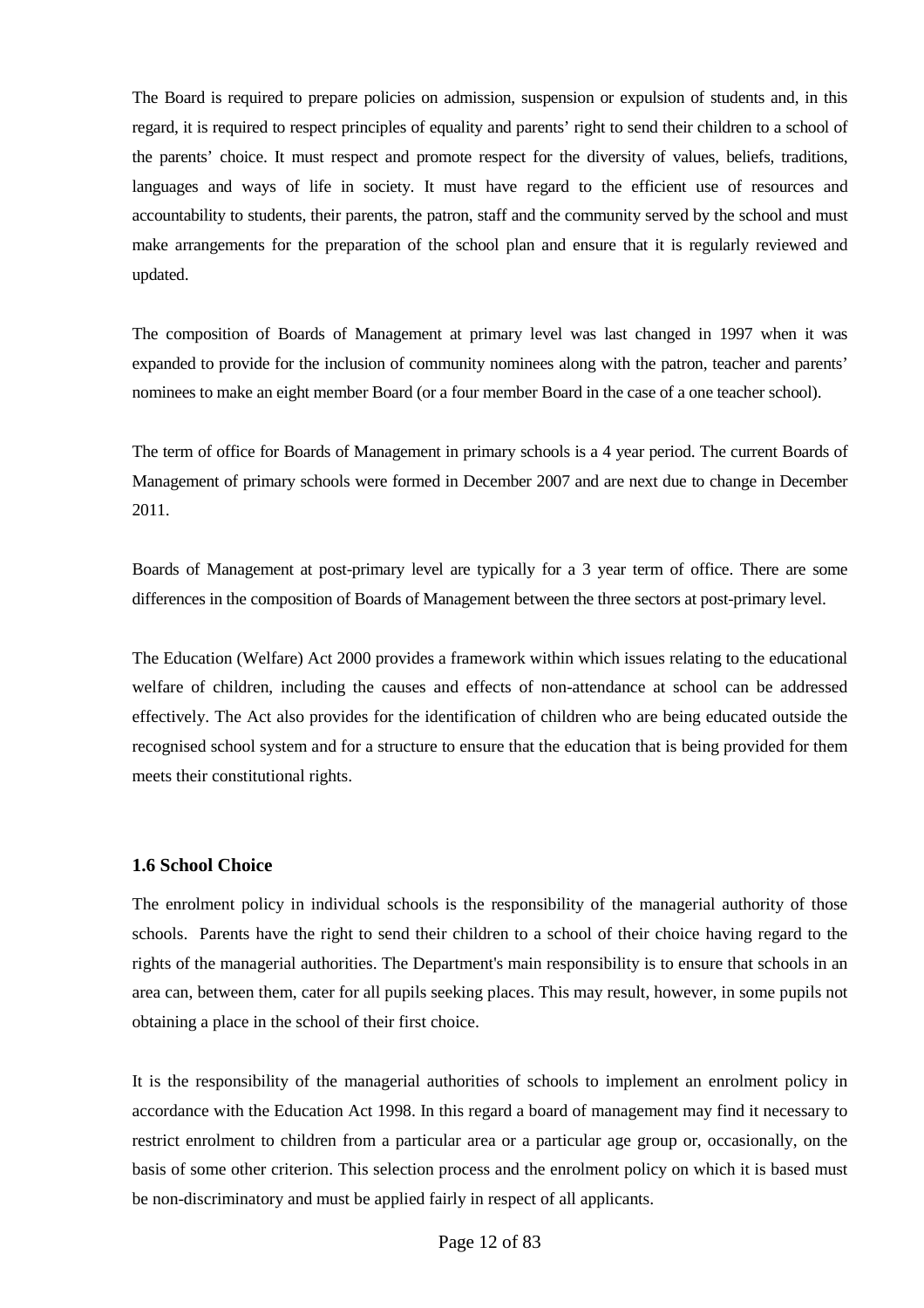Section 29 of the Education Act 1998, provides parents with an appeal process where a board of management of a school or a person acting on behalf of the Board refuses enrolment to a student. Where a school refuses to enrol a pupil, the school is obliged to inform parents of their right under Section 29 of the Education Act 1998 to appeal that decision to either the relevant Vocational Educational Committee or to the Secretary General of the Department.

The National Educational Welfare Board (NEWB) is the statutory agency which can assist parents who are experiencing difficulty in securing a school place for their child. (www.newb.ie )

## **1.6.1 Schools Enrolment Policy**

On the 13<sup>th</sup> of June 2011 the Minister for Education and Skills opened the way for an overhaul of the enrolment policies in all schools. Minister Quinn published a discussion document on admissions policy aimed to bring about changes in regulations and legislation on how primary and post-primary schools allocate places to students. Central to this debate on enrolment is the need to ensure a fair and transparent system in all schools, which does not discriminate unfairly against students or parents.

The document contains suggestions on how to make the process of enrolling at either primary or second-level schools more open, equitable and consistent.

There are two key areas where regulations, according to the paper, could focus:

- the content of an enrolment policy, in particular the over subscription criteria to be used when demand for places exceeds supply
- the operation of the enrolment policy

On the content of the enrolment policy, suggestions in the discussion document include:

- the enrolment policy of the school be easily and readily available to all
- the school's ethos and general objectives should be set out clearly
- admission to the school cannot be conditional on the payment of a financial contribution or booking deposit
- how to deal with over-subscription

80% of all schools enrol all children who present, according to a 2009 ESRI report, while selection criteria are used for the other 20% of schools. However, appeals have risen dramatically, by over 750%, since the procedure was introduced in 2002.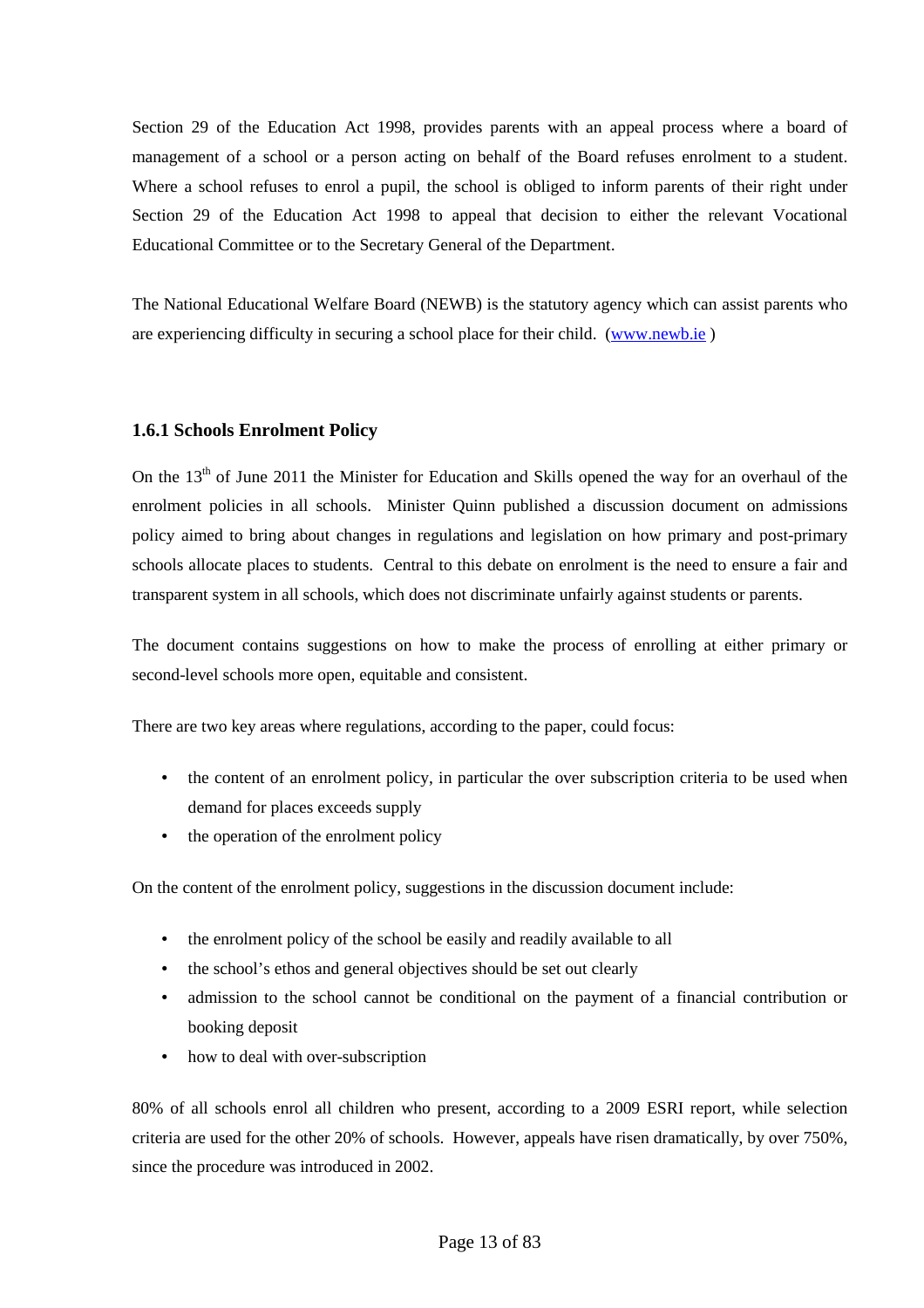One of the main areas where problems do currently arise with enrolment in schools is when demand exceeds supply of places at a school. The discussion document sets out a number of options to be considered in these cases:

- Age of applicant. Schools could give, as is often the case now, priority to children who are older
- Remove waiting lists. This is seen to disadvantage new comers to an area
- The practice of giving priority on a first-come first-served basis, which can result in long waiting lists in schools or even queues forming outside schools at the time of enrolment. However, if such a decision was taken, consideration would have to be given as to how to deal with existing waiting lists.
- Siblings in the same school. It would seem reasonable to continue to give priority to students who already have siblings in a school
- Remove the practice of giving priority to a student on the basis of being a relative of the staff, board of management, past pupil or benefactor of the school
- Faith. Continue the right of denominational schools to give priority to children of a particular faith
- Give priority to pupils on the basis of proximity to their schools
- Replace requirements for competency of parents in a particular language with a criterion that parents should respect the linguistic policy of the school
- Ensure that admission to a school is not based on a pupil's academic or other skills
- Admission should not be contingent on the payment of a booking deposit

In relation to the operation of the enrolment process, the discussion paper suggests that regulations could standardise timeframes for enrolment, notification requirements, application processes, decision making processes and the appeals process.

The overall approach in the discussion document is to regulate only those aspects of enrolment policies and practices where a common or national approach may be desirable. Otherwise, maximum discretion remains with the school and board of management. However, the paper also sets out possible new sanctions in a case where a school or board of management is not compliant with any new regulations. In such cases, a patron or the Minister may have the power to appoint an external admissions officer and remove the control of enrolment from a board.

The Minister invited education partners and interested parties to submit their views on school enrolment to the Department. A new regulatory framework will then be devised with a view to a more integrated approach and having regard to the roles of the different agencies that might interact with schools at any time in relation to admission policies or decisions.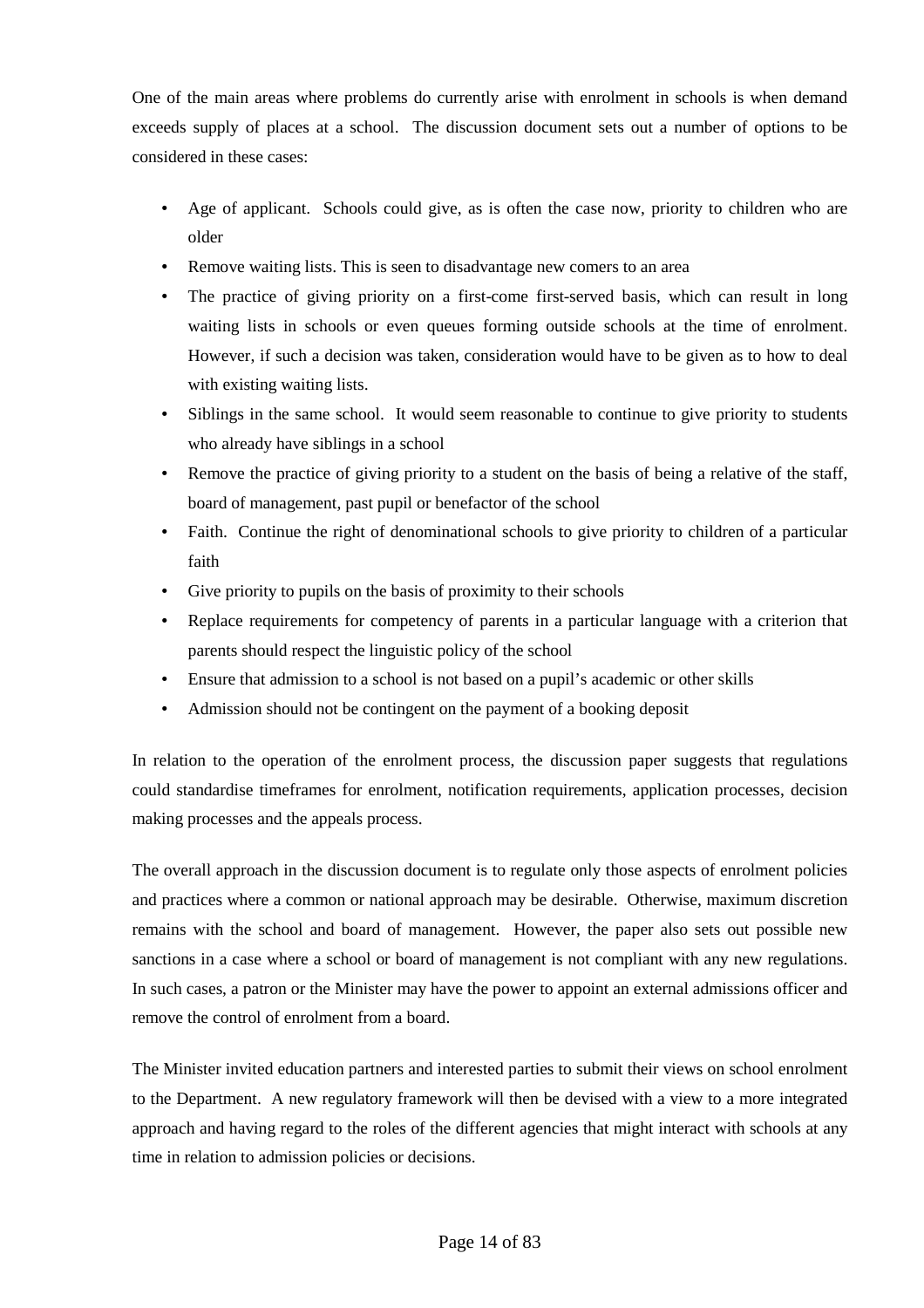## **Chapter 2: Fair and inclusive education**

## **2.1 Introduction**

For the individual, educational attainment has a broad-ranging impact on many aspects of life, from personal development to civic engagement and economic well-being. For society, education is an invaluable resource in seeking to address and alleviate the causes of social exclusion, promote good citizenship, enrich culture and underpin economic development.

Through the National Partnership programme 'Towards 2016', the National Development Plan and the new Programme for Government, the Government has set out a range of measures to support school communities. A continuing programme of curriculum reform is under way and will be progressed in tandem with enhancement of initial teacher education and in-service courses to support teachers.

The priorities for primary and post-primary education over the coming years are to:

- promote quality, relevance and inclusiveness by supporting schools in developing an inclusive environment for all learners
- target interventions to address educational disadvantage
- raise educational attainment
- meet the needs of learners with special education needs
- provide supports for newcomer children
- progress the modernisation agenda
- enhance teacher education and professional development
- promote ongoing curriculum development, school evaluation and quality improvement, and
- provide high-quality school accommodation, administrative and financial supports.

## **2.2 Early education intervention & the prevention of school failure**

## **2.2.1 Introduction**

The value of early childhood education in the prevention of school failure is acknowledged widely in both national and international literature. In Ireland, since the 1990s there has been a significant and sustained period of investment in the provision of early childhood care and education (ECCE) services for children. This investment has resulted in:

- The delivery of a universal Free Preschool Year (from January 2010)
- The creation of new ECCE facilities
- Support and maintenance of established ECCE services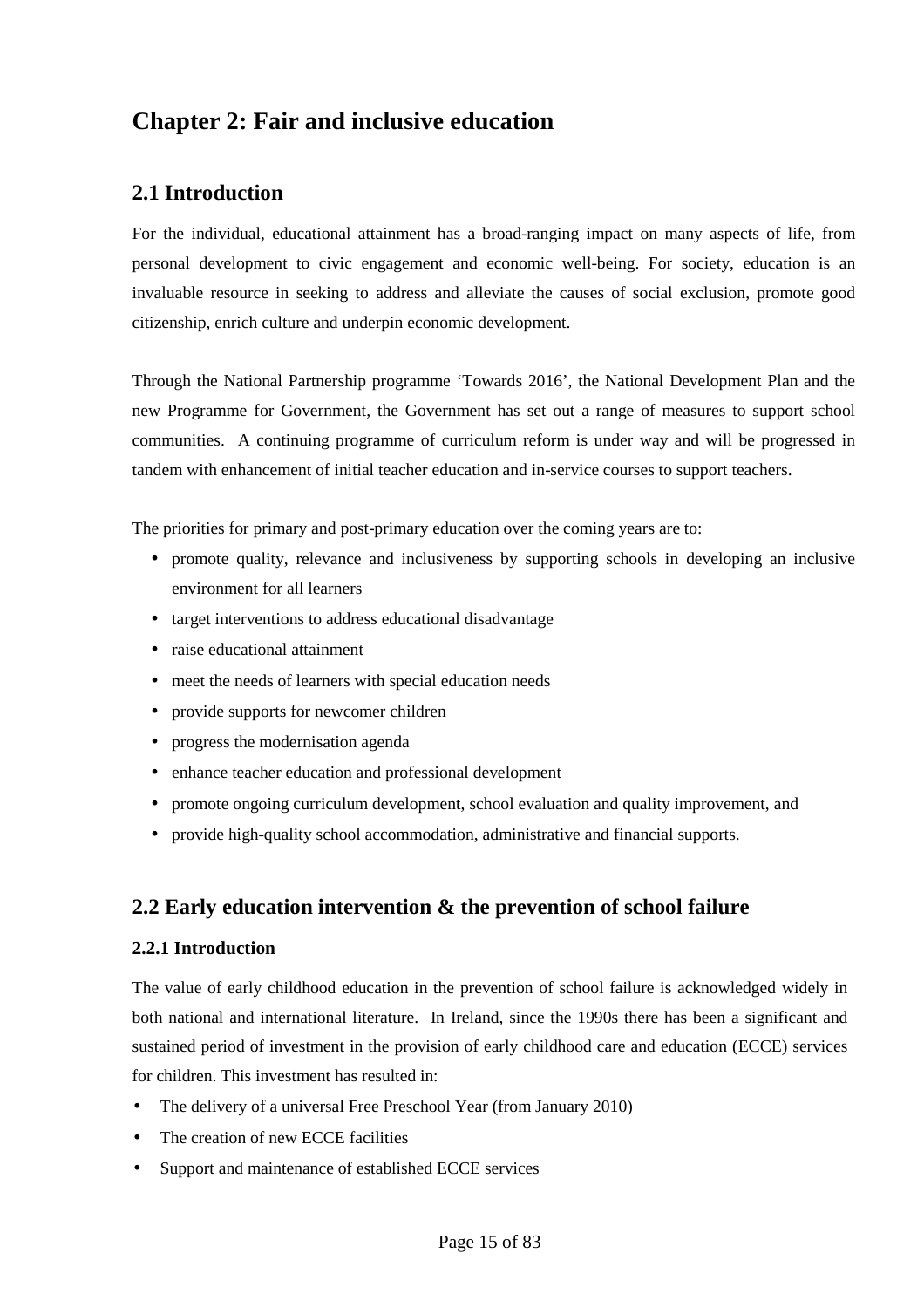- Development of National Practice Frameworks (Síolta<sup>2</sup>, the national Quality Framework and Aistear<sup>3</sup>, the Early Childhood Curricular Framework) to underpin and promote quality provision
- Development and implementation of a Workforce Development Plan for the ECCE sector (published December 2010)
- Development and delivery of a range of targeted interventions for children with additional needs e.g. Early Start, Autism preschool services.
- Completion of a series of national research projects and associated practice related tools and materials

## **2.2.2 Universal Free Preschool Year in Early Childhood Care and Education (ECCE) Scheme**

This initiative offers one year free preschool education to all children in the year prior to enrolment in primary school. This consists of a maximum of 3 hours per day, 5 days per week, 38 weeks per year. Participation is voluntary. Since its establishment in January 2010, there has been a very positive response to this offer and data collected in September 2010 reports 63,000 (94%) of eligible children have enrolled in ECCE services. A wide variety of ECCE settings are contracted by the state to provide the free preschool year on condition that they fulfil a number of criteria including:

- Compliance with all relevant statutory and regulatory requirements
- Ensuring that Preschool Leaders have achieved minimum of a nationally accredited Level 5 Major Award in Early Childhood Care and Education or equivalent. (A higher capitation rate is offered to those settings where preschool leaders have a major award at level 7 (bachelor degree) or above and all other staff have achieved a level 5 major award.)
- A commitment to implementing a programme which adheres to the principles of Síolta, the national quality framework

## **2.2.3 Early Start**

The Early Start programme is a pre-school programme for 3 and 4 year olds which offers one year of pre-school to children in designated areas of disadvantage. The programme aims to provide children who are most at risk of educational disadvantage with an educational programme that will enhance their development and prevent failure at school. Parents' involvement is one of the core elements of the programme. The Home School Community Liaison coordinator works with the Early Start staff to develop a structured plan to support parents, ranging from initial contact with families to the enrolment of new pupils at open days. A programme of structured activities throughout the year is developed. The purpose of the parents' involvement is to develop the parents as prime educators, providing them with the relevant skills to maximise their child's participation in the pre-school process and thus laying the foundations for future educational achievement.

 $\overline{a}$ 

<sup>&</sup>lt;sup>2</sup> Irish language word meaning "Seeds"

<sup>&</sup>lt;sup>3</sup> Irish language word meaning "Journey"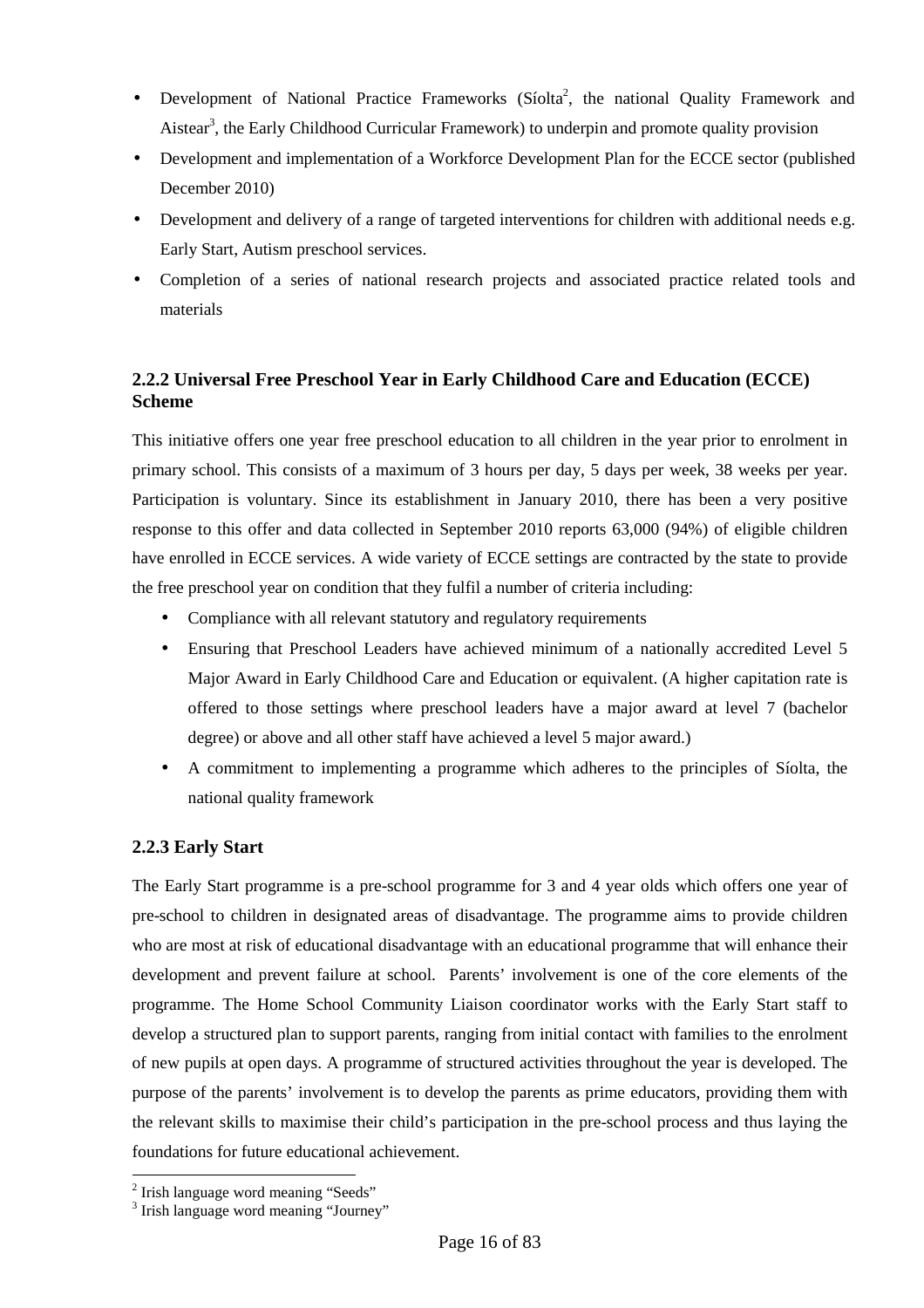### **2.2.4 Síolta, the national quality framework for Early Childhood Education.**

Síolta comprises a set of nationally agreed Principles, Standards and Components of quality that address all areas of practice in all ECCE settings where children aged birth to six years are present. In addition a range of tools and processes have been developed to support the implementation of Síolta in practice. Currently a national evaluation of Síolta is underway.

### **2.2.5 Aistear, the Early Childhood Curriculum Framework**

Aistear, the early childhood curriculum framework was published in October 2010 and, in common with Síolta comprises a set of nationally agreed and evidence based Principles, Themes and Goals which provide guidance for adults supporting the learning, well being and development of children aged birth to six years. Currently Aistear is being disseminated nationally to relevant audiences and a range of support materials and activities are being developed to assist adults as they begin to incorporate Aistear into their practice with children.

Together, Síolta and Aistear provide comprehensive information, for the diverse population of ECCE settings and staff, on how best to support young children to realise their full potential. Key issues such as fostering independence, self esteem, creativity, communication skills (in particular oral language development) and self regulation are addressed with practical tools and guidelines.

## **2.2.6 Research Series 2008 – 2010**

The Early Years Education Policy Unit (EYEPU) provided funding for three national research projects which focused on practical challenges related to pedagogy in early childhood care and education settings, specifically:

- Development of a Framework for Action for the Inclusion of Children with Special Needs in Early Childhood Education Settings – Mary Immaculate College, Limerick
- Examining Pedagogy in Early Childhood Stranmillis College, Belfast
- Supporting early childhood educational provision within a cluster of DEIS preschool and primary school settings with a specific focus on transition between the two educational settings – Centre for Social and Educational Research (CSER), Dublin Institute of Technology.

Currently the key messages and output of these projects are being disseminated to relevant stakeholders in the ECCE sector.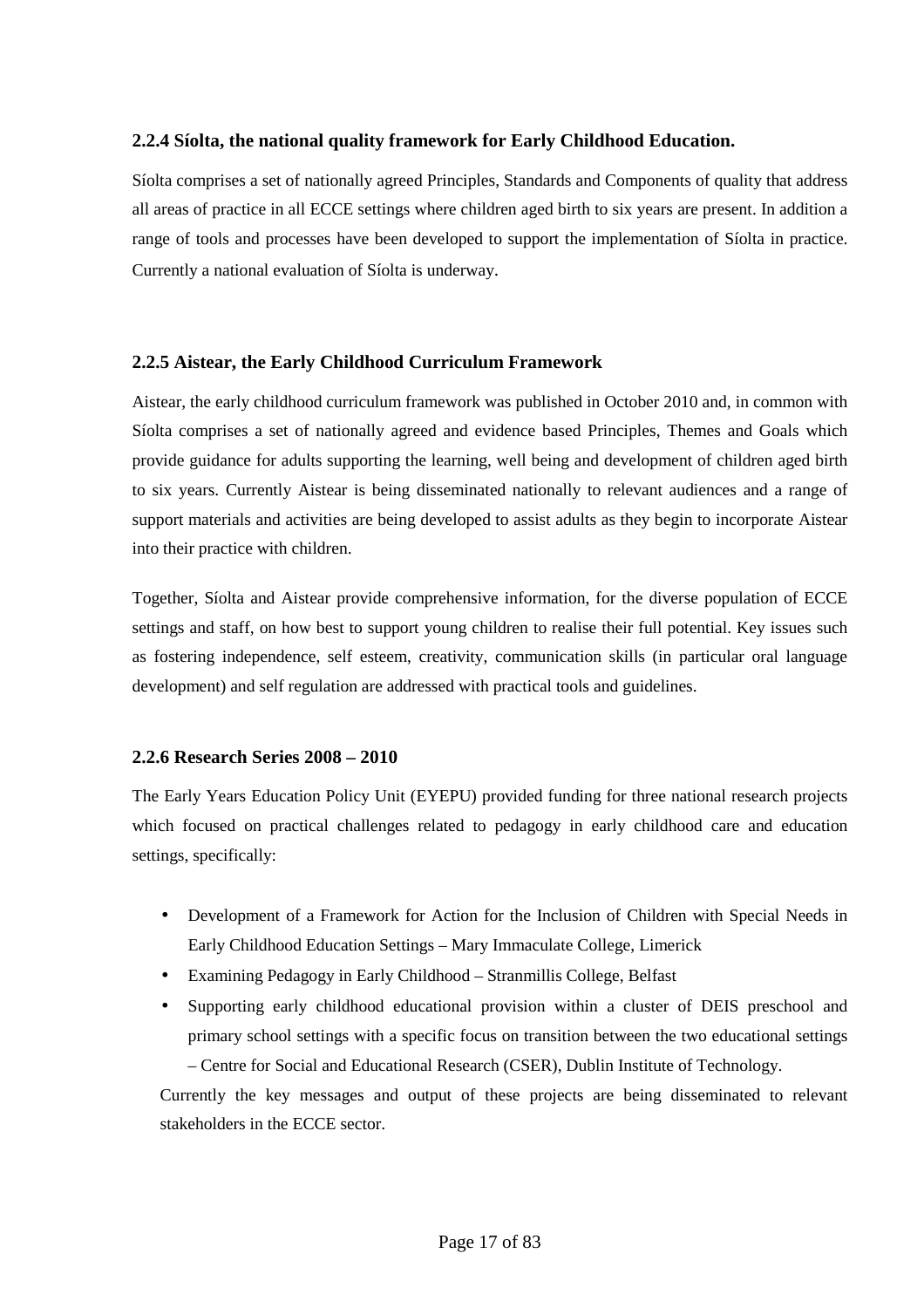## **2.2.7 Workforce Development**

In recognition of the central role of the qualified adult in delivering high quality centre based early childhood care and education experience for young children, a Workforce Development Plan for the ECCE Workforce in Ireland was developed and published in December 2010. This plan identified, through a significant programme of research and consultation, the main challenges facing the ECCE workforce in becoming appropriately qualified and set out clearly the actions required to meet those challenges. One particular issue was the lack of national standards for awards in ECCE which reflected agreed occupation role profiles and national practice guidelines. An important step towards resolving this issue was the availability since February 2011 of new national award standards which meet these criteria are published by the Further Education and Training Awards Council (FETAC). (www.fetac.ie)

## **2.2.8 Summary**

Early childhood care and education is an essential element of any strategy to address school failure as it impacts on children's lives at the optimal time to support the development of key cognitive, personal, social and emotional skills which are essential to successful engagement with the national education system. Ireland has recognised this with a sustained programme of investment in ECCE and whilst much of this investment is still at an early stage of implementation in practice, it augurs well for the capacity of children in Ireland to benefit fully from educational opportunities into the future.

## **2.3 School Interventions**

Under-achievement in school can have profound consequences for children and adults in later life, not only in terms of economic uncertainty, but also in terms of well being, health, self esteem and participation in family and community life. For young children in school, the experience of success and enjoyment in learning is vital if they are to be encouraged and motivated to reach their full educational potential. There is ample evidence to show that it is children from disadvantaged communities who constitute a majority of those who currently fail to benefit from the education system, and that underachievement in school can have inter-generational effects on families and their communities. It is the children of early school leavers who are most at risk of leaving school early themselves. Intervening in this cycle of deprivation demands that a systematic, integrated and effective strategy is put in place to address educational disadvantage.

## **2.3.1 DEIS (Delivering Equality of Opportunity in Schools)**

The Department of Education and Skills launched 'DEIS (Delivering Equality of Opportunity in Schools)', the action plan for Educational Inclusion in May 2005. The action plan provides for a standardised system for identifying levels of disadvantage and an integrated School Support Programme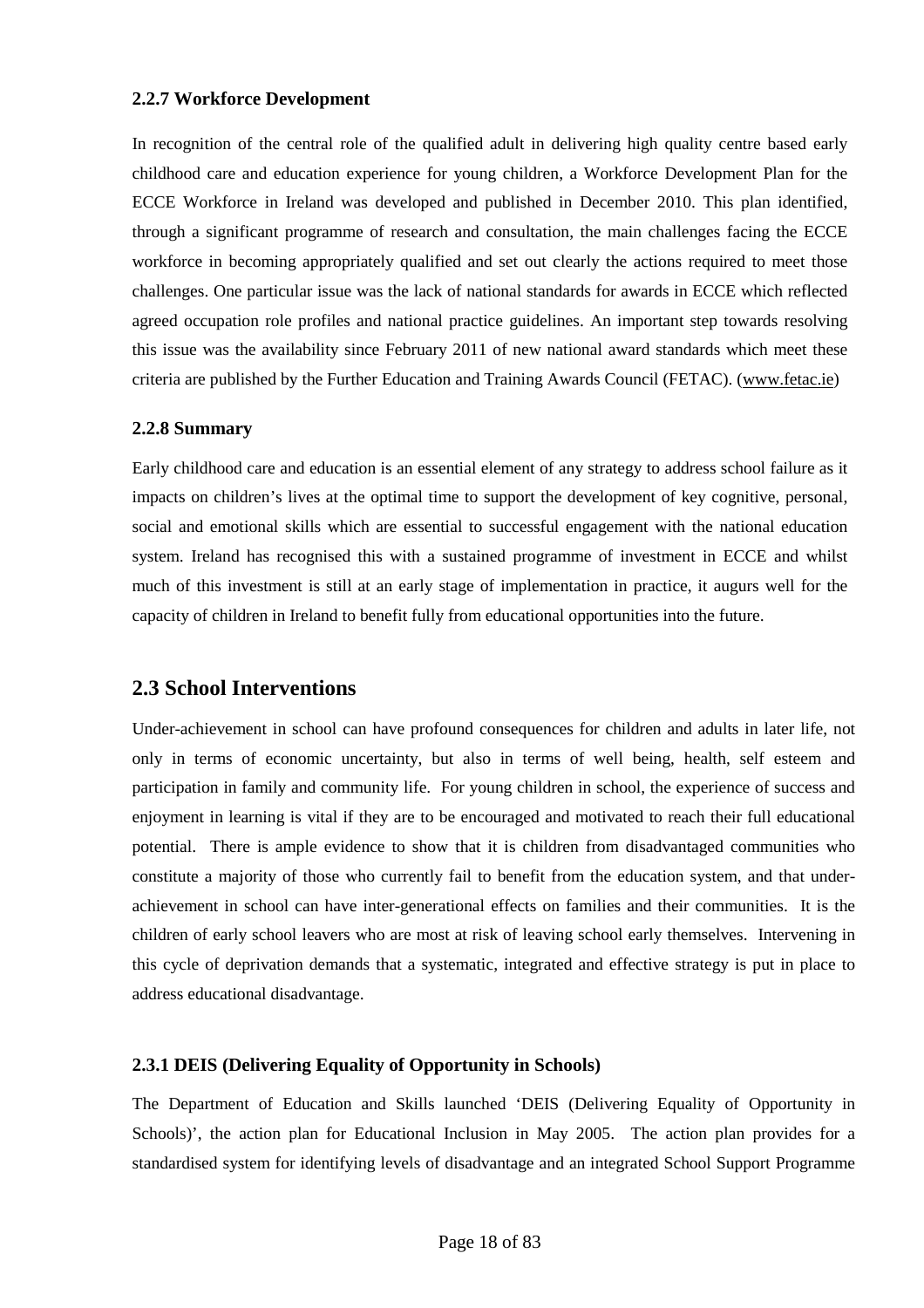(SSP). DEIS is designed to ensure that the schools serving the most disadvantaged communities benefit from the maximum level of support available.

The process of identifying primary and second-level schools for participation in DEIS was managed externally by the Educational Research Centre (ERC) on behalf of the Department and was supported by quality assurance work, co-ordinated through the Department's regional offices and the Inspectorate.

The DEIS action plan focuses on addressing the educational needs of children and young people from disadvantaged communities, from pre-school through second-level education (3 to 18 years). Its frame of reference is based on the definition of "educational disadvantage" in the Education Act 1998, as:

## *"…the impediments to education arising from social or economic disadvantage which prevent students from deriving appropriate benefit from education in schools."*

The action plan is, therefore, one element of a continuum of interventions to address disadvantage, which include second-chance education and training and access measures for adults to support increased participation by under-represented groups in further and higher education. A further element of this continuum is the ongoing development of provision for pupils with special educational needs in light of the enactment of the Education for Persons with Special Needs Act 2004 and the establishment of the National Council for Special Education. All of these elements will be discussed further in this report.

The DEIS action plan is grounded in the belief that:

- Every child and young person deserves an equal chance to access, participate in and benefit from education
- Each person should have the opportunity to reach her/his full educational potential for personal, social and economic reasons
- Education is a critical factor in promoting social inclusion and economic development.

## **2.3.1.1 Identification Framework**

 $\overline{a}$ 

An extensive identification process to select schools for inclusion in DEIS was conducted in 2005. Primary schools were selected by reference to a range of socio-economic variables that collectively best predict achievement, including, unemployment; local authority accommodation; lone parenthood; Travellers<sup>4</sup> (see further notes on Traveller Education); large families (5 or more children) and numbers of

<sup>&</sup>lt;sup>4</sup> Irish Travellers are an indigenous minority who, according to historical evidence, have been part of Irish society for centuries. They have a long shared history, value system, language, customs and traditions that make them a group recognised by themselves and others as distinct. This distinctive life-style and culture, based on a nomadic tradition, sets them apart from the settled population. The history of the Traveller community includes a struggle to uphold their distinct cultural identity and to maintain a nomadic way of life. Travellers have shared a nomadic tradition and a means of communication, beliefs, values and practices distinct from the majority culture.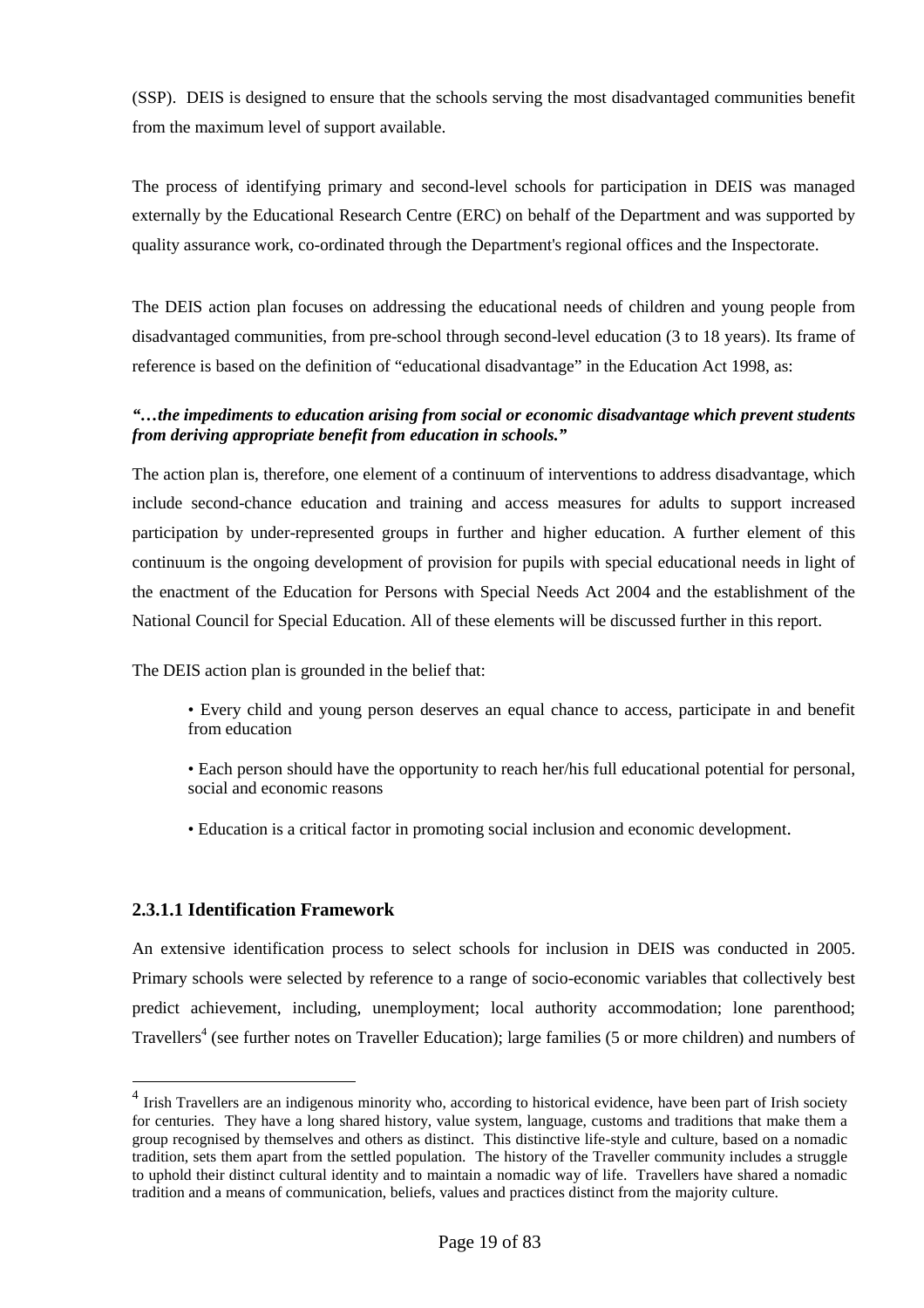pupils eligible for free books. Data from the survey were then used to rank-order schools in terms of level of disadvantage, and that rank order was subsequently used to identify schools for inclusion in DEIS. While an educational outcome measure was not used directly, the choice of socioeconomic variables for the ranking process was determined by their association with an educational measure (specifically, an estimate of very poor readers provided by school principals) (see Archer & Sofroniou, 2008).

Second-level schools were selected by reference to centrally-held data from the Post-Primary Pupils and State Examinations Commission databases which included:

- Medical card data for Junior Certificate candidates (including Junior Certificate School Programme candidates) 2002, 2003, 2004
- Junior Certificate retention rates by school for the 1995, 1996 and 1997 school entry cohorts
- Junior Certificate exam results aggregated to school level (expressed as an OPS "Overall" Performance Scale" - score). This was based on each student's performance in the seven subjects in which s/he performed best aggregated to school level for the 2002 and 2003 examination cohorts
- Leaving Certificate retention rates by school for the 1995, 1996 and 1997 school entry cohorts.

## **2.4 Further Education and Training**

## **2.4.1 Overview**

Further Education provision offers access, transfer and progression opportunities to learners. Courses, both full-time and part-time, are open to all and are provided at Levels 1–6 on the National Framework of Qualifications.

The principal objectives of the Department's measures and programmes in the area of Further Education and Vocational Education and Training are:

- To meet the needs of young early school-leavers
- To provide second-chance education for people who did not complete upper second-level, and
- To provide vocational preparation and training for labour market entrants and re-entrants in order to enhance their employment prospects.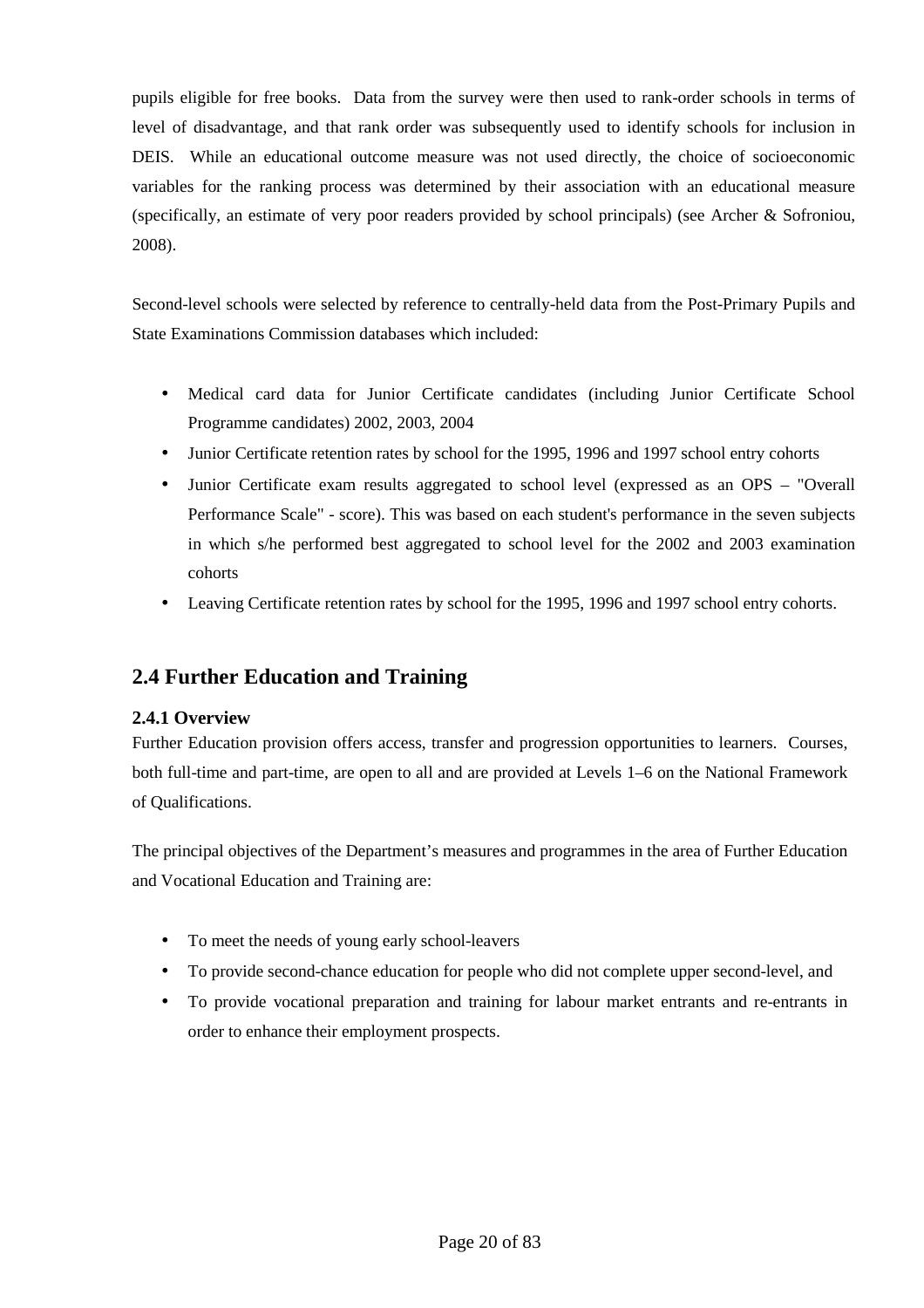## **2.4.2 Alternating training**

There are two main forms of alternating training: the apprenticeship system and the traineeship system developed by  $\tilde{\text{FAS}}^5$  the National Training and Employment Authority.

### **Apprenticeship**

Apprenticeship is the recognised means by which people are trained to become craft persons. In the early 1970s a new apprenticeship 'time-served' system was established and implemented for apprentices in construction and other designated industrial trades. This reduced the training period to four years and established an 'off-the-job' first year of full-time training.

A new 'standards based' system of apprenticeship was introduced by the then Department of Labour in 1991. The system is managed by FÁS with the support of the National Apprenticeship Advisory Committee, which consists of representatives of the social partners, FÁS and the Department of Education and Skills. An apprenticeship normally lasts four years. On successful completion of training an apprentice receives the National craft certificate awarded by FETAC. The curricula for apprenticeships are based on uniform pre-specified standards which are agreed with industry.

The standards-based apprenticeship has seven phases, three off-the-job and four on-the-job. The duration of off-the-job phases is approximately 40 weeks in total. The first (on-the-job) phase is an introduction to apprenticeship, safety, the world of work and the basic skills of the trade. The remaining phases of on-the-job training entail the practice and further development of skills learned in the off-thejob phases. Each off-the-job phase is delivered in a single institution to ensure integration of practical training with the necessary theory, mathematics, science, technical drawing and personal skills. Apprentices are recruited and employed by companies and receive wages based on a (varying) percentage of the full craft wage. Apprentices must be at least 16 years of age and have gained a pass in the Junior Certificate or equivalent. There are 26 trades designated by FÁS under the standards-based system. Traditionally about 10-15 % of all school leavers follow the designated apprenticeship routes.

#### **Traineeships**

Traineeships involve employers, union representatives and FÁS working together to devise occupational-specific training programmes for jobseekers. The training content and occupational standards are based on consultation with employers and lead to certification by FETAC. Traineeships combine structured on-the-job training with formal off-the-job tuition in a FÁS Training Centre. In host companies trainees are assigned a mentor or skills coach who supervises workplace training. Traineeships vary in duration from six to twenty-four months, depending on the scope of the

<sup>&</sup>lt;sup>5</sup> Foras Áiseanna Saothair (FÁS) - Ireland's National Training and Employment Authority. It was announced on the 27<sup>th</sup> of July 2011 that a new education and training authority is to replace Fás, which is being disbanded. The new agency is to be called Solas. Solas is an Irish language acronym which stands for *Seirbhísí Oideachais Leanunaigh Agus Scileanna* - Continuing Education And Skills Services. It is intended that the new agency will bring a more integrated approach to the provision of further education and training in Ireland.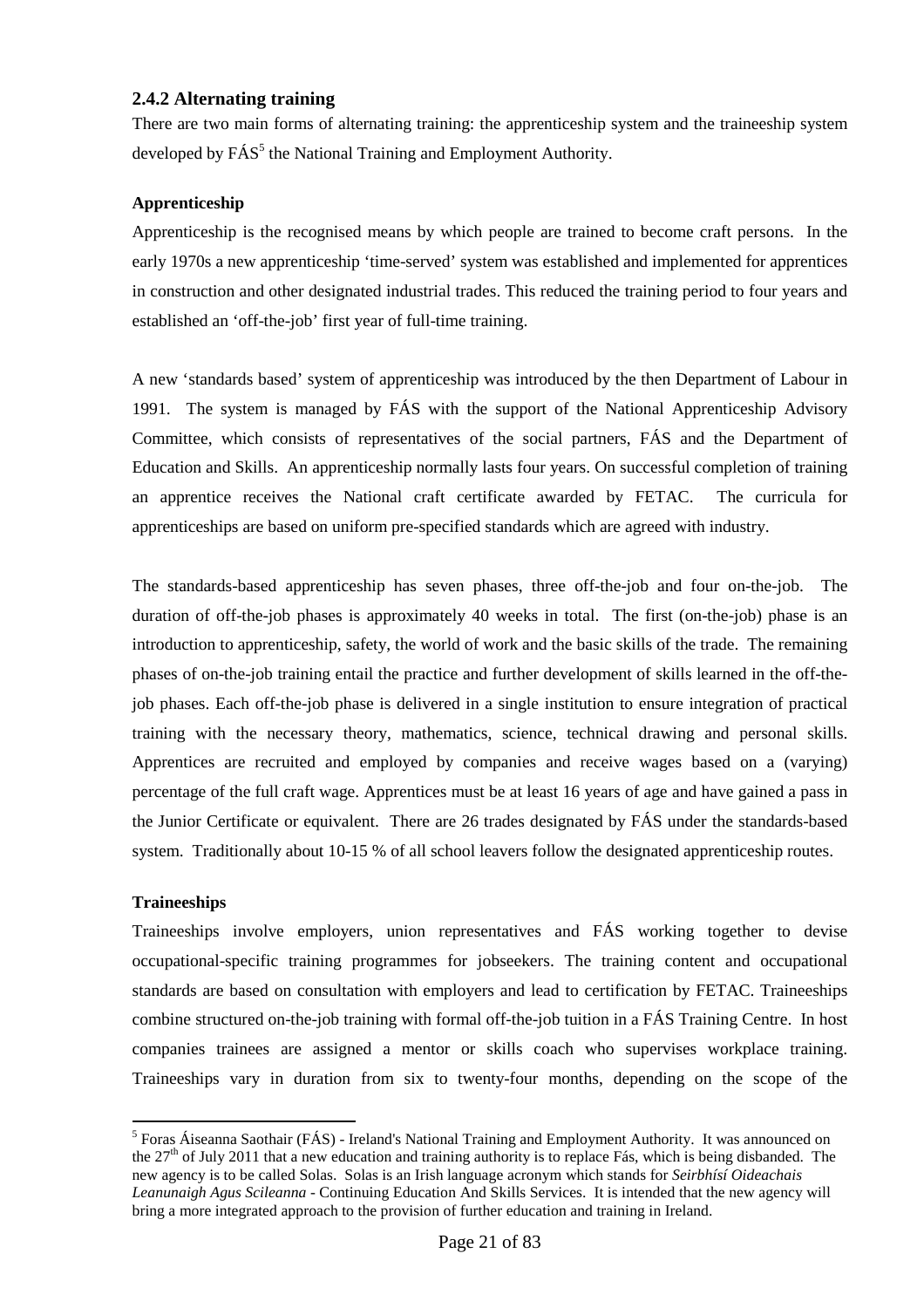curriculum, the skill requirement of the occupation and the entry level of the trainees. Example of these programmes would include, retail and legal secretary traineeships.

## **2.4.3 Youthreach**

 $\overline{a}$ 

Youthreach is a full-time programme that provides two years integrated education, training and work experience for early school leavers between the ages of 15 and 20 years of age without any qualifications or vocational training and who are unemployed.

There are currently almost 6,000 Youthreach places available nationwide. Almost 3,700 of these places are delivered in just over 100 Youthreach centres by VECs with the remaining 2,300 places delivered by FÁS in Community Training Centres (CTCs).

Participants aged 16 and over are paid a training allowance<sup>6</sup>. Participants may be eligible for a range of additional allowances (e.g. meal, travel, long-term unemployment) and these are all paid by the VECs.

In 2007 a Special Education Needs Initiative (SENI) was implemented in 20 centres to support learners attending Youthreach with special educational needs.

## **2.4.4 Post Leaving Certificate (PLC) Programme**

The PLC programme is a self-contained whole-time programme designed to provide successful participants with specific vocational skills to enhance their prospects of securing lasting, full-time employment or progression to further studies. It caters for:

- Learners who have completed senior cycle education and require further vocational education and training to enhance their prospects of employment or progression to further studies and
- Adults who are returning to education, who may not have completed the senior cycle but who are deemed by the provider to have the necessary competencies and capacity to undertake the programme.

The aim of the programme is to provide participants with specific vocational skills. It is intended, therefore, that this programme will provide for a more intensive development of technical skills,

<sup>&</sup>lt;sup>6</sup> In line with Circular 0086/2008 and with effect from 1 September 2008, no trainee allowances are to be paid to learners under 16 years of age in Youthreach centres. This is in the context of the provisions of the Education (Welfare) Act 2000, which raised the minimum school leaving age to 16 years (or the completion of three years of post-primary education, whichever is the later).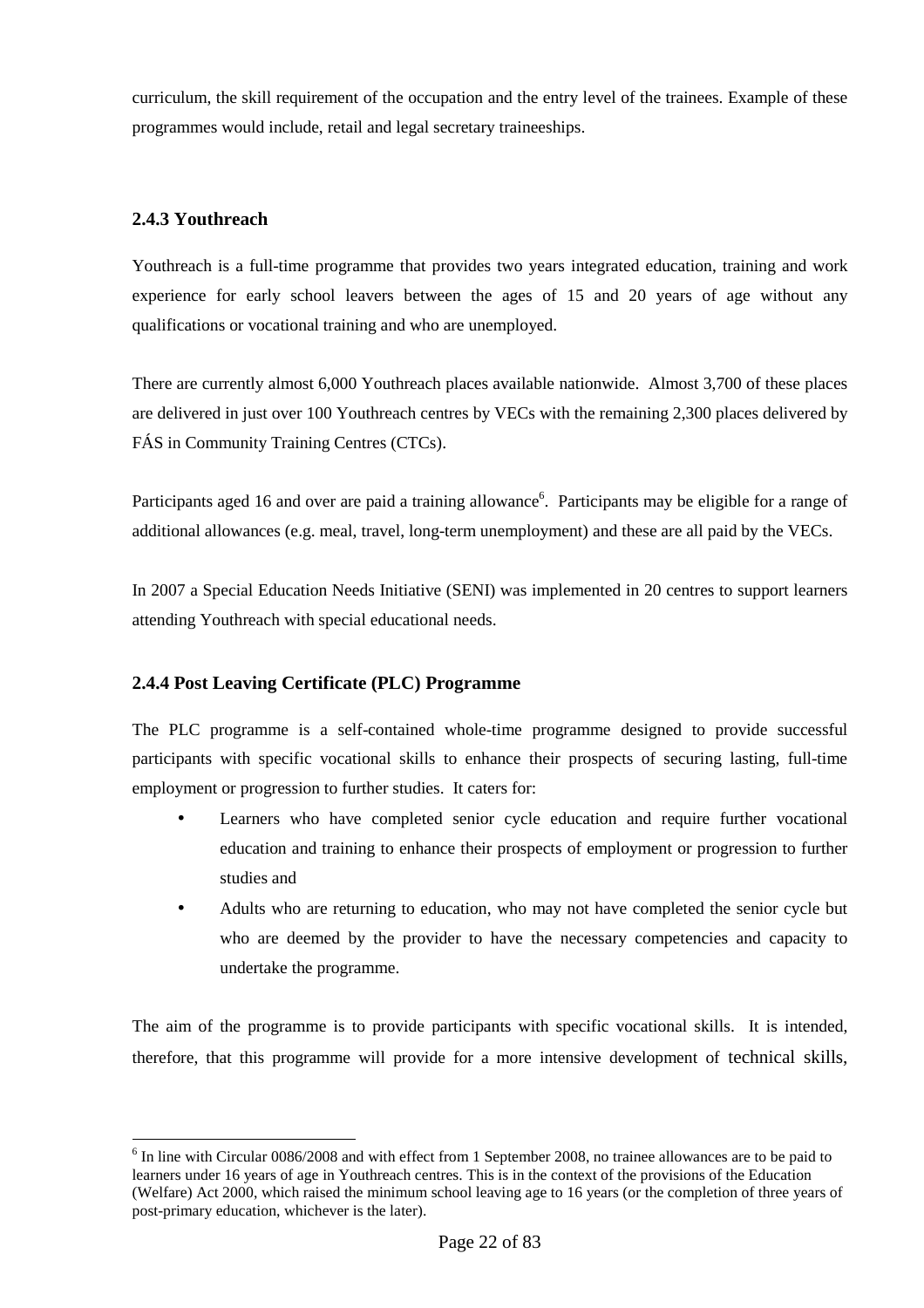including new technologies, combining opportunities for work experience, vocational studies and general studies.

PLC courses are predominately provided in VEC schools, with some provision in voluntary secondary and community and comprehensive schools. There are almost 200 centres offering the PLC programme with over 2,100 courses available in a wide range of disciplines. The number of PLC places increased by 1,000 from September 2011 under the Jobs Initiative, bringing the total number of places available to 32,688. The provision of maintenance grants was extended to PLC students with effect from September 1998.

## **2.4.5 Vocational Training Opportunities Scheme (VTOS)**

VTOS is a full-time second chance education and training initiative providing courses between Levels 3-6 on the NFQ to unemployed people over 21 years of age. The scheme is delivered and managed locally by VECs. Tuition, stationery and books are provided free of charge.

There are 5,000 VTOS places available nationally. Participants who were in receipt of Jobseekers Benefit/Assistance (JB/JA) prior to commencing VTOS receive a training allowance in lieu of this payment from the VEC. Those participants who were previously in receipt of another Department of Social Protection payment e.g. Disability Allowance/One Parent Family Payment continue to be paid by the Department of Social Protection. All participants may be eligible for a range of additional allowances (meal, travel, long-term unemployment bonus) and these are all paid by the VECs.

#### **2.4.6 Senior Traveller Training Centres (STTCs)**

There are currently 34 STTCs operated by VECs for Travellers over 18 years of age. Participants are paid a training allowance and may also be eligible for a range of additional allowances (e.g. meal, travel, long-term unemployment bonus) and all these are paid by the VECs.

In line with Report and Recommendations for a Traveller Education Strategy 2006 and the 2008 Value for Money (VFM) Review of Youthreach and STTCs, it was announced in Budget 2011 that an integrated further education provision for Travellers will be implemented through the phasing out of STTCs by June 2012 and replacement places, prioritised for Travellers, being provided under the Back to Education Initiative (BTEI).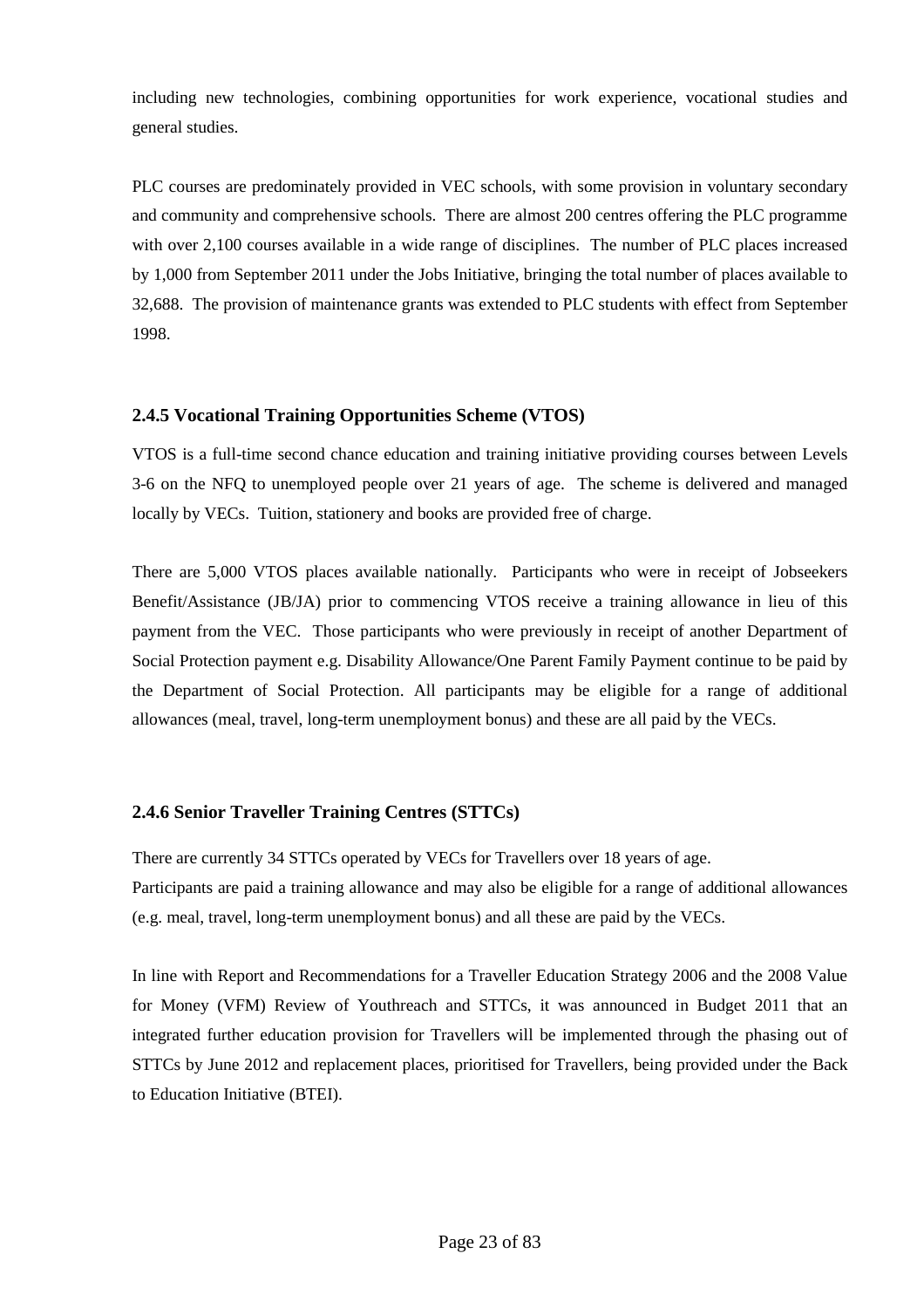### **2.4.7 Back to Education Initiative (BTEI)**

BTEI commenced in October 2002. It provides flexible part-time options across Further Education and is aimed at adults with less than upper second-level education.

It aims to give adults who wish to return to education an opportunity to combine their return to learning with family, work and other responsibilities. Programmes are offered on a part-time basis in the mornings, afternoons, evenings or even at weekends. Under the BTEI, a programme may be offered for as little as 1 hour per week or as much as 17 hours per week, depending on the needs and demands of the prospective learners. It is recommended that programme duration for individual learners (class contact hours) not exceed 400 hours per annum i.e. 400 hours over a twelve month period.

Since September 2007, any adult with less than an upper second-level education is entitled to free tuition. Originally only people with a social welfare entitlement of medical card were entitled to free tuition.

There are currently 12,000 BTEI places available, including 3,000 additional places allocated this year under the Jobs Initiative.

### **2.4.8 Adult Literacy**

The Adult Literacy service is funded by the Department and delivered by Vocational Education Committees (VECs) nationwide. It is focused on those with low levels of literacy skills but includes English language tuition (ESOL) for adult immigrants and basic education services. Adult literacy, in addition to reading and writing, now extends to such basic education as numeracy, social and personal development, learning to learn and IT skills.

People who avail of literacy are often the most disadvantaged, low-skilled and hard-to-reach. For those who do avail of the literacy service progression can be from 1-to-1 tuition to group tuition and from there to modules at FETAC Levels 3 and 4. Success for participants is often not measured through certification but participation.

In recent years, a number of different initiatives have been developed to tackle adult literacy. These include:

- The Intensive Tuition in Adult Basic Education Programme (ITABE) which provides up to six hours of tuition per week to learners instead of the normal two hours
- A family literacy pilot scheme to address poor literacy from an intergenerational family perspective
- A workplace literacy programme (the Return to Learning Scheme) in all Local Authority areas for outdoor workers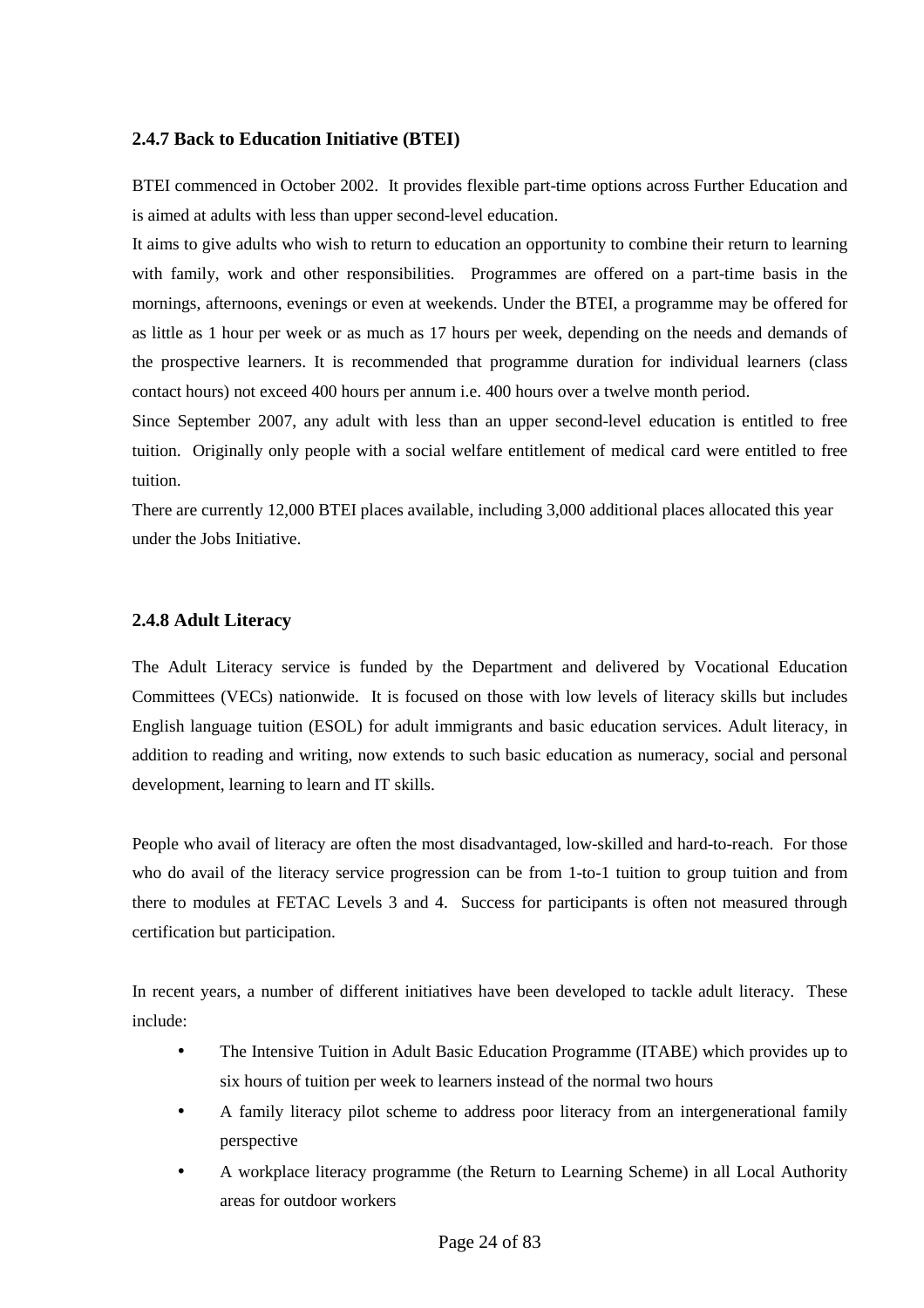Participants on Community Employment Schemes can avail of intensive literacy tuition provided by the VECs. There are other special funding projects including literacy for deaf people, for people with dyslexia and for native Irish speakers in Gaeltacht areas. Funding has also been provided in partnership with the National Adult Literacy Agency for several successful television series to raise awareness around adult literacy issues.

It is delivered on a one-to-one and group basis, in classrooms or outreach or other atypical settings, for between 2 and 6 hours weekly up to 40 weeks annually. The adult literacy service is free and confidential. A substantial portion of the tuition, particularly in one to one tuition, is provided by volunteer tutors. In 2010, funding of €30 million was provided for adult literacy services nationwide and over 50,000 participants availed of tuition.

#### **2.4.9 Community Education**

Community Education refers to education and learning generally outside the formal education sector, with the aims of enhancing learning, empowerment and contributing to civic society. It is firmly community-based, with local groups taking responsibility for, and playing a key role in organising courses and deciding on programme content.

The Department provides grants to Vocational Educational Committees (VEC) to deliver Community Education locally. The VEC-based Community Education Facilitator (CEF) arranges for provision, mainly through small grants to community organisations or the provision of tutor hours.

In 2010,  $\epsilon$ 10 million was provided for the programme and over 50,000 participants availed of community education classes.

#### **2.4.10 Additional Supports**

#### **Adult Educational Guidance Service (AEGI)**

The AEGI operates 40 projects offering a service in each county with the aim of providing a quality educational guidance service for adults. This free service is available to adults wishing to participate in VTOS, adult literacy, BTEI, community education and other adult education courses.

The service includes personal, educational and career guidance and covers the pre-entry, entry, ongoing and pre-exit stages by offering information, advice and guidance on a 1-to-1 and group basis to help people make the best possible choices for learning. It aims to provide a comprehensive information service on adult learning opportunities in an accessible manner. In 2010, almost 38,000 participants availed of the Guidance service at a cost of  $\epsilon$ 7 milion.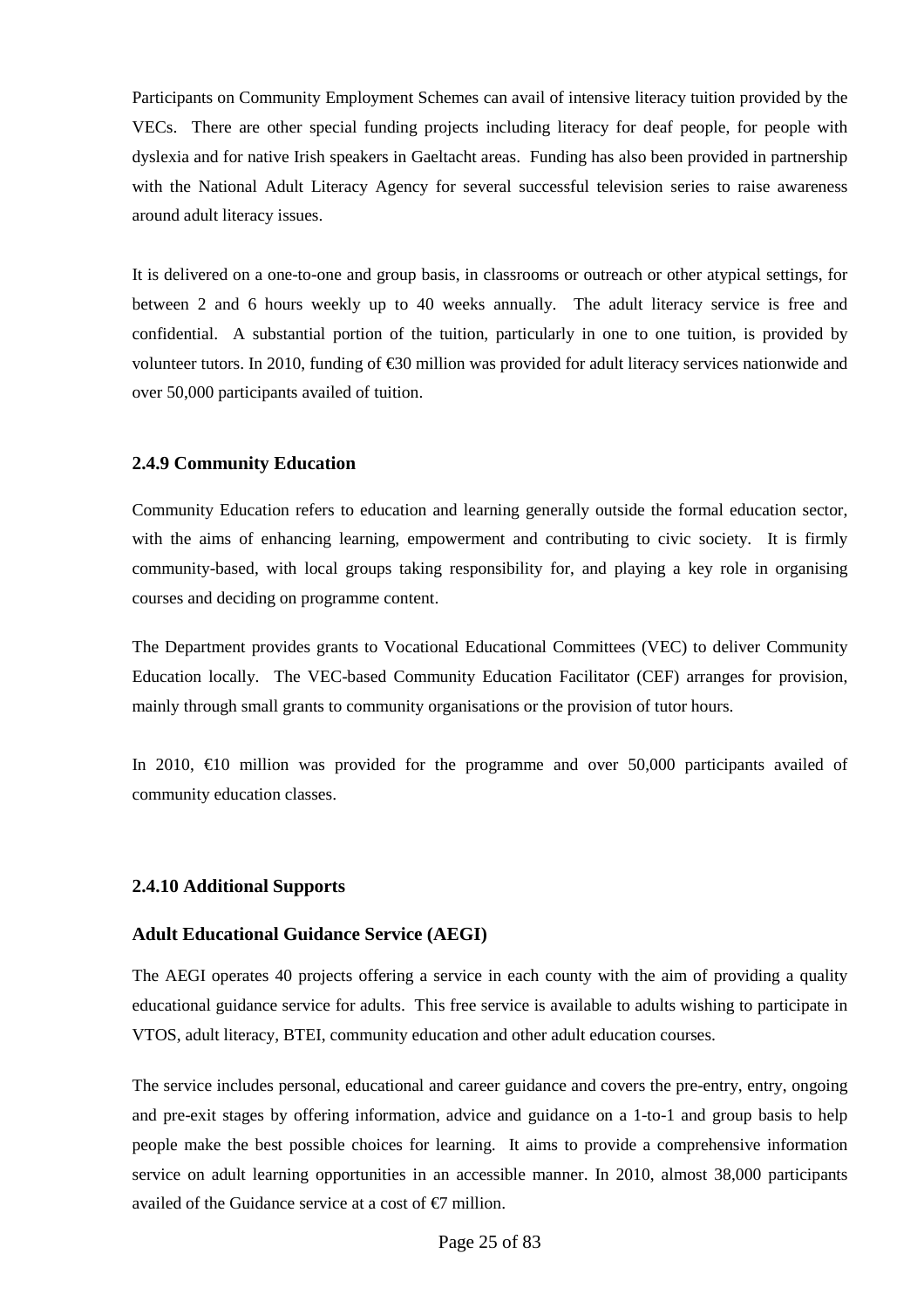### **Childcare Education Training Scheme (CETS)**

CETS, which is administered by the Department of Children and Youth Affairs and commenced in September 2010 is providing 1,500 free Full Time Equivalent childcare places to participants in VTOS, Youthreach, Senior Traveller Training Centres and Back To Education Initiative programmes. The CETS scheme standardises childcare practices across the VECs in a fair and consistent manner and enhances the supports available to the disadvantaged and low-skilled.

### **2.4.11 Training - Background information**

Early school leavers are a priority client group for FÁS. Early School Leavers are defined as young people aged 16-21 who left school with no or incomplete qualifications and who face difficulties accessing the labour market.

The primary FÁS response to early school leavers is under the national Youthreach programme. In addition some training for early school leavers is provided through Local Training Initiatives. The programmes provided by FÁS Community Services for early leavers aim to enable them to develop their personal, social and vocational skills to assist them achieve nationally recognised qualifications and progress towards further education, training and employment.

FÁS also collaborates with the Probation Service of the Department of Justice to support Justice Workshops providing services to early school leavers who have engaged with the Probation Service.

#### **2.4.12 Community Training Centres (CTCs)**

FÁS Community Services works in partnership with 39 CTCs in the provision of training and related services in a professional, supportive and inclusive manner. During 2010, an average of 2,100 early school leavers were availing of training places at any one time, and a total of 1,686 finished their training. Delivery of training and related services focuses on supporting the learner to achieve a major award on the national framework of qualifications as a route to sustainable employment. The potential of the learner is maximised through a learner centred approach involving:

- Initial needs identification and support
- Development of individual learner plans
- Training for nationally recognised qualifications
- Application of learning supports as required
- Targeted progression routes.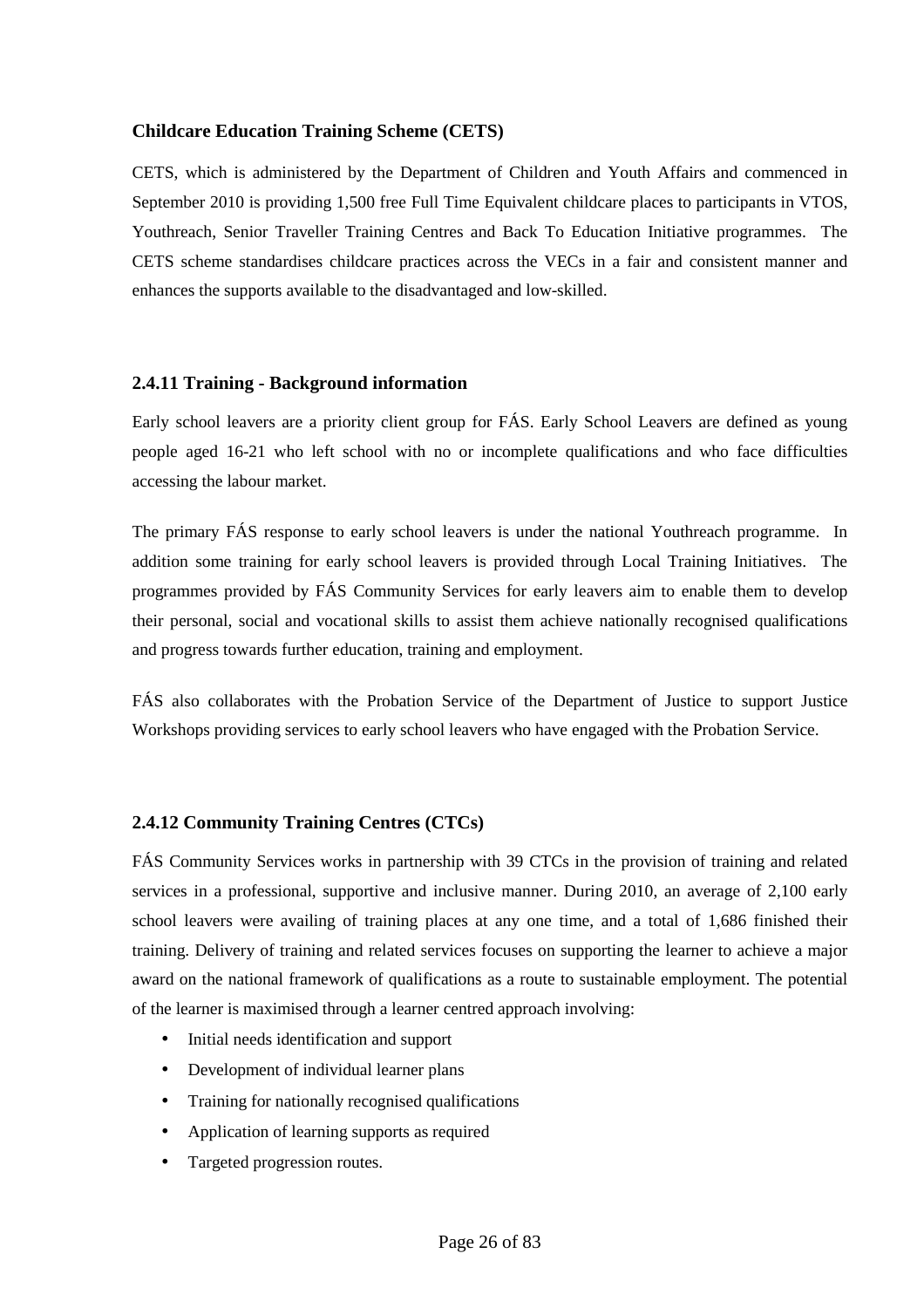## **2.4.13 Local Training Initiatives (LTIs)**

Local Training Initiatives are alternative early training interventions for socially excluded clients who are primarily people under 35 years of age with no formal qualifications or incomplete secondary level qualifications. In general, clients experience barriers accessing the labour market, mainstream training and education programmes for social, economic, educational or geographical reasons. In 2010 228 early school leavers participated in Local Training Initiatives.

LTIs provide training which responds to identified individual learning barriers and needs. The training approach is predominately facilitative with a mix of formal training and project based learning and takes place in local community settings in partnership with community and voluntary organisations. The objectives of the Local Training Initiative programme are to:

- Address locally identified training needs of marginalised individuals
- Provide vocational training opportunities and learning supports to assist learners achieve awards on the National Framework of Qualifications
- Optimise work opportunities and further education and training progression for participants through direct links with local and regional employers

## **2.4.14 Justice Workshops (JWS)**

FÁS collaborates with the Probation Service to support 10 Justice Workshops. The target client group are people referred through the Probation Service comprising ex-offenders on supervision from court or prison, ex-offenders and other persons engaged with the Probation Service, who are under 25 (apart from agreed exceptions) and have not completed second-level education. Approximately 720 people are scheduled to be trained between 2008 -2013. At the end of 2010 there were 184 learners in training and 259 had completed training for 2008-2010 (155 of these completed in 2010).

Justice Workshops implement the following actions:

- Address the specific training, education, behavioural and employment needs of ex-offenders and persons engaged with the Probation Service in need of additional attention not available in mainstream FÁS centres
- Ensure that the training and learning provided is integrated with and complements participants' probation Service Supervision
- Provide quality assured training and learning opportunities leading to awards on the National Qualifications Framework
- Provide participants with an individual learning plan including progression routes
- Assist participants to achieve their potential in a safe and positive environment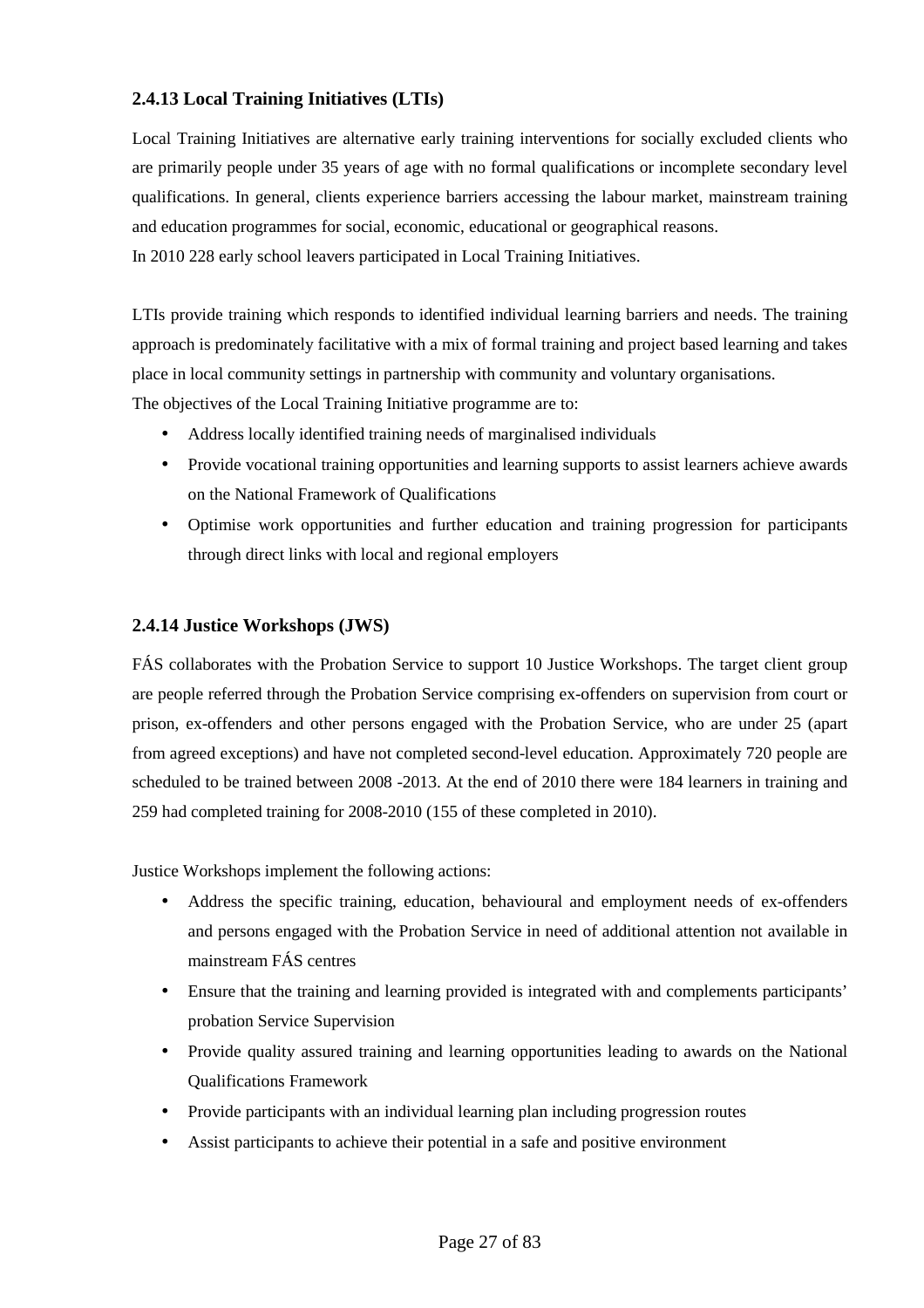## **Chapter 3: Fair and inclusive practices**

## **3.1 The School Support Programme**

Under the Schools Support Programme (SSP), schools and school clusters or communities are allocated supplementary resources and supports in line with their concentration of disadvantage.

Some 200 of the most disadvantaged urban primary schools are supported with maximum class sizes of 20:1 in all junior classes (junior infants through  $2<sup>nd</sup>$  class) and 24:1 in all senior classes (3rd class through 6th class)

In addition to this, all DEIS urban primary schools are provided with the following supports:

- Administrative principals are allocated on lower enrolment and staffing figures than apply in primary schools generally
- Additional capitation grants are allocated based on the level of disadvantage in each school.
- Enhanced financial allocations under the school books grant scheme are made and are based on the levels of disadvantage in each school
- Access to the School Meals Programme, which is operated by the Department of Social Protection, is extended to all of these schools
- Specified literacy and numeracy support services and programmes including *Reading Recovery, First Steps, Maths Recovery*, *Ready, Steady, Go Maths* and homework clubs/summer camps assisting literacy and numeracy development are provided. (further notes on these programmes are included in section 3.6.4)
- The services of the Home/School/Community Liaison and the School Completion Programme are in place in all of these schools (further notes on these services are included in later paragraphs)
- Transfer programmes supporting progression from primary to second-level are provided
- Enhanced planning supports are in place and further details are contained in Appendix 'B'
- Improved access to a range of professional development supports is also provided

Rural primary schools and school clusters/communities are supported with the following measures:

- Enhanced financial allocations under the school books grant scheme are made and are based on the levels of disadvantage in each school
- Access to the School Meals Programme has also been extended to these schools
- The School Completion Programme services are in place in these schools and access to transfer programmes supporting progression from primary to second-level are provided under this programme
- Improved access to a range of professional development supports is also provided

#### Page 28 of 83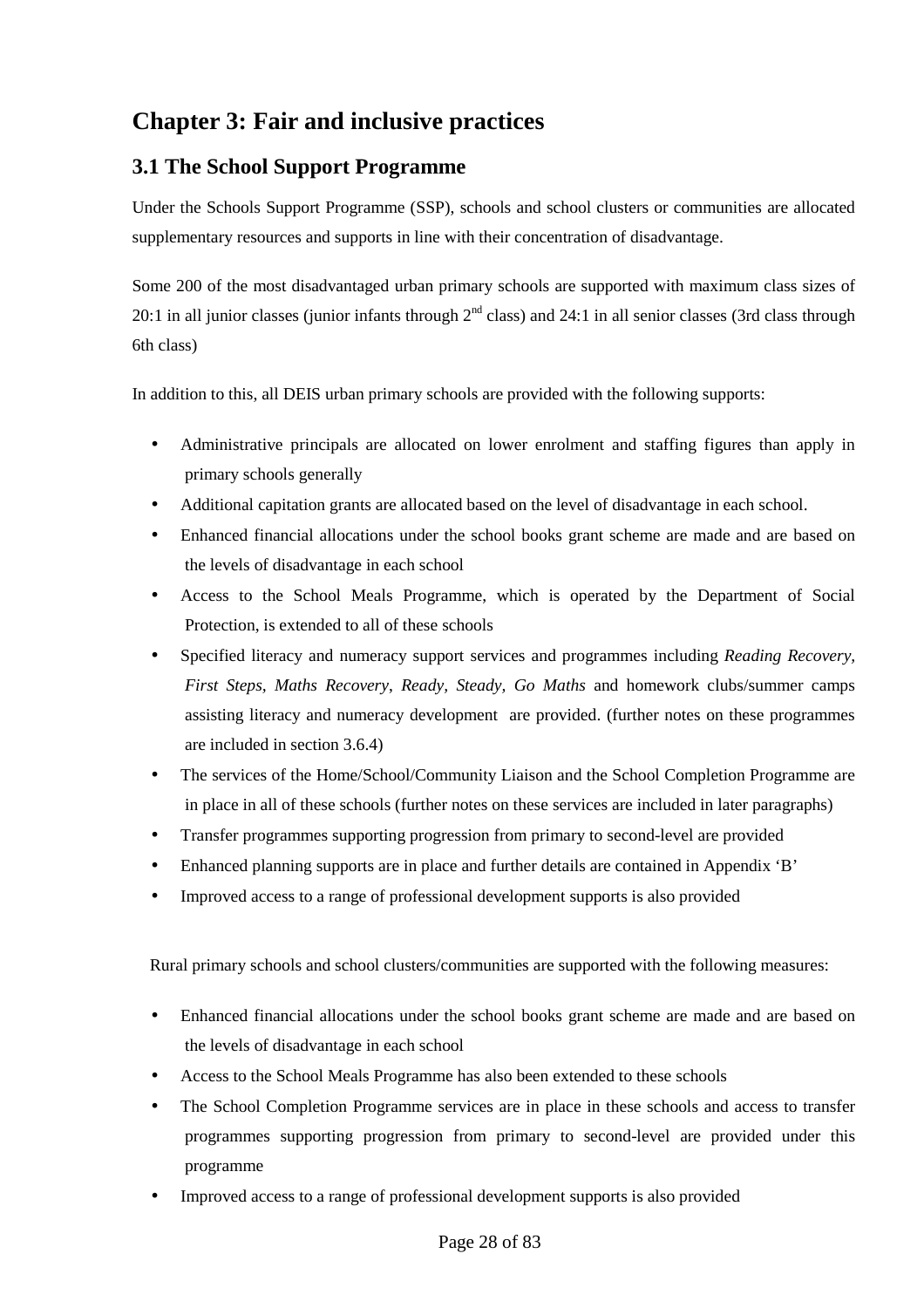Second-level schools included in DEIS are supported with the following measures:

- Curricular choices are enhanced by the Junior Certificate School Programme (JCSP) which provides enhanced focus on literacy and numeracy supports
- The Leaving Certificate Applied (LCA), and associated staffing and funding supports
- Additional capitation allocation based on the level of disadvantage in each school
- Enhanced financial allocations under the school books grant scheme are made and are based on the levels of disadvantage in each school
- Enhanced financial allocations under the school books grant scheme are made and are based on the levels of disadvantage in each school
- The Home/School/Community Liaison services and the School Completion Programme services are in place in all of these schools
- Enhanced planning supports are in place
- Improved access to a range of professional development supports is also provided
- An enhanced guidance counselling provision is supported
- New school libraries and librarian support are being developed in the 50 DEIS schools with the highest concentrations of disadvantage over five years. Extension to further DEIS schools will be considered subsequently

## **3.2 The National Educational Welfare Board**

The Education Welfare Act 2000 made provision for the establishment of the National Educational Welfare Board. The Board was established in 2003 as the statutory body with responsibility for school attendance. The Act provides a comprehensive framework promoting regular school attendance and tackling the problems of absenteeism and early school leaving.

The general functions of the Board are to ensure that each child attends a recognised school or otherwise receives a certain minimum education and to provide a service to the most disadvantaged areas and most at risk groups.

The NEWB has legal responsibilities in relation to non-attendance in schools, and is the prosecuting authority where there is persistent non-attendance. The Board also has responsibility to conduct research into underlying causes for poor attendance and disseminating results of such research to assist schools in developing codes of behaviour and attendance strategies.

Parents can choose to have their children educated outside the recognised school system, whether in the home or in a private school. The Board is required to assess the provision of education and maintain a register of all children in receipt of an education in a place other than a recognised school.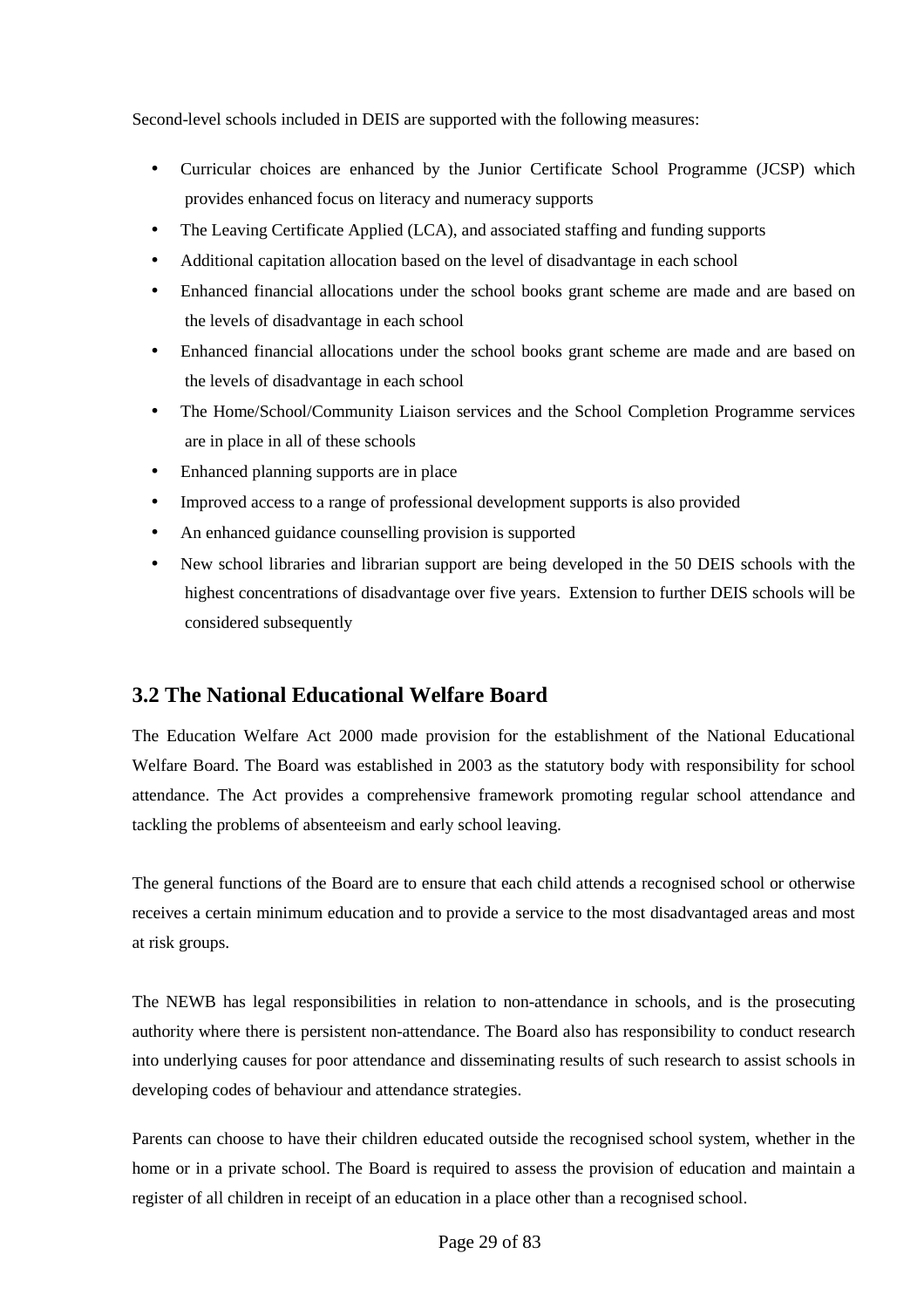In May 2009 the remit of the Board was extended to include responsibility for the Home School Community Liaison, the School Completion Programme and the Visiting Teacher Service for Traveller pupils (VTST) as well as the National Educational Welfare Service.

These services are all, to a greater or lesser extent, concerned with attendance, participation, engagement and early school leaving and attainment. All deploy a range of targeting strategies, aimed at identifying children at risk, and all engage with children, parents, schools/teachers/principals and external services at different levels. This development brings together some 700 service delivery personnel under the direction of the Board.

The underlying rationale for this new single strategic approach, acknowledging and utilising the combined strengths and capacities of the four services, is to deliver better outcomes for children, families and schools.

The functions under the Education (Welfare) Act 2000 including the National Educational Welfare Board (NEWB) and the integrated services under the remit of the Board transferred in May 2011 from the Minister for Education and Skills to the Minister for Children and Youth Affairs. Formal links are to be established between the two Departments to ensure that support for DEIS and educational disadvantage and other areas of mutual or crossover responsibility are maintained.

## **3.3 Background on Individual Services**

## **3.3.1 Home School Community Liaison (HSCL)**

The Home/School/Community Liaison (HSCL) is a preventative strategy targeted at pupils at risk of not reaching their potential in the educational system because of background characteristics which tend to affect adversely pupil attainment and school retention. The service focuses directly on the salient adults in children's educational lives and seeks indirect benefits for the children themselves. At present there are some 400 Home School Community Liaison Coordinators deployed across all DEIS urban primary and post-primary schools.

There are two main elements of the HSCL scheme:

- Establishing partnership and collaboration between parents and teachers in the interests of children's learning and
- Working with staff to develop a spirit of collaboration and partnership with the parent's body.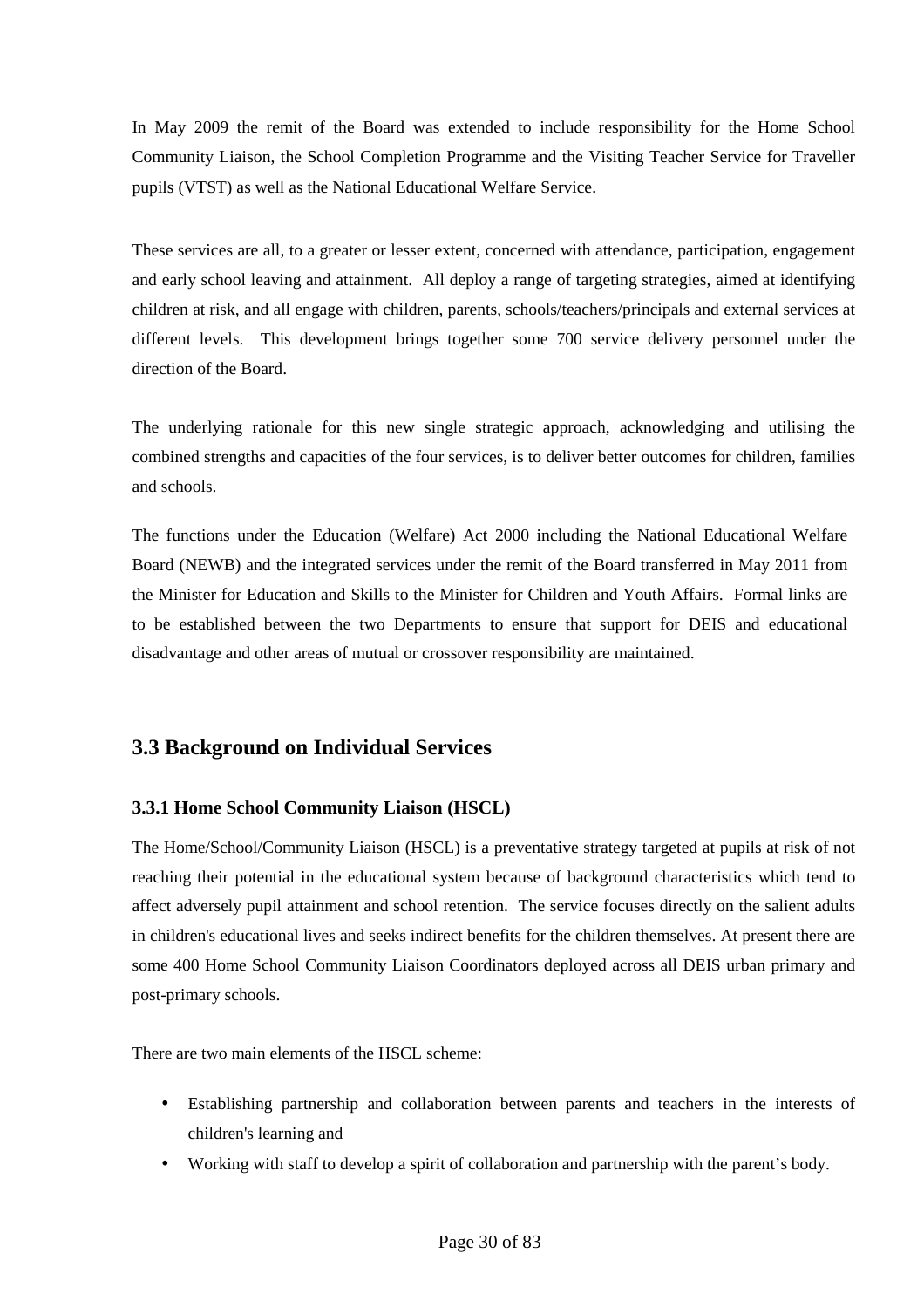The coordinator organises locally based activities aimed at encouraging greater contact between parents, teachers and local voluntary and statutory groups to tackle issues in the community that impinge on learning.

Within the school the HSCL coordinator works to ensure that positive outcomes of the HSCL scheme are disseminated throughout the school system generally and promotes new methodologies and practices to counter educational disadvantage. A coordinator may provide a service to more than one school in an area.

The service is supported by National and Regional Coordinators who advise on and support the development of the scheme at both primary and post-primary level. The National Coordination team devises and delivers in-career to all local HSCL coordinators as well as induction courses to all newly appointed local HSCL coordinators and training for other school personnel.

In the region of €25 million has been allocated to HSCL for 2011. 155,000 pupils attending 545 schools (200 post-primary and 345 primary) have access to Home School Community Liaison, with approximately 50,000 of these pupil's families being specifically targeted for the services of Home School Community Liaison Coordinators.

### **3.3.2 School Completion Programme (SCP)**

The School Completion Programme (SCP) is a Department of Education and Skills initiative that was developed to identify and tackle the causes of early school leaving and to promote pupil retention in primary and post-primary schools.

The School Completion Programme is funded on a multi-annual basis under the National Development Plan (NDP) 2007-2013. The School Completion Programme was funded with assistance from the European Social Fund (ESF) until 2007.  $\epsilon$ 29.5 million has been allocated to the School Completion Programme for 2011.

There are currently 124 School Completion projects in operation nationwide, encompassing 464 primary schools and 227 post-primary schools and specifically targeting over 36,000 young people. Local Management Committees have been set up in each project area and have put together retention plans supporting young people between the ages of 4 and 18 at risk of early school leaving.

The programme targets individual young people of school-going age, both in and out of school and supports access, engagement and participation primarily for the targeted children at risk. The programme is based on the project model with an integrated approach involving primary and post-primary schools, parents and relevant statutory, voluntary and community agencies.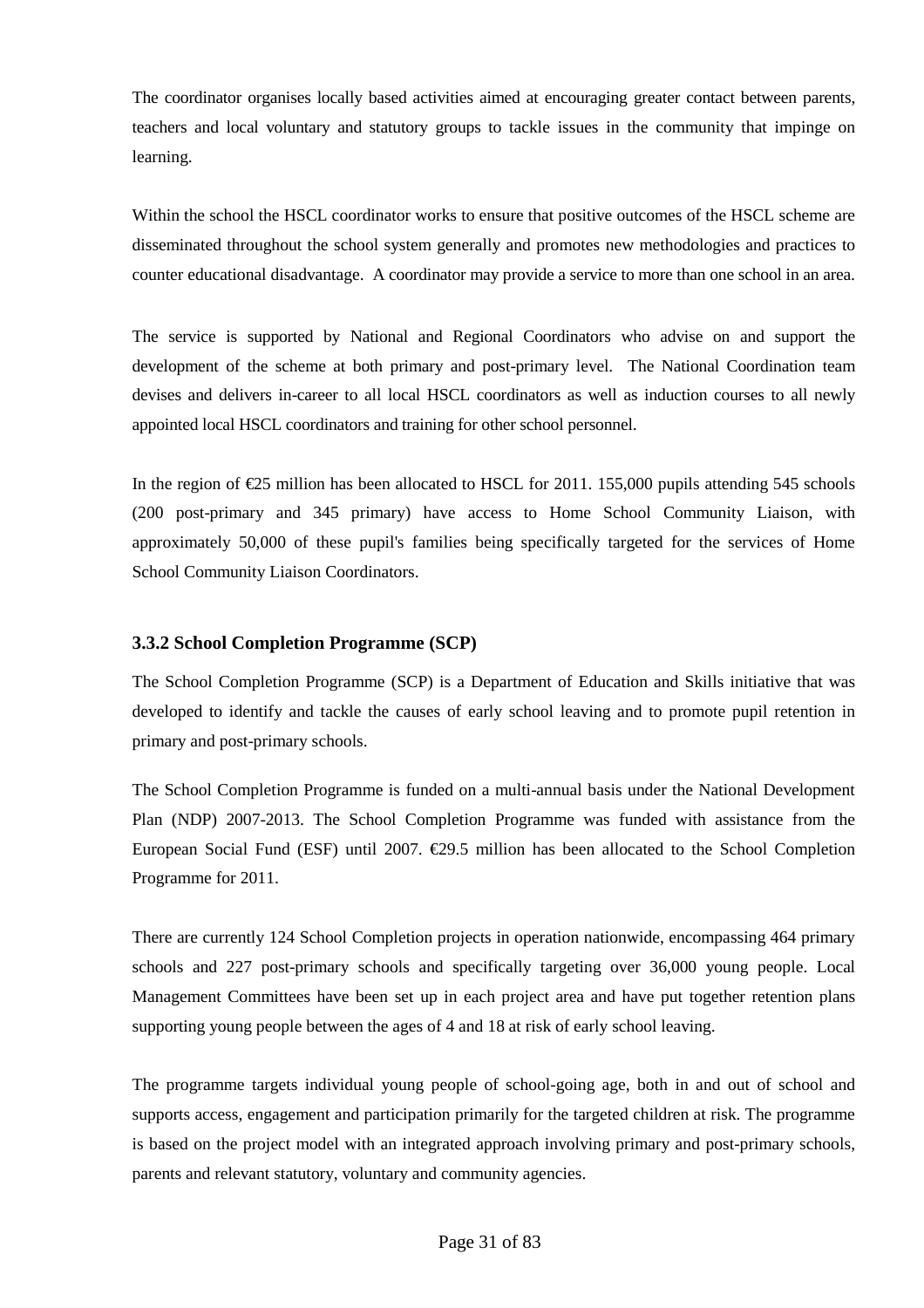Projects are required to engage in a consultative and planning process with schools' staff, with parents and with local representatives of relevant statutory, voluntary and community agencies in the development of the annual retention plans. An essential feature of SCP is its 'bottom up' approach, which allows the local management committees to put together plans and supports that target the needs of local young people at risk of early school leaving. Each project employs a local Coordinator to run the project at local level.

Examples of project activities under the SCP include:

- Breakfast Clubs/After-School Supports/Homework Clubs
- Transfer Programmes
- Out-of-School Programmes
- Holiday Programmes
- Mentoring Programmes
- Learning Support Programmes
- Social and Personal Development Programmes
- Parental Programmes and Family Support
- Therapeutic Support

The School Completion Programme is supported by a National Coordination Team which forms part of the management team of the National Educational Welfare Board. The National Coordination Team supports and monitors the projects and specifically the implementation of their area-based Retention Plans under which the supports are identified and delivered. In-career development for local coordinators and project workers is provided at regional and national level. Regional in-service is offered in the regions three times a year and National in-service is provided annually. Planning and review meetings are held in each region at the end of the academic year.

Annual Progress Reports compiled by the SCP management team have pointed to some success in improving retention rates in schools included in the programme. The DEIS evaluation programme will include some findings on retention within schools participating in the School Completion Programme.

One particular example of cross-sectoral co-operation is the Schools Business Partnership<sup>7</sup> which was established in order to facilitate the potential of mutually beneficial links between schools and local businesses and to support the Government's overall strategy on education. The Partnership works with schools participating in the School Completion Programme.

 $\overline{a}$ 

<sup>&</sup>lt;sup>7</sup> Further information on this programme is to be found in Appendix  $°C'$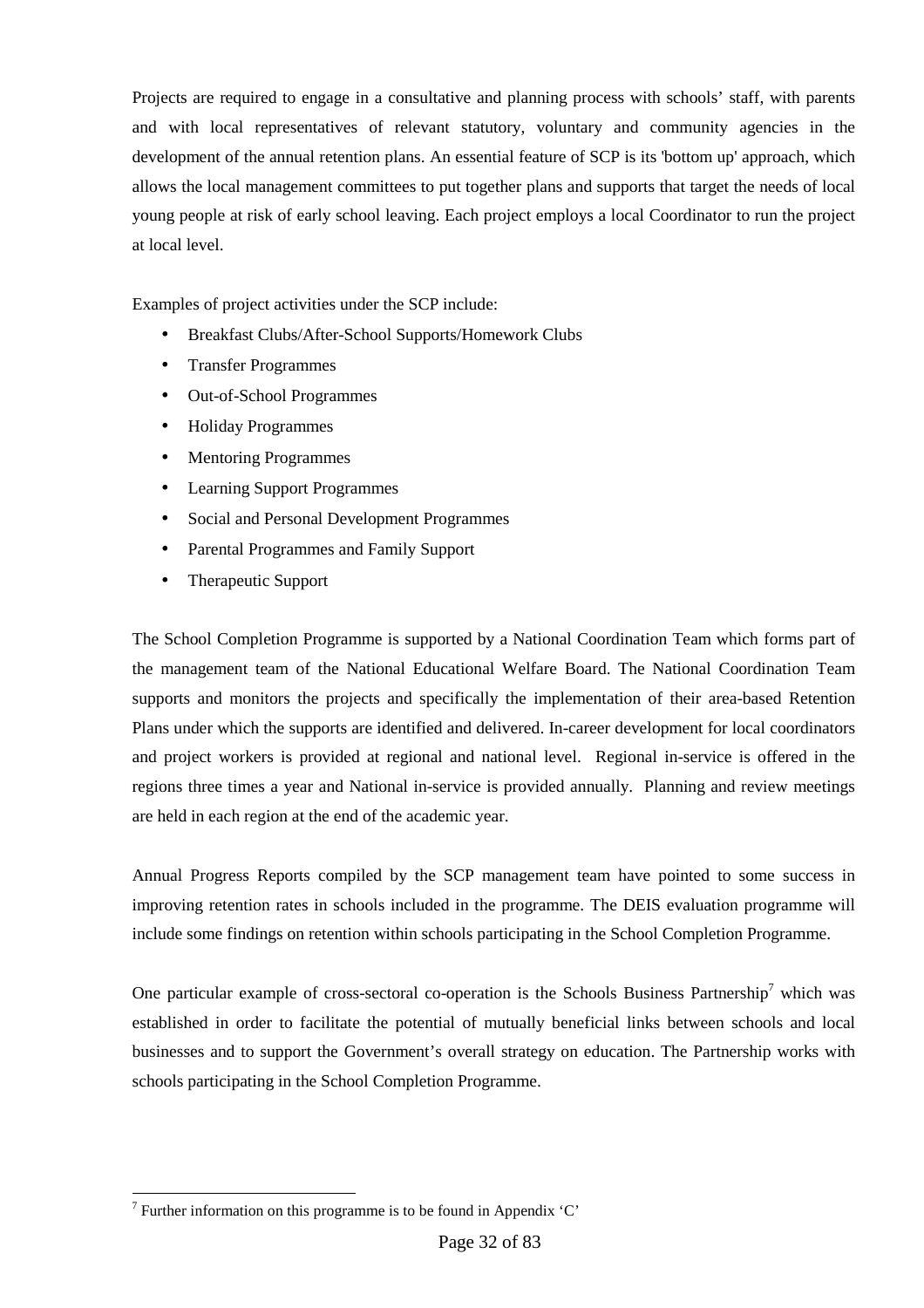#### **3.3.3 Visiting Teachers for Travellers Service (VTST)**

The Visiting Teacher service for Travellers (VTST)**,** comprising 42 posts nationally, supported and facilitated the Traveller community to engage fully at all levels of the education system, from pre-school through compulsory education to post-Leaving Certificate programmes.

As part of a range of measures included in the National Recovery Plan 2011 to 2014 this service was withdrawn from September 2011. The School Support services, including the School Completion Programme and the Home School Community Liaison under the NEWB, will be adapted to undertake work with Travellers in the future and will ensure that its combined services are more effectively targeted to support children at risk, including Traveller children.

## **3.4 Special Education**

## **3.4.1 Introduction**

There have been significant developments in special education since 1998 involving enhanced levels of provision as well as new structural and legislative frameworks for the delivery of services to pupils with special educational needs. Approximately 15% of the entire budget of the Department of Education and Skills -  $\epsilon$ 1.3bn – will be spent in support of children with Special Educational Needs in 2011. The Department's overall spend to support persons with special educational needs in 2010 amounted to approximately  $\epsilon$ 1bn. The equivalent spends for 2005, 2006, 2007, 2008, 2009 and 2010 were  $\epsilon$ 605m, €706m, €838m, €900m, €1bn and €1bn respectively.

### **3.4.2 Continuum of Support**

The Department of Education and Skills (DES) provides for the education of children with special education needs through a number of support mechanisms depending on the child's assessed disability.

Section 2 of the Education for Persons with Special Educational Needs (EPSEN) Act 2004 requires that:

"A child with special educational needs shall be educated in an inclusive environment with children who do not have such needs unless the nature or degree of those needs of the child is such that to do so would be inconsistent with:

- The best interests of the child as determined in accordance with any assessment carried out under this Act
- The effective provision of education for children with whom the child is to be educated."

In general, educational provision for children with special needs is made: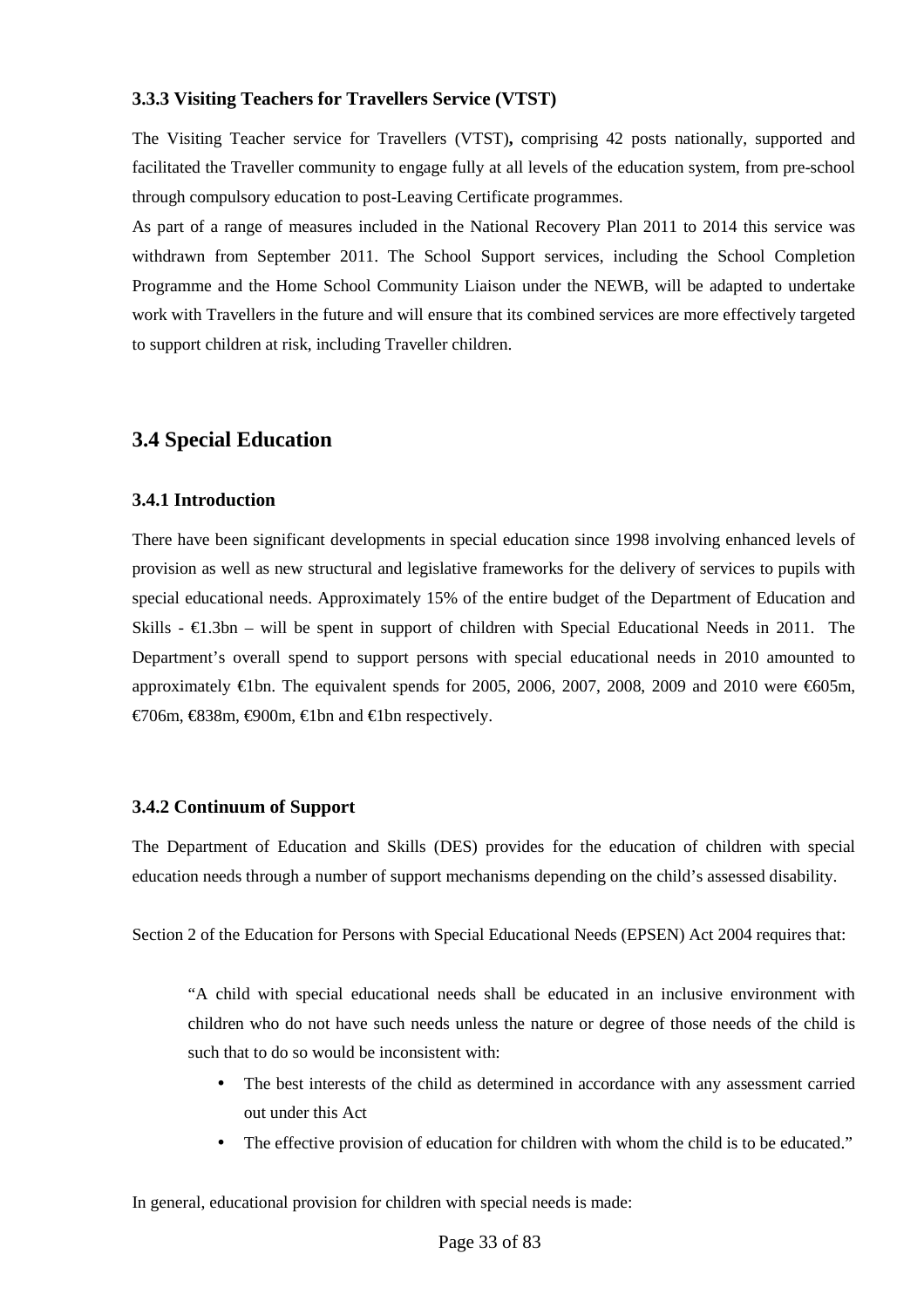- In special schools
- In special classes attached to ordinary schools
- In integrated settings in mainstream classes

The nature and level of the educational response is based on the professionally-assessed needs of each individual child. The Department's policy is to achieve as much integration as possible and also to take account of the views of the parents. Where placement in an integrated setting is considered to be the appropriate response, provision will normally take the form of resource teacher or special needs assistant support, or both, depending on the level of need involved.

While the Department of Education and Skills' policy is to ensure the maximum possible integration of children with special needs into ordinary mainstream schools, students who have been assessed as having special educational needs have access to a range of special support services. The services range from special schools dedicated to particular disability groups, through special classes/units attached to ordinary schools, to placement on an integrated basis in ordinary schools with special back-up supports.

Children with more severe levels of disability may require placement in a special school or special class attached to a mainstream primary school. Each such facility is dedicated to a particular disability group and each operates at a specially reduced pupil teacher ratio. Pupils attending these facilities attract special rates of capitation funding and are entitled to avail of the special school transport service and the school bus escort service.

## **3.4.3 National Council for Special Education**

A significant development was the enactment of the EPSEN Act 2004. With effect from 1 January 2005, the National Council for Special Education (NCSE) took over responsibility for processing resource applications for children with disabilities who have special educational needs. The Council, through the local Special Educational Needs Organiser (SENO), process the individual applications for resources at primary and post-primary level and inform the school of the outcome.

There are approximately 89 Special Education Needs Organisers (SENOs) employed by the Council, who have been deployed on a nationwide basis, with at least one SENO being deployed in each county. They are charged with facilitating access to, and co-ordinating education services for children with special needs in their areas. In addition to processing requests for resources, the Council will co-ordinate the provision of education and related support services with health authorities, schools and other relevant bodies.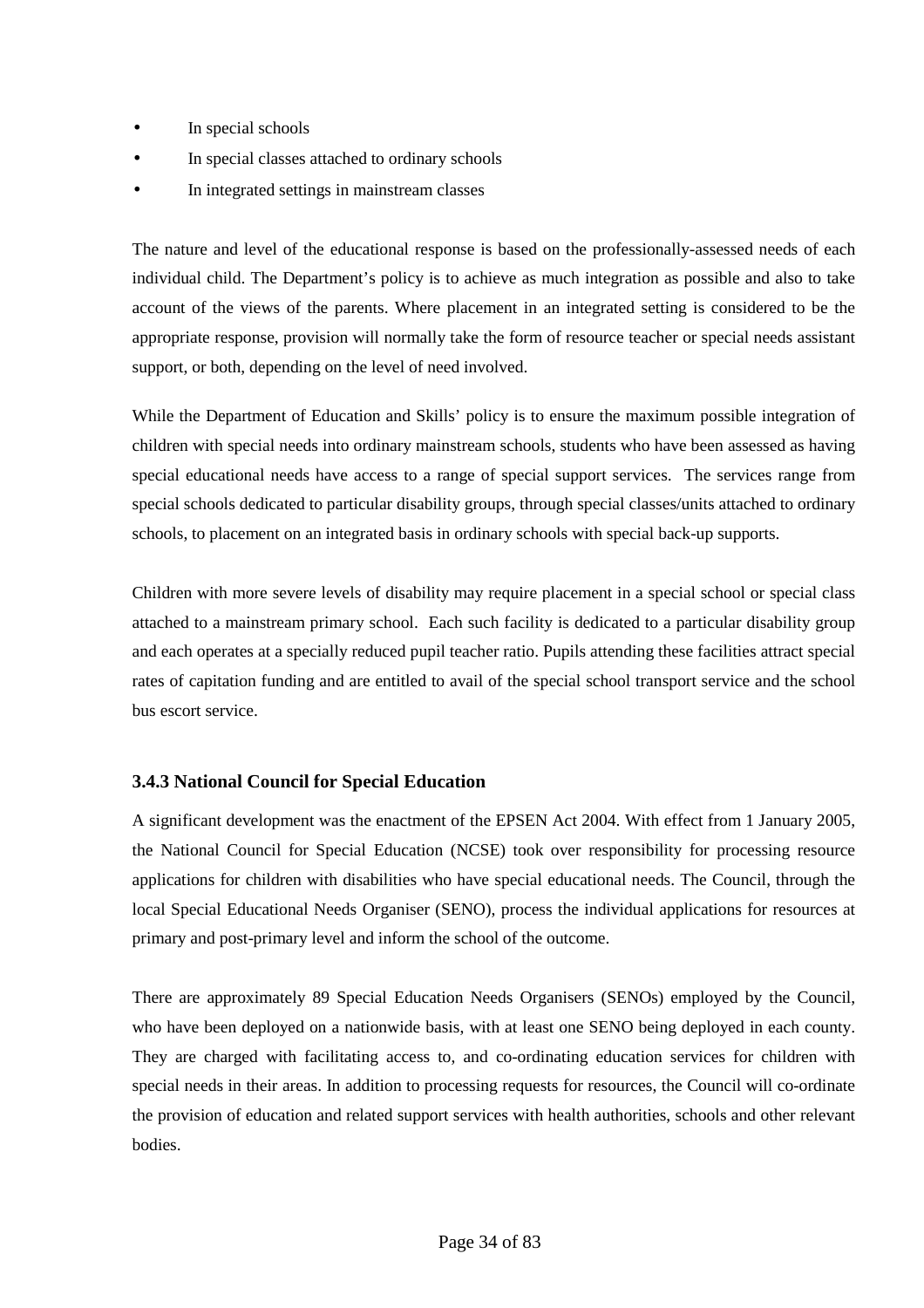The NCSE co-ordinates, with the health services schools and other relevant bodies, with regard to the provision of education and related support services to children with disabilities or special needs. This responsibility also includes identifying appropriate educational placements for individual children with special educational needs as well as the establishment of special classes in various geographical areas as required.

## **3.4.4 General Allocation Model of Teaching Support in Primary Schools**

A new scheme for allocating resource teachers to schools to cater for the needs of children with highincidence special needs such as mild general learning disability and learning-support needs was introduced in primary schools in September 2005. In accordance with this scheme, every school has a number of resource teaching hours based on the number of pupils in the school.

This is a major improvement on the previous system, under which children with high incidence special needs required a psychological assessment before they were given resource teaching hours by the Department. This was a time-consuming process that often led to delays in children getting the support they needed. Learning Support/Resource Teachers are now in place in the school from the start of the school year, so that children who need their assistance can get it straight away.

## **3.4.5 Home Tuition**

A home tuition grant is available for pupils with special educational needs or grave medical conditions who are unable to attend school on a regular basis. It may also be provided to pupils who are awaiting an appropriate educational placement.

## **3.4.6 School supports**

The following supports are available to support pupils with special educational needs:

- Approximately 9,950 learning support/resource teacher posts in primary and post-primary schools in order to provide additional teaching support to pupils with special educational needs compared with fewer than 2,000 in 1998
- Over 1,000 teachers are also provided for in special schools, teaching pupils with various disabilities at much reduced pupil:teacher ratios
- Over 10,575 Special Needs Assistants in mainstream primary, post-primary schools and special schools supporting the care needs of students with disabilities compared with approximately 300 in 1998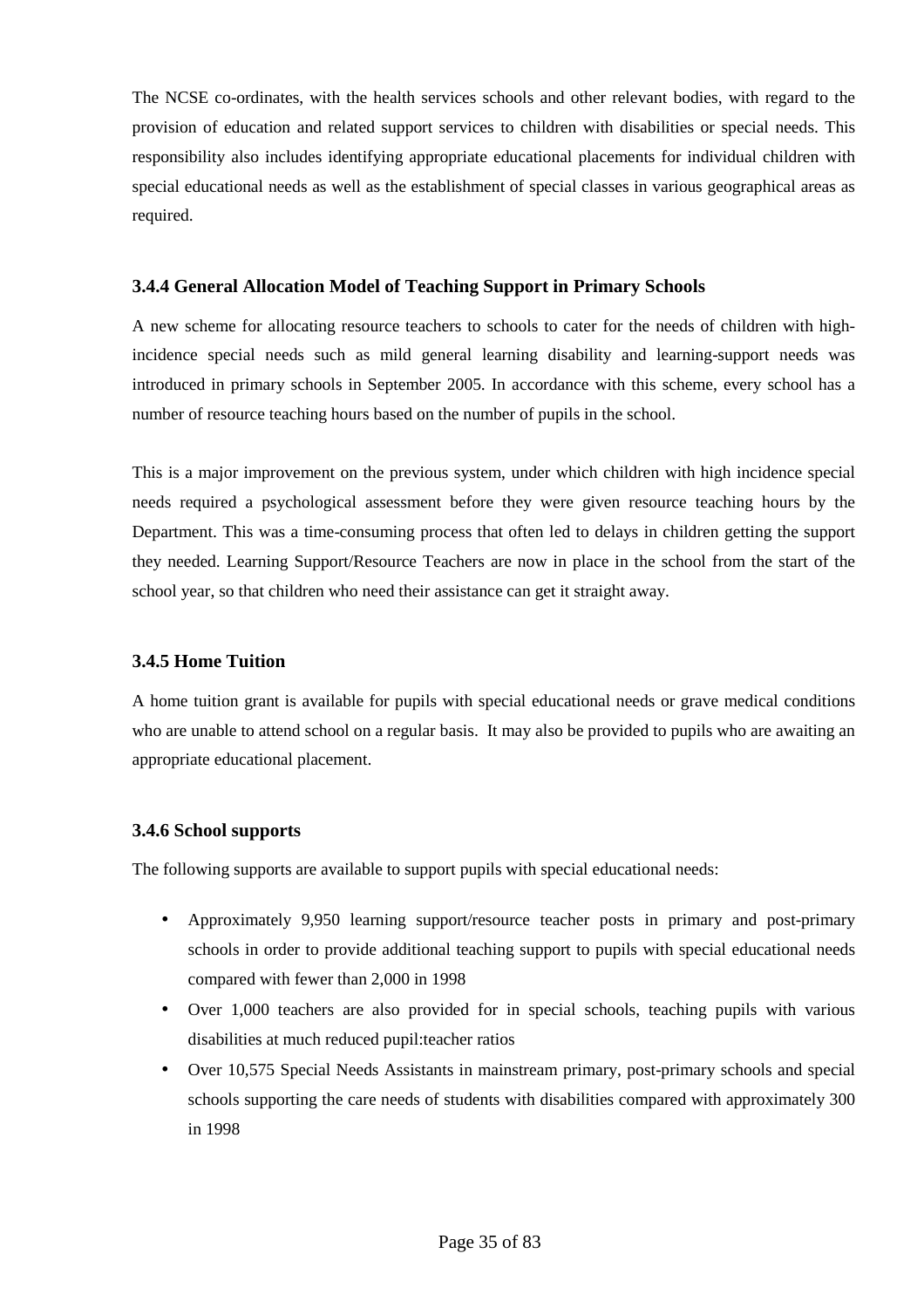- Special equipment. Funding is provided to primary schools for the purchase of special equipment including assistive technology equipment for pupils with special educational needs. Approximately  $\epsilon$ 1.8 million was spent in 2010 on specialised equipment and materials.
- The School Transport Scheme for Children with Special Educational Needs supports the transport to and from school of children with special educational needs arising from a diagnosed disability, in circumstances where children are not in a position to avail of standard school transport services. Eligibility is determined following consultation with the National Council for Special Education (NCSE). The Department also allocates funding to schools, under the terms of this scheme, for the employment of escorts to accompany those children whose care and safety needs are such as to require the support of an escort. Approximately  $\epsilon$ 60 million is spent annually on school transport for Children with Special Educational Needs.
- Capitation grants. Enhanced capitation rates are paid in respect of pupils attending special schools and special classes. These special rates vary, depending on the particular level of need involved. The current rates range from €486 to €936 per pupil.
- Special schools and classes. For children for whom mainstream provision is not appropriate, placement may be made in one of over 125 special schools and over 500 special classes and units located around the country. Special classes and classes in special schools are normally dedicated to a particular disability category and in all circumstances operate at a significantly reduced pupil teacher ratio e.g. 6:1 in the case of pupils with severe/profound general learning disability (GLD) and 8:1 for pupils with a moderate GLD.
- Early educational intervention is provided for children with autism from 2½ years of age. There are now 56 early intervention classes for children with autism attached to mainstream schools that are funded by the Department. Funding is also provided through the home tuition programme for children with autism aged from 2½ years to 5 years who are unable to access an early intervention class.
- An extended school year is currently available for pupils who have either a severe/profound general learning disability or who have autism.
- All primary and post-primary schools have access to psychological assessments either directly through the National Educational Psychological Service (NEPS) or through the Scheme for commissioning Psychological Assessments (SCPA) which is administered by NEPS.
- Special Education Support Service (SESS). The Department has provided for a comprehensive system of continuing professional development (CPD) for teachers in the area of special educational needs. Central to this is the "Special Education Support Service" (SESS) which was established in September 2003. The service consolidates, co-ordinates, develops and delivers a range of professional development initiatives and support structures for school personnel working with students with special educational needs in a variety of educational settings. These settings include mainstream primary and post-primary schools, special schools and special classes. The SESS supports a continuum of models of CPD that includes telephone support, on-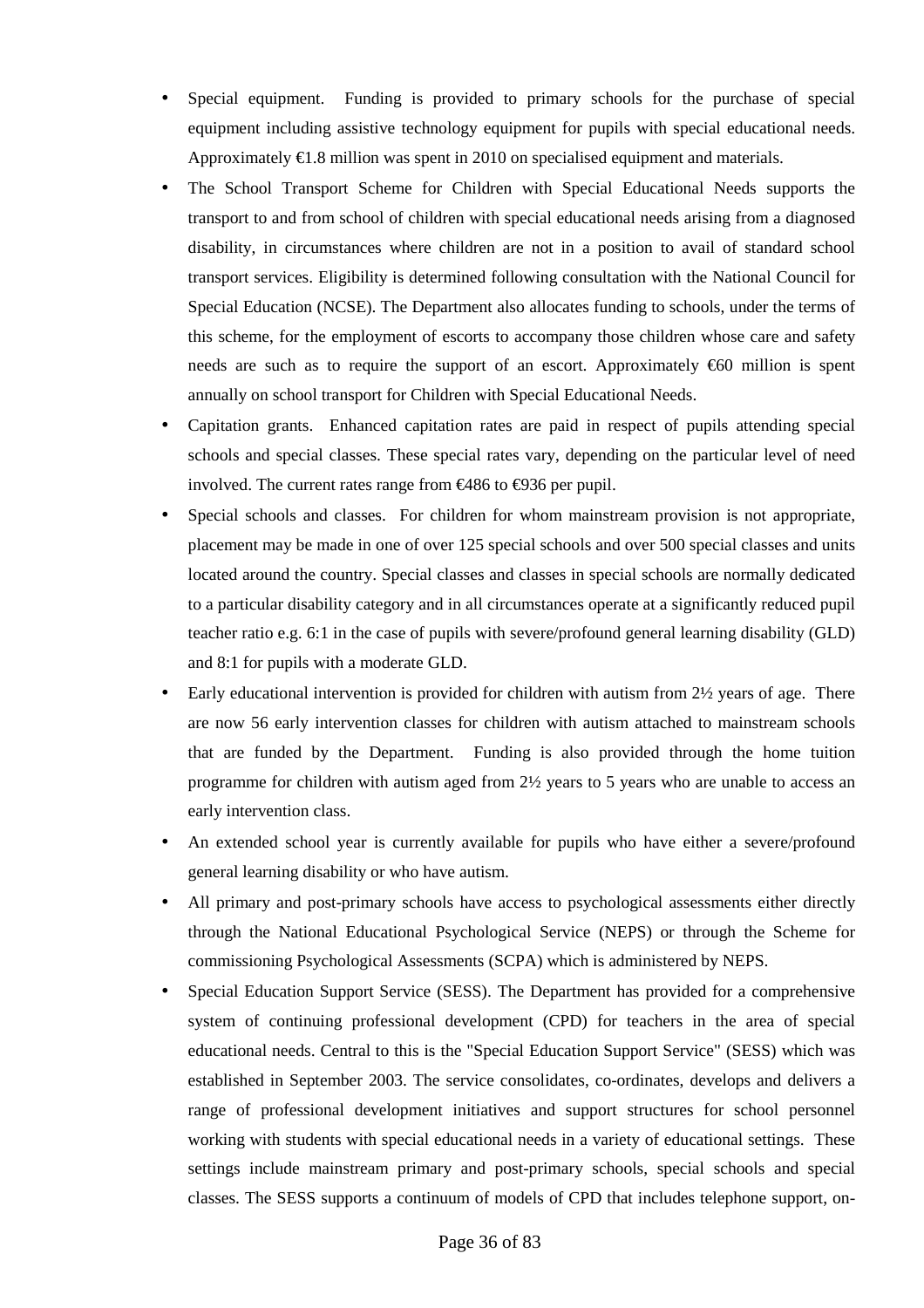line learning, seminars, workshops, in-school support, projects focused on developing school communities of discourse and practice, conferences, and post-graduate programmes. Schools may also identify their own particular professional development needs and apply for advisory or financial support to the SESS. The CPD provided by the SESS covers a range of specialities, including inter alia:

- o Autistic Spectrum Disorders (ASDs)
- o Dyslexia
- o Challenging Behaviour
- o Post-primary issues in Special Educational Needs
- o Specialist training for Autism Units attached to schools

The Department provided funding of over  $\epsilon$ 2.4m to the SESS in 2010 for training and development. A total of 22,516 teachers availed of training places in 2010, designed to ensure a quality service that promotes inclusiveness, collaboration, and equality of access for students with special educational needs to educational opportunities.

# **3.5 Integration of Migrants**

# **3.5.1 Ireland and Migration**

Ireland was historically known as a country of emigration. From the Great Famine of 1845-49 to the 1950s and 1980s, the rate of emigration was relatively higher than any other European country. Ireland's economic boom, during the 1990s and 2000s, brought unprecedented levels of prosperity and helped transform it into a "country of net immigration" by the early 2000s.

The EU Treaty of Accession in 2003 saw the agreement of Ireland, along with the United Kingdom and Sweden, to allow citizens from the 10 countries that joined the European Union in May 2004 to work in the country immediately. This contributed to acceleration in EU immigration flows; a large proportion of which came from Poland as well as Latvia and Lithuania. It should be noted that Ireland did impose restrictive measures when Bulgaria and Romania joined the EU on the 1st of January 2007.

As a consequence of the current economic recession, Ireland is facing a new set of policy issues with reduced immigration rates but still a substantial population of legal foreign residents. Figures from the latest Census 2011 Preliminary Report (April 2011) show that over the period from 2006 to 2011 there continued to be net inward migration, measured at 118,650 or an average of 23,730 per annum. (CSO 2011)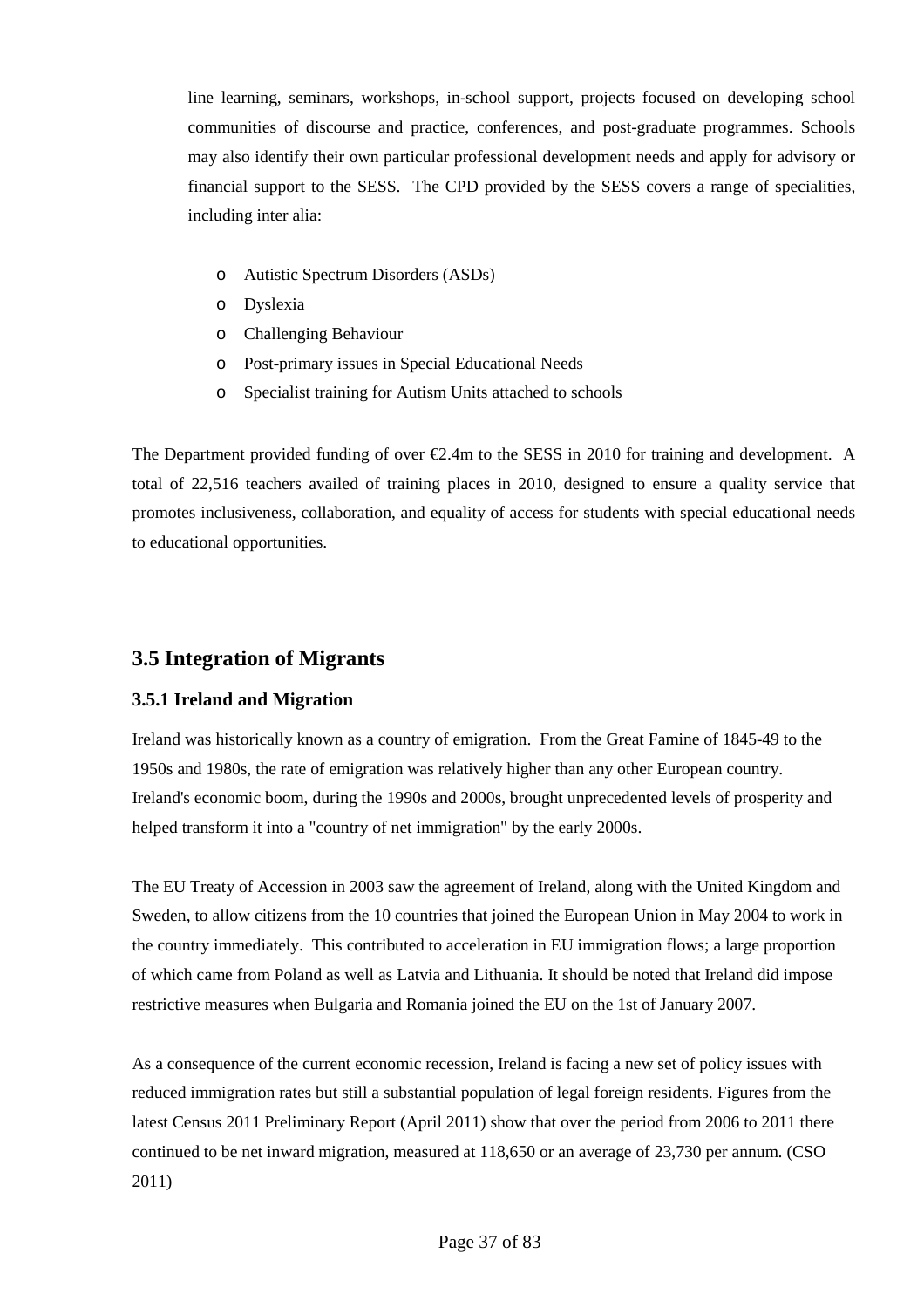However, while Ireland continued to experience strong net inward migration for the early years of the period 2006- 2011, this was followed by a switch to net outward migration in the latter years, resulting in an average annual inward migration rate of less than half that experienced in the period 2002-2006.

Recent Eurostat EU statistics reported Ireland's emigration rate is now at the highest in the EU, with nine people per 1,000 leaving the State (Eurostat 2010). This may be due to a combination of immigrants leaving and also Irish nationals leaving. This is almost double the rate of the second-highest member state Lithuania, and a complete change from the days of the "Celtic Tiger" when Ireland's immigration rate was the EU's second highest.

Against a background of rising emigration Ireland faces the additional challenges of high unemployment rates with associated pressures on the social welfare system.

#### **3.5.2 Access to Education**

All immigrant children, including unaccompanied minors (UM) and children of asylum seekers (CAS), can access pre-school, first and second-level education in a manner similar to Irish nationals. If UM and CAS have started their senior cycle post-primary education and then reach 18 years during the two year programme, they can finish the course and present for the Leaving Certificate examination. Under current arrangements UM, CAS or children of non-EEA parents are ineligible for State supports in order to access courses in further, higher or adult education. $8$ 

# **3.5.3 Policy on Intercultural Education**

 $\overline{a}$ 

In September 2010, the Department of Education and Skills published its Intercultural Education Strategy. The Strategy has identified ten key components that are necessary for the creation of an inclusive, integrated and intercultural learning environment. These are leadership; knowledge of the language of instruction; mainstreaming; rights and responsibilities; high aspirations and expectation; enhancing the quality of teaching; partnership and engagement; effective communication; data collection and research; and implementing the strategy, monitoring and evaluation.

The Department has prioritised the mainstreaming of migrants in our school and does not support segregated provision. Mainstreaming is a fundamental concept that is linked to equity, equality and diversity. Equal opportunity and respect require catering for the identified educational needs of each student. From this starting point, educational provision, based on identified educational needs, should

<sup>&</sup>lt;sup>8</sup> See Appendix 'E' which set out categories of students who can access State support.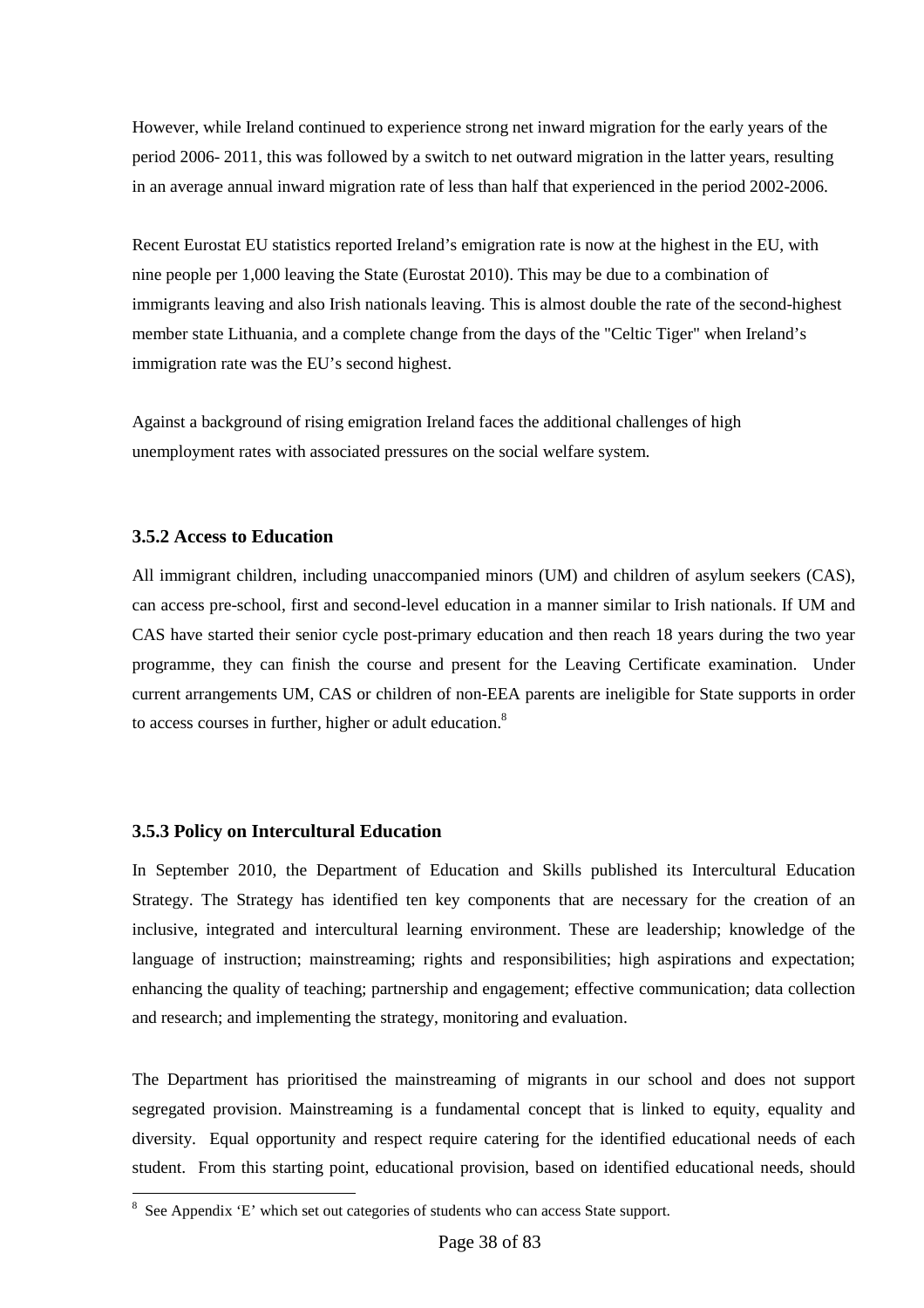allow for all students to learn together. All students, irrespective of their nationality, should learn in the same classroom, access the full curriculum and attain on a par with their peers. International support for this position is found in OECD research on migrant education which shows that the use of "pull – out programmes" that are not closely integrated with the curriculum …. requires students to miss parts of the normal curriculum [and] it may have a stigmatising effect" (Nusche, 2009).

According to the European Commission, all forms of "segregation will weaken the ability of education to deliver on one of its main objectives – to build social inclusion, friendships and societal bonds between children…. In general, the more the school policies counteract all forms of de facto segregation…. The better will be the educational experience."(EU Green Paper, 2008)

A study by the Economic and Social Research Institute found that Irish schools using separate intensive provision classes were more likely to report absenteeism and difficulties in social interaction among migrants "which may reflect the potentially negative impact of being in a separate classroom on student morale and engagement" (Smyth, E et al, 2009).

#### **3.5.4 English language resource teachers**

Approximately 10% of students in primary and post-primary education are immigrant students. A proportion of these young people do not speak English as their first language. To enable them to gain proficiency in English as the language of instruction, the Department provided over 1,400 English Additional Language (EAL) resource teachers to our primary and post-primary schools in 2010/ 2011. In the academic year 2001/2002 there were only 260 such teachers. This provision was at its peak in 2008/2009 when there were 2,200 EAL teachers. The reduction in EAL teacher numbers is due mainly to two key factors - firstly budget reductions, and secondly, length of time the migrant students are in our education system.

This EAL resource is a substantial one and the challenge is to utilise it as effectively as possible. In addition, it is especially important that all primary and post-primary teachers realise their role as language teachers and that this brief is not assigned solely to EAL teachers. Work by the Council of Europe on "Language as Subject" and "Language in Subject" clearly sets out this inclusive language role for teachers.

#### **3.5.5 Professional Development for Teachers**

The Professional Development Service for Teachers (PDST) provides, inter alia, continuing professional development for school staff on EAL and on the enhancement of a school's intercultural learning environment at both primary and post-primary levels. The importance of students gaining proficiency not only in communicative language but also in academic language is emphasised. The PDST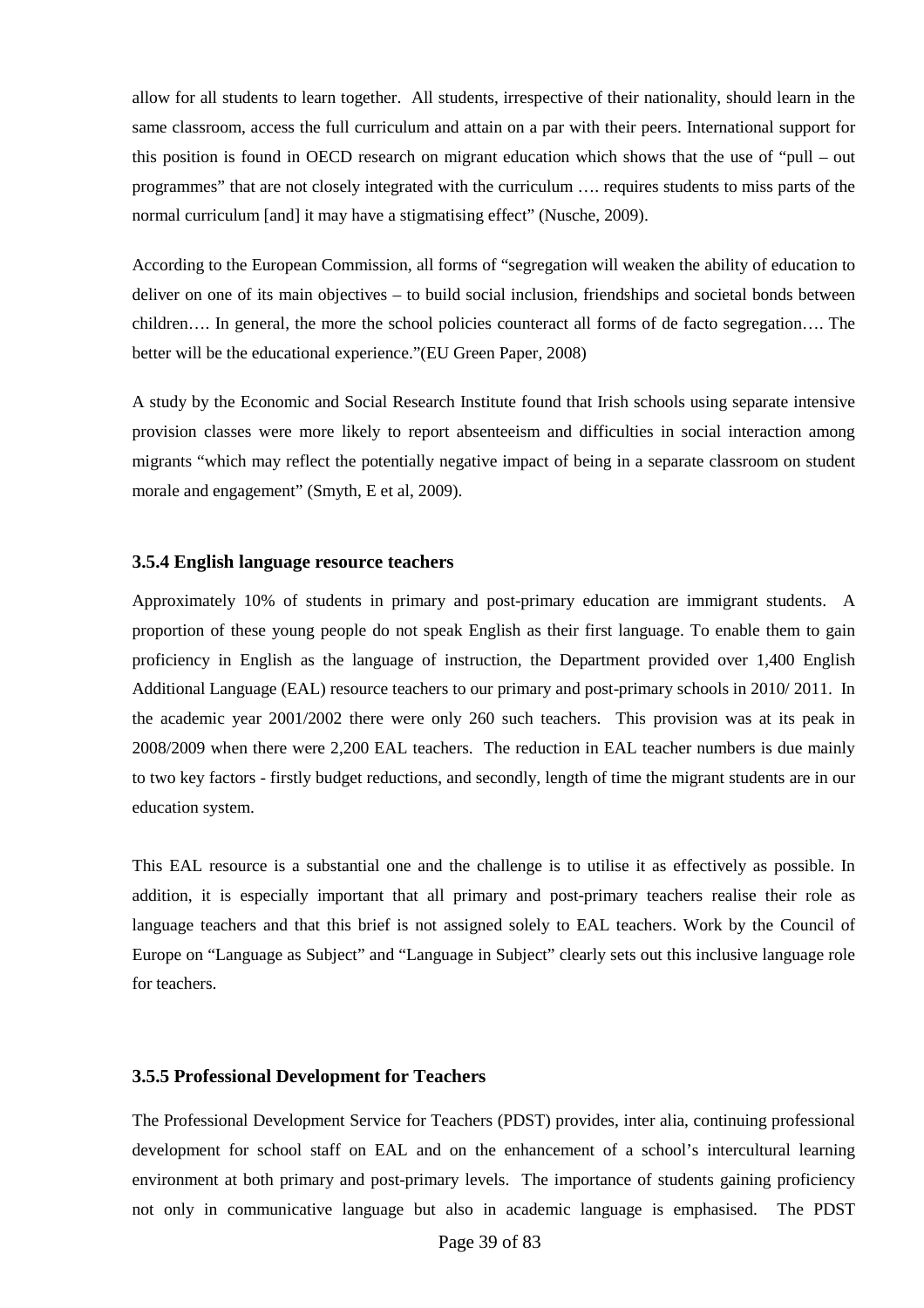emphasises the importance of the students' mother tongue and recommends that teachers encourage their international students to speak in their mother tongue e.g. if they wish to debate education concepts amongst themselves.

#### **3.5.6 Language provision**

In Ireland, it is estimated that there are over 200 languages currently being spoken. Candidates presented in a total of 27 languages in the 2010 Leaving Certificate examination. It is not feasible to provide tuition in all 200 languages. Scarce resources are focussed on gaining proficiency in the language of instruction.

Ireland participated in the consultation process for the EU Green Paper Migration and Mobility: Challenges and Opportunities for EU Education Systems (2008) which, inter alia, addressed the question of mother tongue when it sought comments on the success or otherwise of the implementation of Directive 77/486/ ECC. The majority opinion was that the Directive no longer reflected the challenges faced by Member States.

# **3.6 Literacy and Numeracy**

In July 2011, the Minister for Education and Skills launched the national strategy to improve literacy and numeracy among children and young people 2011-2020, "Literacy and Numeracy for Learning and Life". The development of the Strategy was informed by an extensive consultation process. Enormous interest was shown in developing the Strategy. Over 480 submissions were received and face-to-face consultative meetings were held with a large number of key organisations.

# **3.6.1 Targets for Improving Literacy**

The Strategy sets a series of targets for improving literacy and numeracy standards for the period 2011 to 2020. These are:

*Improve our attitudes to literacy and numeracy* 

- Raise public awareness of the importance of oral and written language in all its forms (including print, writing and digital media)
- Foster an enjoyment of reading among children and young people
- Create greater awareness of, and more positive attitudes towards, Mathematics among the public
- Promote better attitudes to Mathematics among children and young people

#### *Improve outcomes at early childhood level*

• Improve the oral-language competence of very young children in early childhood care and education (ECCE) settings and their readiness to develop early mathematical language and ideas

#### Page 40 of 83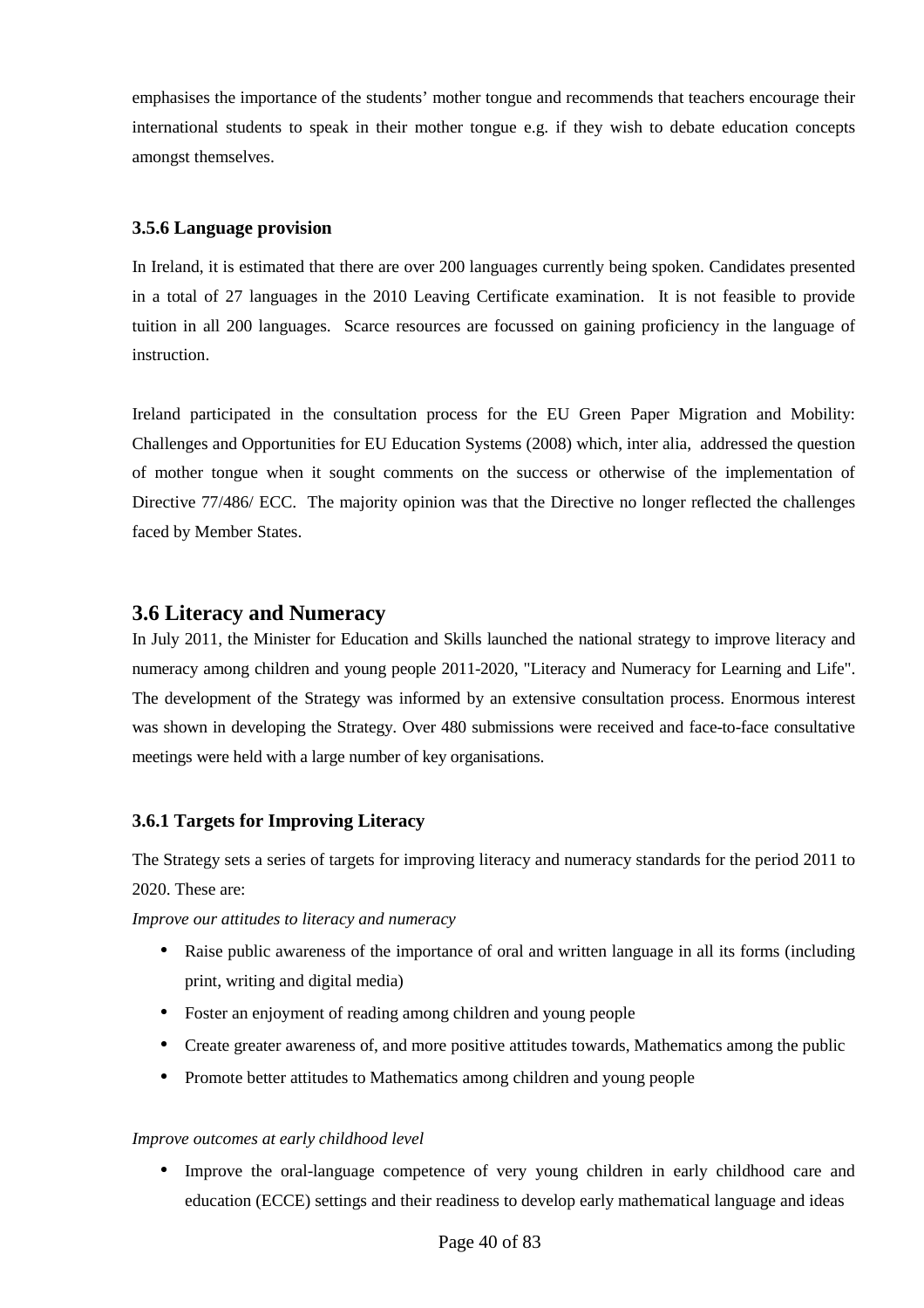#### *Improve outcomes at primary school level*

- Ensure that each primary school sets goals and monitors progress in achieving demanding but realistic targets for the improvement of the literacy and numeracy skills of its students in a school improvement plan
- Increase the percentage of primary children performing at Level 3 and Level 4 (the highest levels) in the National Assessment of Mathematics and English Reading by at least 5 percentage point at both second class and sixth class by 2020
- Reduce the percentage of children performing at or below Level 1 (minimum) in the National Assessment of Mathematics and English Reading by at least 5 percentage points at both second class and sixth class by 2020
- Increase awareness of the importance of digital literacy and include assessments of primary students' ability to read digital material as part of the national assessments of English reading

# *Improve outcomes at post-primary level*

- Ensure that each post-primary school sets and monitors progress in achieving demanding but realistic targets for the improvement of the literacy and numeracy skills of its students in a school improvement plan
- Extend the National Assessment of Mathematics and English Reading to assess the performance of students at the end of second year in post-primary education; use data from these assessments to establish the existing levels of achievement and to set realistic targets for improvement, similar to those adopted at the primary level
- Increase awareness of the importance of digital literacy and include assessments of post-primary students' ability to read digital material as part of the national assessments of English reading
- Increase the percentage of 15-year old students performing at or above Level 4 and Level 5 (the highest levels) in PISA reading literacy and numeracy tests by at least 5 percentage points by 2020
- Halve the percentage of 15-year old students performing at or below Level 1 (the lowest level) in PISA reading literacy and numeracy tests by 2020
- Increase the percentage of students taking the Higher Level Mathematics examination at the end of junior cycle (i.e. Junior Certificate examination or its equivalent) to 60 per cent by 2020

# **3.6.2 Proposed Actions to Achieving Targets**

The Strategy addresses six key areas aimed at improving literacy and numeracy outcomes, these are:

• Enabling parents and communities to support children's literacy and numeracy development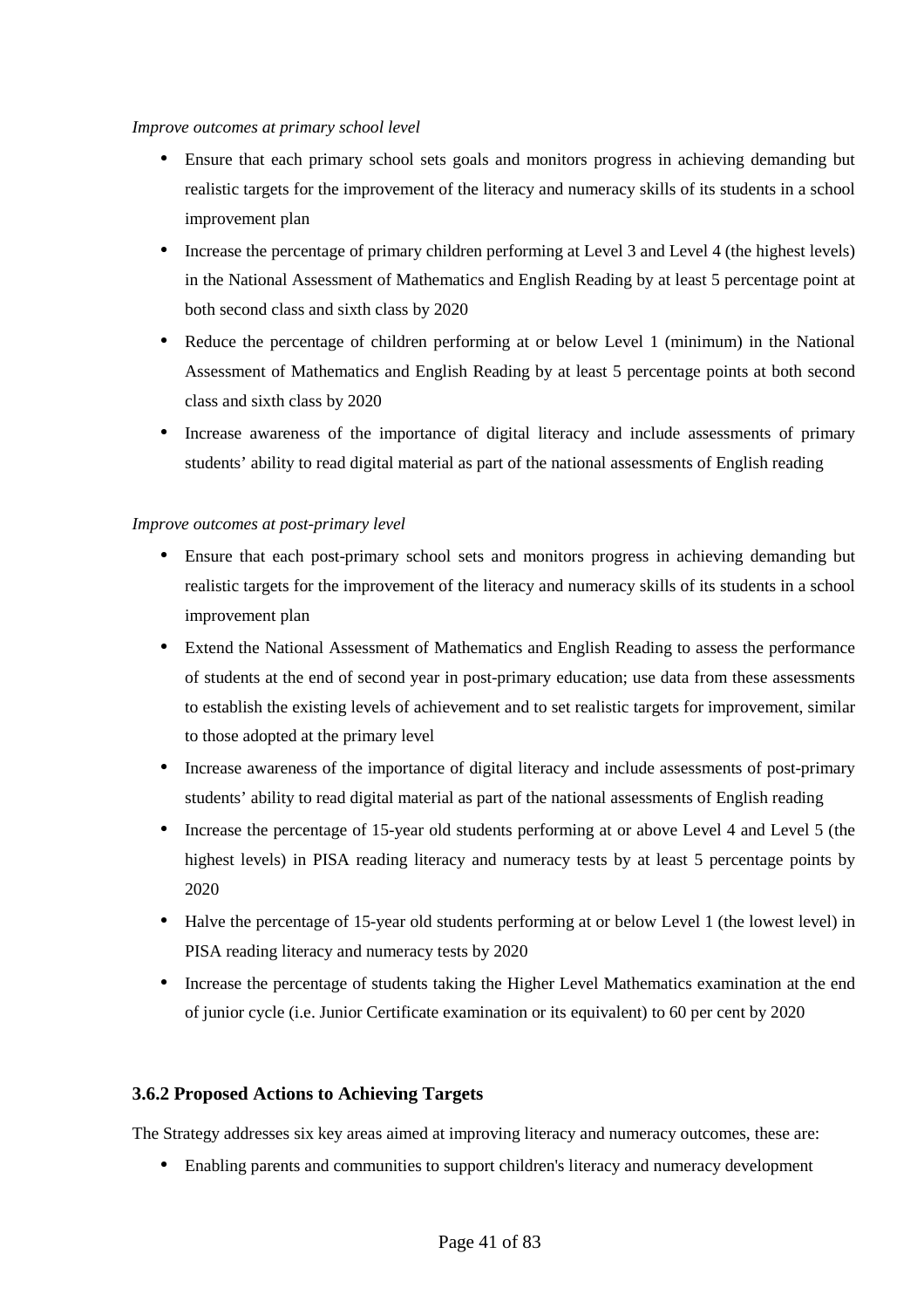- Improving teachers' and early childhood education and care practitioners' professional practice through changes to both pre-service and in-service education
- Building the capacity of school leadership to lead improvements in the teaching and assessment of literacy and numeracy in schools
- Getting the content of the curriculum for literacy and numeracy right at primary and post-primary levels by making sure that the curriculum is clear about what we expect students to learn at each stage
- Targeting available additional resources on learners with additional needs, including students from disadvantaged communities, students learning English as an additional language and students with special educational needs
- Improving how teachers, schools and the educational system use good assessment approaches to plan the next steps for each learner and monitors progress.

# **3.6.3 Teacher Training**

Both primary and post-primary teachers are educated in a manner that seeks to encourage the development of an inclusive classroom. At primary level, courses on offer include: inclusion; educational disadvantage; intercultural education; equality and cultural diversity; and social justice (both domestically and globally). The Development and Inter-Cultural Education Project operates across all state-funded Colleges of Education to integrate development and intercultural education. Its strategic aim is to support colleges to utilise, develop and further extend staff capacity and expertise in development and intercultural education across all relevant areas of the Primary School Curriculum (1999). At post-primary level, courses include: equality and diversity; social justice; multiculturalism; and inclusion. These courses also include microteaching and tutorial sessions on experiential learning in the community.

Continuing Professional Development programmes operate under the aegis of Teacher Education Section of the Department of Education and Skills. They are tailored to meet the needs of both teachers and schools and to enable them to deal with the teaching and learning needs of all students, regardless of their individual circumstance or ability. They provide a general focus on inclusion and support for pedagogical practices which promote inclusion. All service providers continually review their programmes to ensure that they reflect the Education for Equality, Respect and Diversity and are fully inclusive.

Literacy and Numeracy for Learning and Life, The National Strategy to Improve Literacy and Numeracy among Children and Young People 2011-2020, aims to ensure that teachers and schools maintain a strong focus on literacy and numeracy skills, within a broad and balanced curriculum. It sets out a wide-ranging programme of reforms in initial teacher education courses, in continuing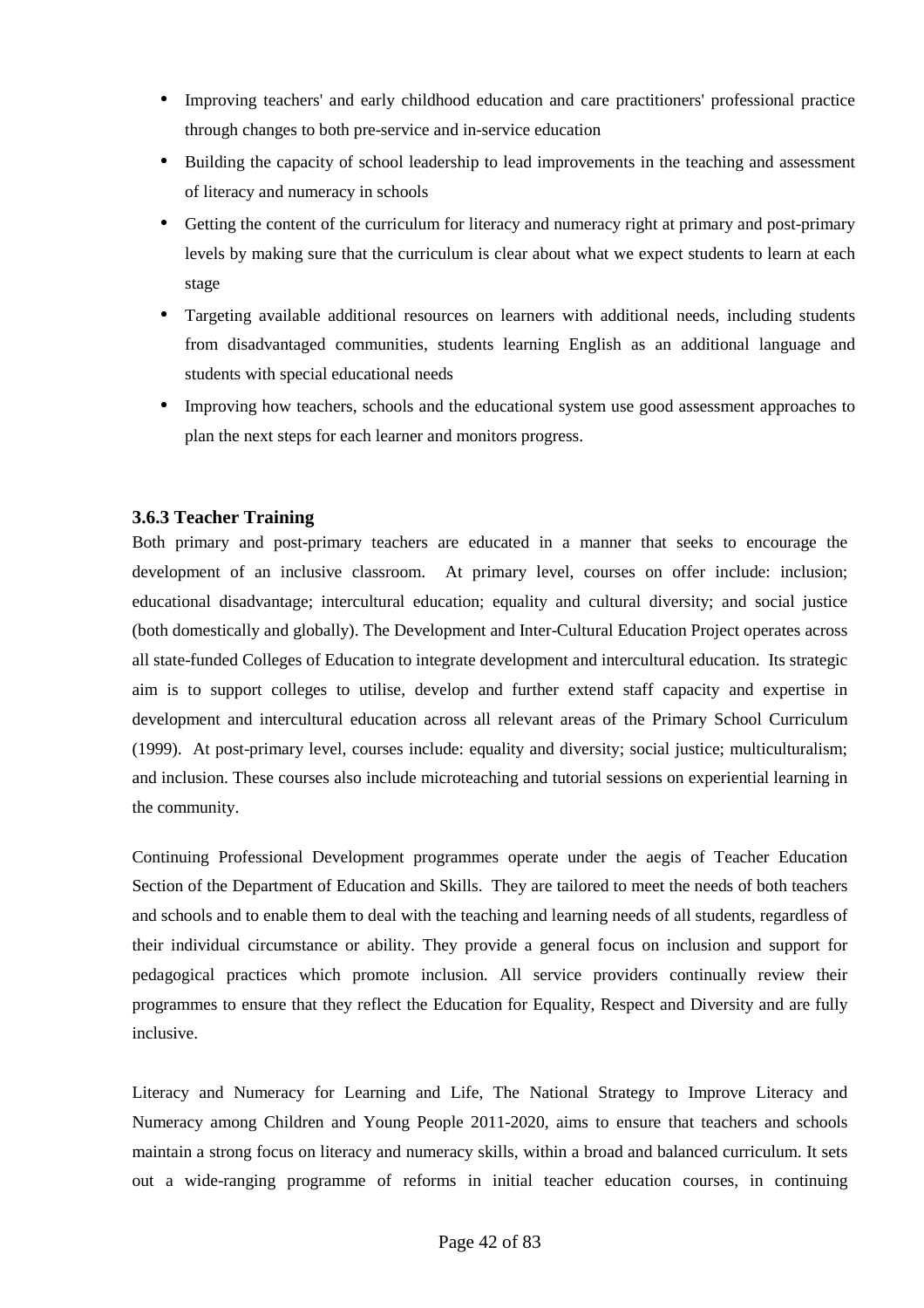professional development for teachers and school principals, and in the content of the curriculum at primary and post-primary levels in order to achieve these vital skills.

The main changes include:

- improvements to initial teacher education courses including the setting of new higher entry requirements for teacher education courses and the reconfiguring of the content to ensure the development of teachers' skills in literacy and numeracy teaching as well as an increased emphasis on the other key strategic priorities such as ICT and inclusion
- extension of the Primary Bachelor of Education programme to four years (by 2013/14) and the postgraduate diploma teaching qualification (for primary and post-primary teachers) to two years by 2014/15.

# **3.6.4 Literacy and Numeracy measures**

The DEIS action plan when launched in 2005 provided for a standardised system for identifying levels of disadvantage and a new integrated School Support Programme (SSP). The School Support Programme brings together, and builds upon, existing interventions in schools with a concentrated level of disadvantage. Under the terms of the DEIS action plan a high priority has been given to specific measures and supports to improve literacy and numeracy outcomes which include:

# **Primary level**

# Reading Recovery:

This is a school-based intervention designed to reduce literacy problems within an education system. It is an early intervention, giving children who have particular difficulties in reading and writing after one year in primary school, a period of intensive, individual teaching.

**First Steps** 

The objective of the First Steps initiative is to target the whole school or a specific school group on a particular strand/unit of the curriculum with the emphasis on a holistic approach to the teaching of literacy. It offers teachers an accurate means of assessing and monitoring children's competencies and progress in reading, writing, spelling and oral language

# **Maths Recovery**

The Maths Recovery Programme has been developed as a systemic response to the problem of chronic failure in school mathematics. The programme involves identification of the lowest attainers in their second year of school typically of age 6 or 7. They are then provided with a programme of intensive,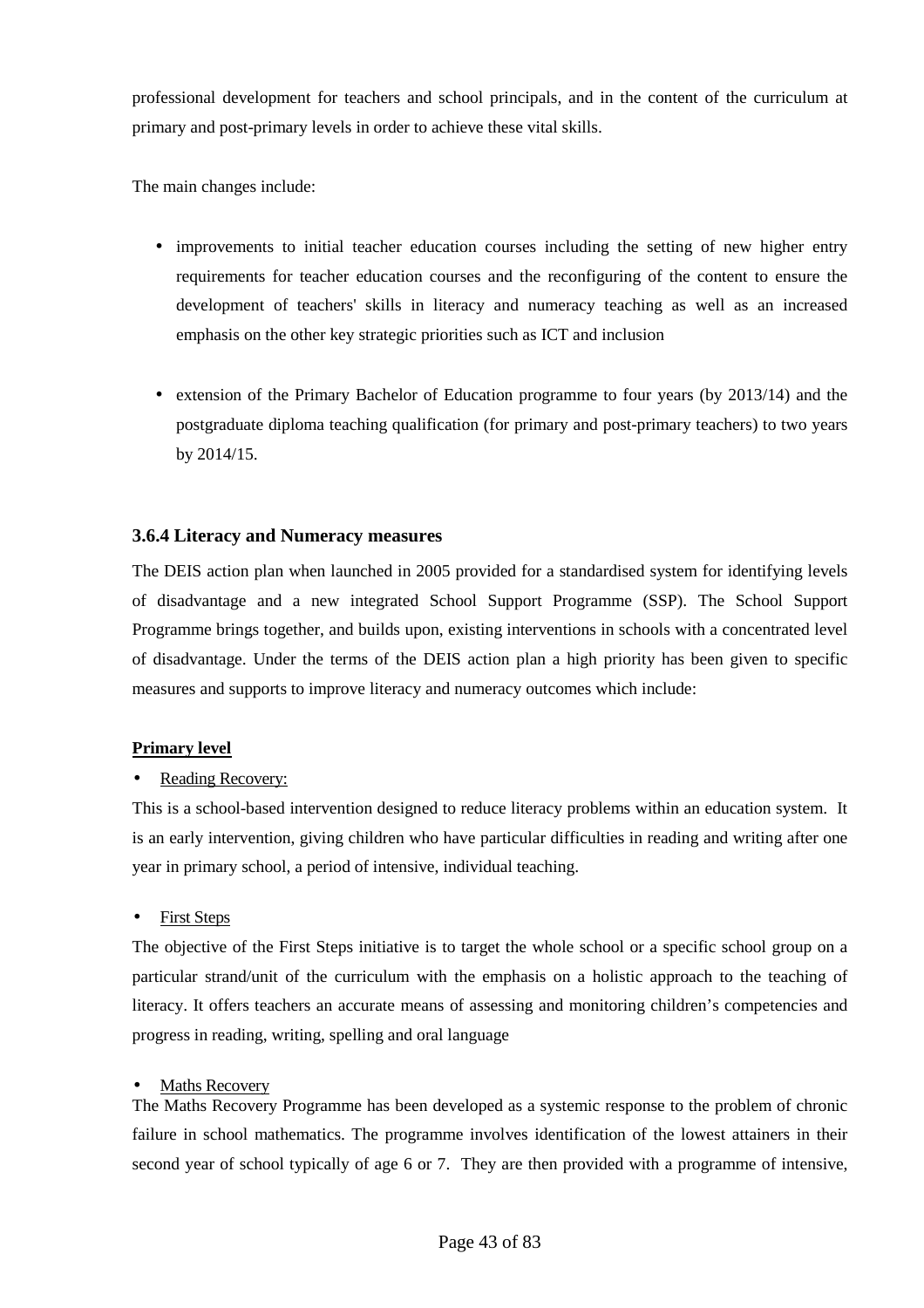individualised teaching in order to advance them to a level at which they are likely to learn successfully in a regular class.

### • Ready, Set, Go-Maths

Ready, Set, Go-Maths is an intervention programme which contains a practical handbook of guidance for teachers in the use of a wide range of activities and materials. This enables them to improve the quality and effectiveness of early learning in numeracy for children who find mathematics difficult.

### • Literacy Summer Camps

The literacy camps' project, Exploring Pathways to Literacy through Arts Activities, emphasises fun learning through art, drama, music and dance, but accommodates learning goals associated with reading, literacy and thinking skills. It caters for 37 DEIS schools, with 36 pupils per school.

# **Second-level**:

# • Junior Certificate Schools Programme (JCSP) - Literacy and Numeracy initiatives

The JCSP is an intervention for second-level students, who are potential early school leavers. The Literacy and Numeracy Strategies promote a school-wide approach. Within the Literacy strategies, schools are encouraged to put in place a development plan which encompasses short term interventions with targeted students and the fostering of a reading culture throughout the school. The JCSP Numeracy Strategy promotes an integrated approach to Numeracy development and provides JCSP schools with a range of classroom strategies, short term interventions and resources to support and promote Numeracy development.

# • JCSP - Demonstration Library Project

The JCSP Literacy Strategy includes a National Demonstration Project for the provision of Libraries for JCSP Schools. The project has, to date, set up school libraries in 30 participating JCSP schools nationally. The libraries are staffed by full-time qualified librarians who are front-line staff working with students on a daily basis in their schools. Library classes are built in to the school timetable and are now seen as an integral element of the school week for students.

# **3.7 Streaming and Year Repetition**

# **Streaming**

Streaming involves placing students into ability groups ranked from higher to lower streams. In September 2007 the National Council for Curriculum and Assessment (NCCA), published research by the Economic and Social Research Institute and published a report entitled *"ESRI Research into the experiences of students in the third year of junior cycle and in transition to senior cycle"* which examined the effects of streaming.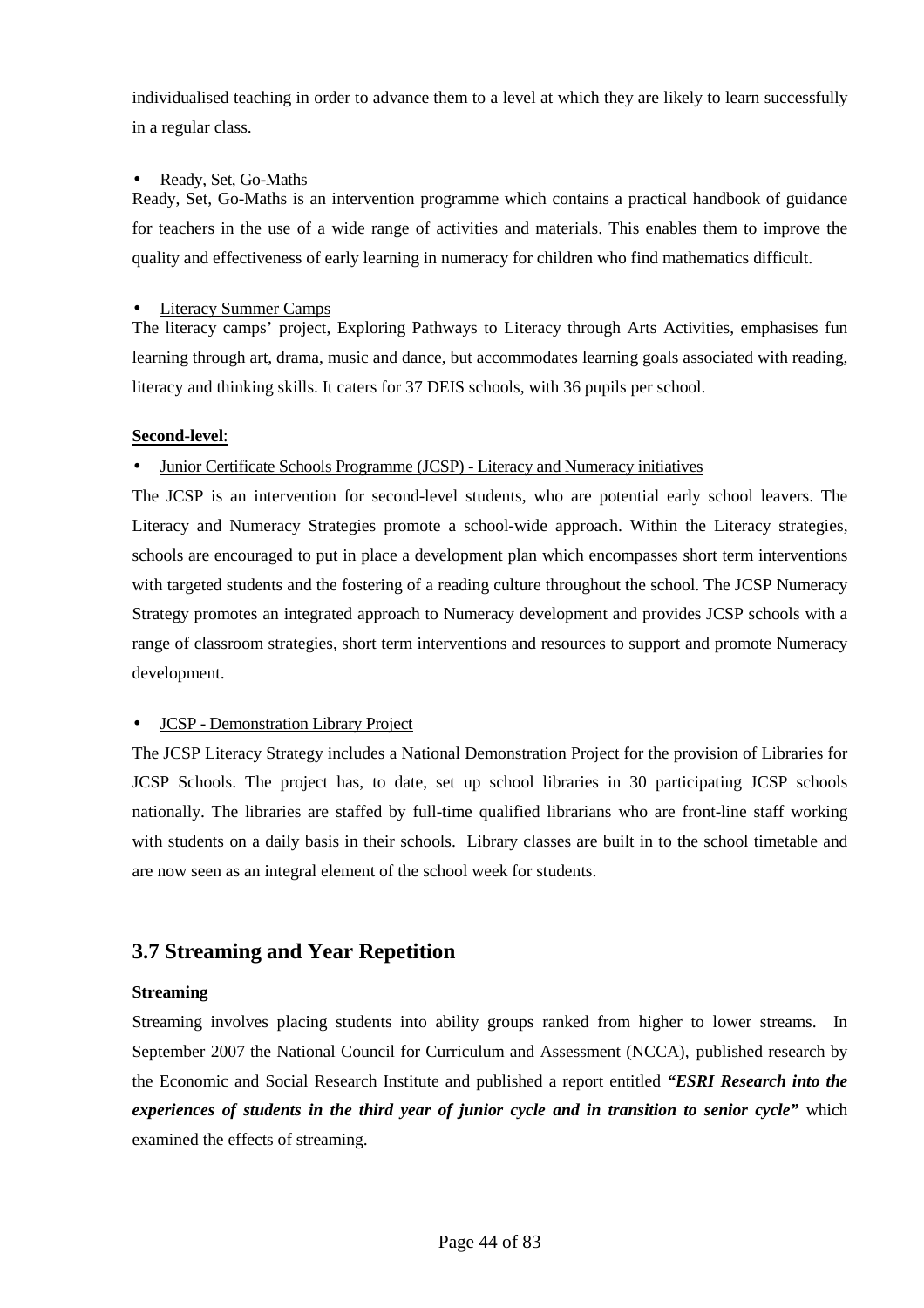The research has shown that students left in a mixed-ability environment actually do better than those who have been grouped according to the hierarchy of test results. If students are taken out of mixedability education and put in a 'slow' stream they tend to reach the level of underachievement they feel is expected of them, rather than striving to grasp the topic and rejoin the mainstream. The research also indicates that having a 'fast' stream for quicker learners doesn't guarantee greater exam success.

The study found that while schools may believe that streaming enables them to better meet the learning needs of particular students, such students do not benefit from the arrangement. Streaming has a polarising effect on students. One group, primarily those in top streams, is more positive about school, gets on well with teachers, becomes more engaged with learning and expects succeed in the exams. The other group, more frequently students in lower stream classes, becomes progressively more negative about school and can drift or disengage from the classroom. What appears to be happening is that students reach the level of achievement, or rather underachievement that is expected of them. Predictably, students in lower streams also perform poorly in the Junior Certificate examination. A more interesting finding is that students in mixed ability settings outperform higher stream students in this examination.

The report states that the implications for schools and for teachers are striking. Streaming is having a negative impact on student engagement and achievement and schools, as part of their ongoing review and planning, need to begin to consider how their approach to assigning students to classes is affecting student attitudes and outcomes.

There is also a message in the report for disadvantaged schools. Faced with a wider range of ability than ever before, schools serving working class or disadvantaged students in this study chose to stream. Anecdotal evidence is that this is an emerging pattern in schools coping with more diverse populations than heretofore.

#### **Year Repetition**

The Department does not view year repetition as an appropriate strategy to deal with pupils with learning difficulties. Considerable support in the form of learning-support teachers, resource teachers, special needs assistants and a wide range of resources under the DEIS plan are among the forms of provision allocated to schools for pupils with learning difficulties. It is felt that the level of provision available should enable pupils to make progress in keeping with their needs and abilities and to move consecutively through the different class levels in the school along with their peers.

At primary level, children are only allowed to repeat one year for educational reasons and in exceptional circumstances. Similarly at second-level, a pupil will not be permitted to repeat more than one year of the post-primary cycle prior to first sitting the Leaving Certificate examination, except in very exceptional circumstances.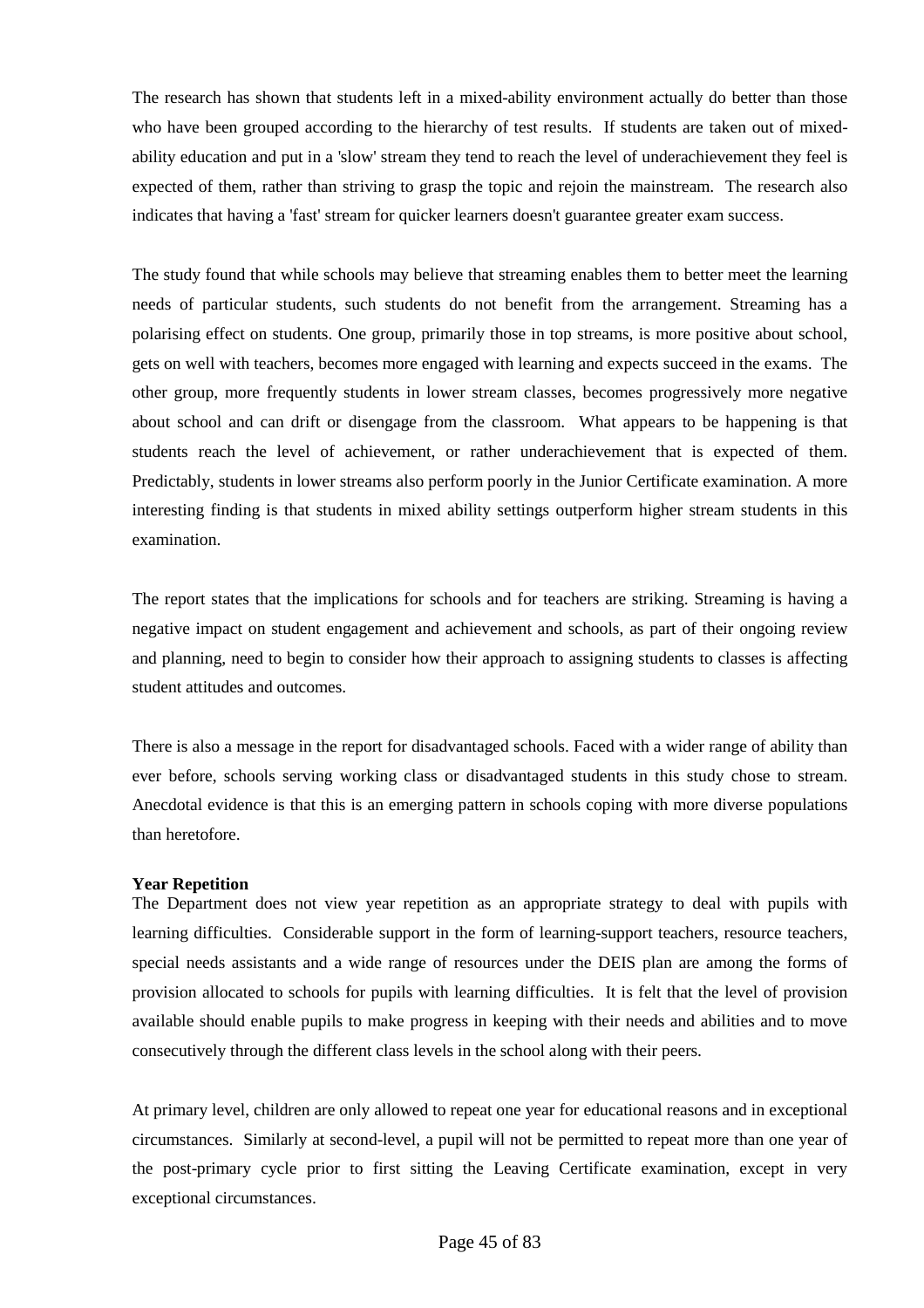Consequently, the latest figures from the Department of Education and Skills show that year repetition isn't a very common practice at either primary or post-primary level in Ireland. The figures for year repetition at primary level for the current school year show an average between the 8 grades (junior infants to 6th class) of 0.6638%. While the figures for year repetition at post-primary level are 1.089% for the 2009/10 school year and 0.657% for the 2010/11 school year.

Interestingly, the OECD in their 2007 report "No More Failures, TEN STEPS TO EQUITY IN EDUCATION" (OECD, 2007) show a self-declared repeat percentage of almost 13% at primary level for 2003 (Page 90). It is felt that the large difference between the two sets of data is accounted for by the different nature of the data. The Department's figures are based on administrative recorded data, whereas the OECD/PISA figures are based on a self reporting response by the 15 year old respondents. Other possible reasons for the discrepancy may be due to the inability of respondents at age 15 to remember accurately whether they were held back a year or not (up to 11 years earlier). A percentage of those sampled would speak a language that is different from the language of instruction thereby casting doubt on the reliability of their response. Similarly a small percentage of the sample may have completed their initial schooling in another country.

# **3.8 Guidance in Second-level Schools**

Section 9(c) of the Education Act, 1998 requires that a recognised school shall use its available resources to ensure that students have access to appropriate guidance to assist them in their educational and career choices. Guidance in schools refers to a range of learning experiences provided in a developmental sequence, which assists students to develop self-management skills which will lead to effective choices and decisions about their lives. It encompasses the three separate, but interlinked, areas of personal and social development, educational guidance and career guidance.

#### **Counselling in Second-level Schools**

Counselling is a key part of the school guidance programme, offered on an individual or group basis as part of a developmental learning process and at moments of personal crisis. Counselling has as its objective, the empowerment of students so that they can make decisions, solve problems, address behavioural issues, develop coping strategies and resolve difficulties they may be experiencing. Counselling in schools may include personal counselling, educational counselling, career counselling or combinations of these.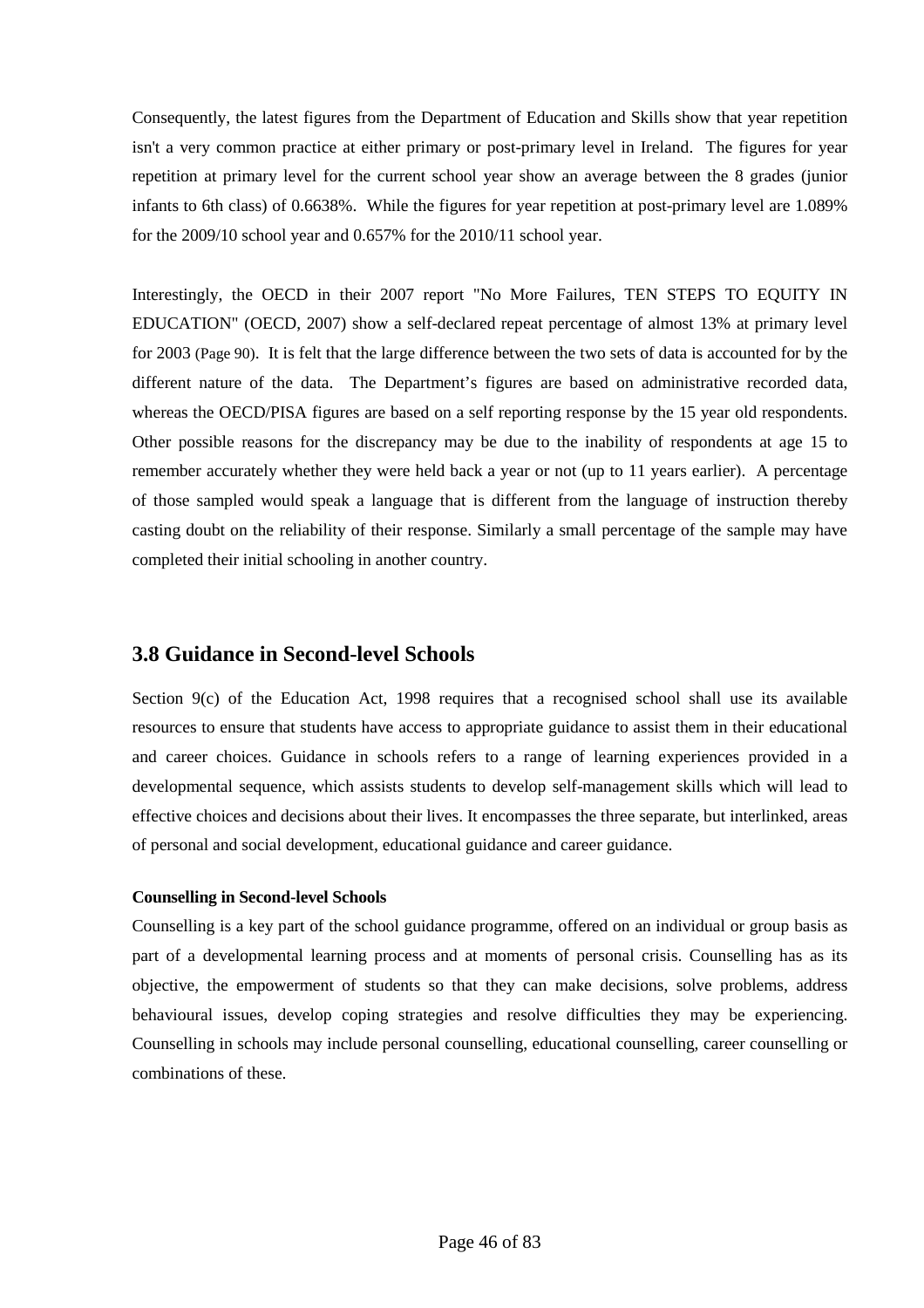#### **The Aims of Guidance and Counselling**

The guidance and counselling process aims to help students to develop an awareness and acceptance of their talents and abilities; to explore possibilities and opportunities; to grow in independence and to take responsibility for themselves; to make informed choices about their lives and to follow through on those choices.

In this document, the word *guidance* is used to describe the activities provided by the *guidance and counselling* services identified under *support services* in paragraph 2 of the Education Act 1998.

#### **The Importance of Guidance and Counselling**

Significant changes are taking place in economic and social structures in this country which have important implications for the education system and for the students who are its principal focus. The value of guidance and counselling in responding to these challenges is widely recognised in Government policy statements. It is fully accepted that the provision of guidance and counselling in second-level schools is vital to enable each pupil to gain the maximum benefit from the education system.

Enhanced guidance counselling provision, targeted at supporting junior cycle students, is provided in second-level DEIS schools with the highest concentrations of disadvantage. Guidance counsellors have a particularly important role to play in advising second-level students on career options and on the related issue of appropriate subject choice. This involves the provision of advice on an individual or group basis, as appropriate. Additional guidance counselling provision is made available for secondlevel schools participating in the SSP and having the highest concentrations of disadvantage. This provision will be targeted at meeting the needs of junior cycle students, with an emphasis on supporting them through the initial period of their second-level education and assisting them in making appropriate subject choices and in developing good habits of study.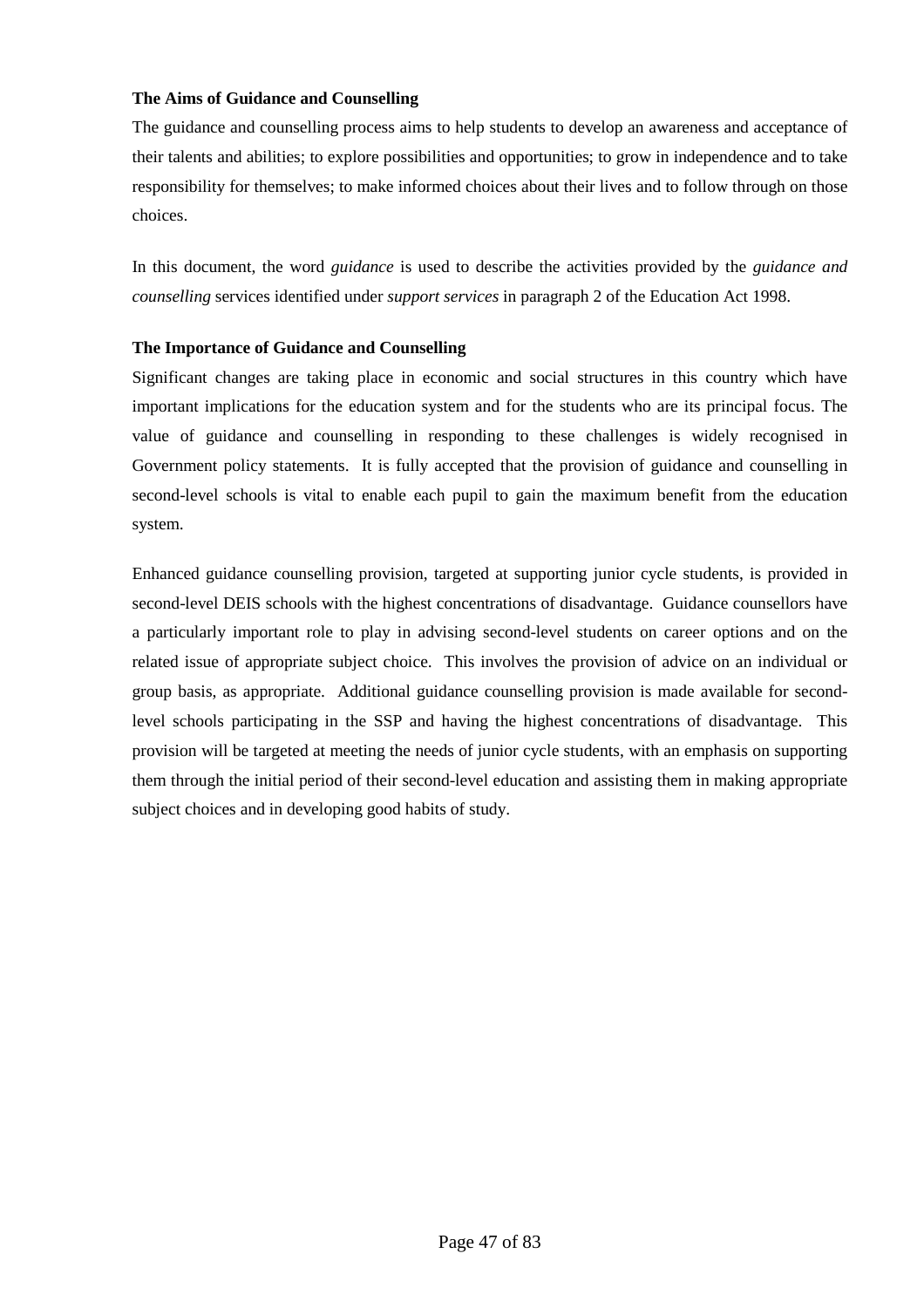# **Chapter 4: Fair and Inclusive Resourcing**

# **4.1 Governance and Financing**

In Ireland the governance and financing of educational establishments varies across each level of the education system. As indicated previously, most primary (national) schools in Ireland are privately owned and managed, mainly by Church authorities. They are, however, almost entirely financed by the state and they charge no enrolment fees to parents. Post-primary schools in Ireland are privately owned and managed by religious orders or other denominational groups; these state funded institutions enjoy a large degree of autonomy. A small number of secondary schools are fee paying. Comprehensive and Community (C&C) Schools are state funded but are owned and managed by their own Board of Management. Vocational schools are also state funded and are managed through local Vocational Education Committees (VECs).

In all categories of publicly-funded schools, the salaries of recognised teachers and of a specified number of other staff (e.g. special needs assistants etc) are paid by the State. In addition, State grants are paid towards the costs of heating, cleaning, maintaining, insuring and equipping schools as well as towards capital expenditure. However, the State grant is rarely sufficient to cover the full costs of running schools. This is particularly true in the case of primary and voluntary secondary schools, which are funded on a per (pupil) capita basis.

Since the State grant for these schools does not usually cover all costs, a proportion of costs have been traditionally raised by the schools through various fund-raising efforts. Vocational, community and comprehensive schools are funded on the basis of an annual budgeted figure and have a higher proportion of their costs covered by State grants.

Bachelor level tertiary education is free of charge to EU nationals, however recent years have seen the introduction of an annual student contribution. It is known as a registration fee and it covers student services and examinations. The amount of the contribution varies from one institution to another. The maximum rate of the student contribution for the year 2011/2012 is  $\epsilon$ 2,000.

# **4.2 GDP Expenditure on Education**

The *Education at a Glance 2010* report based on 2007 figures shows that Ireland invested about 4.7 per cent of its GDP on education compared to an OECD average of 5.7 per cent. The study shows that spending on all levels of education combined doubled between 1995 and 2007 in Ireland. However, Ireland's GDP rose sharply over the same period leading to a decrease in expenditure as a proportion of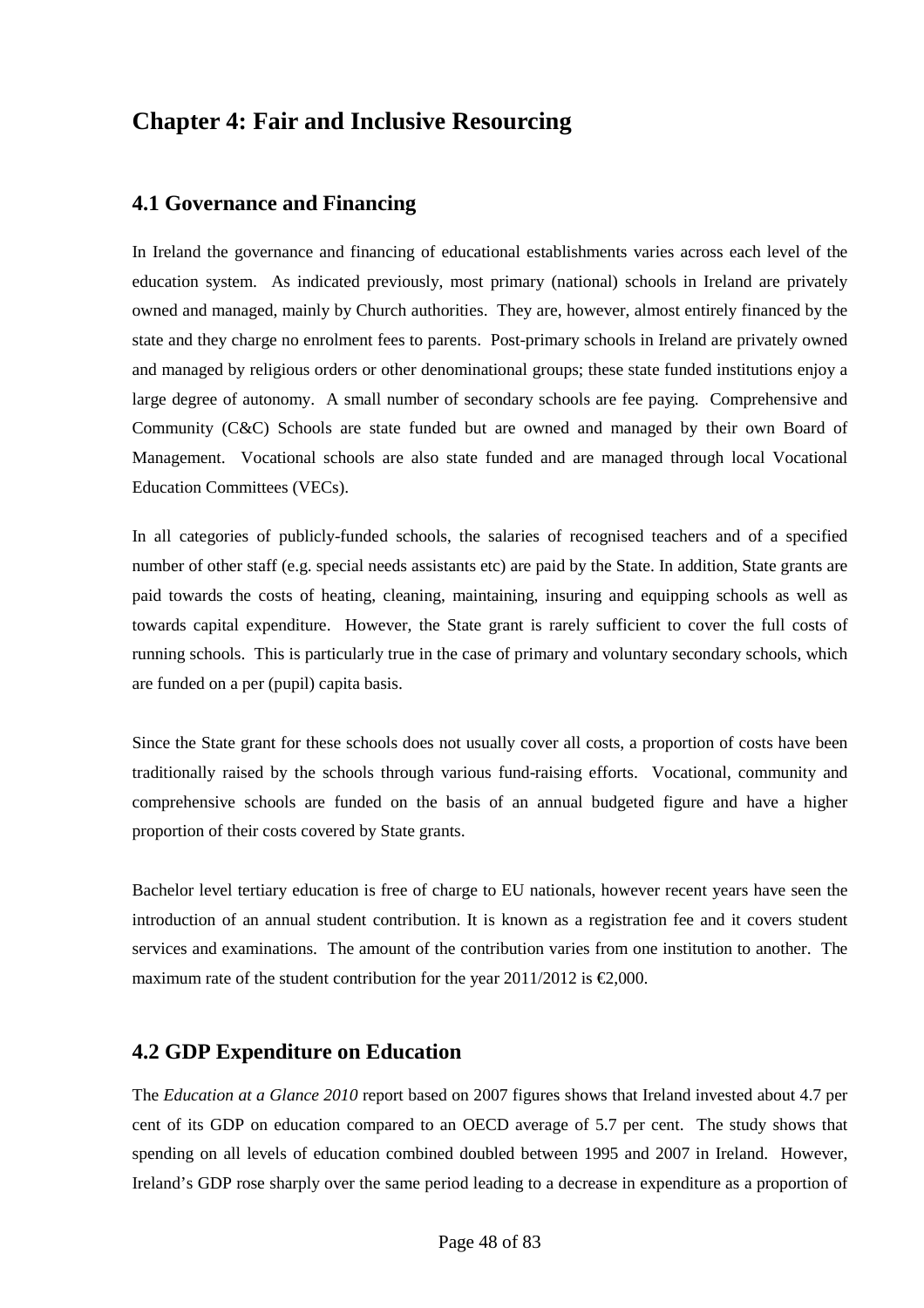income. The study reveals that average annual expenditure on a second-level student is 30 per cent higher than at primary level while annual average spending on a third level student is nearly double what is spent on a primary pupil. It also indicates that Ireland has the seventh-highest graduation rate among industrialised countries, placing it ahead of the UK and the US.

Since then Ireland has been severely affected by the late 2000s – financial crisis. Between 2007 and 2010, the volume of goods and services produced in Ireland fell by about 12%. In late 2006, the unemployment rate stood at a little more than 4%; now it's at approximately 14%. Against this backdrop the Government has sought to protect spending on Education. Gross Expenditure on Education for 2011 as contained in the Irish Government's 2011 Revised Book of Estimates is  $\epsilon$ 8.91 billion (comparative expenditure for 2010 is €9.01 billion). Current expenditure on Education is 16% of total Government current expenditure. The corresponding figures for Health and Social Welfare are 27% and 39% respectively. It equates to 6.5% of Gross National Product. Over 70% of current expenditure on education expenditure is related to salaries and superannuation.

# **4.3 Current Expenditure per Student**

The Table and chart below illustrates the Department's current expenditure per student for each of the three sectors.

#### Table 4.1

| Year | <b>First Level</b> | <b>Second-level</b> | <b>Third Level</b> |
|------|--------------------|---------------------|--------------------|
|      | €                  | €                   | €                  |
| 2000 | 4,255              | 6,127               | 10,182             |
| 2001 | 4,387              | 6,693               | 10,503             |
| 2002 | 4,812              | 7,105               | 10,565             |
| 2003 | 5,257              | 7,631               | 10,376             |
| 2004 | 5,644              | 7,710               | 10,137             |
| 2005 | 5,728              | 8,023               | 10,426             |
| 2006 | 5,923              | 8,370               | 10,881             |
| 2007 | 6,058              | 8,812               | 10,785             |
| 2008 | 6,171              | 8,931               | 10,650             |
| 2009 | 6,442              | 9,077               | 10,167             |
| 2010 | 6,409              | 8,828               | 9,413              |

#### **Department of Education and Skills current expenditure per student by level**   $(in constant 2010 prices (€))$

*Fig 4.1*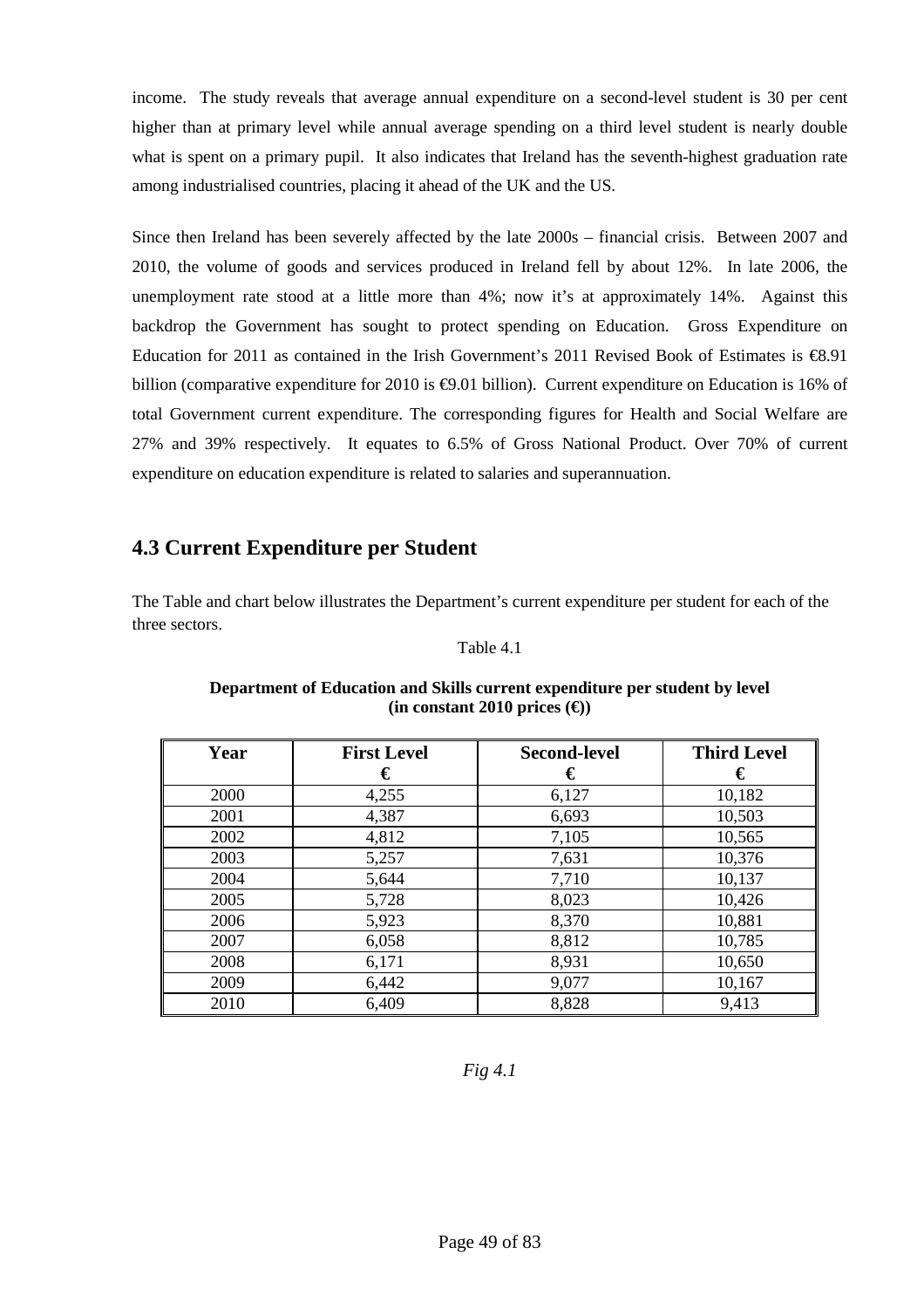

Values are calculated in constant 2010 using the CSO National Accounts deflator for net expenditure by central and local government on current goods and services. All data are provisional for 2010.

*Source: Department of Education and Skills, Statistics Section* 

# **4.4 Enhanced expenditure on disadvantage**

Since DEIS was launched in 2005, considerable progress has been made in relation to the roll out of supplementary supports to participating schools.

Under the DEIS action plan, primary schools are subdivided into three categories. Schools in Urban Band 1 are the most disadvantaged and these schools receive the highest levels of funding allocated on a sliding scale based on the highest concentration of disadvantaged pupils. As mentioned previously, all DEIS Urban Band 1 schools have reduced pupil teacher ratios of 20:1 in the junior classes and 24:1 in the senior classes. There are 200 schools in Band 1. There are 145 schools in Urban Band 2 in receipt of enhanced capitation. These schools have lower levels of concentrated disadvantage than schools in Band 1. There are 331 schools in the rural element of DEIS and these schools also receive enhanced capitation based on concentration of disadvantaged students.

At post-primary level there are 200 schools in DEIS in receipt of enhanced capitation.

Enhanced capitation of  $\epsilon$ 14.07 million ( $\epsilon$ 10.767million at primary level and  $\epsilon$ 3.302 million at postprimary level) was allocated to DEIS schools in the 2010/11 school year, ranging from  $\epsilon$ 500 to  $\epsilon$  96,000 per school at primary level and  $\epsilon$ 1,300 to  $\epsilon$  56,000 per school at post-primary level. The calculation of this enhanced capitation is based on the enrolment of the school and its level of educational disadvantage relative to other schools. Guidelines issue to schools on how this additional funding should be utilised, principally recommending that in line with Departmental policy, the additional DEIS capitation grant for school books should be used in the school to implement, maintain and support book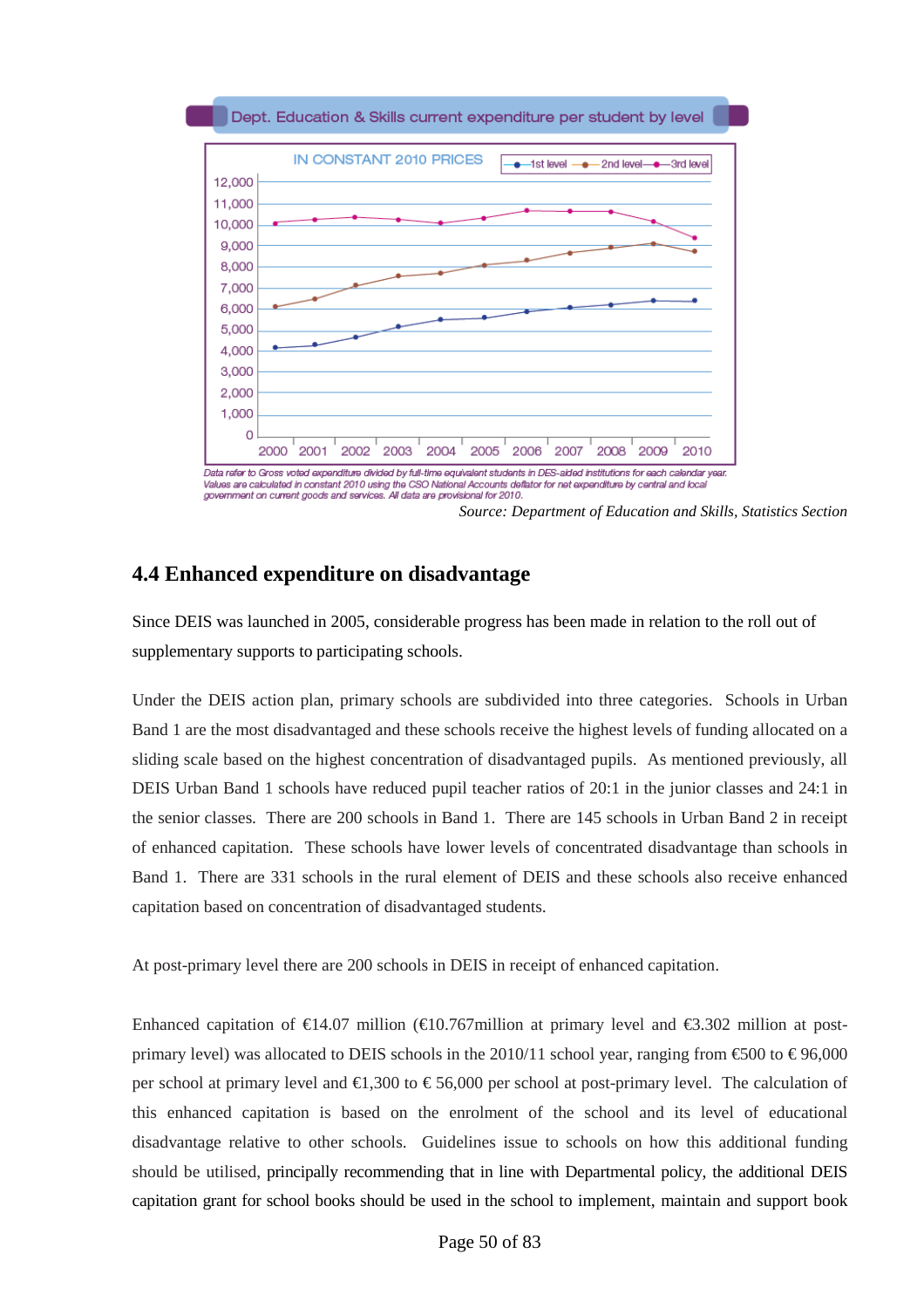rental schemes as a measure to minimise the cost of school books. The amount of assistance to individual pupils may be fixed at the discretion of the principal having regard to the total and relative levels of need, and available resources. The Department issues funding to primary schools in April, and to post-primary schools in June of each year, to enable them to provide assistance for school books. Funding is allocated on the following basis:  $\epsilon$ 11 per pupil in non-DEIS primary schools and  $\epsilon$ 21 per pupil in DEIS primary schools and  $\epsilon$ 24 per pupil innon-DEIS post-primary schools and  $\epsilon$ 39 per pupil in DEIS post-primary schools. This funding arrangement affords schools the autonomy to utilise funding in the most effective way based on their particular knowledge of their student needs.

As mentioned previously all DEIS schools are supported by the provision of additional financial supports.

These supports include:

- reduced pupil teacher ratios in primary schools in urban areas with most disadvantage
- allocation of administrative principals on lower figures than generally apply in primary schools in urban areas
- additional capitation funding based on levels of disadvantage
- additional funding for schools books
- access to the School Meals Programme
- access to numeracy/literacy supports and measures at primary level
- access to Home School Community Liaison services
- access to the School Completion Programme
- enhanced guidance counselling provision at post-primary level
- access to planning supports
- provision for school library and librarian support in post-primary schools with most disadvantage
- access to the Junior Certificate School Programme and Leaving Certificate Applied
- access to a range of professional development supports

As stated in Chapter 3, approximately  $\epsilon$ 25 million has been allocated to HSCL and  $\epsilon$ 29.5 million has been allocated to the School Completion Programme for 2011.

# **4.5 Monitoring and evaluation of DEIS**

In 2007, the Educational Research Centre (ERC) gathered data on the achievements in reading and mathematics of pupils in 120 schools participating in the urban dimension of the School Support Programme (SSP) under DEIS. In 2010, follow-up achievement data were collected from pupils in the same 120 schools, ("*A Report on the First Phase of the Evaluation of DEIS")*. A comparison of the achievements of pupils in 2007 with their counterparts in 2010 revealed that the latter group had higher test scores in reading and mathematics. The improvements are significant at all grade levels and in both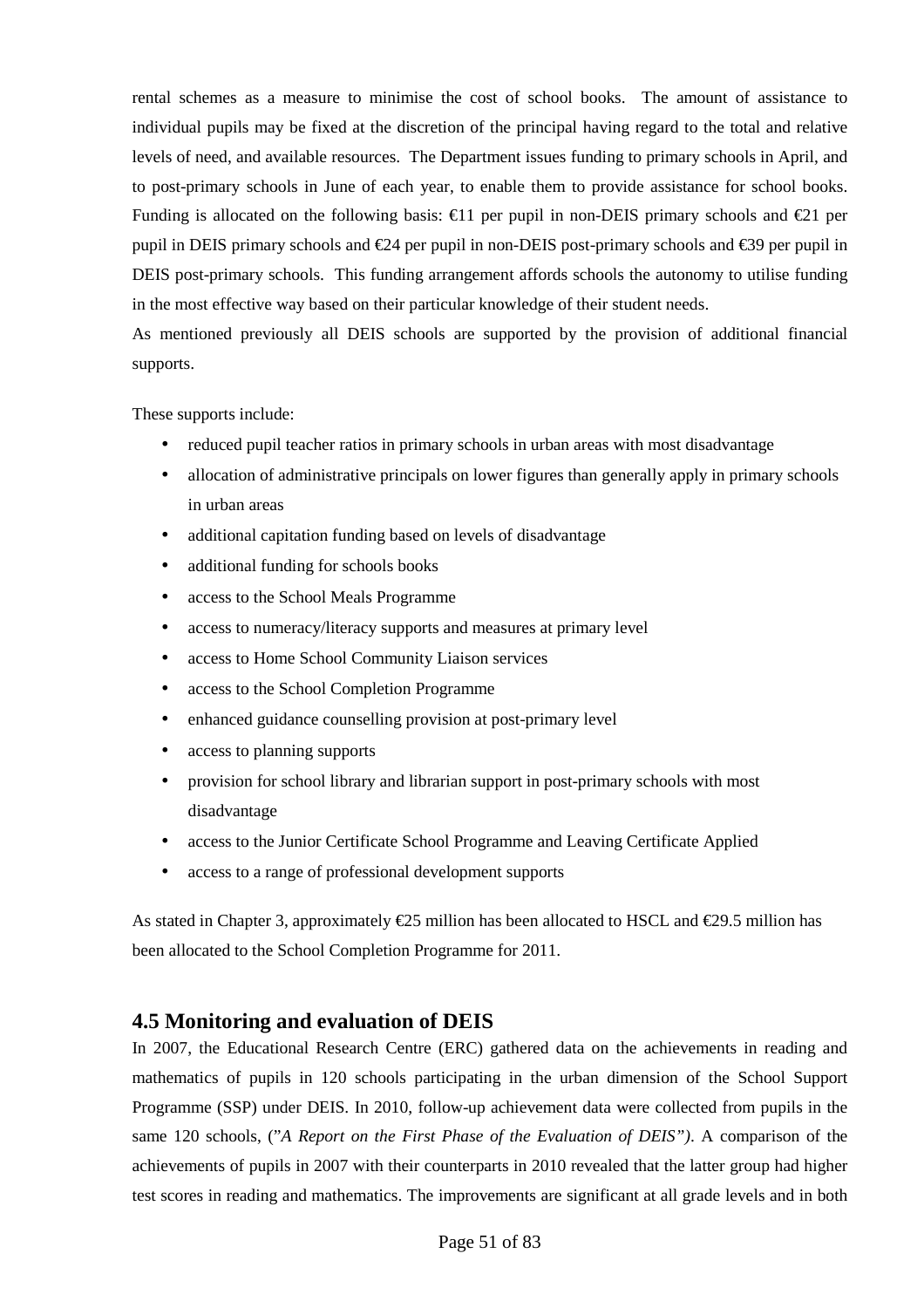subjects. Improvements are greatest at lower grade levels, with the largest gains being noted among pupils in 2nd class and the smallest at 6th class. While the percentage of high-achievers in reading in 2nd class remained stable, very low achieving pupils were less common in 2010 than in 2007. The percentage scoring at or below the 10th percentile decreased, by about 6%, between 2007 and 2010. Patterns of achievement are similar in the case of mathematics, with significant reductions in the percentages of pupils with scores at or below the 10th percentile at each grade level.

In a longitudinal study, a comparison of the same pupils' achievements on two occasions (e.g., those in 2nd class in 2007 with their scores on a different level of the test in 5th class in 2010) also showed significant improvements. Improvements were noted at school level also, with average scores in reading and mathematics more often increasing than decreasing between 2007 and 2010.

Using the same instruments that were administered in urban schools, test data on reading and mathematics were collected from 3rd and 6th class pupils in rural schools in 2007 and 2010. Crosssectional analyses of the data on both occasions indicate that follow-up test scores in 2010 were significantly higher than those in 2007 at both grade levels and in both reading and mathematics. On both occasions, the average achievements of rural pupils in the SSP were greater than those of their urban counterparts, and closer to the national average.

All of these findings are suggestive of improved outcomes over the first three years of the programme. It should be borne in mind that the increases observed occurred despite the presence of several factors which might have been expected to impact negatively on achievement. These include increased poverty levels nationally (and almost certainly in participating schools), fewer exemptions of weak pupils from testing, better overall attendance among the student cohorts in 2010 than in 2007 (probably indicating that greater numbers of poor performers were included in the testing), and increased class size at 2nd class level in the 120 schools in the sample.

Other data collected for the evaluation indicate that, at national level, most aspects of the urban dimension of the School Support Programme under DEIS as it was originally designed have been put in place. In terms of implementation at school level, evaluation data collected from a variety of sources, indicate that levels of engagement with aspects of the programme such as school planning and uptake of literacy and numeracy initiatives appears to be very high. Furthermore, feedback from teachers and others involved in implementing the programme suggests that the programme is being positively received.

While the improvements in achievements appear clear-cut, it is not possible to say with certainty at this stage whether or not they are the result of participation in the programme, and, if so, which aspects of the programme are having an impact. Addressing these questions will require the collection of other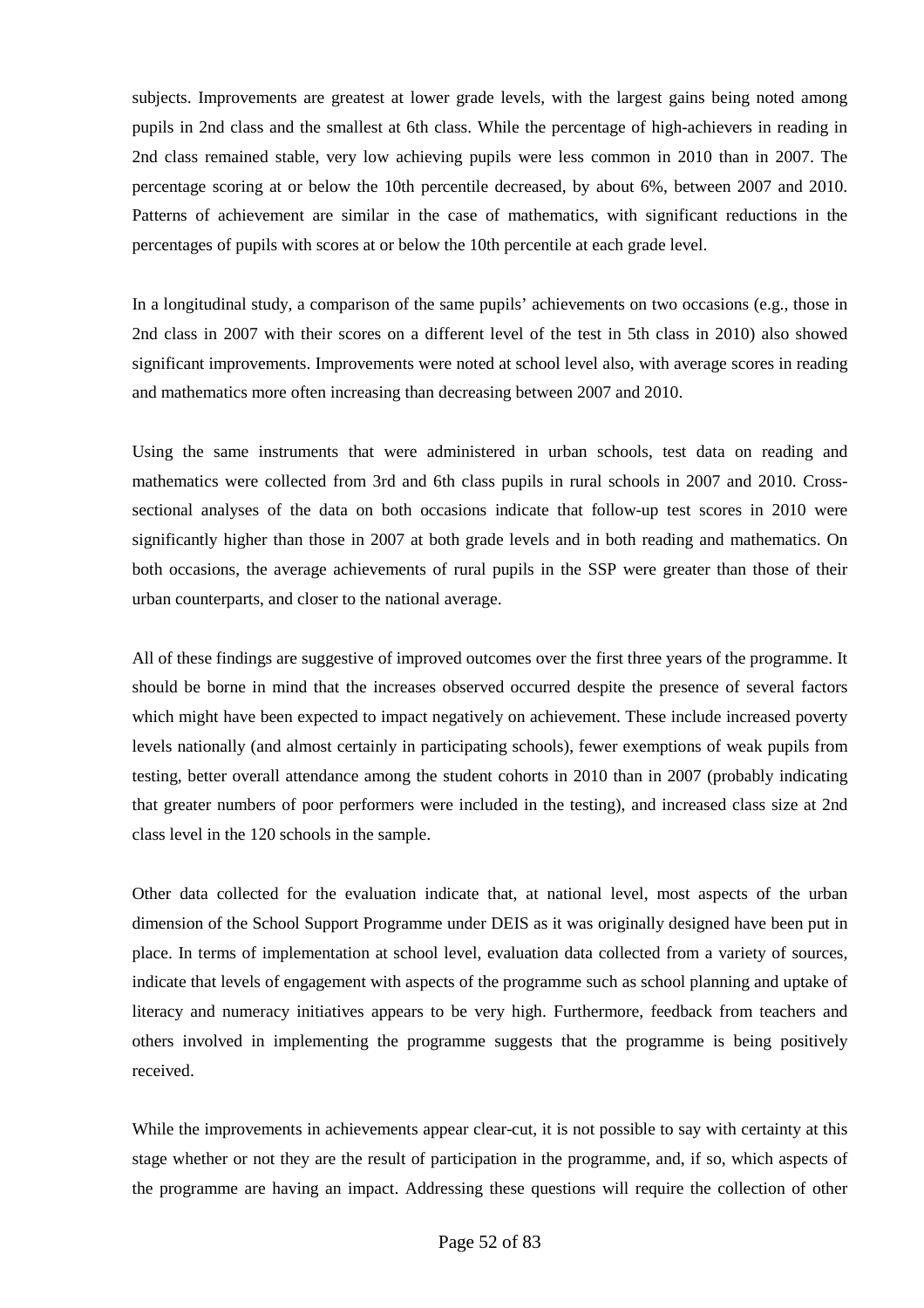data from schools. In particular, data on the extent to which the programme is being fully implemented by schools, and the extent to which this distinguishes schools that improved from those that did not, will be closely examined. Also, it will be necessary to continue to monitor achievements in participating schools in order to see if gains have been maintained or built on.

In parallel with the ERC's research on pupil attainment in DEIS schools, the Inspectorate of the Department conducted evaluations of planning in a sample of 36 DEIS schools. The findings of this evaluation indicate that a systematic planning process comprising target-setting, the implementation of appropriate strategies and interventions to achieve the targets set, the monitoring of progress, and the review of targets in the light of progress is very necessary in DEIS schools. There are components of the DEIS planning process of relevance to all schools, particularly in the context of literacy and numeracy. The report therefore recommends that the DEIS planning framework be made available to all schools (DEIS and non-DEIS) to assist them in their school development planning and school selfevaluation processes. Both evaluations were published in January 2012. (www.education.ie)

# **4.6 Monitoring Early School Leaving**

The Department regularly presents Reports on Retention Rates in second level schools which are based on a detailed analysis of the records held in the Department's Post-Primary Pupils Database. The latest Report provides data relating to pupils who entered the first year of the junior cycle in the years from 1991 to 2004 and completed second-level schooling no later than 2010. It should be noted that the analysis is limited in that it relates to students entering the state-aided post-primary sector only and does not take account of important educational pathways outside this system such as Youthreach and apprenticeship training.

The main findings from the latest report are:

- The number of students staying in school to complete their second-level education is now at its highest rate ever
- The report shows that the number of young men staying in secondary school has risen dramatically by 11.4% in 8 years
- The percentage of students sitting the Leaving Certificate overall has risen by more than 6% to 87.7% in the same time period
- The reports show that the average Leaving Certificate retention rate in DEIS schools increased by 5 percentage points from 68.2% to 73.2% between the 2001 to 2004 entry cohorts while the retention rate in non-DEIS schools increased from 85.0% to 87.4% for the same entry cohorts
- 82.4% of males are staying on to sit their Leaving Certificate, which is a rise of 11.7% in 8 years. However, a small gap remains between the sexes, with 86.5% of females completing second-level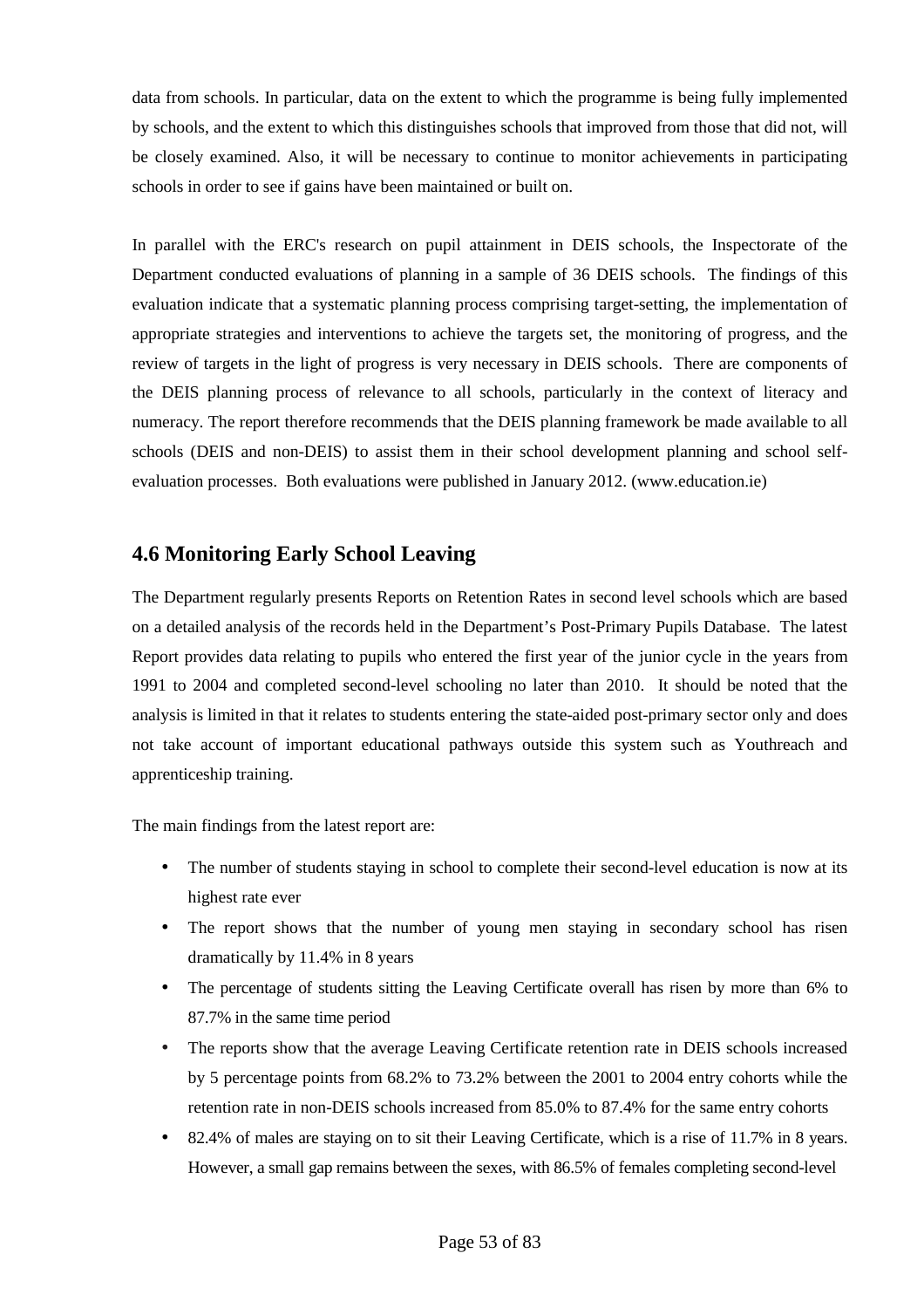- While lack of opportunities in the labour market have probably had an impact on the improvement in retention overall, measures taken by the Department such as the extra resources provided to the 200 second-level schools under DEIS and programmes like the School Completion Programme have played their part
- Students who attend voluntary secondary schools continue to have the highest retention rates at both Junior Certificate and Leaving Certificate stages. VEC schools have, on average, lower rates of retention to Leaving Certificate, especially for males, although the gap is narrowing; it should also be noted that many transfer to apprenticeships and other forms of training, which are not taken into account in the report
- In terms of geographical spread, cities tend to have lower rates of retention than other areas. Limerick City (77.6%), Dublin City (80.1%) and Cork City (80.6%) had the lowest rates
- The report also shows that in 2010 the proportion of early school leavers in Ireland was 10%, down from 13% in 2004. The latest data for all 27 EU member states in 2009 shows Ireland, with 11%, ahead of the EU averages of 14% for the 27 member bloc and 16% for the EU 15 respectively. Ireland's proposed Europe 2020 target for 18-24 year olds, with at most lower secondary education and not in further education and training, is 8%.

# **4.7 Performance measurement**

Performance of the Irish education system is generally well regarded internationally. In Ireland, there has long been a growing recognition that quality in schools is best achieved when a range of measures work together to improve learning and teaching, and where everybody involved in the education system is focused on improvement. Schools themselves are responsible for some of these measures; others are organised by the Department of Education and Skills(DES) or other agencies. At all levels of the school system, external evaluation by the Department's Inspectorate makes an important contribution to quality assurance, while system-wide evaluations, sometimes undertaken in co-operation with other countries, provide valuable data and assist in policy development. The role of the Inspectorate is outlined in Section 13 of the Education Act, 1998. The Inspectorate is closely involved with many of the initiatives to improve the quality of teaching and learning at first and second-levels.

A relatively recent innovation in relation to quality assurance has been the introduction of Whole School Evaluation (WSE). Whole School Evaluation is a process whereby a team of Inspectors from the Department of Education and Skills spends a few days in a school evaluating the overall work of the school under the following themes:-

- 1) Quality of school management
- 2) Quality of school planning
- 3) Quality of curriculum provision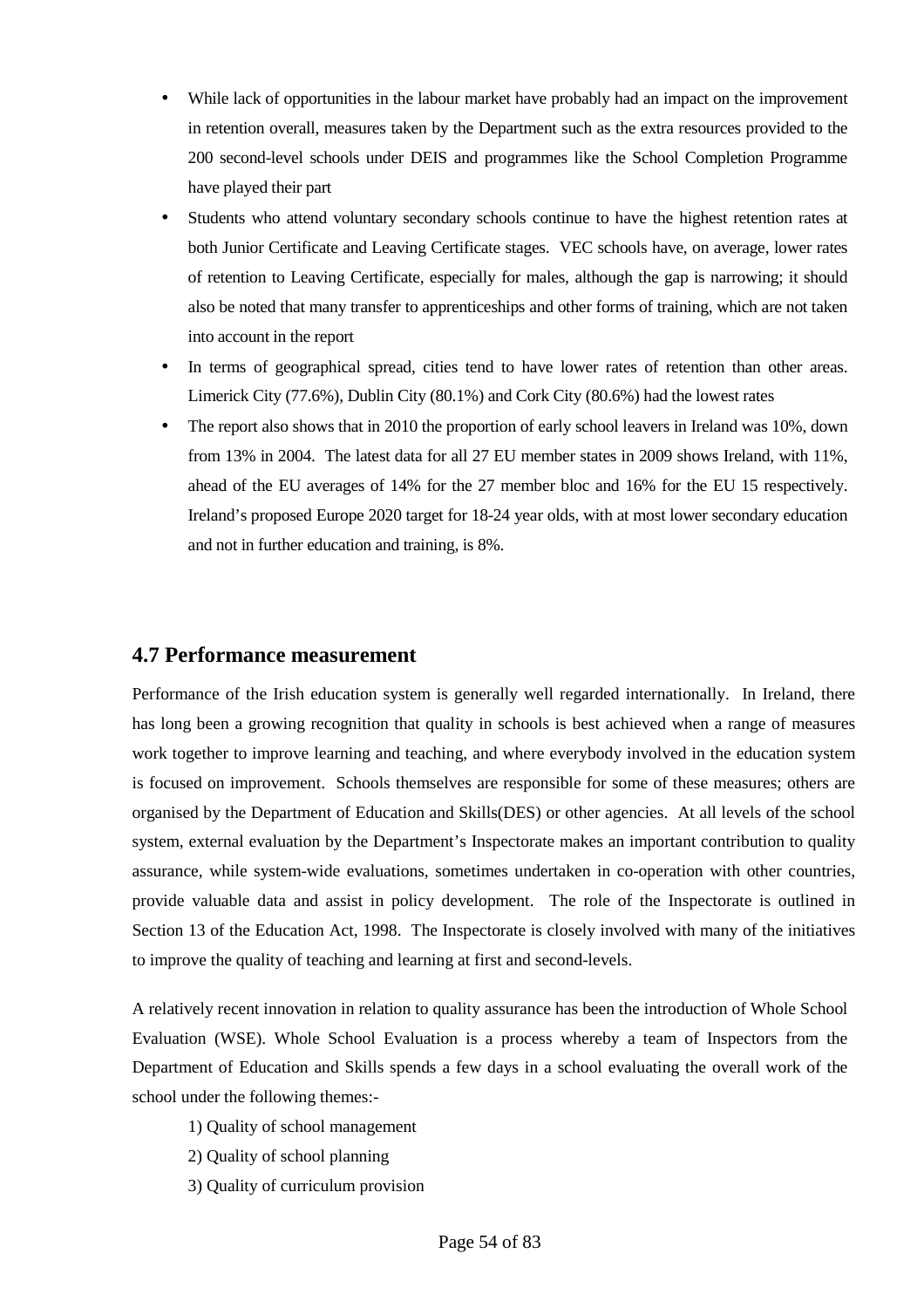- 4) Quality of learning and teaching in subjects
- 5) Quality of support for students

At post-primary level, Subject Inspections are also undertaken within the framework of the WSE process. Subject Inspections are also carried out independently of WSE, where the Inspectorate focuses only on specific subject areas. A school may have subject inspections and/or WSE.

The evaluation process also involves preparatory communication and submission of documentation and post-evaluation verbal and draft written reports. Reports from these inspections and evaluations are posted on the Department of Education and Skills' website, accessible to all.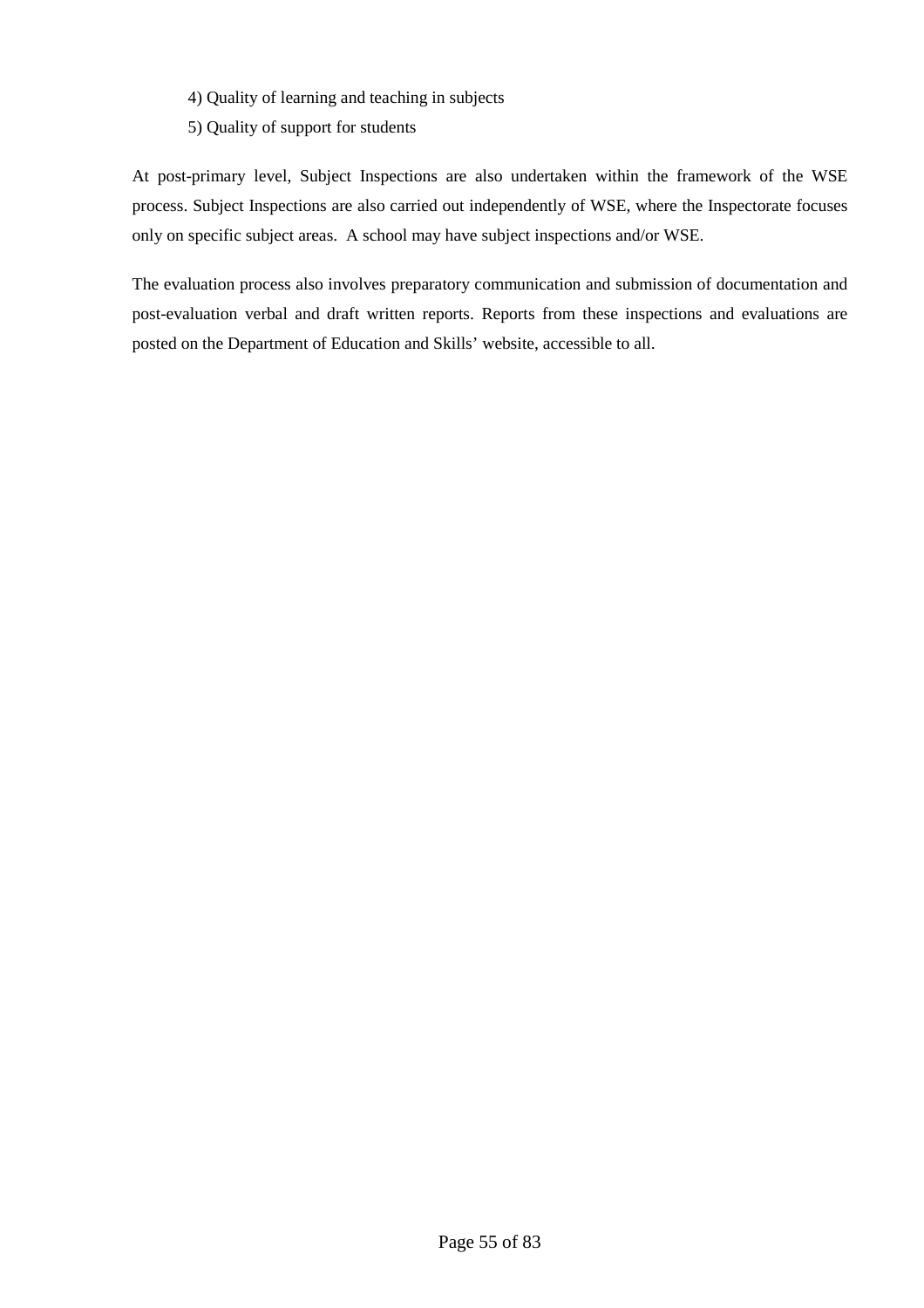# **Chapter 5: Challenges in overcoming school failure**

# **5.1 Overview**

There is no doubt that many of the barriers to the educational progress of children and young people are caused by issues outside the education system. These barriers can be financial, family and health related, social/communal, cultural and geographic or a combination of any of these. As indicated earlier, Ireland's frame of reference in addressing educational inequity is based on the definition of "educational disadvantage" contained in the Education Act 1998 as:

### *"…the impediments to education arising from social or economic disadvantage which prevent students from deriving appropriate benefit from education in schools."*

While it is recognised that we cannot expect our education system to address all the causes of disadvantage, we can and should expect the system to make special efforts to help everyone reach their full educational potential. The challenge for the education system is to work, in partnership with others, to overcome as many of these barriers as possible in a way that is learner-centred, systematic and effective in terms of educational outcomes.

It is fully recognised that educational disadvantage is complex and multi-faceted and that policy responses need to be designed accordingly. However, despite this complexity, our objectives are clear. We want all our young people to derive maximum personal benefit from the education system. We want the needs of the learner and a culture of high expectations to be at the centre of all our actions. These actions must include a concentration on literacy and numeracy from an early stage; strong links between the home, school and community; strong links between schools working co-operatively; and added value from links between education and other services. And we want supports, and secondchance provision, for the minority of our young people who, for various reasons, leave education early without the knowledge and skills they need to support them in later life.

Ireland has a long history of providing assistance to schools serving pupils from disadvantaged backgrounds. Schemes such as the Disadvantaged Areas Scheme (1984), Breaking the Cycle (1996), and Giving Children an Even Break (2001) all provided additional supports to schools to assist them in addressing the problems associated with catering for pupils from disadvantaged backgrounds. Delivering Equality of Opportunity in Schools(DEIS) is the most recent of such programmes, and has the explicit aim of ensuring 'that the educational needs of children and young people from disadvantaged communities are prioritised and effectively addressed'.

The nature and complexity of Ireland's education system has grown hugely in recent years, for example, services provided under the EPSEN Act 2004 for pupils with special needs, the recognition and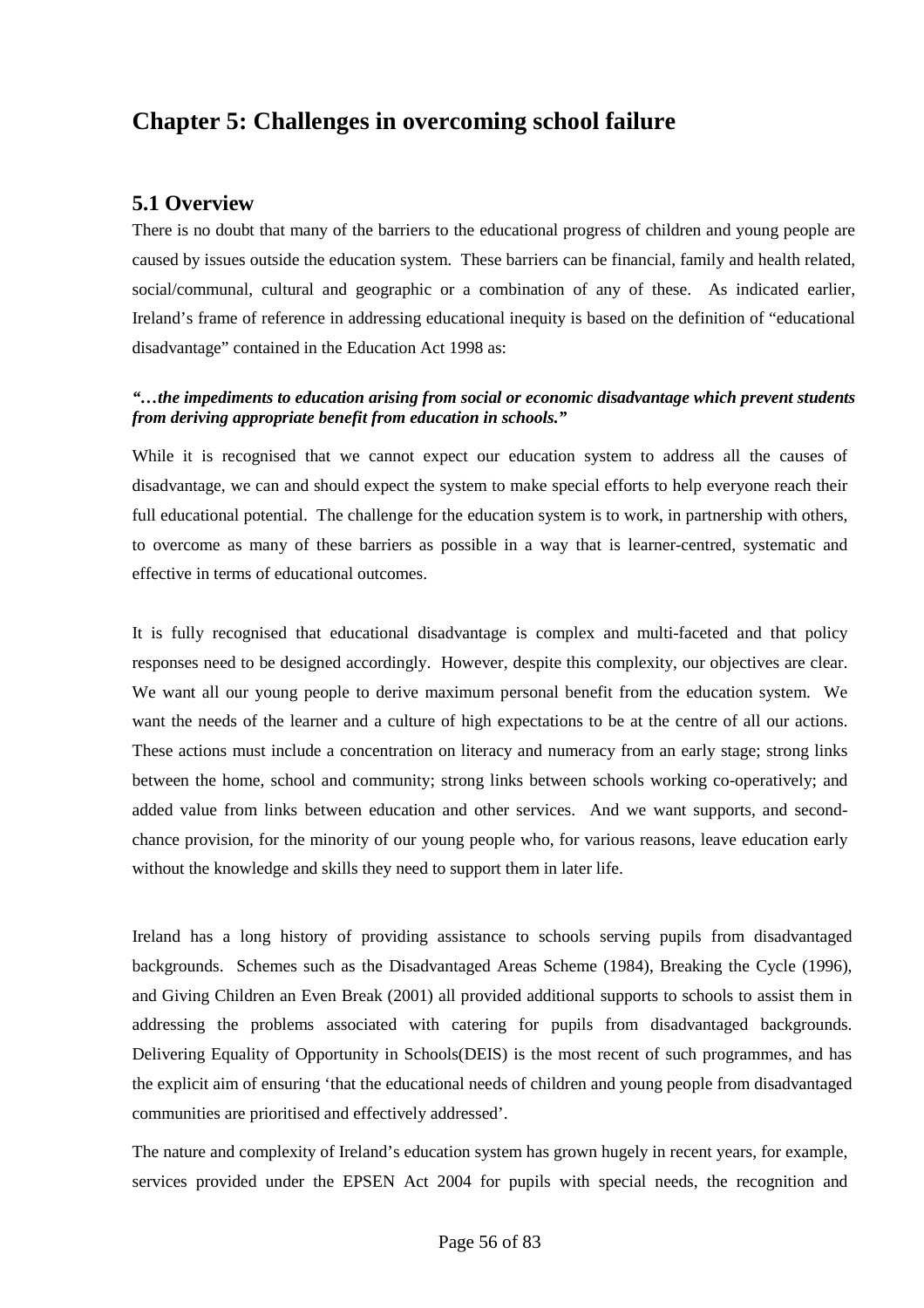inclusion of persons with disability, and other unique challenges arising from migration and integration issues.

As a result of changing demographics, enrolment figures will continue to rise over the medium term – for example, projected enrolment at primary level will grow by over 9% over the period 2009/10 to 2014/15. This will bring new demands with regard to teacher supply, school accommodation, higher education provision, and education supports for special needs students and will bring particular challenges in the context of the current economic climate. In addition, the Government's present Employment Control Framework means that while overall teaching staff numbers are due to increase in the coming years in order to cater for rising school enrolments, there are restrictions in place for the number of administrative staff working in the sector. If the Education sector is to contribute to the accelerated reduction in public service numbers set out in the new Programme for Government, it will face even greater challenges.

The Department of Education and Skill's wider remit, incorporating skills and training with further and adult education, will necessitate that it achieve synergies with different streams of education provision and develop more flexible education and training models to maximise opportunities for labour force upskilling and re-skilling.

# **5.2 Stakeholder input to policy and strategy**

While the learner is the primary customer of the educational process, there are a number of other principal customers and stakeholders. The principal stakeholders are collectively referred to as the *Education Partners* – students, parents, teaching trade unions and management bodies. Other stakeholders include employer and business representatives, the Irish Congress of Trade Unions, the local community and other State bodies. The partnership approach has been an embedded feature of education policy for many years with the Department engaging in extensive consultation on many issues. Some stakeholders would believe there is scope for seeking greater input from them especially pupils and parents. From the Department's perspective the negotiation process is hugely timeconsuming and it can be difficult to reconcile different approaches and perspectives.

# **5.3 Political environment**

Education issues, which can be quite emotive, traditionally feature very high on both national and local agendas and consequently there is a strong political dimension to the management and development of the sector. Of particular interest in this regard is teacher and financial resource allocation at individual school level, school transport, supports for pupils with special needs or those at risk of educational disadvantage and the provision of new schools and expansion of existing schools.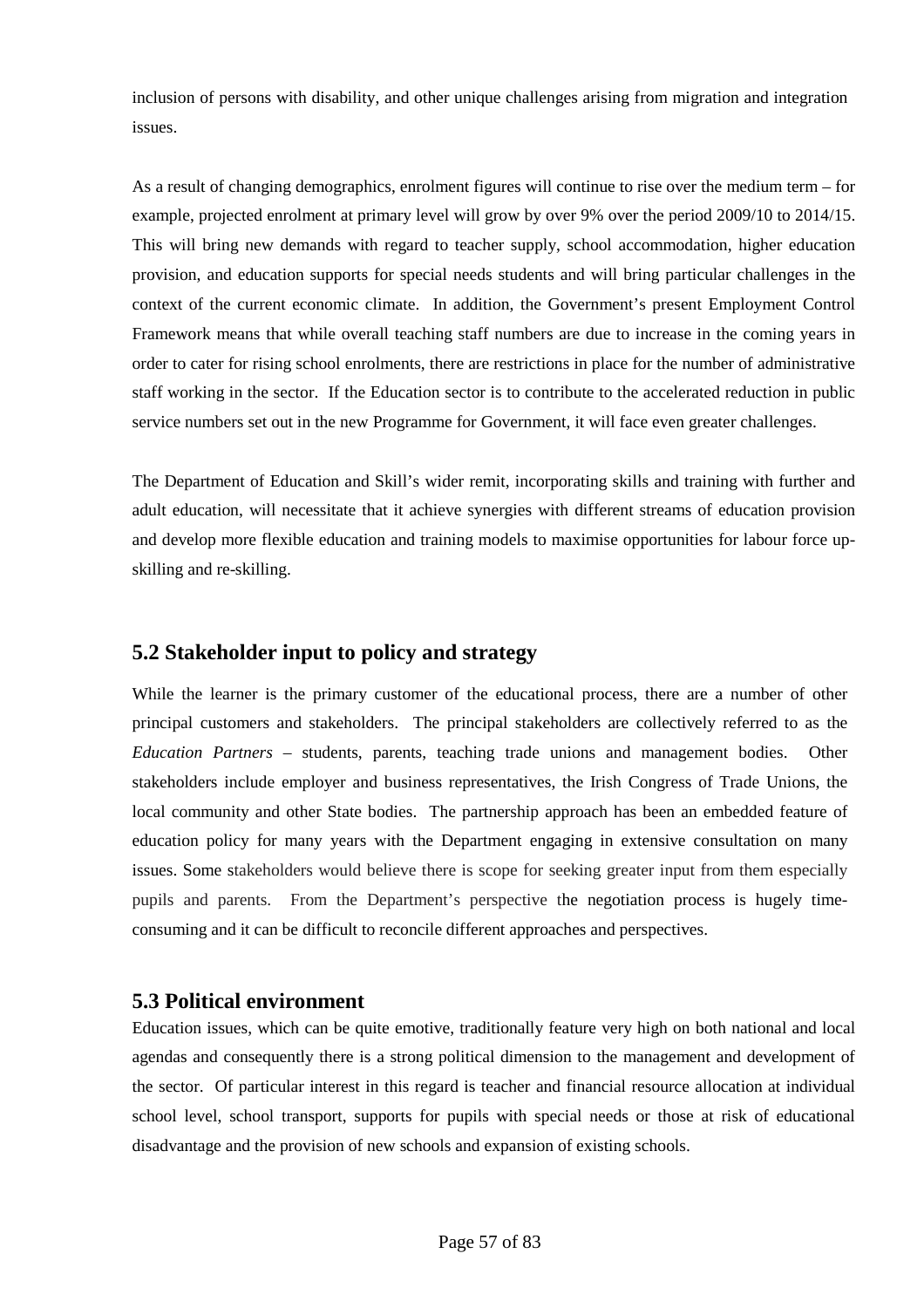# **5.4 Strategic Direction**

The Department has always demonstrated a good capacity to develop both policy and strategy and it does so while operating in a highly complex environment. However, it is important to ensure that a proper balance is struck between managing short-term issues and tackling strategic priorities. In particular there is a need to articulate a vision for the education system which will integrate, prioritise and sequence the issues to be tackled in the short-term and those which will be progressed in the medium to longer-term. Ongoing reprioritisation will be crucial in light of foreseeable financial and human resource constraints. The Department needs to ensure its policies and activities are more joined-up so as to better integrate and facilitate progression between the different levels within the education system**.**

# **5.5 Customer service and delivery**

The Department provides a wide range of services and supports to its customers including payroll and pensions services, and social inclusion supports. Access to Departmental and education-related information will be improved in 2012 with the development of a new website to meet the needs of internal and external customers. The current website was developed almost ten years ago and it is intended that the new website will be developed to the highest standards possible and will be launched by mid 2012.

# **5.6 Striving for continuous improvement and innovation**

The Department has evinced its capacity to manage structural change as shown by its management of the Government's decentralisation programme, the establishment of agencies and devolution of certain functions to other bodies. It has and continues to implement change in the area of service provision. There needs to be acceleration in the improvement of ICT practices and data management systems to support policy development and evaluation, thereby ensuring that the Department is well positioned to manage the challenging education agenda over the years ahead.

# **5.7 Performance measurement**

Evaluation by the Department is its strength in some respects e.g. evaluation of schools, Value for Money studies, commissioning research, and in reviewing some programmes such as DEIS and special needs supports. There are well established metrics and benchmarks for the measurement of performance at higher education level. However there is scope to considerably improve data integration and usage within the Department. A particular deficit is the absence of a learners database which makes it difficult to track the educational progress of specific target groups. There is also scope for improving measurement and evaluation of the Further Education sector.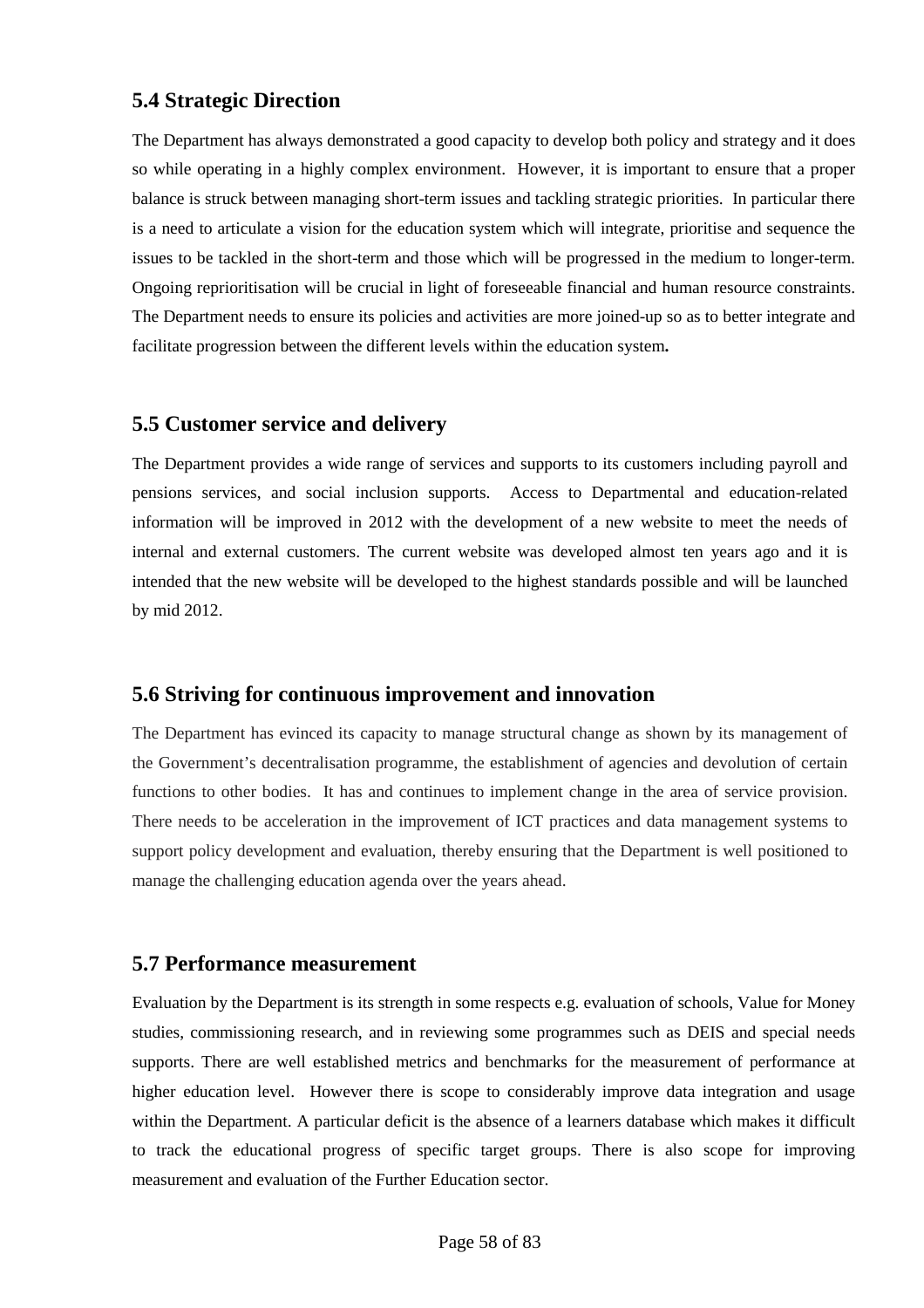The radically altered economic climate and the changing demographic profile of the population will require considerable imagination, agility and speed in the management of change if the Education Sector is to deal with challenges in an appropriate and timely way.

# **5.8 Conclusion**

To reiterate, Ireland's priority for addressing school failure begins with interventions in early years education. Early childhood care and education is an essential element of any strategy to address school failure as it impacts on children's lives at the optimal time to support the development of key cognitive, personal, social and emotional skills which are essential to successful engagement with the national education system. Ireland has recognised this with a sustained programme of investment in ECCE and whilst much of this investment is still at an early stage of implementation in practice, it augurs well for the capacity of children in Ireland to benefit fully from educational opportunities into the future.

The priorities for primary and post-primary education over the coming years will be to continue to promote quality, relevance and inclusiveness by supporting schools in developing an inclusive environment for all learners, targeting interventions to address educational disadvantage through the DEIS action plan, raising educational attainment, meeting the needs of learners with special education needs, providing supports for newcomer children, progressing the modernisation agenda, enhancing teacher education and professional development, promoting ongoing curriculum development, school evaluation and quality improvement, and providing high-quality school accommodation, administrative and financial supports.

The rationale for DEIS is that additional resources are targeted at schools in which disadvantage is most concentrated. DEIS supports are designed to meet the additional needs of schools in recognition of the concentrated nature of their disadvantage. The Action Plan is, therefore, one element of a continuum of interventions to address disadvantage, which include second-chance education and training and access measures for adults to support increased participation by under-represented groups in further and higher education.

Further Education provision offers access, transfer and progression opportunities to learners. Courses, both full-time and part-time, are open to all and are provided at Levels 1-6 on the National Framework of Qualifications to meet the needs of young early school-leavers; provide second-chance education for people who did not complete upper second-level, and provide vocational preparation and training for labour market entrants and re-entrants in order to enhance their employment prospects.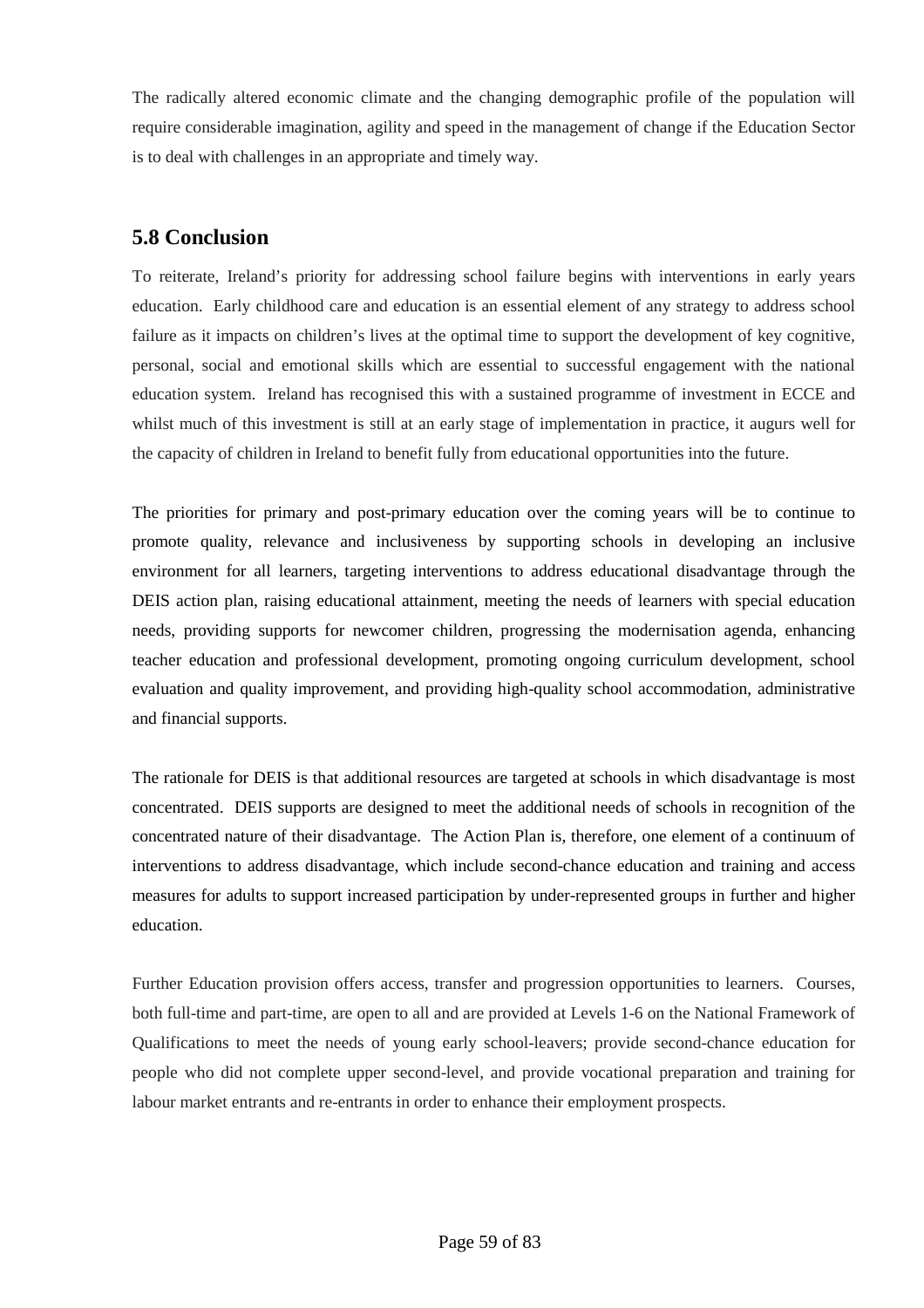# **SECTION II**

The purpose of this section is to provide Ireland's policy responses to the ten step framework set out in the OECD document "**No More Failures: TEN STEPS TO EQUITY IN EDUCATION".** To avoid repetition, readers are directed to text covering the same topics in Section I.

#### **Step 1: Limit early tracking and streaming and postpone academic selection**

#### **Step 2: Manage school choice so as to contain the risks to equity**

**A: Title:** DISCUSSION PAPER ON A REGULATORY FRAMEWORK FOR SCHOOL ENROLMENT

**B: Description**: On the 13<sup>th</sup> of June 2011 the Minister for Education and Skills published a discussion document on admissions policy aimed at leading to changes in regulations and legislation on how primary and post-primary schools allocate places to students. *[Ref: Paragraph 2.4.16 Schools Enrolment Policy - Section I]* 

**C: Status:** Current Status: ongoing. Interested parties submitted their views on school enrolment to the Department by end of October 2011. A new regulatory framework will be devised with a view to a more integrated approach and having regard to the roles of the different agencies that might interact with schools at any time in relation to admission policies or decisions

#### **D: Scope and level**

**Scope:** National Level

**Level:** Students, parents, teaching trade unions and management bodies. Other stakeholders include employer and business representatives, the Irish Congress of Trade Unions, the local community and other State bodies.

#### **E: Outcome and impacts**

**Intended outcome:** Better Educational Outcomes for Children

**Impacts:** N/A at this stage

**Formal evaluation of impact:** N/A at this stage

**F: Policy conditions** Strong buy-in from Schools, Parents an other Stakeholders

**G: Research:** N/A

**H: Comments:** Ref: Paragraph 1.6 on School Choice and 2.4.16 in Section I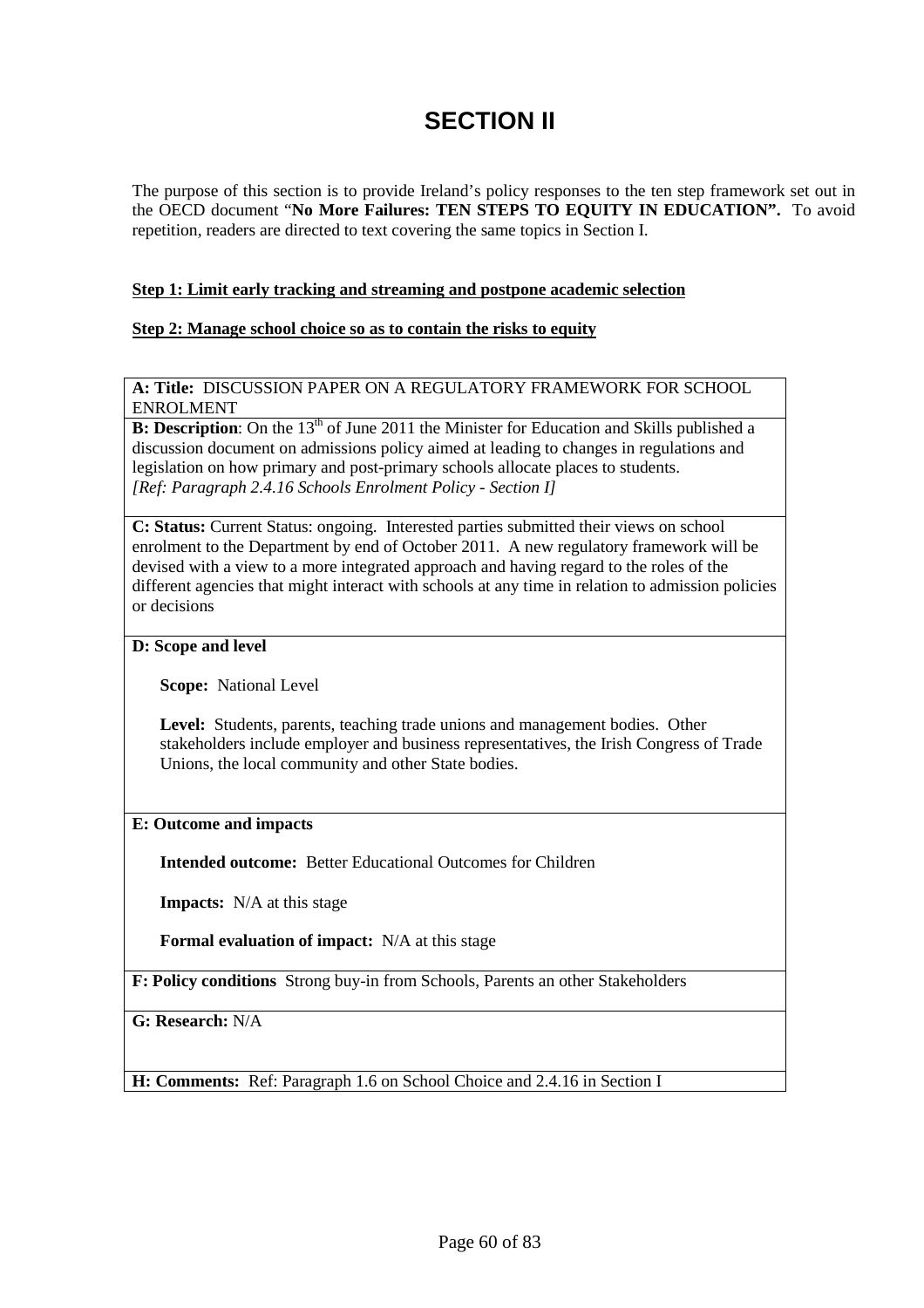### **Step 5: Identify and provide systematic help to those who fall behind at school and reduce high rates of school-year repetition**

### **Step 6: Strengthen the links between school and home to help disadvantaged parents help their children to learn**

#### **Step 9: Direct resources to students and regions with the greatest needs**

#### **Step 10: Set concrete targets for more equity – particularly related to low school attainment and dropout**

**A: Title:** DEIS (Delivering Equality of Opportunity in Schools) the action plan for educational inclusion.

**B: Description:** The action plan provides for a standardised system for identifying levels of disadvantage and a new integrated School Support Programme (SSP). It brings together, and builds upon, a number of existing interventions in schools with a concentrated level of disadvantage. There are 878 schools in DEIS. These comprise 678 primary schools and 200 second-level schools. The action plan is one element of a continuum of interventions to address disadvantage, which include second-chance education and training and access measures for adults to support increased participation by under-represented groups in further and higher education.

DEIS provides various supports for both primary and post-primary schools which include:

- Reduced pupil teacher ratio for urban primary schools serving communities with the highest concentrations of disadvantage
- Allocation of administrative principal on lower pupil ratio
- Additional non-pay/capitation allocation based on level of disadvantage
- Additional financial allocation for schools books
- Access to numeracy/literacy supports and programmes at primary level
- Access to Home School Community Liaison services
- Access to School Completion Programme
- Enhanced guidance counselling provision at post-primary level
- Enhanced planning supports
- Access to the Junior Certificate Schools Programme and the Leaving Cert Applied
- Provision for school library and librarian support for the post-primary schools with highest concentrations of disadvantage.

*Ref: Paragraph 2.3.1 DEIS (Delivering Equality of Opportunity in Schools), Paragraph 3 and Paragraph 4.4 (Enhanced expenditure on disadvantage) - Section I.*

**C: Status:** Commenced 2006 – Current Status: ongoing

#### **D: Scope and level**

**Scope:** The programme is targeting educational disadvantage at a national level.

 **Level:** Students, parents, teaching trade unions and management bodies. Other stakeholders include employer and business representatives, the Irish Congress of Trade Unions, the local community and other State bodies.

# **E: Outcome and impacts**

**Intended outcome:** Better Educational Outcomes for Children

**Impacts:** Noted improvement in English Reading and Mathematics Improvement in School Completion Rate in DEIS Schools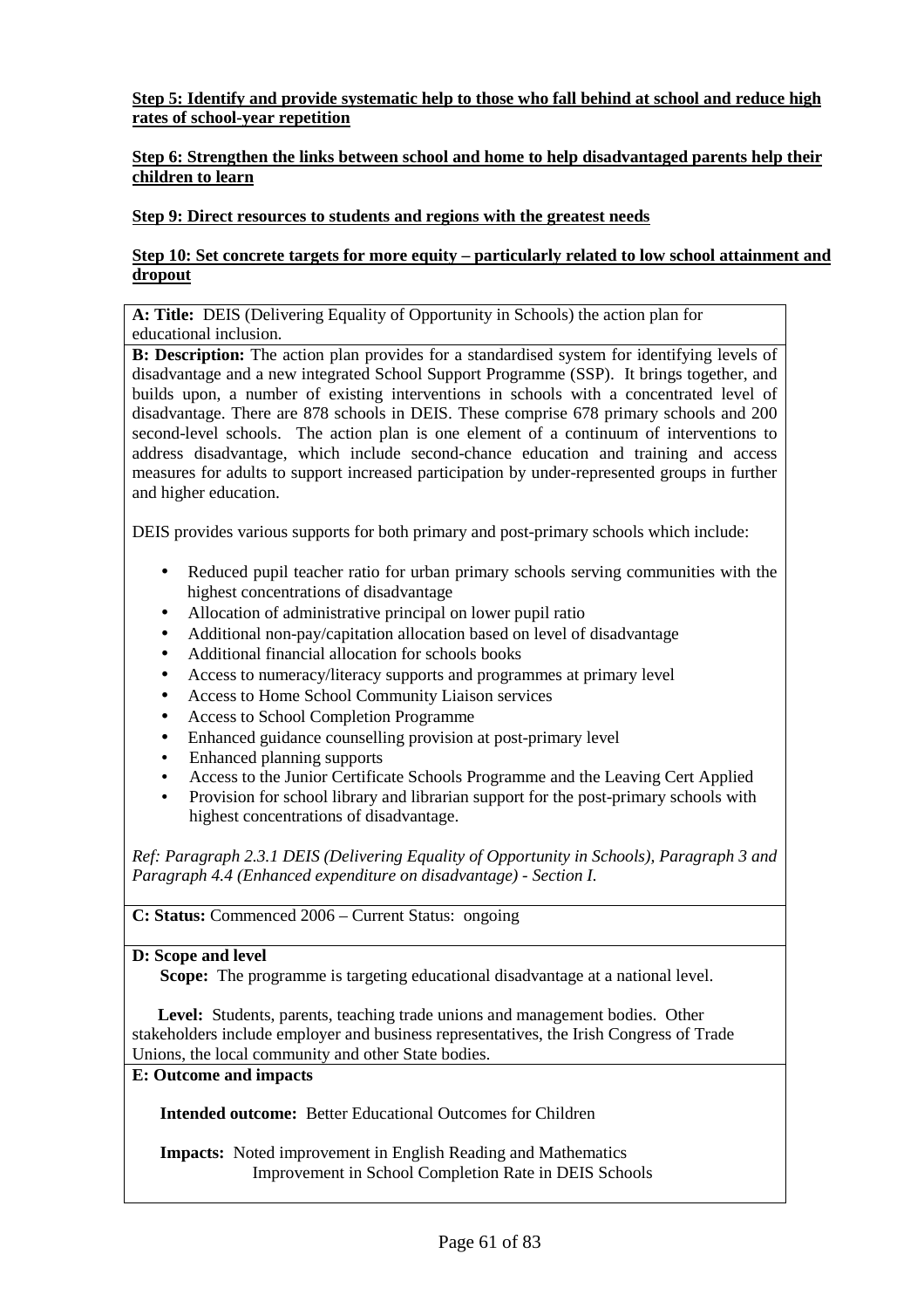**Formal evaluation of impact:** Please see paragraph 4.5 Monitoring and evaluation of DEIS in Section I

**F: Policy conditions:** Strong buy-in from Stakeholders

**G: Research:** Please see paragraph 4.5 Monitoring and evaluation of DEIS in Section I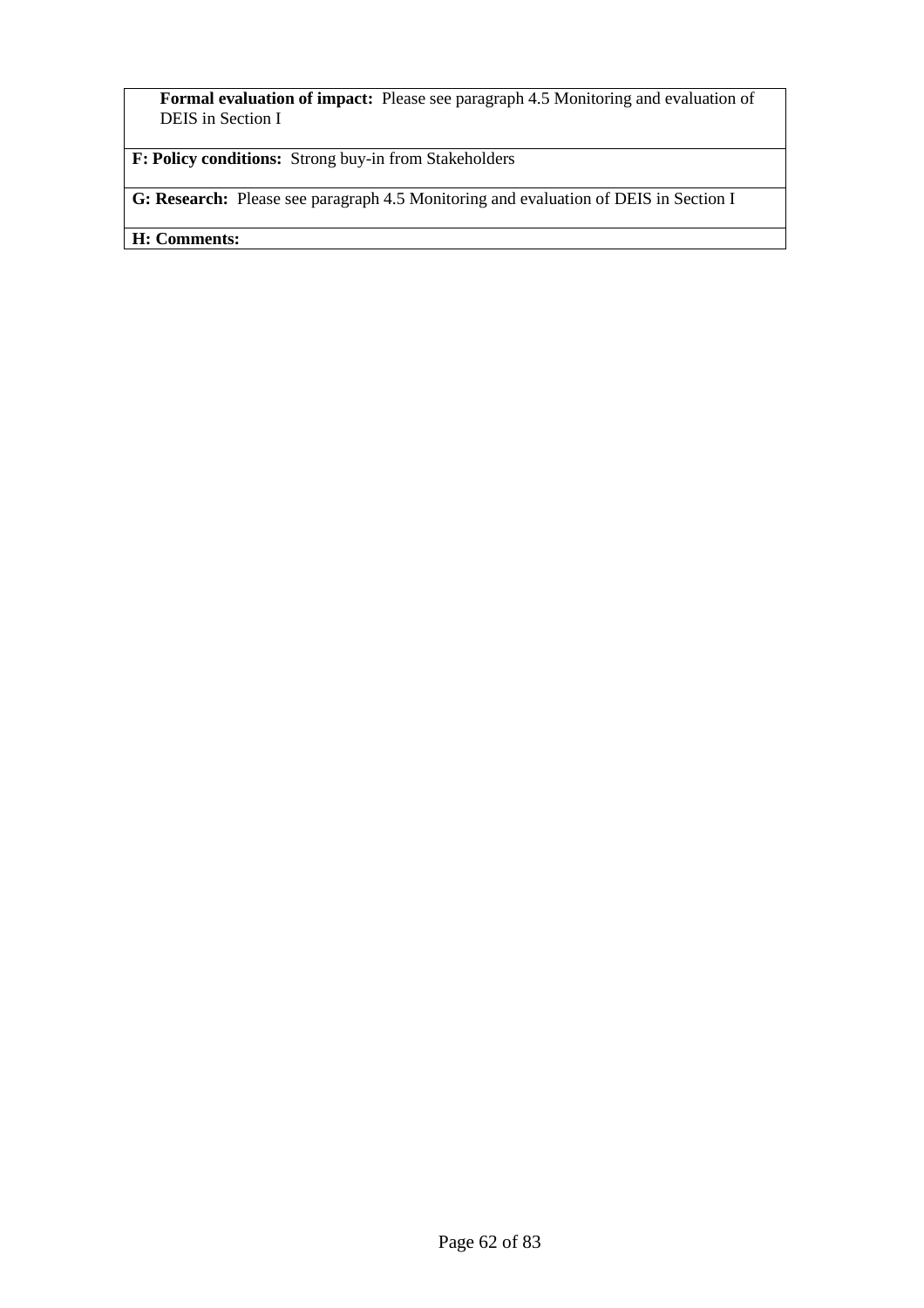#### **Step 8: Provide strong education for all, giving priority to early childhood provision and basic schooling**

**A: Title:** Universal Free Preschool Year in Early Childhood Care and Education (ECCE) Scheme

**B: Description:** This initiative offers one year free preschool to all children aged between 3 yrs 2 months and less than 4 yrs 7 months in September of the relevant year. This consists of a maximum of 3 hours per day, 5 days per week, 38 weeks per year. Participation is voluntary. Since its establishment in January 2010, there has been a very positive response to this offer and data collected in September 2010 reports 63,000 (94%) of eligible children have enrolled in ECCE services. A further 4 percent of pre-school children have joined other State schemes, such as the Early Start programme. *[Ref: Paragraph 2.2.2 - Section I]* **C: Status** Commenced 2010 – Current Status ongoing

#### **D: Scope and level**

**Scope** This is a universal provision

**Level:** Register of approved early childhood centres, Department of Children and Youth Affairs. Early Years Education Policy Unit

#### **E: Outcome and impacts**

**Intended outcome:** Better educational outcomes for children

**Impacts:** 94% of eligible children have enrolled in ECCE services

**Formal evaluation of impact** See G below

**F: Policy conditions:** Strong Participation rates by eligible children and parents

**G: Research:** The Early Years Education Policy Unit (EYEPU) provided funding for three national research projects which focused on practical challenges related to pedagogy in early childhood care and education settings. *Ref:Paragraph 2.2.6 Research Series 2008 – 2010 in Section I.*

**H: Comments:** 94% of the eligible cohort of children are participating in the scheme. It should be noted that of the 6% remaining, some of these children would have started school proper. The challenge is to identify and remove the barriers to reach the remaining children.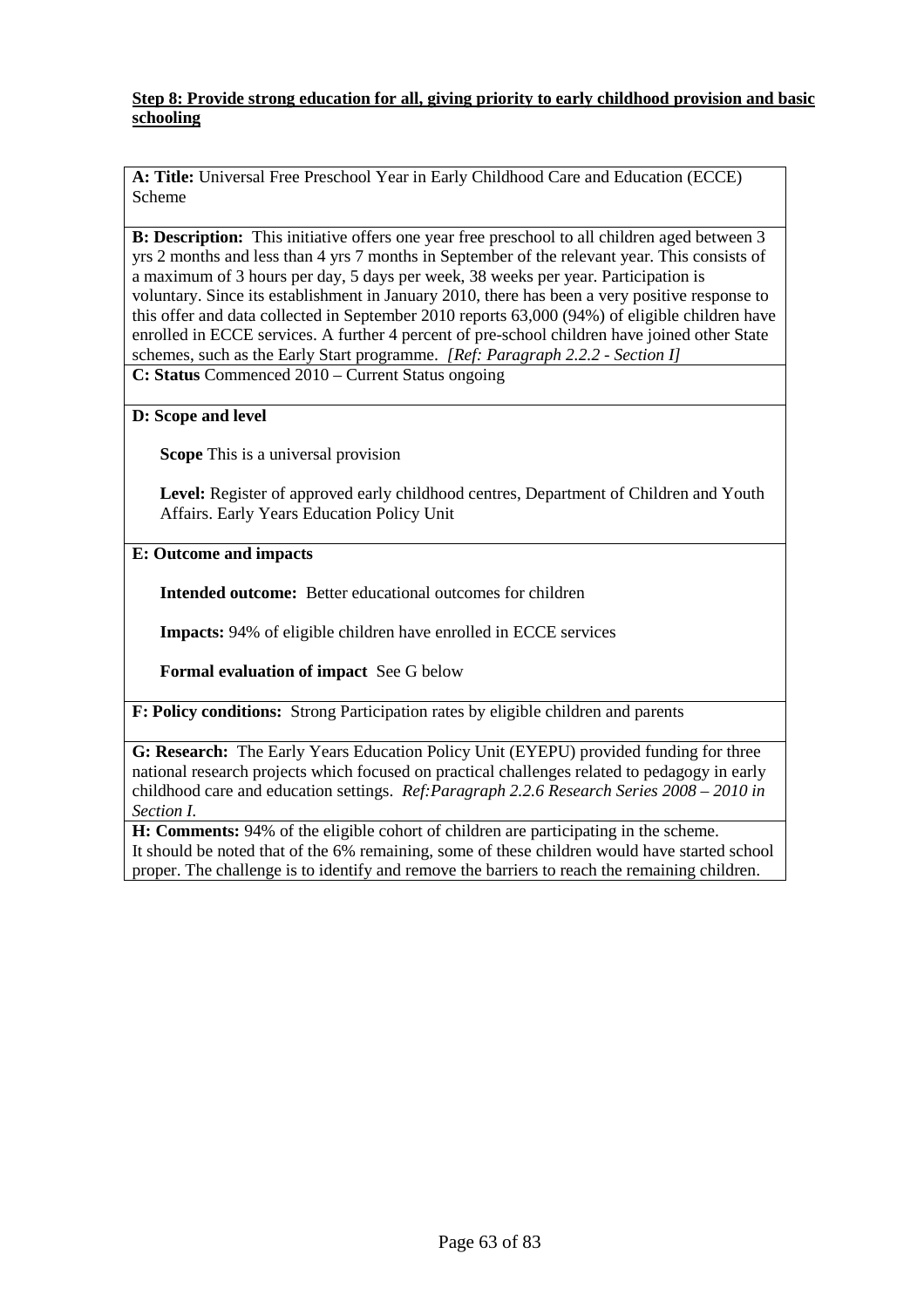# **Step 3: In upper-secondary education, provide attractive alternatives, remove dead ends and prevent dropout**

# **Step 4: Offer second chances to gain from education**

#### **A: Title:** Youthreach

- **B: Description:** Youthreach is an integrated programme of education, training and work experience for young people aged between 15 and 20 who have left school early without any qualifications or vocational training. *[Ref: Paragraph 2.4.3 - Section I]*
- **C: Status** Commenced 1989 Current Status: ongoing

# **D: Scope and level**

**Scope** The programme is targeting educational disadvantage at a national level.

**Level:** Vocational Education Committees, Community Training Centres

#### **E: Outcome and impacts**

**Intended outcome:** Better educational outcomes for children and young people

**Impacts:** Improved School Completion Rate Ref: Paragraph 4.6 - Monitoring Early School Leaving - Section I

**Formal evaluation of impact:** 2008 VFM report "Youthreach and Senior Traveller Training Centre Programmes funded by the Department of Education and Science Value For Money Review". The programmes are also subject to ongoing evaluation by the Inspectorate.

**F: Policy conditions:** Strong buy-in from Stakeholders

#### **G: Research:**

- **"**Youthreach and Senior Traveller Training Centre Programmes funded by the Department of Education and Science: Value for Money Review". (2008)
- Ongoing evaluation by Department of Education and Skills Inspectorate.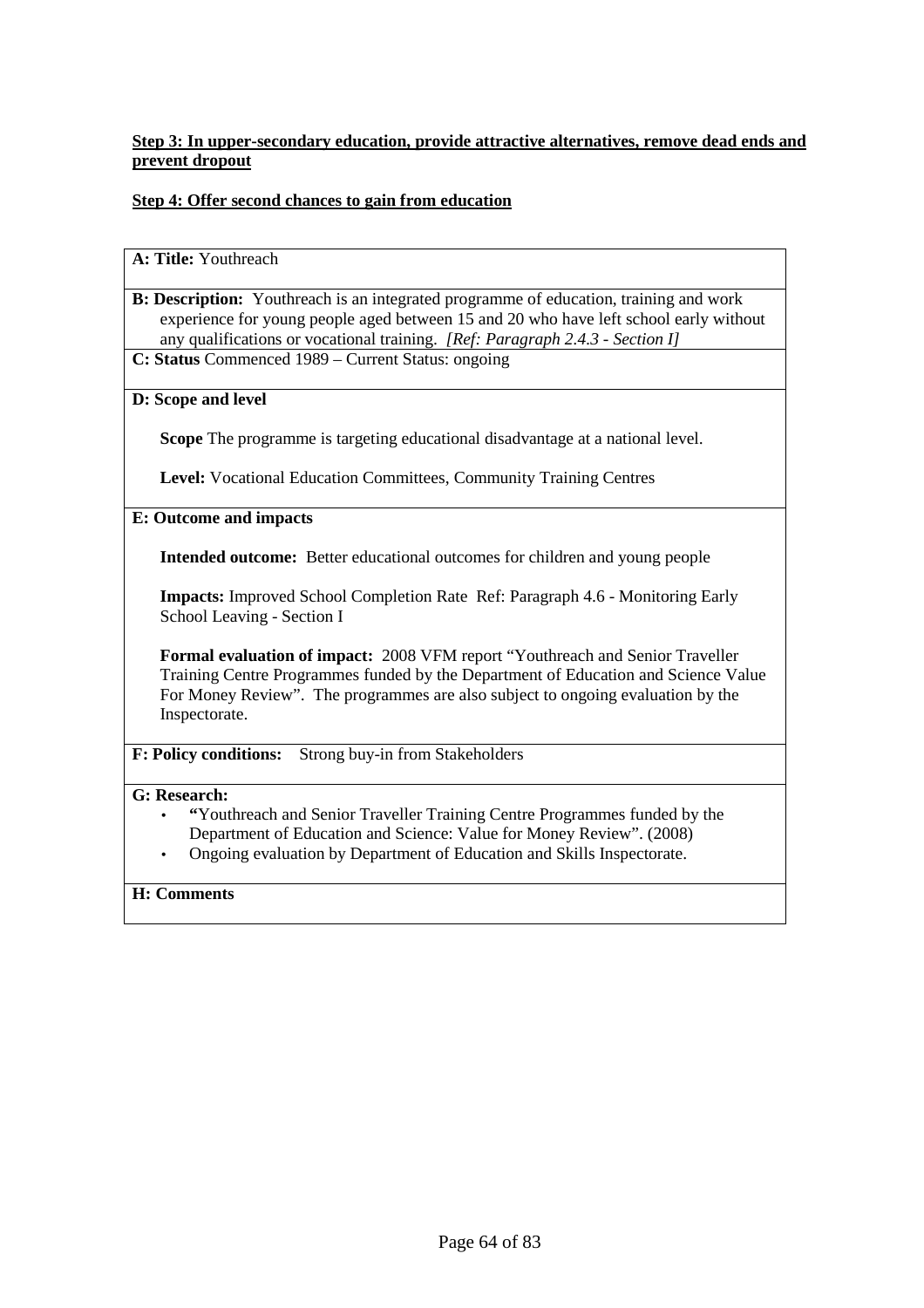**A: Title:** FÁS - Ireland's National Training and Employment Authority.

[It was announced on the 27th of July 2011 that a new education and training authority is to replace FÁS, which is being disbanded. The new agency is to be called Solas. Solas is an Irish language acronym which stands for Seirbhísí Oideachais Leanunaigh Agus Scileanna - Continuing Education And Skills Services. It is intended that the new agency will bring a more integrated approach to the provision of further education and training in Ireland.]

**B: Description:** Through a regional network FÁS operates training and employment programmes; provides a recruitment service to jobseekers and employers, an advisory service for industry, and supports community-based enterprises.

FÁS' Corporate Strategy sets out the strategic direction taken by the Authority and outlines the action that it will take to progress the Strategy under 8 High Priority Goals. These Goals cover areas such as services for jobseekers and the unemployed, workforce development, labour market policy, social inclusion, equality and diversity, and customer service.

*[Ref: Paragraph 2.4.2 - Section I]*

**C: Status** Commenced 1988 – Current Status: ongoing

#### **D: Scope and level**

**Scope** The organisation targets at a national level.

**Level:** Vocational Education Committees (VECs), Community Training Centre (CTCs), Local Training Initiatives (LTIs), Vocational Training Opportunities Scheme (VTOS) and Justice Workshops (JWS)

#### **E: Outcome and impacts**

**Intended outcome:** Up-skill those seeking employment.

**Impacts** 

**Formal evaluation of impact:** 

# **F: Policy conditions:**

- **G: Research:**
- **H: Comments**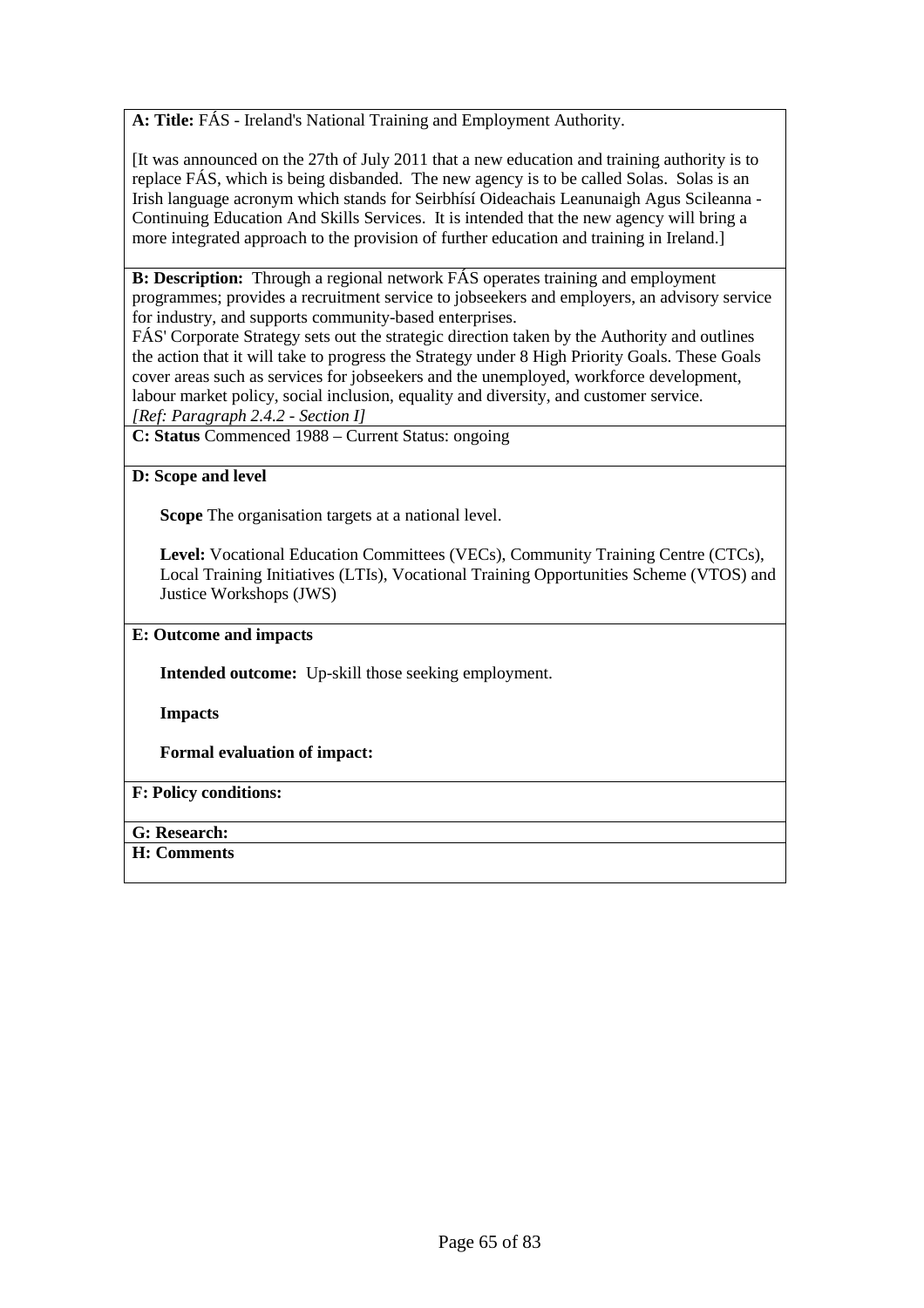**A: Title:** The Back to Education Initiative (BTEI)

**B: Description:** The Back to Education Initiative (BTEI) provides part-time Further Education programmes for young people and adults. The aim is to give people an opportunity to combine a return to learning with family, work and other responsibilities. Those in receipt of unemployment payments or means-tested social welfare benefits, and holders of medical cards, and their dependants, are entitled to free tuition. Other unwaged people with less than upper second-level education will be entitled to a reduction in fees. *[Ref: Paragraph 2.4.7 - Section I]*

**C: Status** Current Status ongoing

#### **D: Scope and level**

**Scope** The organisation targets at a national level. Anyone can take part in these courses but they are aimed primarily at those with little or no formal educational qualifications

**Level:** VEC Colleges and Centres; some non-VEC schools and community organisations.

#### **E: Outcome and impacts**

**Intended outcome:** Up-skill those seeking employment.

**Impacts :** In 2011 as part of the Government's Jobs initiative 3,000 additional places were provided of part-time, flexible learning opportunities for unemployed people who are low-skilled or who left school without completing the Leaving Certificate

**Formal evaluation of impact:** 

**F: Policy conditions:** As part of the recently announced Jobs Initiative, provision has been made under the Back to Education Initiative (BTEI) for an additional 3,000 places nationally which are specifically targeted at the unemployed. The places will commence in September 2011 and brings the total number of approved BTEI places available nationwide to around 12,000. Strong buy-in from Stakeholders.

#### **G: Research:**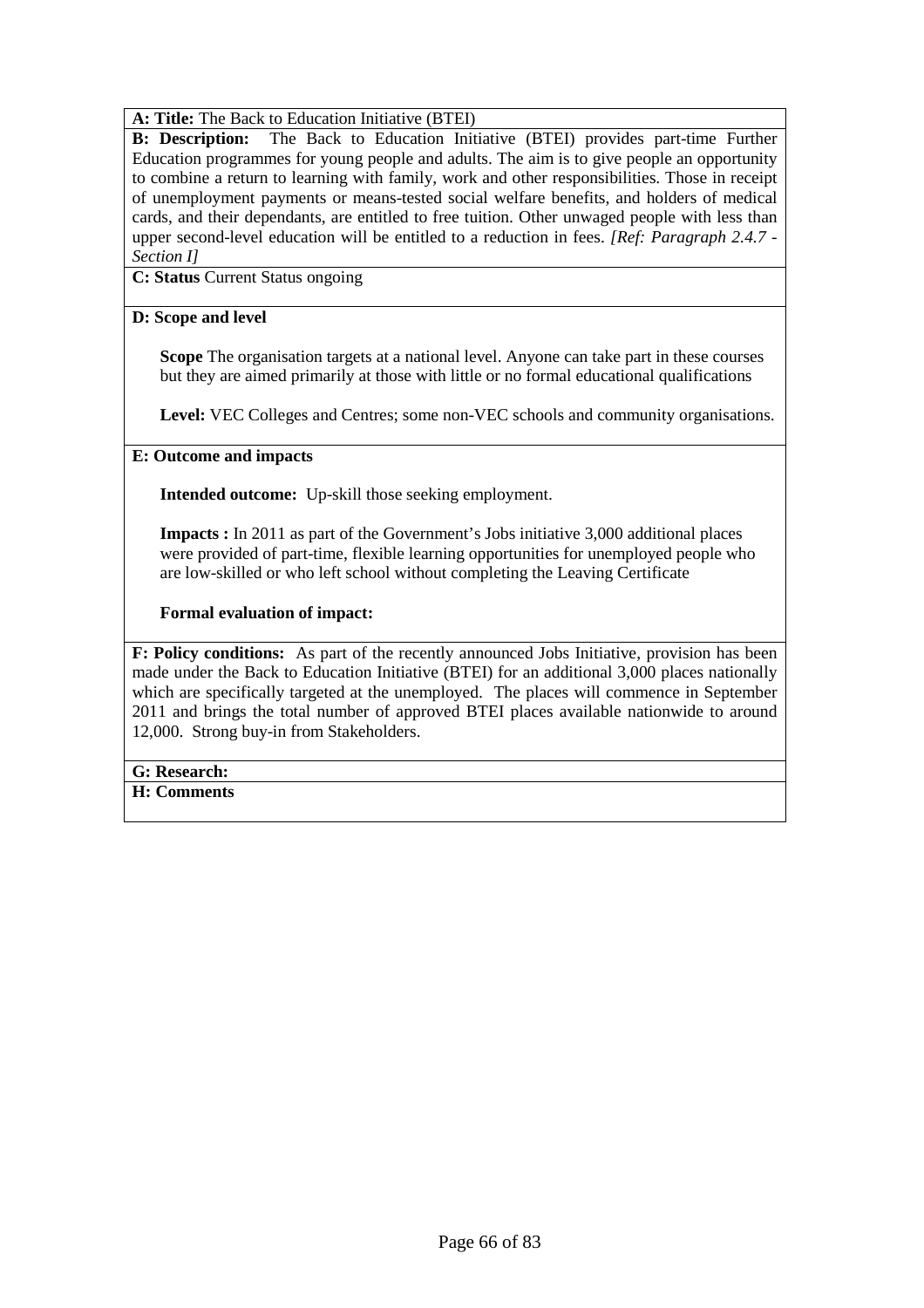### **A: Title:** Vocational Training Opportunities Scheme (VTOS)

**B: Description:** VTOS is a full-time second chance education and training initiative, providing courses between Levels 3-6 on the National Framework of Qualifications (NFQ) (Appendix 'D') to unemployed people over 21 years of age.

The scheme is delivered and managed locally by the VECs. *[Ref: Paragraph 2.4.5 - Section* 

# *I]*

**C: Status** Current Status: Ongoing

### **D: Scope and level**

**Scope:** There are 5,000 VTOS places available nationally every year. The total spend for VTOS in 2010 was  $\epsilon$ 78.9 million. This figure included pay, non pay and trainee allowances.

**Level:** VEC Colleges and Centres

# **E: Outcome and impacts**

**Intended outcome:** The programme's objectives are to: provide individuals aged 21 years and over with the education and skills needed to gain employment or progress to further and/or higher education and training leading to employment; and to address a structural issue in the labour market whereby a significant proportion of long-term unemployed people have left school before completion of upper secondary education or have had no schooling beyond primary level.

**Impacts :** 

**Formal evaluation of impact:** 

**F: Policy conditions:** Strong buy-in from Stakeholders.

# **G: Research:**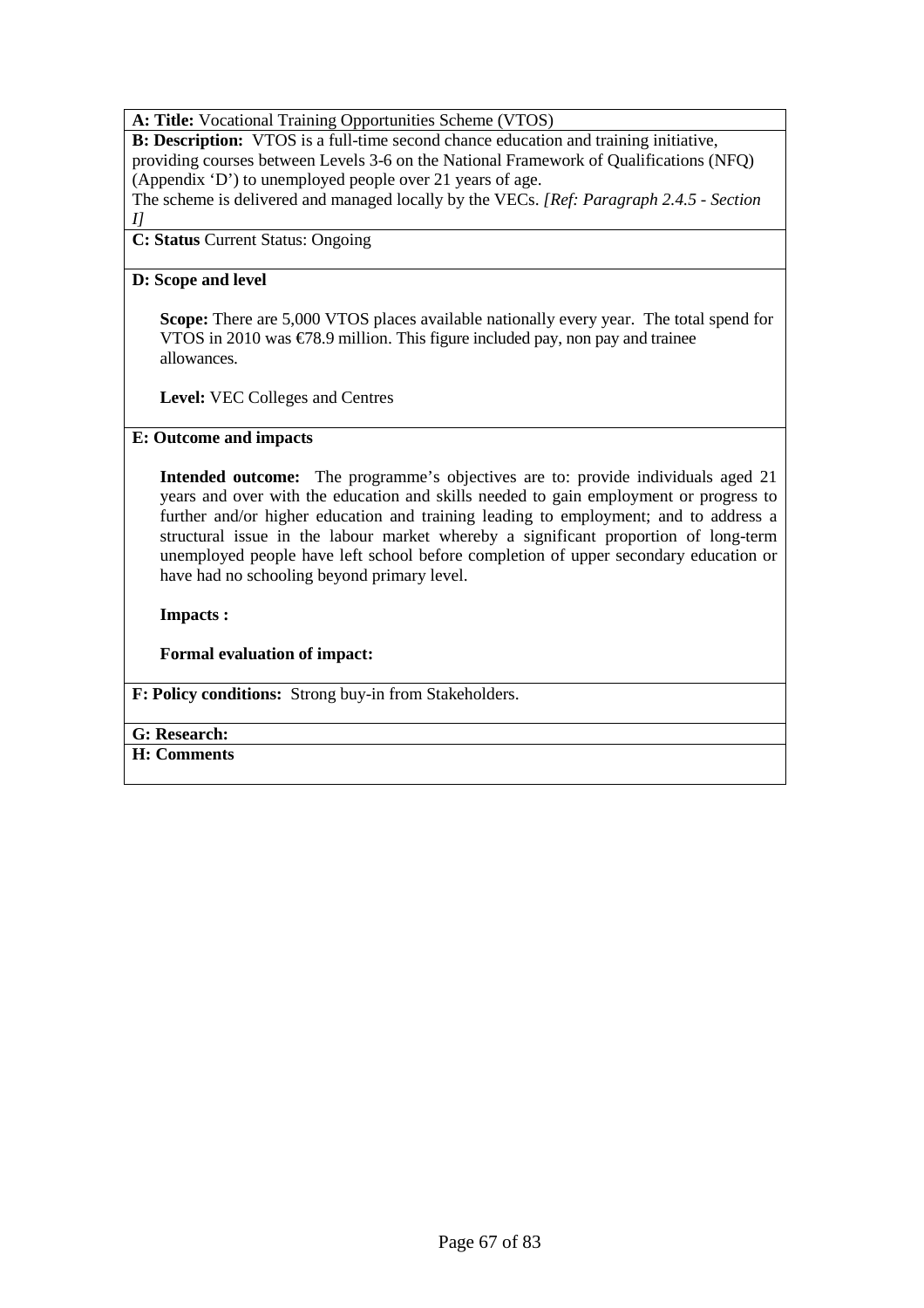# **A: Title:** Post Leaving Certificate (PLC) Programme

**B: Description:** The PLC programme is a full time programme for students who have completed their Leaving Certificate and for adults returning to education. The programme caters for those who have completed senior cycle education, and require further vocational education and training to enhance their prospects of employment or progression to other studies. It also assists adults returning to education who may not have completed the senior cycle but are deemed by the provider to have the necessary competencies to undertake the programme. *[Ref: Paragraph 2.4.4 of Section I]*

**C: Status** Current Status: Ongoing

#### **D: Scope and level**

**Scope:** The programmes are run on a national level. The number of PLC places increased by 1000 from September 2011 bringing the total number of places to 32,688.

Level: VEC Colleges and Centres and some post-primary schools.

#### **E: Outcome and impacts**

**Intended outcome:** The courses are specifically designed to enhance participants' employability, to prepare students for work by giving them specific skills and training and also to act as a stepping-stone to other third level qualifications at Institutes of Technology, Universities or other colleges.

**Impacts:** PLC enrolments in the last academic year were some 22% above the number of approved places.

#### **Formal evaluation of impact:**

**F: Policy conditions:** As part of the recently announced Jobs Initiative, an additional 1,000 Post Leaving Certificate (PLC) were announced bringing the total available to 32,688- to be prioritised for the unemployed. Strong buy-in from Stakeholders.

#### **G: Research:**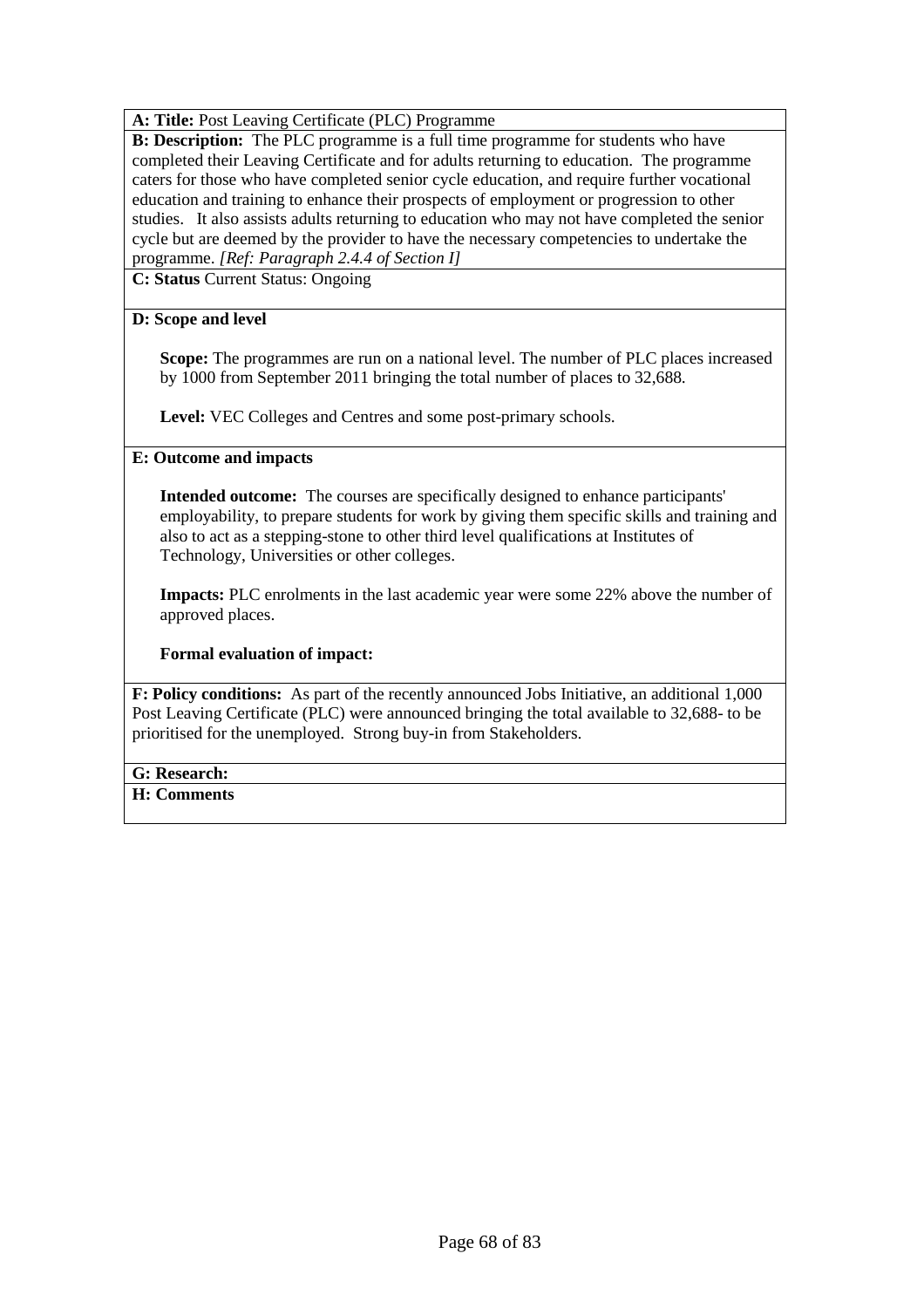**A: Title:** Adult Literacy and Community Education

**B: Description:** The adult literacy and community education programmes are part-time programmes for learners seeking to improve their basic education skills. Certification is an option for learners mainly at levels FETAC 1-3. *[Ref: Paragraphs 2.4.8 and 2.4.9 of Section I]*

### **C: Status** Current Status ongoing

#### **D: Scope and level**

**Scope:** The programmes are run on a national level through the VEC sector and were availed of by over 100,000 participants in 2010. Participation levels have increased annually in recent years.

Level: VEC and community centres.

#### **E: Outcome and impacts**

**Intended outcome:** The courses are aimed at improving the basic skills of learners and encouraging further participation in education and in the local community.

**Impacts:** The impact for learners are twofold, the development of basic skills and the enhancing of softer skills like personal development and improved community participation.

**Formal evaluation of impact:** 

#### **F: Policy conditions:**

The programme for Government contains commitments in relation to the improvement of adult literacy levels in two key areas. As part of its Labour Market Policy, the Government will make literacy and basic workplace skills a national priority, with literacy training incorporated into a wider variety of further education and training programmes. The Government will also address the widespread and persistent problem of adult literacy through the integration of literacy in vocational training and through community education under its lifelong learning policy.

**G: Research:** Ireland is participating in an adult literacy survey organised by the OECD entitled the Programme for International Assessment of Adult Competencies (PIAAC). This involves surveying adults (between the ages of 16-64) in their homes on a range of skills covering the interest, attitude and capacity of individual adults to access, manage, understand, integrate and evaluate various types of information (principally text and numerical) as well as to respond and communicate with others in the information age. It will focus on the key cognitive and workplace skills that are required for successful participation in the economy and society of the 21st century. The CSO will administer the survey, commencing in August 2011, in Ireland and results are expected to be published in 2013.

**AONTAS –** The National Adult Learning Organisation, an umbrella body representing adult and community education organisations conducted research on the Community Education Programme, funded by the Department of Education and Skills in 2010. The research found the programme was successful in the area of personal development and found less focus on community development activities in the programme.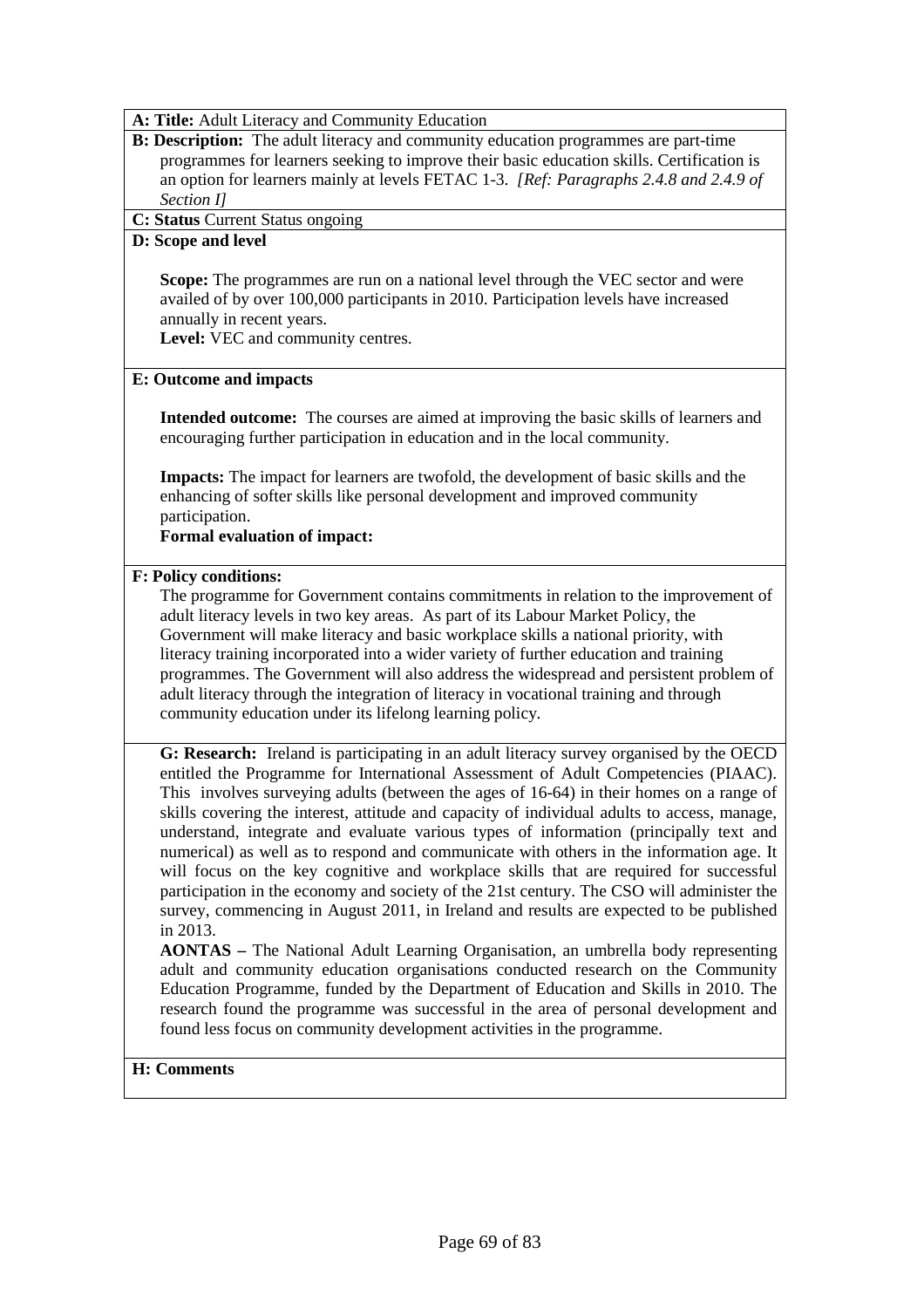#### **Step 7: Respond to diversity and provide for the successful inclusion of migrants and minorities within mainstream education**

# **A: Title: Traveller Education**

**B: Description:** A key development in terms of advancing education for the Traveller Community has been the Report and Recommendations for a Traveller Education Strategy which was launched in November 2006. The Report covers all aspects of Traveller Education from pre-school right through to further and higher education within a lifelong learning context.

The principle of inclusion is at the core of the current strategy and future provision will focus on the development of more inclusive and intercultural school practice and environment through the whole school planning process, admissions policies, codes of behaviour and whole school evaluation. A key aim of the strategy is to enhance access and education service delivery to Travellers with provision focused on 'individual educational need' rather than 'Traveller identity'.

**C: Status:** Ongoing

#### **D: Scope and level**

**Scope:** National

**Level:** Provision through Mainstream Education System from pre-school to further and Higher Education. There are a small number, of segregated centres which are still in existence. A phased approach is being be taken to ensure that, prior to the closure of the centres, appropriate alternative facilities are in place for those children and young people affected by the closures.

#### **E: Outcome and impacts**

**Intended outcome:** The primary objective of the Strategy is to ensure a quality, integrated education for Travellers underpinned by the principles of inclusion and mainstreaming with an emphasis on equality and diversity and the adoption of an intercultural approach. **Impacts:** The vision for Traveller Education, as summarised in the Strategy, is that Travellers would

- a. Obtain access to all mainstream provision
- b. Participate as equals, achieve their full potential, and have outcomes similar to those of their settled peers
- c. Be participants in an education that is changing and evolving into an inclusive system
- d. Gain qualifications, obtain access to mainstream employment, aspire to promotion and participate fully as members of society
- e. Respect and be respected for their culture and identity in an Ireland where diversity, equality and inter-culturalism are the norm and reciprocally respect other cultures and identities
- f. Contribute to Ireland's social, cultural and economic development.

**Formal evaluation of impact:** No formal evaluation planned at this stage. One of the recommendations for immediate priority was the mainstreaming of provision for Travellers by ending, in a phased manner, segregated provision in pre-schools, primary, post-primary and further education. Many of the recommendations for mainstreaming provision on the basis of identified educational need rather than Traveller identity are being advanced at all levels.

# **F: Policy conditions**

The Strategy underpins all policy in relation to provision for Traveller Education. The successful implementation of the strategy is critical to secure improved outcomes for Traveller children and adult learners.

The Traveller Education Strategy Advisory and Consultative Forum (the "Forum") was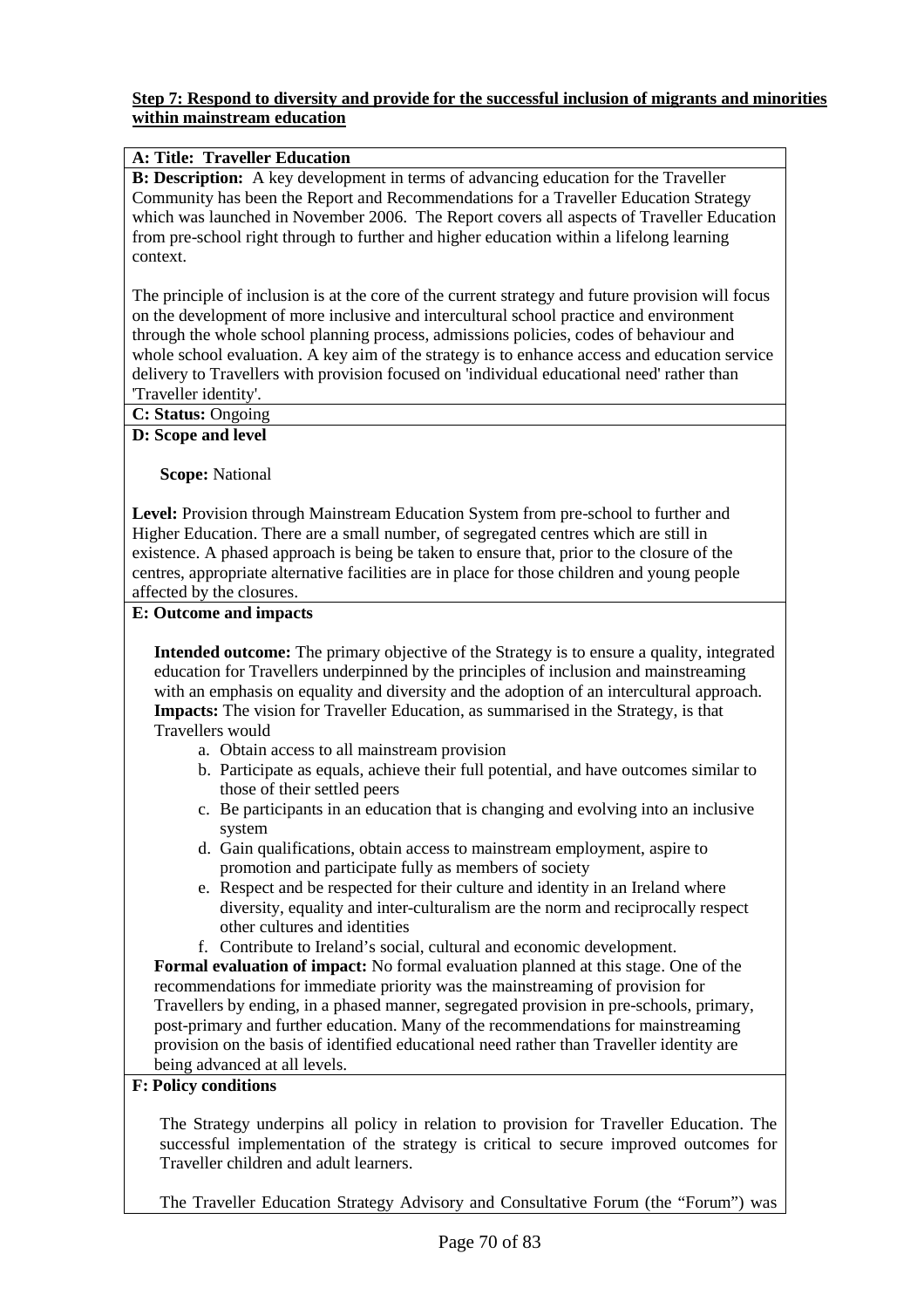established in 2009 as a forum for consultation on the implementation of the Traveller Education Strategy. The Forum comprises representatives of the Department of Education and Skills charged with responsibility for Traveller education, education partners and Traveller representative groups. The object of the Forum is to identify issues, including obstacles, to the implementation of recommendations of the Traveller Education Strategy.

In addition to the Forum, the Department of Education and Skills participates fully with the National Traveller Monitoring and Advisory Committee to which it provides comprehensive progress reports. The Department engages with Travellers, nongovernmental organisations and other parties represented on the Committee. It also engages bilaterally with representative groups on a regular basis.

#### **G: Research:**

- Report and Recommendations for a Traveller Education Strategy 2006
- Youthreach and Senior Traveller Training Centre Programmes funded by the Department of Education and Science: Value for Money Review". (2008)
- Ongoing evaluation by Inspectorate.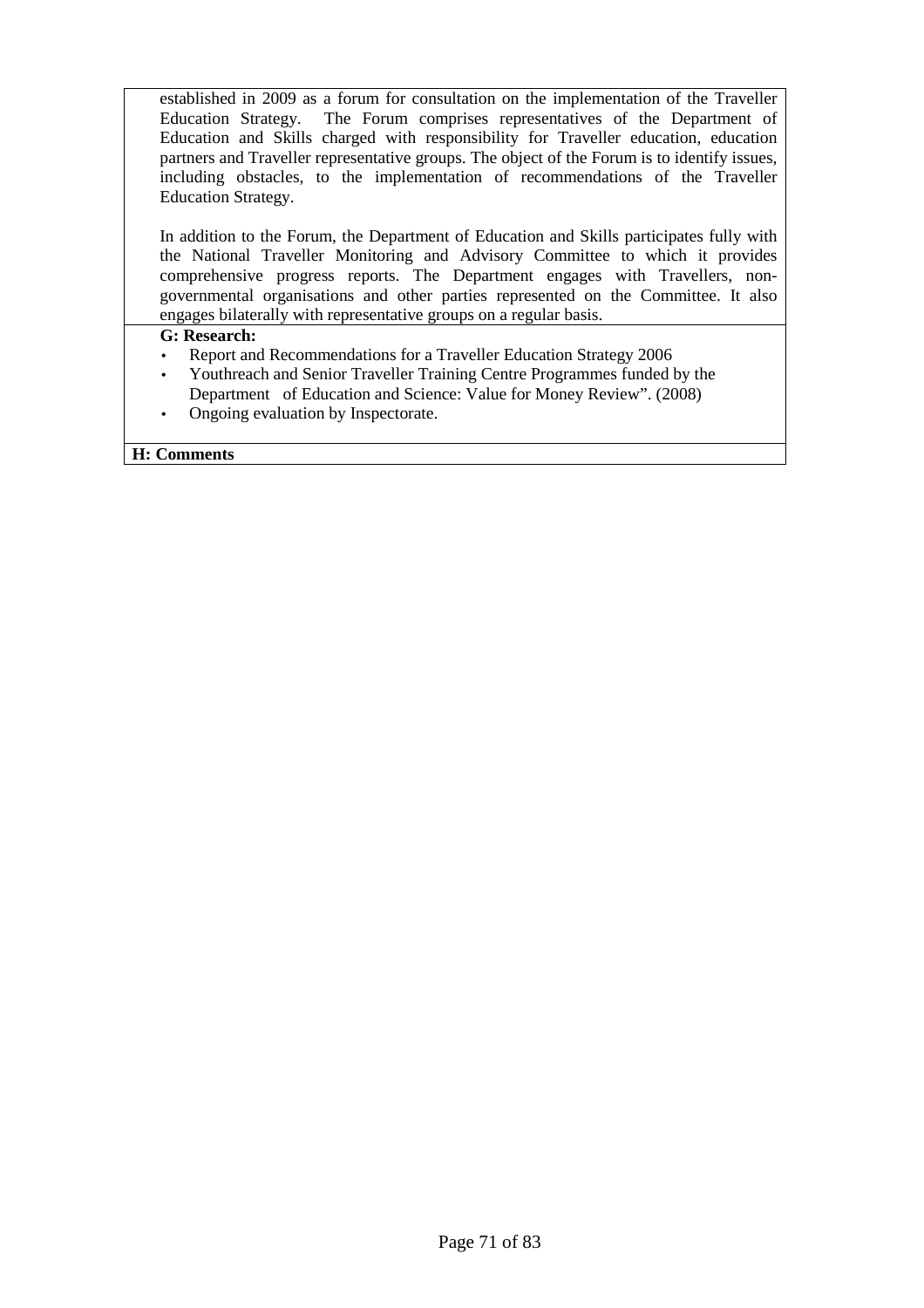**A: Title:** Intercultural Education Strategy

**B: Description:** The Strategy has identified ten key components that are necessary for the creation of an inclusive, integrated and intercultural learning environment. These are leadership; knowledge of the language of instruction; mainstreaming; rights and responsibilities; high aspirations and expectation; enhancing the quality of teaching; partnership and engagement; effective communication; data collection and research; and implementing the strategy, monitoring and evaluation.

# **C: Status: Commenced**: September 2010

#### **D: Scope and level**

**Scope:** The programme is targeted at a national level.

**Level:** All actors

#### **E: Outcome and impacts**

**Intended outcome:** The Department has prioritised the mainstreaming of migrants in our school and does not support segregated provision. Mainstreaming is a fundamental concept that is linked to equity, equality and diversity.

**Impacts** 

#### **Formal evaluation of impact**

# **F: Policy conditions**

#### **G: Research:**

"Adapting to Diversity: Irish Schools and Newcomer Students" ESRI, (2009)

"OECD Thematic Review on Migrant Education- Country Report for Ireland" (2009) "OECD Reviews of Migrant Education - Closing the Gap for Immigrant Students: Policies, Practice and Performance" (2010).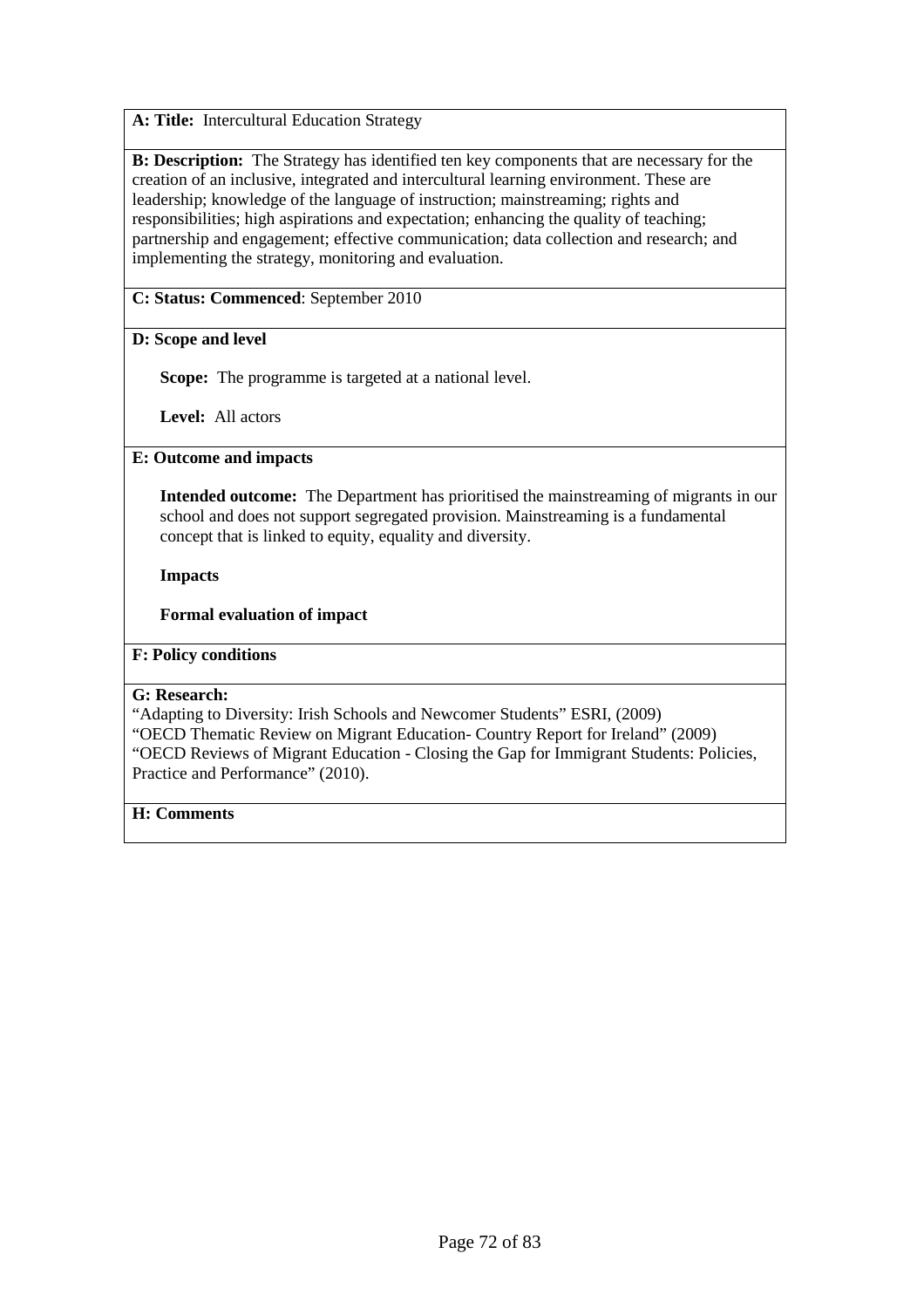# **APPENDICES**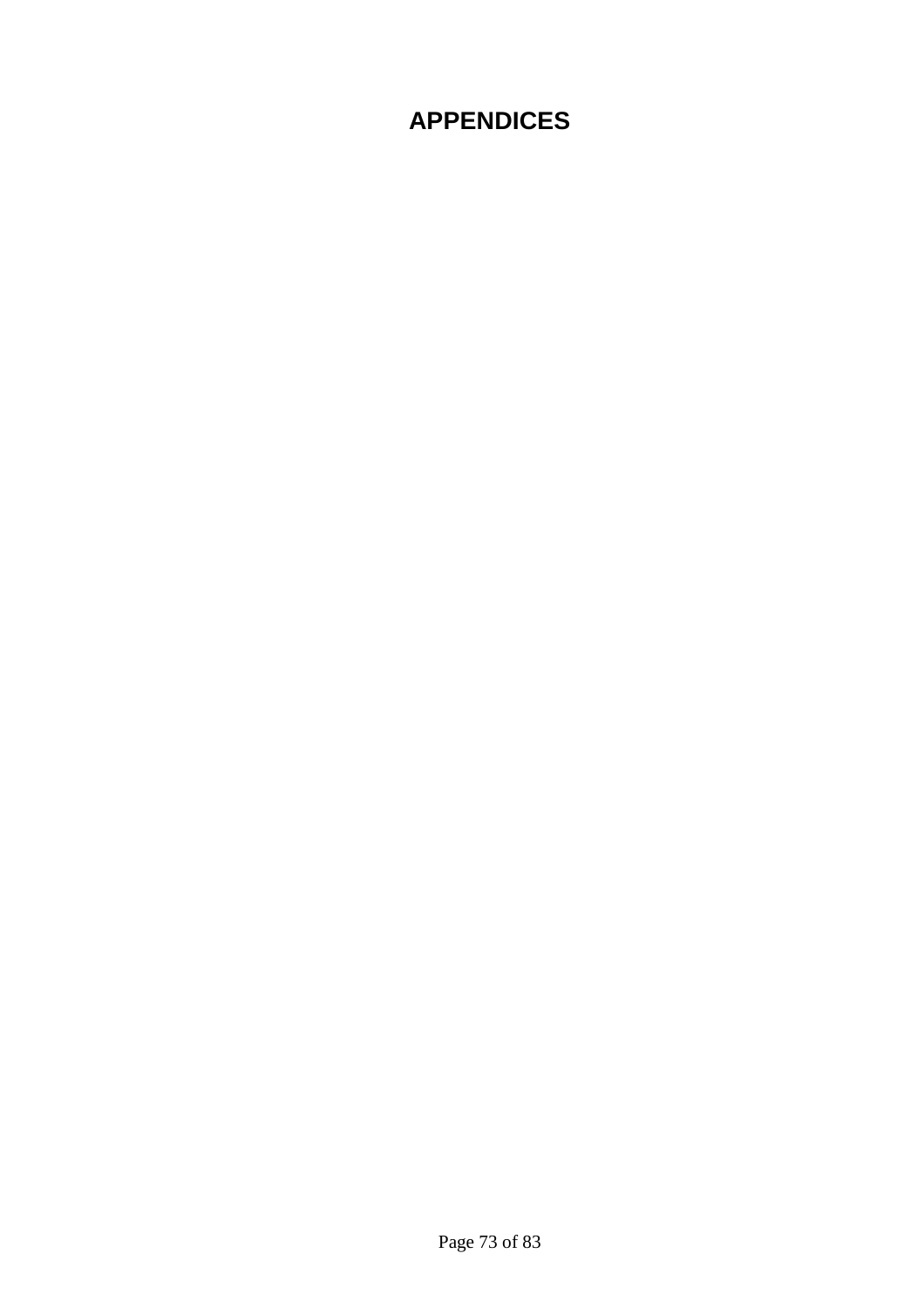## **APPENDIX 'A'**



Note that infant classes correspond to Pre-Primary in the International Standard Clasification of Education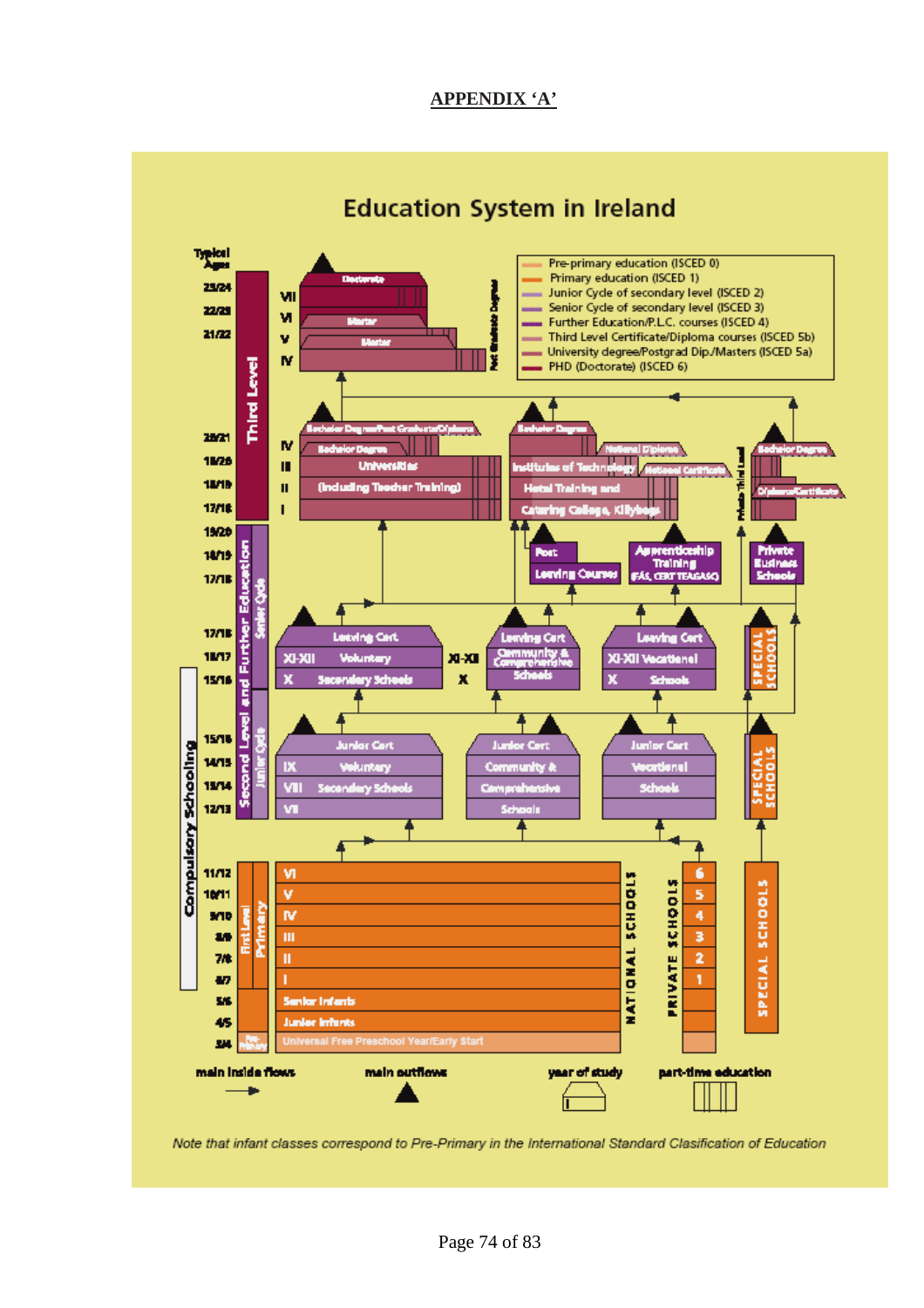#### **APPENDIX 'B'**

#### **Professional Development Service for Teachers**

The School Development Planning Initiative(SDPI) was established in 1999 by the Department of Education and Science to stimulate and strengthen a culture of collaborative development planning in schools, with a view to promoting school improvement and effectiveness.

Over the following eleven years, SDPI provided a wide range of supports for schools, including schoolbased services from the SDPI Team, cluster workshops, regional seminars, training courses, and guideline materials. SDPI also worked with and through other education agencies in helping school communities to address their planning needs. In 2010, in a major programme of rationalisation of all the planning support and professional development services, a new multi-disciplinary Professional Development Service for Teachers(PDST) was established. With effect from 1 September 2010, support for school development planning is part of the remit of the PDST.

Section 5 of the DEIS Action Plan places an increased emphasis on planning at school and school cluster level, target-setting and measurement of progress and outcomes to ensure that the increased investment under the DEIS initiative is matched by an improvement in educational outcomes for the children and young people concerned.

The Department recognises that the vast majority of schools already have school plans in place. Since the inception of the Planning Support service, schools have been assisted in developing school plans through a process of consultation and collaboration with members of the school community. It is in the context of the work of school planning generally that schools in the DEIS programme adopt more focused target-setting and on-going review processes.

A planning template was devised by the support service to facilitate this process. A team of DEIS advisors from within the Professional Development Service for Teachers provide support to the most disadvantaged DEIS schools in the area of literacy and numeracy.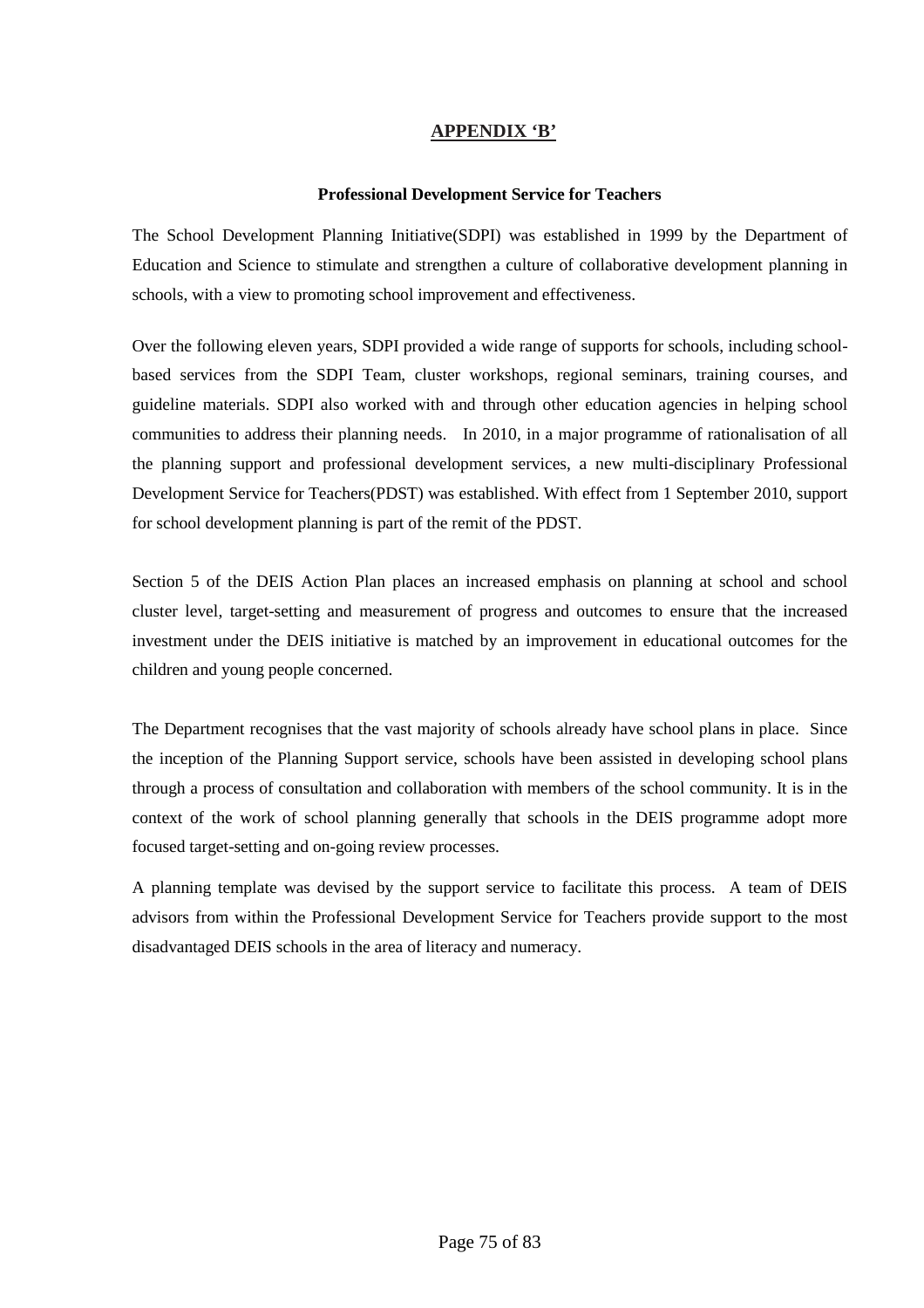## **APPENDIX 'C'**

#### **Schools Business Partnership**

#### **Business in the Community**

Business in the Community is a business-led non-profit organisation was founded in January 2000 to promote the adoption of corporate responsibility policies and practices through its services and programmes.

The Schools Business Partnership was set up in June 2001 as a structure to facilitate the mutually beneficial links between schools and local businesses and to support the Government's overall strategy on education. The Partnership works with students in areas of educational disadvantage.

161 of 220 post-primary schools currently participating in the School Completion Programme have been partnered with local businesses under Business in the Community's Schools Business Partnership. The School Completion Programme is a major component of DEIS (Delivering Equality of Opportunity in Schools), the action plan for educational inclusion. The School Completion Programme provides support for targeted children who are at risk of early school leaving. The supports are provided through 124 local projects and include interventions on school attendance, literacy/numeracy, after school, homework holiday time supports as well as social and sporting interventions.

Funding is currently provided to the Schools Business Partnership annually from the School Completion Programme Budget for associated programme costs.

The lead sponsor Marks and Spencer Ireland is continuing with their sponsorship of the Schools' Business Partnership. They provide the leadership to Irish business in terms of their commitment to impacting on educational inclusion in Ireland. They have been the lead sponsor since 2001.

The Schools Business Partnership is divided into four main programmes:

(1) The Student Mentoring Programme encourages students who are at risk of leaving school early to continue their studies with the advice and support of a mentor from a local business. About 970 students have participated.

(2) The Skills@Work programme invites employees from local businesses to talk to post-primary school students about real-life workforce skills such as interview preparation and CV writing. Almost 14,000 students have taken part.

(3) The Summer Work Placement Programme, offered in cooperation with the Irish Funds Industry Association, organises short-term job opportunities for students in leading global financial services organisations. 261 students have participated since 2001.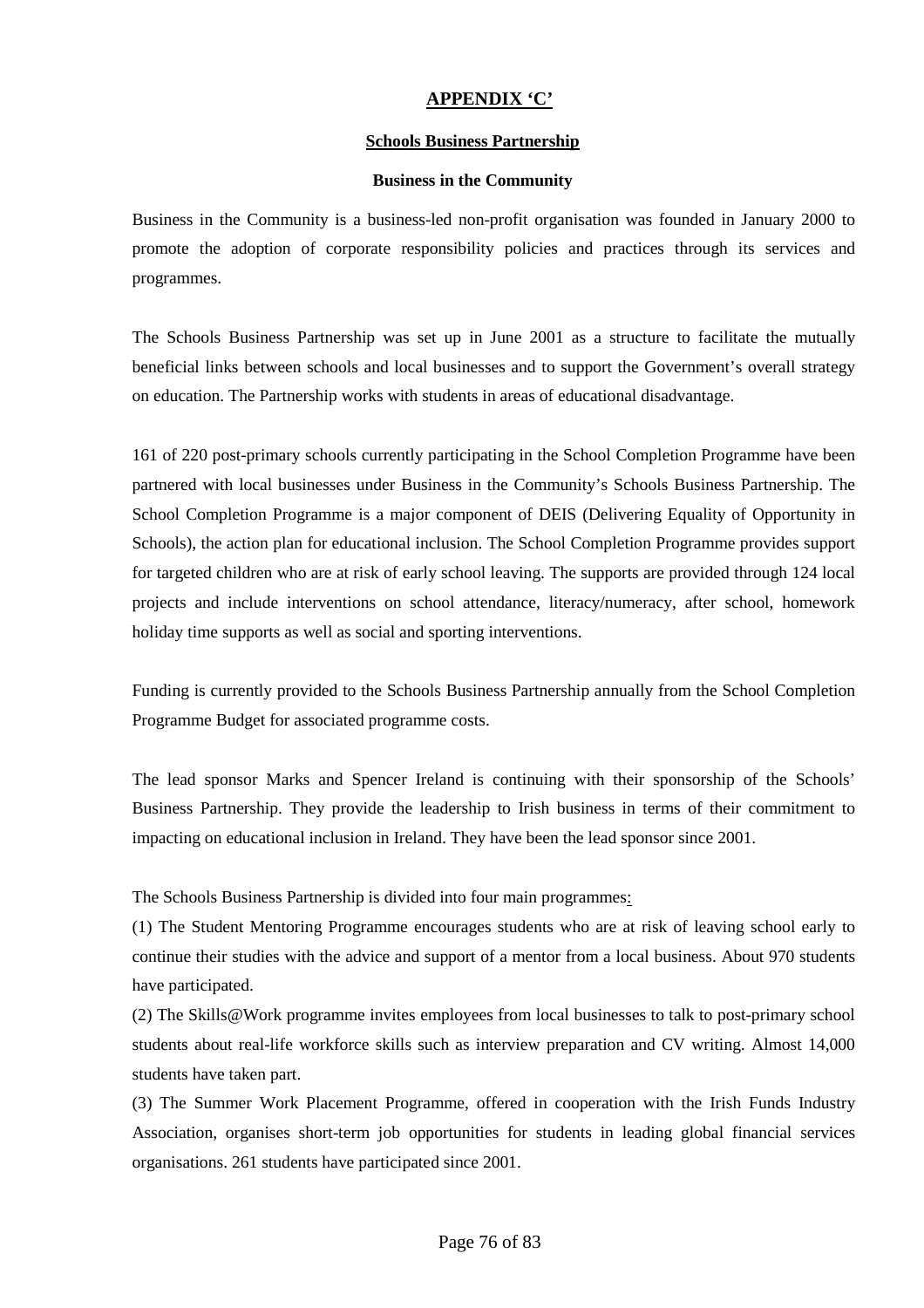(4) The Management Excellence for Principals programme facilitates skills sharing between business and school leaders. The number of principals who have taken part is 458.

In 2011, the existing partnership between the School Completion Programme and the Schools Business Partnership will be further developed by extending access to the SBP to more second-level schools participating in DEIS over  $2 - 3$  years.

#### Other Educational Initiatives involving SBP

Bridge to Employment is a unique Irish tripartite initiative bringing together industry, community and education (at both second and third level). Its aim is to increase access to third level education for disadvantaged communities in Cork. The initiative commenced in 2006. The Irish partners are: Janssen Pharmaceuticals, De Puy, Centocor (all J & J companies) Cork Institute of Technology, UCC, Mayfield CS, North Monastery SS, Terence Mc Swiney CC, BITC and Junior Achievement. The SBP sits on the Steering Group of this initiative – one of its first in Ireland being piloted by the J & J companies.

*'Science in Action'* was hosted by the Schools' Business Partnership in October 2006 for science teachers and guidance counsellors. The aim of 'Science in Action' was to achieve a greater awareness of the strategic direction of science-based industries among science and career guidance teachers and to establish a closer link between science-based industries and schools.

The *Ready to Work* initiative which was launched in 2002 provides work experience and guidance to people who are looking to move on from homelessness into employment or training. Through Ready for Work, businesses in Ireland are able to make a direct impact on the lives of homeless people by providing a realistic experience of the world of work as part of a structured and supportive programme. Time to Read programme commenced in October 2010, Time to Read is a pilot reading support programme involving businesses and primary school children in first and second class managed by the SBP. It will be run along similar lines to the Time to Read programme and aims to increase the enjoyment of reading, increase confidence in reading, improve and encourage self discovery and improve fluency and comprehension when reading. Seven schools will take part in the pilot and will be rolled out across the country to other SCP schools and the programme will involve volunteers from businesses providing one to one reading support to students. The pilot is sponsored by Bórd Gais. All volunteers will receive a half day's training from SBP prior to starting the programme

The volunteers will provide one hour of reading support per week and will work with two students giving each 30 minutes of their time. The programme will run for 24 weeks and will be delivered in the school but outside of the classroom. Each volunteer will undergo a half day's training provided by the SBP team.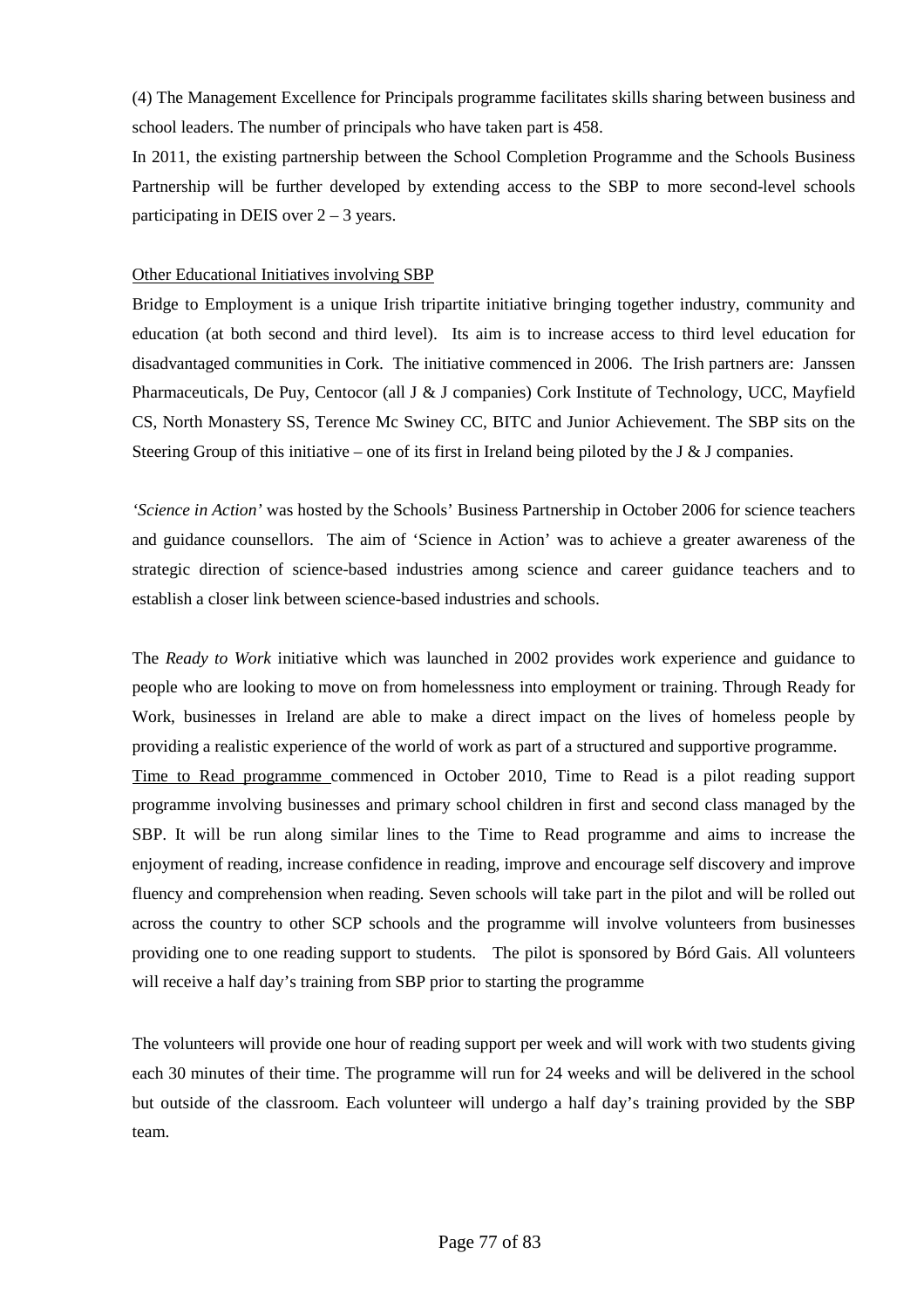#### International Recognition

The Schools Business Partnership has shared its programmes, materials, systems and outcomes with interested parties both in Ireland and abroad at various EU Conferences abroad. The latest being the EU Thematic Conference on Schools Business Partnerships in Brussels in March 2010.

Following a conference on partnership between educational and training institutions and employers, held during the Czech EU presidency in April 2009, the Czech Republic decided to replicate the Schools Business Partnership in their country.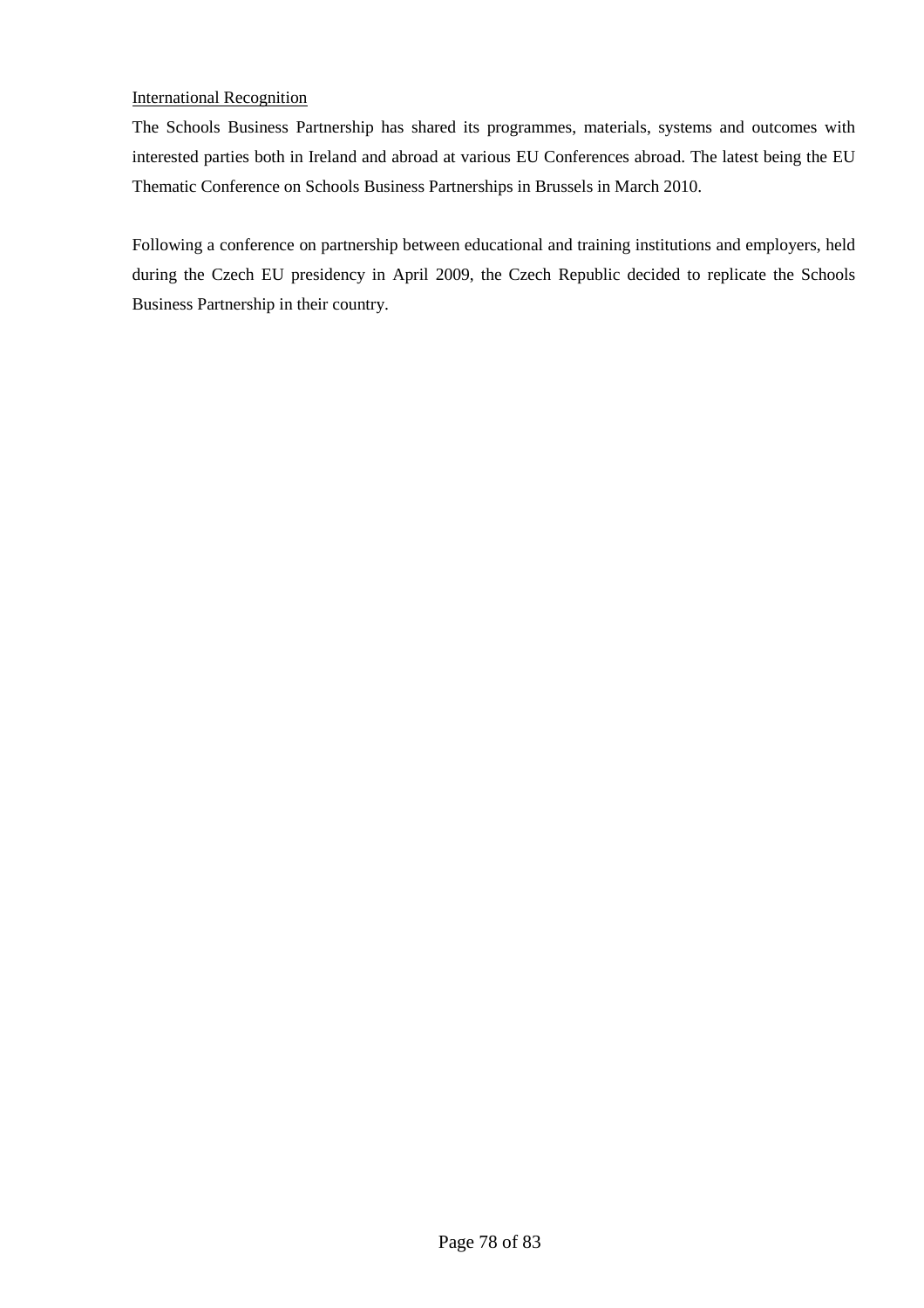Page 79 of 83

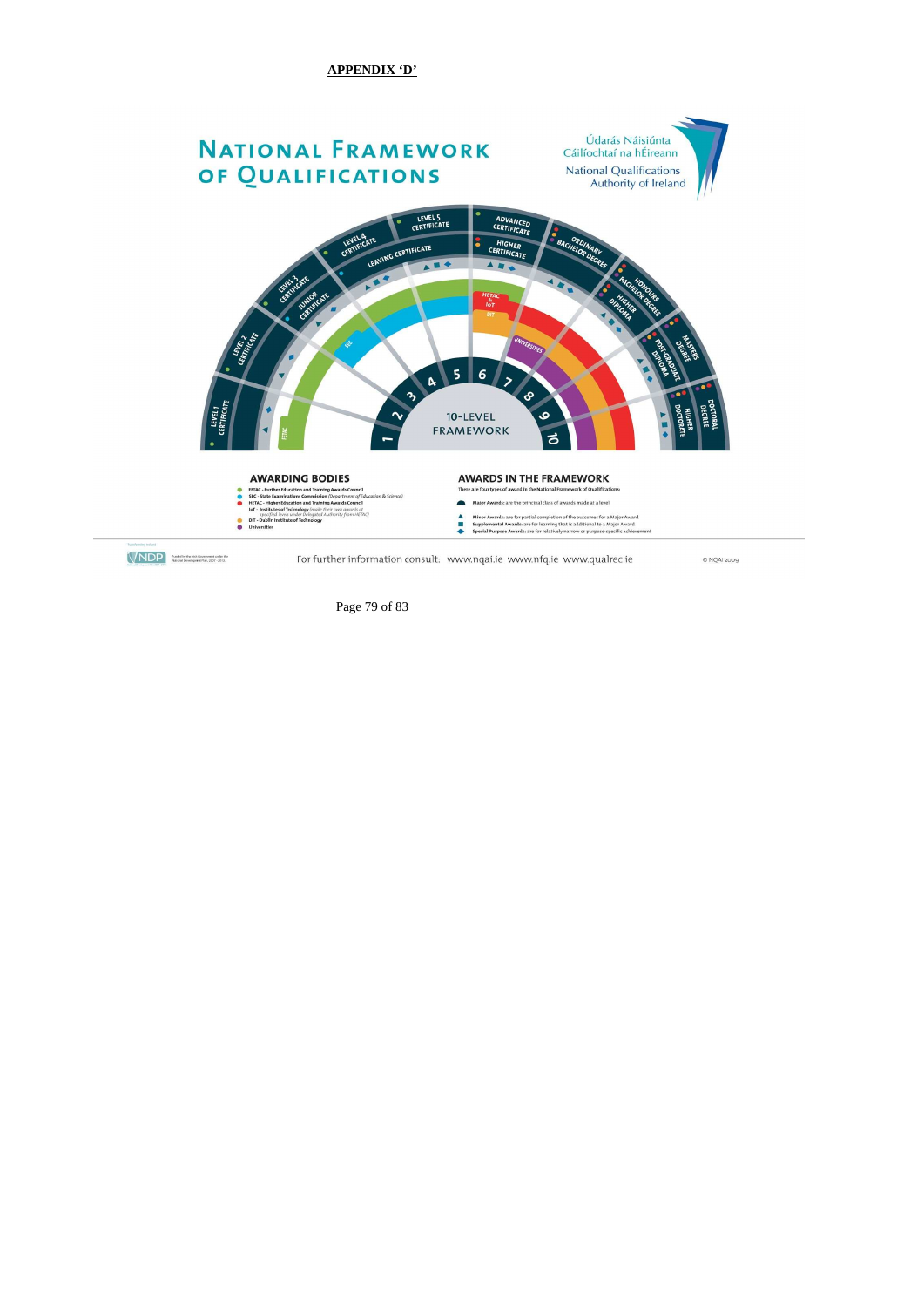## **APPENDIX 'E' - Integration of Migrants**

Under the terms of the Department's Free Fees Initiative the Exchequer meets the tuition fees of eligible students who are pursuing full-time undergraduate courses of study which are a minimum of two years duration in an approved institution.

The main conditions of the scheme are that students must be first-time undergraduates, meet the nationality clause of the scheme in their own right and have been ordinarily resident in an EU/EEA/Swiss state for at least three of the five years preceding their entry to an approved third level course. In order to meet the nationality criteria of the scheme students must meet the terms of one of the following categories:

- Students must be a national of
	- (i) an EU Member State,
	- (ii) a state which is a contracting state to the EEA Agreement,
	- (iii) the Swiss Confederation, or
- Persons who have official refugee status in this State. Time spent from date of official lodgement of application papers for refugee status will be included for the purpose of meeting the three year residency requirement; or
- Family members of a refugee who are granted permission by the Minister for Justice and Law Reform to enter and reside in the State under Section 18 of the Refugee Act 1996
- Persons who have permission to remain in the State as a family member of a Union citizen under the provisions of the European Communities (Free Movement of Persons) Regulations 2006 and 2008 and Directive 2004/38/EC of the European Parliament and of the Council; or
- Persons who have been granted Humanitarian Leave to Remain in the State (prior to the Immigration Act 1999); or
	- be a person in respect of whom the Minister for Justice and Law Reform has granted permission to remain following a determination not to make a deportation order under section 3 of the Immigration Act 1999

It is the student's own nationality or his/her immigration status in the State that determines whether or not he/she meets the nationality requirement of the scheme. The assessment of eligibility under the Free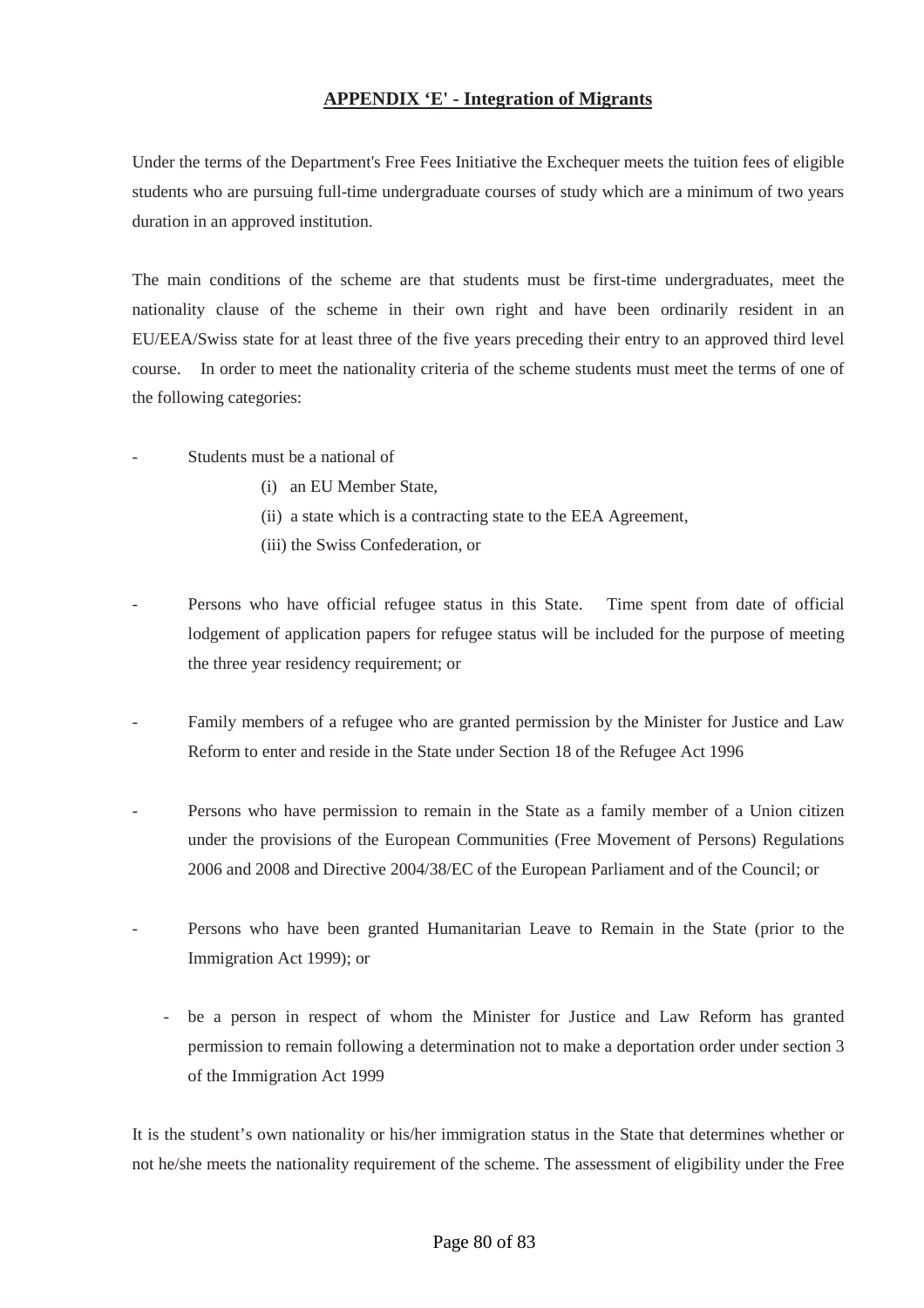Fees Initiative in individual cases is a matter for each higher education institution to determine within the terms of the scheme.

Where students do not meet the eligibility criteria of the Free Fees initiative such students must pay the appropriate tuition fee as determined by the third level institution.

Note that with effect from the 2011/12 academic year, the Free Fees initiative will incorporate a Student Contribution Scheme. Under the Student Contribution scheme, eligible undergraduate students, who meet the criteria of the scheme, will not have to pay approved EU/non-EU tuition fees but will have to pay the necessary student contribution each year.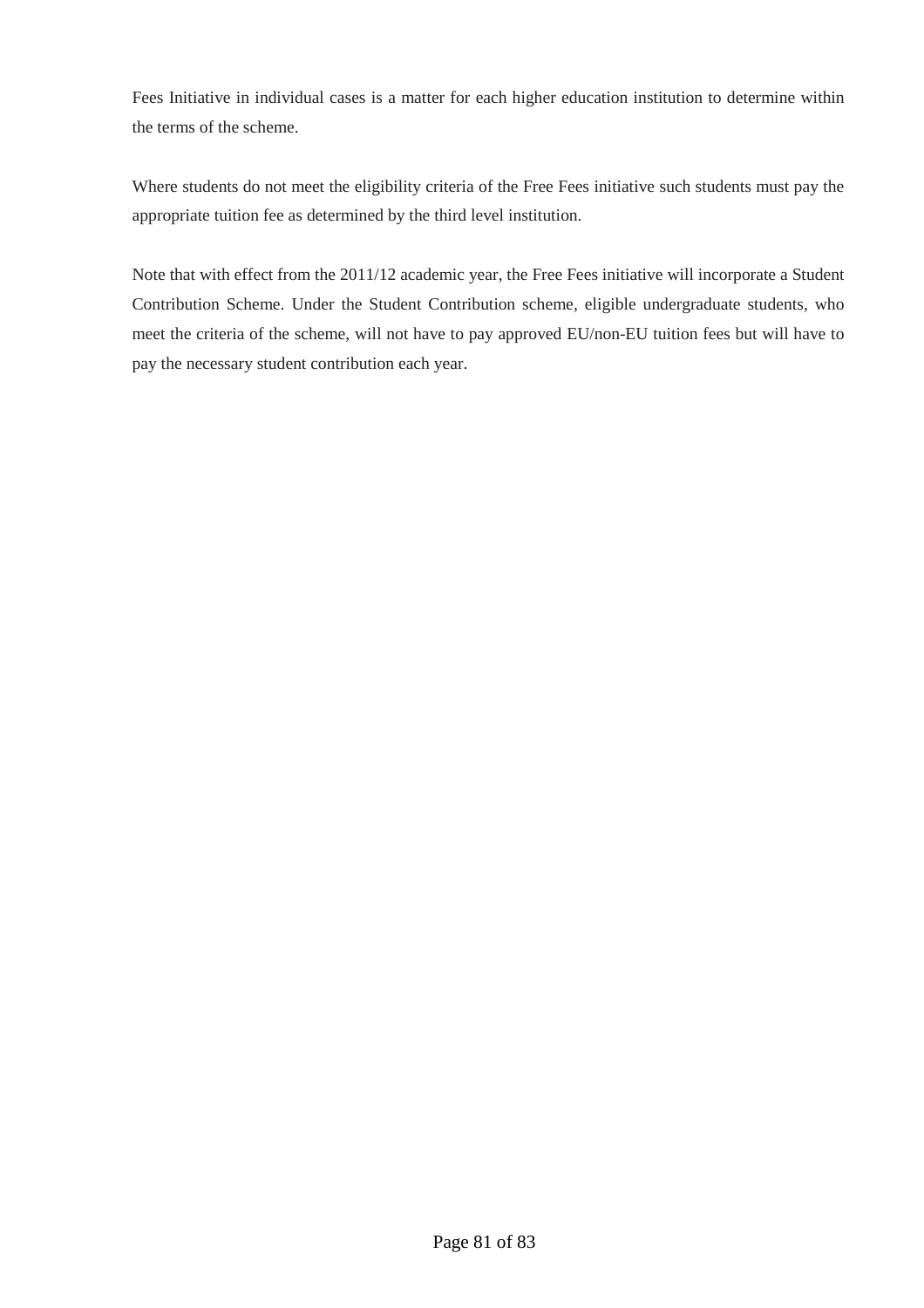## **References**

- **1. Archer, P. & Sofroniou, N., (2008),** *"The assessment of levels of disadvantage in Primary Schools for DEIS***", Dublin. Educational Research Centre.**
- **2. Byrne, D & Smyth,E. (2010), "***No Way Back? The Dynamics of Early School Leaving"***, Dublin, Economic and Social Research Institute (ESRI).**
- **3. Central Statistics Office, (2011),** *"Census of Population 2011 Preliminary Results".*
- **4. Department of Education and Skills. (2008)** *"Youthreach and Senior Traveller Training Centre Programmes funded by the Department of Education and Science: Value for Money Review"***.**
- **5. Department of Education and Skills, (2006), "***Report and Recommendations for a Traveller Education Strategy***".**
- **6. Department of Education and Skills, (2011),** *"Discussion Paper on a Regulatory Framework for School Enrolment"***.**
- **7. Department of Education and Skills, (2011),** *"Literacy and Numeracy for Learning and Life"* **The National Strategy to Improve Literacy and Numeracy among Children and Young People 2011-2020.**
- **8. Department of Education and Skills, (2011),** *"Retention Rates of Pupils in Second-level Schools, 1991 -2004 entry cohorts"***.**
- **9. Economic and Social Research Institute (ESRI), (2007), "***ESRI research into the experiences of students in the third year of junior cycle and in transition to senior cycle***", National Council for Curriculum and Assessment (NCCA),**
- **10. European Commission, (2008), Green Paper on "***Migration & Mobility: challenges and opportunities for EU education systems***".**
- **11. European Commission, (2010) "***Eurostat Statistics 2010***".**
- **12. Field, S., Kuczera, M. and Pont, B., (2007), "***No More Failures: Ten Steps to Equity in Education***", (OECD).**
- **13. McCarthy, E. and Moloney, M., (2010), "***Framework for Action for the Inclusion of children with Special Needs in Early Childhood Education Settings***". Report commissioned by Department of Education and Skills and Department of Children and Youth Affairs.**
- **14. Nusche, D., (2009), "***What Works in Migrant Education?: A Review of Evidence and Policy Options***". OECD Education Working Papers, No. 22, OECD Publishing.**
- **15. OECD, (2010), "***Education at a Glance 2010:OECD Indicators***", OECD Publishing***".*
- **16. O'Kane, M. Dr. and Hayes, N. Professor, (2010), "***Supporting Early Childhood Educational Provision within a cluster of DEIS Pre-School and Primary School Settings with a special focus on the transition between the two educational settings***", Centre for Social and Educational Research Dublin Institute of Technology.**